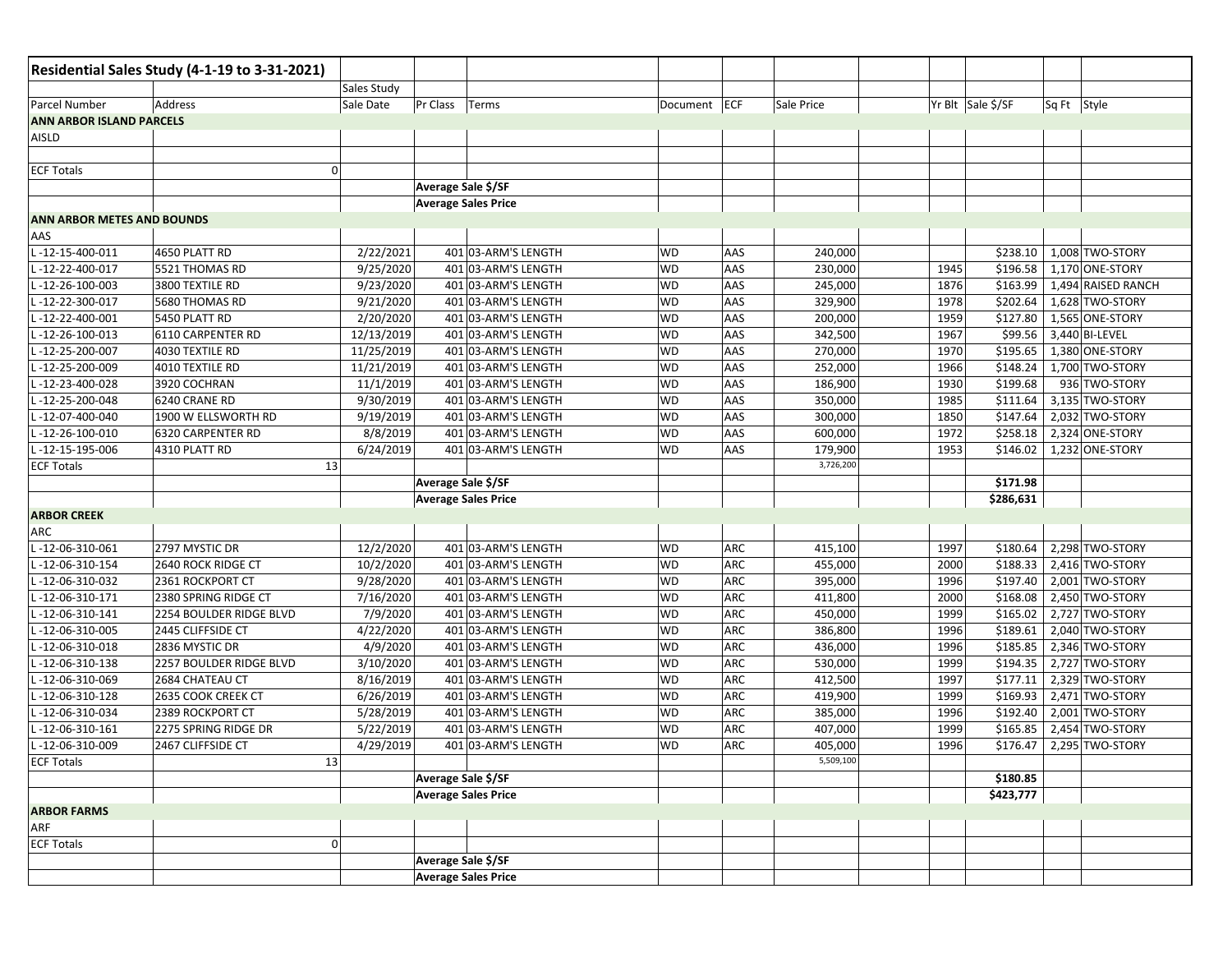|                              | Residential Sales Study (4-1-19 to 3-31-2021) |                             |                            |              |        |            |      |                   |             |                            |
|------------------------------|-----------------------------------------------|-----------------------------|----------------------------|--------------|--------|------------|------|-------------------|-------------|----------------------------|
|                              |                                               | Sales Study                 |                            |              |        |            |      |                   |             |                            |
| Parcel Number                | Address                                       | Sale Date<br>Pr Class Terms |                            | Document ECF |        | Sale Price |      | Yr Blt Sale \$/SF | Sq Ft Style |                            |
| <b>ARBOR HEIGHTS</b>         |                                               |                             |                            |              |        |            |      |                   |             |                            |
| ARH                          |                                               |                             |                            |              |        |            |      |                   |             |                            |
| -12-12-226-024               | 4210 PACKARD RD 2                             | 12/29/2020                  | 401 03-ARM'S LENGTH        | WD           | ARH    | 84,500     | 1981 | \$110.03          |             | 768 MULTI HOMES            |
| -12-12-226-047               | 4206 PACKARD RD 6                             | 9/30/2020                   | 401 03-ARM'S LENGTH        | WD           | ARH    | 97,000     | 1981 | \$126.30          |             | 768 MULTI HOMES            |
| -12-12-226-043               | 4206 PACKARD RD 4                             | 9/21/2020                   | 401 03-ARM'S LENGTH        | WD           | ARH    | 93,000     | 1981 | \$121.09          |             | 768 MULTI HOMES            |
| L-12-12-226-016              | 4194 PACKARD RD 6                             | 8/27/2019                   | 401 03-ARM'S LENGTH        | WD           | ARH    | 71,000     | 1981 | \$120.14          |             | 591 MULTI HOMES            |
| L-12-12-226-023              | 4210 PACKARD RD 1                             | 4/15/2019                   | 401 03-ARM'S LENGTH        | WD           | ARH    | 76,000     | 1981 | \$98.96           |             | 768 MULTI HOMES            |
| <b>ECF Totals</b>            | 5                                             |                             |                            |              |        | 421,500    |      |                   |             |                            |
|                              |                                               | Average Sale \$/SF          |                            |              |        |            |      | \$115.30          |             |                            |
|                              |                                               | <b>Average Sales Price</b>  |                            |              |        |            |      | \$84,300          |             |                            |
| <b>ARBOR RIDGE</b>           |                                               |                             |                            |              |        |            |      |                   |             |                            |
| $AR-1$                       |                                               |                             |                            |              |        |            |      |                   |             |                            |
| L-12-13-401-039              | 4585 CHRISTINA DR                             | 3/30/2021                   | 401 03-ARM'S LENGTH        | WD           | $AR-1$ | 302,500    | 1996 | \$200.07          |             | 1,512 ONE-STORY            |
| L-12-13-401-023              | 4894 MATTHEW CT                               | 12/15/2020                  | 401 03-ARM'S LENGTH        | WD           | $AR-1$ | 278,000    | 1995 | \$144.04          |             | 1,930 TWO-STORY            |
| L-12-13-401-003              | 4574 CHRISTINA DR                             | 10/16/2020                  | 401 03-ARM'S LENGTH        | WD           | $AR-1$ | 325,000    | 1997 | \$175.49          |             | 1,852 TWO-STORY            |
| -12-13-401-014               | 4506 CHRISTINA DR                             | 6/30/2020                   | 401 03-ARM'S LENGTH        | WD           | $AR-1$ | 265,000    | 1996 | \$133.84          |             | 1,980 TWO-STORY            |
| -12-13-401-043               | 4584 CHRISTINA DR                             | 6/23/2020                   | 401 03-ARM'S LENGTH        | WD           | $AR-1$ | 289,900    | 1996 | \$150.13          |             | 1,931 TWO-STORY            |
| -12-13-401-038               | 4583 CHRISTINA DR                             | 5/22/2020                   | 401 03-ARM'S LENGTH        | WD           | $AR-1$ | 310,000    | 1995 | \$166.13          |             | 1,866 TWO-STORY            |
| $-12 - 13 - 401 - 004$       | 4572 CHRISTINA DR                             | 8/22/2019                   | 401 03-ARM'S LENGTH        | WD           | $AR-1$ | 320,000    | 1997 | \$211.64          |             | 1,512 ONE-STORY            |
| -12-13-401-005               | 4570 CHRISTINA DR                             | 7/1/2019                    | 401 03-ARM'S LENGTH        | WD           | $AR-1$ | 345,000    | 1997 | \$228.17          |             | 1,512 ONE-STORY            |
| <b>ECF Totals</b>            | 8                                             |                             |                            |              |        | 2,435,400  |      |                   |             |                            |
|                              |                                               | Average Sale \$/SF          |                            |              |        |            |      | \$176.19          |             |                            |
|                              |                                               | <b>Average Sales Price</b>  |                            |              |        |            |      | \$304,425         |             |                            |
| <b>ARBOR RIDGE CROSSINGS</b> |                                               |                             |                            |              |        |            |      |                   |             |                            |
| $AR-3$                       |                                               |                             |                            |              |        |            |      |                   |             |                            |
| -12-13-307-053               | 4300 LILAC LANE                               | 3/23/2021                   | 401 03-ARM'S LENGTH        | WD           | $AR-3$ | 497,500    | 2017 |                   |             | \$159.35 3,122 TWO-STORY   |
| -12-13-306-028               | 4231 LILAC LANE                               | 11/5/2020                   | 401 03-ARM'S LENGTH        | WD           | $AR-3$ | 405,000    | 2015 | \$193.97          |             | 2,088 ONE-STORY            |
| L-12-13-306-025              | 4238 LILAC LANE                               | 3/30/2020                   | 401 03-ARM'S LENGTH        | WD           | $AR-3$ | 459,500    | 2016 | \$139.62          |             | 3,291 TWO-STORY            |
| -12-13-306-006               | 4383 MONTITH DR                               | 9/18/2019                   | 401 03-ARM'S LENGTH        | WD           | $AR-3$ | 445,000    | 2015 | \$152.29          |             | 2,922 TWO-STORY            |
| <b>ECF Totals</b>            | 4                                             |                             |                            |              |        | 1,807,000  |      |                   |             |                            |
|                              |                                               | Average Sale \$/SF          |                            |              |        |            |      | \$161.31          |             |                            |
|                              |                                               |                             | <b>Average Sales Price</b> |              |        |            |      | \$451,750         |             |                            |
| <b>ARBOR RIDGE MEADOWS</b>   |                                               |                             |                            |              |        |            |      |                   |             |                            |
| AR-4                         |                                               |                             |                            |              |        |            |      |                   |             |                            |
| -12-13-310-005               | 4633 LILAC LANE                               | 10/15/2020                  | 401 03-ARM'S LENGTH        | WD           | $AR-4$ | 385,000    | 2016 | \$150.51          |             | 2,558 TWO-STORY            |
| <b>ECF Totals</b>            | $\overline{1}$                                |                             |                            |              |        | 385,000    |      | \$150.51          |             |                            |
|                              |                                               | Average Sale \$/SF          |                            |              |        |            |      | \$150.51          |             |                            |
|                              |                                               | <b>Average Sales Price</b>  |                            |              |        |            |      | \$385,000         |             |                            |
| <b>ARBOR RIDGE WOODLANDS</b> |                                               |                             |                            |              |        |            |      |                   |             |                            |
| $AR-2$                       |                                               |                             |                            |              |        |            |      |                   |             |                            |
| L-12-13-305-019              | 4236 CLOVERLANE DR                            | 8/3/2020                    | 401 03-ARM'S LENGTH        | WD           | $AR-2$ | 318,000    | 2009 |                   |             | \$236.26   1,346 ONE-STORY |
| L-12-13-305-010              | 4284 CLOVERLANE DR                            | 7/17/2020                   | 401 03-ARM'S LENGTH        | WD           | $AR-2$ | 323,000    | 2011 |                   |             | \$178.55   1,809 TWO-STORY |
| L-12-13-305-006              | 4306 CLOVERLANE DR                            | 5/15/2020                   | 401 03-ARM'S LENGTH        | WD           | $AR-2$ | 300,000    | 2011 |                   |             | \$166.30   1,804 TWO-STORY |
| L-12-13-305-005              | 4312 CLOVERLANE DR                            | 3/24/2020                   | 401 03-ARM'S LENGTH        | WD           | $AR-2$ | 325,000    | 2011 | \$154.91          |             | 2,098 TWO-STORY            |
| L-12-13-305-025              | 4533 CLOVERLANE CT                            | 5/29/2019                   | 401 03-ARM'S LENGTH        | <b>WD</b>    | $AR-2$ | 323,000    | 2009 | \$167.88          |             | 1,924 TWO-STORY            |
| L-12-13-305-041              | 4420 ROMNEY CT                                | 4/12/2019                   | 401 03-ARM'S LENGTH        | WD           | $AR-2$ | 305,000    | 2010 | \$163.01          |             | 1,871 TWO-STORY            |
| <b>ECF Totals</b>            | 6                                             |                             |                            |              |        | 1,894,000  |      |                   |             |                            |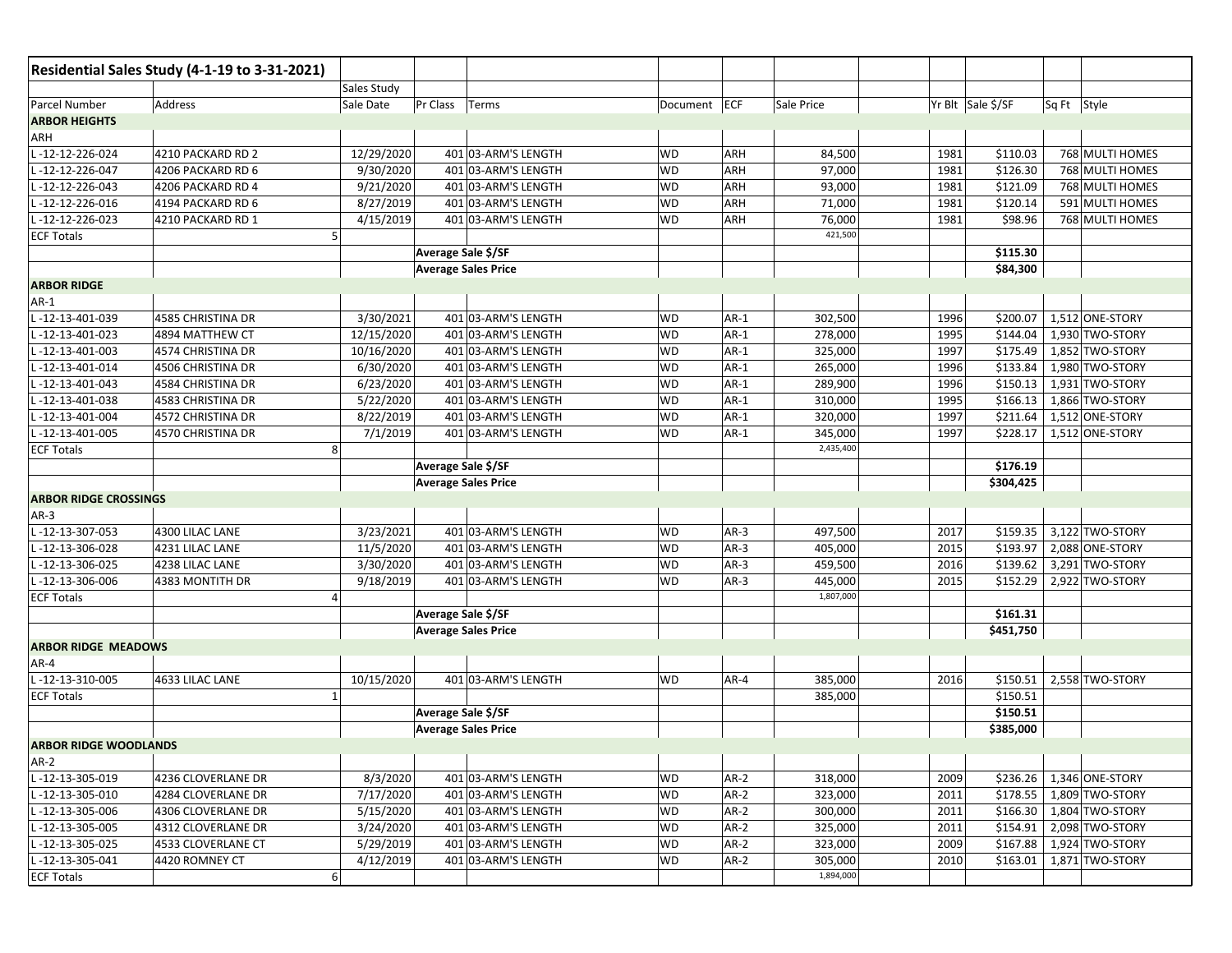|                        | Residential Sales Study (4-1-19 to 3-31-2021) |             |                    |                            |           |     |            |                   |           |             |                            |
|------------------------|-----------------------------------------------|-------------|--------------------|----------------------------|-----------|-----|------------|-------------------|-----------|-------------|----------------------------|
|                        |                                               | Sales Study |                    |                            |           |     |            |                   |           |             |                            |
| Parcel Number          | Address                                       | Sale Date   | Pr Class           | Terms                      | Document  | ECF | Sale Price | Yr Blt Sale \$/SF |           | Sq Ft Style |                            |
|                        |                                               |             | Average Sale \$/SF |                            |           |     |            |                   | \$177.82  |             |                            |
|                        |                                               |             |                    | <b>Average Sales Price</b> |           |     |            |                   | \$315,667 |             |                            |
| <b>ARBOR WOODS</b>     |                                               |             |                    |                            |           |     |            |                   |           |             |                            |
| ARW                    |                                               |             |                    |                            |           |     |            |                   |           |             |                            |
| -12-12-230-143         | 4370 BLOSSOM HILL TRL                         | 2/4/2021    |                    | 401 28-RELOCATION          | WD        | ARW | 370,000    | 2012              | \$178.40  |             | 2,074 TWO-STORY            |
| -12-12-230-166         | 4428 CENTER VALLEY DR                         | 12/31/2020  |                    | 401 03-ARM'S LENGTH        | <b>WD</b> | ARW | 385,000    | 2005              | \$146.22  |             | 2,633 TWO-STORY            |
| -12-12-230-201         | 4219 CENTER VALLEY DR                         | 12/21/2020  |                    | 401 03-ARM'S LENGTH        | <b>WD</b> | ARW | 346,000    | 2005              | \$164.29  |             | 2,106 TWO-STORY            |
| -12-12-121-100         | 4580 PEARL CT                                 | 12/21/2020  |                    | 401 03-ARM'S LENGTH        | <b>WD</b> | ARW | 350,000    | 2002              | \$217.39  |             | 1,610 ONE-STORY            |
| $-12 - 12 - 121 - 118$ | 4639 PEARL ST                                 | 11/30/2020  |                    | 401 03-ARM'S LENGTH        | <b>WD</b> | ARW | 339,900    | 2002              | \$158.31  |             | 2,147 TWO-STORY            |
| -12-12-230-219         | 4447 KNOLLCREST DR                            | 10/8/2020   |                    | 401 03-ARM'S LENGTH        | <b>WD</b> | ARW | 290,000    | 2011              | \$173.86  |             | 1,668 TWO-STORY            |
| -12-12-230-156         | 4453 BLOSSOM HILL TRL                         | 9/2/2020    |                    | 401 03-ARM'S LENGTH        | <b>WD</b> | ARW | 309,000    | 2005              | \$188.30  |             | 1,641 ONE-STORY            |
| $-12 - 12 - 230 - 161$ | 4509 BLOSSOM HILL TRL                         | 7/22/2020   |                    | 401 03-ARM'S LENGTH        | <b>WD</b> | ARW | 337,500    | 2004              | \$126.88  |             | 2,660 TWO-STORY            |
| $-12-12-120-001$       | 3036 HAWKS AVE                                | 4/8/2020    |                    | 401 03-ARM'S LENGTH        | <b>WD</b> | ARW | 256,000    | 1999              | \$154.22  |             | 1,660 TWO-STORY            |
| -12-12-120-036         | 3122 FENVIEW DR                               | 2/11/2020   |                    | 401 03-ARM'S LENGTH        | <b>WD</b> | ARW | 335,000    | 1998              | \$176.78  |             | 1,895 TWO-STORY            |
| -12-12-230-138         | 4416 BLOSSOM HILL TRL                         | 10/25/2019  |                    | 401 03-ARM'S LENGTH        | <b>WD</b> | ARW | 375,000    | 2004              | \$155.22  |             | 2,416 TWO-STORY            |
| -12-12-230-135         | 4440 BLOSSOM HILL TRL                         | 10/4/2019   |                    | 401 03-ARM'S LENGTH        | WD        | ARW | 350,000    | 2004              | \$132.98  |             | 2,632 TWO-STORY            |
| -12-12-120-044         | 3061 FENVIEW DR                               | 9/6/2019    |                    | 401 03-ARM'S LENGTH        | WD        | ARW | 280,000    | 1998              | \$179.03  |             | 1,564 TWO-STORY            |
| -12-12-230-134         | 4450 BLOSSOM HILL TRL                         | 8/9/2019    |                    | 401 03-ARM'S LENGTH        | <b>WD</b> | ARW | 345,000    | 2004              | \$163.82  |             | 2,106 TWO-STORY            |
| -12-12-230-185         | 4413 CENTER VALLEY DR                         | 7/25/2019   |                    | 401 03-ARM'S LENGTH        | <b>WD</b> | ARW | 313,000    | 2004              | \$146.88  |             | 2,131 TWO-STORY            |
| -12-12-230-149         | 4300 CENTER VALLEY DR                         | 7/17/2019   |                    | 401 03-ARM'S LENGTH        | <b>WD</b> | ARW | 350,500    | 2005              | \$166.43  |             | 2,106 TWO-STORY            |
| -12-12-230-220         | 4459 KNOLLCREST DR                            | 6/28/2019   |                    | 401 03-ARM'S LENGTH        | WD        | ARW | 310,000    | 2012              | \$192.43  |             | 1,611 TWO-STORY            |
| $-12 - 12 - 121 - 121$ | 4662 CARTER PL                                | 6/27/2019   |                    | 401 03-ARM'S LENGTH        | <b>WD</b> | ARW | 340,000    | 2002              | \$161.44  |             | 2,106 TWO-STORY            |
| -12-12-121-079         | 3300 CENTURY TRL                              | 6/1/2019    |                    | 401 03-ARM'S LENGTH        | <b>WD</b> | ARW | 375,000    | 2002              | \$155.09  |             | 2,418 TWO-STORY            |
| <b>ECF Totals</b>      | 19                                            |             |                    |                            |           |     | 6,356,900  |                   |           |             |                            |
|                        |                                               |             | Average Sale \$/SF |                            |           |     |            |                   | \$165.16  |             |                            |
|                        |                                               |             |                    | <b>Average Sales Price</b> |           |     |            |                   | \$334,574 |             |                            |
| <b>ASHFORD VILLAGE</b> |                                               |             |                    |                            |           |     |            |                   |           |             |                            |
| ASH                    |                                               |             |                    |                            |           |     |            |                   |           |             |                            |
| -12-24-465-286         | 4855 WILLINGHAM CT                            | 3/8/2021    |                    | 401 03-ARM'S LENGTH        | WD        | ASH | 300,000    | 2002              | \$129.37  |             | 2,319 TWO-STORY            |
| -12-24-425-029         | 5731 AMBER WAY                                | 12/29/2020  |                    | 401 03-ARM'S LENGTH        | <b>WD</b> | ASH | 320,000    | 1994              | \$150.38  |             | 2,128 TWO-STORY            |
| -12-24-445-103         | 5795 SOUTH ASHFORD WAY                        | 10/9/2020   |                    | 401 03-ARM'S LENGTH        | <b>WD</b> | ASH | 325,000    | 1995              | \$153.30  |             | 2,120 TWO-STORY            |
| -12-24-415-022         | 5754 AMBER WAY                                | 9/11/2020   |                    | 401 03-ARM'S LENGTH        | <b>WD</b> | ASH | 314,000    | 1994              | \$148.11  |             | 2,120 TWO-STORY            |
| -12-24-425-209         | 4650 SYCAMORE DR                              | 7/24/2020   |                    | 401 03-ARM'S LENGTH        | WD        | ASH | 338,000    | 1997              | \$202.27  |             | 1,671 ONE-STORY            |
| -12-24-455-132         | 4835 NORTH ASHFORD WAY                        | 7/10/2020   |                    | 401 03-ARM'S LENGTH        | <b>WD</b> | ASH | 330,000    | 1996              | \$155.66  |             | 2,120 TWO-STORY            |
| -12-24-435-095         | 4684 ASH CT                                   | 3/26/2020   |                    | 401 03-ARM'S LENGTH        | CD        | ASH | 295,000    | 1995              | \$148.24  |             | 1,990 TWO-STORY            |
| -12-24-460-242         | 4975 SYCAMORE DR                              | 1/14/2020   |                    | 401 03-ARM'S LENGTH        | <b>WD</b> | ASH | 374,900    | 1998              | \$153.52  |             | 2,442 TWO-STORY            |
| -12-24-410-060         | 5942 SUNRISE DR                               | 9/6/2019    |                    | 401 03-ARM'S LENGTH        | <b>WD</b> | ASH | 290,000    | 1995              | \$145.07  |             | 1,999 TWO-STORY            |
| -12-24-470-311         | 5744 TIFFANY CT                               | 8/20/2019   |                    | 401 03-ARM'S LENGTH        | WD        | ASH | 321,300    | 2002              | \$143.18  |             | 2,244 TWO-STORY            |
| -12-24-425-165         | 4544 SYCAMORE DR                              | 8/20/2019   |                    | 401 03-ARM'S LENGTH        | WD        | ASH | 257,000    | 1996              | \$151.18  |             | 1,700 TWO-STORY            |
| L-12-24-460-236        | 4845 SYCAMORE DR                              | 7/31/2019   |                    | 401 03-ARM'S LENGTH        | <b>WD</b> | ASH | 315,000    | 1998              |           |             | \$133.93 2,352 TWO-STORY   |
| L-12-24-470-295        | 5848 ST MARTIN CT                             | 7/23/2019   |                    | 401 03-ARM'S LENGTH        | WD        | ASH | 315,400    | 2002              |           |             | \$145.08   2,174 TWO-STORY |
| L-12-24-455-135        | 4883 NORTH ASHFORD WAY                        | 7/22/2019   |                    | 401 03-ARM'S LENGTH        | WD        | ASH | 350,000    | 1996              |           |             | \$141.41 2,475 TWO-STORY   |
| L-12-24-435-046        | 5941 COTTONWOOD DR                            | 7/8/2019    |                    | 401 03-ARM'S LENGTH        | WD        | ASH | 309,000    | 1994              |           |             | \$146.65 2,107 TWO-STORY   |
| L-12-24-435-093        | 5828 SOUTH ASHFORD WAY                        | 6/17/2019   |                    | 401 03-ARM'S LENGTH        | WD        | ASH | 265,000    | 1995              |           |             | \$175.61 1,509 ONE-STORY   |
| L-12-24-410-056        | 5920 SUNRISE DR                               | 6/5/2019    |                    | 401 03-ARM'S LENGTH        | WD        | ASH | 295,000    | 1995              | \$138.24  |             | 2,134 TWO-STORY            |
| L-12-24-455-255        | 5531 REDBUD CT                                | 5/31/2019   |                    | 401 03-ARM'S LENGTH        | WD        | ASH | 320,000    | 1999              |           |             | \$136.05 2,352 TWO-STORY   |
| L-12-24-440-078        | 5841 SUNRISE DR                               | 5/14/2019   |                    | 401 03-ARM'S LENGTH        | WD        | ASH | 302,000    | 1995              |           |             | \$151.38   1,995 TWO-STORY |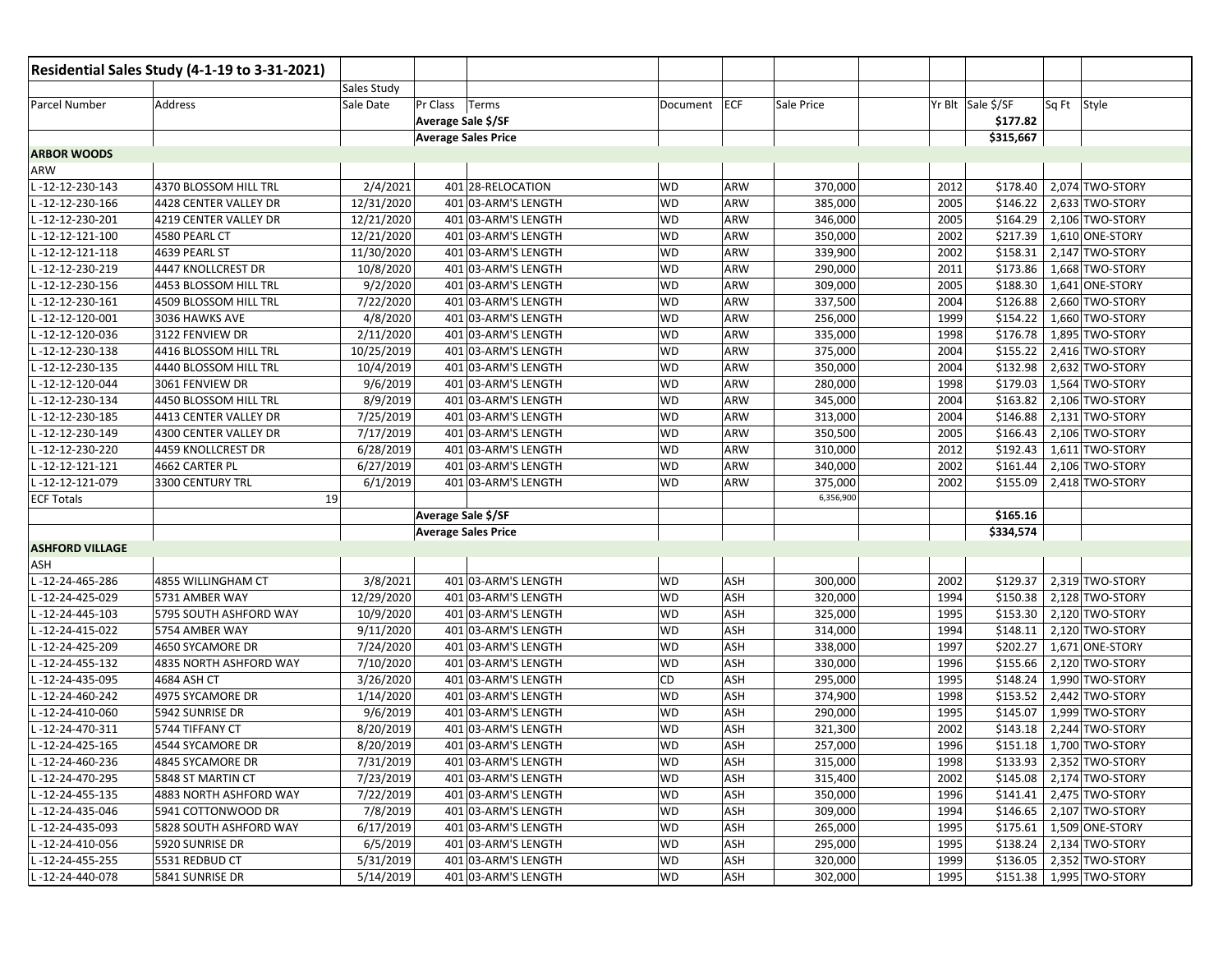|                                   | Residential Sales Study (4-1-19 to 3-31-2021) |                    |                            |                            |           |            |            |                   |           |             |                          |
|-----------------------------------|-----------------------------------------------|--------------------|----------------------------|----------------------------|-----------|------------|------------|-------------------|-----------|-------------|--------------------------|
|                                   |                                               | <b>Sales Study</b> |                            |                            |           |            |            |                   |           |             |                          |
| Parcel Number                     | Address                                       | Sale Date          | Pr Class                   | Terms                      | Document  | ECF        | Sale Price | Yr Blt Sale \$/SF |           | Sq Ft Style |                          |
| -12-24-445-083                    | 5833 SOUTH ASHFORD WAY                        | 5/10/2019          |                            | 401 03-ARM'S LENGTH        | WD        | ASH        | 280,000    | 1995              | \$164.71  |             | 1,700 TWO-STORY          |
| -12-24-400-023                    | 5800 MUNGER RD                                | 5/10/2019          |                            | 401 03-ARM'S LENGTH        | <b>WD</b> | ASH        | 319,000    | 2004              | \$142.16  |             | 2,244 TWO-STORY          |
| L-12-24-470-288                   | 5717 SUNRISE DR                               | 5/9/2019           |                            | 401 03-ARM'S LENGTH        | <b>WD</b> | ASH        | 295,500    | 2002              | \$124.63  |             | 2,371 TWO-STORY          |
| -12-24-440-076                    | 5873 SUNRISE DR                               | 4/1/2019           |                            | 401 03-ARM'S LENGTH        | <b>WD</b> | ASH        | 270,100    | 1995              | \$183.62  |             | 1,471 ONE-STORY          |
| <b>ECF Totals</b>                 | 23                                            |                    |                            |                            |           |            | 7,101,200  |                   |           |             |                          |
|                                   |                                               |                    | Average Sale \$/SF         |                            |           |            |            |                   | \$150.60  |             |                          |
|                                   |                                               |                    | <b>Average Sales Price</b> |                            |           |            |            |                   | \$308,748 |             |                          |
| <b>BELLA VISTA ESTATES</b>        |                                               |                    |                            |                            |           |            |            |                   |           |             |                          |
| <b>BVE</b>                        |                                               |                    |                            |                            |           |            |            |                   |           |             |                          |
| <b>ECF Totals</b>                 |                                               |                    |                            |                            |           |            |            |                   |           |             |                          |
|                                   |                                               |                    |                            |                            |           |            |            |                   |           |             |                          |
| <b>BELLA VISTA VILLAS</b>         |                                               |                    |                            |                            |           |            |            |                   |           |             |                          |
| <b>BVV</b>                        |                                               |                    |                            |                            |           |            |            |                   |           |             |                          |
| <b>ECF Totals</b>                 |                                               |                    |                            |                            |           |            |            |                   |           |             |                          |
|                                   |                                               |                    |                            |                            |           |            |            |                   |           |             |                          |
| <b>BLUE HERON POINTE</b>          |                                               |                    |                            |                            |           |            |            |                   |           |             |                          |
| <b>BHP</b>                        |                                               |                    |                            |                            |           |            |            |                   |           |             |                          |
| -12-26-235-030                    | 3019 ORINOCO LN                               | 3/30/2021          |                            | 401 03-ARM'S LENGTH        | <b>WD</b> | <b>BHP</b> | 209,500    | 2006              | \$143.99  |             | 1,455 MULTI HOMES        |
| -12-26-235-005                    | <b>6350 TRUMPETER LN</b>                      | 11/11/2020         |                            | 401 03-ARM'S LENGTH        | <b>WD</b> | <b>BHP</b> | 195,000    | 2005              | \$134.02  |             | 1,455 MULTI HOMES        |
| -12-26-235-059                    | 6331 BRANT LN                                 | 6/24/2020          |                            | 401 03-ARM'S LENGTH        | <b>WD</b> | <b>BHP</b> | 203,750    | 2006              | \$140.03  |             | 1,455 MULTI HOMES        |
| -12-26-235-033                    | 3013 ORINOCO LN                               | 12/23/2019         |                            | 401 03-ARM'S LENGTH        | WD        | <b>BHP</b> | 185,000    | 2006              | \$127.15  |             | 1,455 MULTI HOMES        |
| -12-26-235-123                    | 6363 SCOTER LN                                | 10/22/2019         |                            | 401 03-ARM'S LENGTH        | WD        | <b>BHP</b> | 198,000    | 2007              | \$140.03  |             | 1,414 MULTI HOMES        |
| -12-26-235-069                    | 6310 HARLEQUIN LN                             | 8/8/2019           |                            | 401 03-ARM'S LENGTH        | WD        | <b>BHP</b> | 205,500    | 2006              | \$141.24  |             | 1,455 MULTI HOMES        |
| -12-26-235-101                    | 3152 TORRENT LN                               | 7/24/2019          |                            | 401 03-ARM'S LENGTH        | <b>WD</b> | <b>BHP</b> | 215,000    | 2005              | \$147.77  |             | 1,455 MULTI HOMES        |
| <b>ECF Totals</b>                 |                                               |                    |                            |                            |           |            | 1,411,750  |                   |           |             |                          |
|                                   |                                               |                    | Average Sale \$/SF         |                            |           |            |            |                   | \$139.18  |             |                          |
|                                   |                                               |                    | <b>Average Sales Price</b> |                            |           |            |            |                   | \$201,679 |             |                          |
| <b>BOULDER RIDGE</b>              |                                               |                    |                            |                            |           |            |            |                   |           |             |                          |
| <b>BOR</b>                        |                                               |                    |                            |                            |           |            |            |                   |           |             |                          |
| -12-06-305-077                    | 2976 GREEN VALLEY DR                          | 3/25/2021          |                            | 401 03-ARM'S LENGTH        | <b>WD</b> | <b>BOR</b> | 390,000    | 1996              |           |             | \$216.79 1,799 TWO-STORY |
| -12-06-305-054                    | 2985 GREEN VALLEY DR                          | 2/24/2021          |                            | 401 03-ARM'S LENGTH        | <b>WD</b> | <b>BOR</b> | 451,000    | 1996              | \$206.31  |             | 2,186 TWO-STORY          |
| -12-06-305-079                    | 2963 SILVER SPRING DR                         | 1/26/2021          |                            | 401 03-ARM'S LENGTH        | <b>WD</b> | <b>BOR</b> | 360,000    | 1996              | \$200.11  |             | 1,799 TWO-STORY          |
| -12-06-305-131                    | 2784 ASPEN RIDGE DR                           | 12/22/2020         |                            | 401 03-ARM'S LENGTH        | <b>WD</b> | <b>BOR</b> | 439,000    | 1997              | \$193.39  |             | 2,270 TWO-STORY          |
| -12-06-305-090                    | 2218 STARWOOD CT                              | 11/30/2020         |                            | 401 03-ARM'S LENGTH        | WD        | <b>BOR</b> | 439,300    | 1996              |           |             | \$195.16 2,251 TWO-STORY |
| -12-06-305-051                    | 2926 GREEN VALLEY DR                          | 10/5/2020          |                            | 401 03-ARM'S LENGTH        | <b>WD</b> | <b>BOR</b> | 415,000    | 1998              | \$227.27  |             | 1,826 TWO-STORY          |
| -12-06-305-055                    | 3001 GREEN VALLEY DR                          | 8/27/2020          |                            | 401 03-ARM'S LENGTH        | PTA       | <b>BOR</b> | 397,000    | 1996              |           |             | \$234.36 1,694 TWO-STORY |
| -12-06-305-035                    | 2891 SILVER SPRING DR                         | 3/9/2020           |                            | 401 03-ARM'S LENGTH        | <b>WD</b> | <b>BOR</b> | 442,200    | 1996              | \$185.33  |             | 2,386 TWO-STORY          |
| -12-06-305-012                    | 2797 GREEN VALLEY DR                          | 10/25/2019         |                            | 401 03-ARM'S LENGTH        | WD        | <b>BOR</b> | 375,000    | 1995              | \$201.72  |             | 1,859 TWO-STORY          |
| L-12-06-305-042                   | 2796 GREEN VALLEY DR                          | 5/31/2019          |                            | 401 03-ARM'S LENGTH        | <b>WD</b> | <b>BOR</b> | 420,000    | 1995              |           |             | \$191.08 2,198 TWO-STORY |
| <b>ECF Totals</b>                 | 10                                            |                    |                            |                            |           |            | 4,128,500  |                   |           |             |                          |
|                                   |                                               |                    | Average Sale \$/SF         |                            |           |            |            |                   | \$205.15  |             |                          |
|                                   |                                               |                    |                            | <b>Average Sales Price</b> |           |            |            |                   | \$412,850 |             |                          |
| <b>BOULDER RIDGE &lt; 1600 SF</b> |                                               |                    |                            |                            |           |            |            |                   |           |             |                          |
| BOR-S                             |                                               |                    |                            |                            |           |            |            |                   |           |             |                          |
| L-12-06-305-071                   | 3060 GREEN VALLEY DR                          | 7/19/2019          |                            | 401 03-ARM'S LENGTH        | <b>WD</b> | BOR-S      | 340,000    | 1996              | \$221.64  |             | 1,534 TWO-STORY          |
| <b>ECF Totals</b>                 | $\mathbf{1}$                                  |                    |                            |                            |           |            | 340,000    |                   |           |             |                          |
|                                   |                                               |                    | Average Sale \$/SF         |                            |           |            |            |                   | \$221.64  |             |                          |
|                                   |                                               |                    |                            |                            |           |            |            |                   |           |             |                          |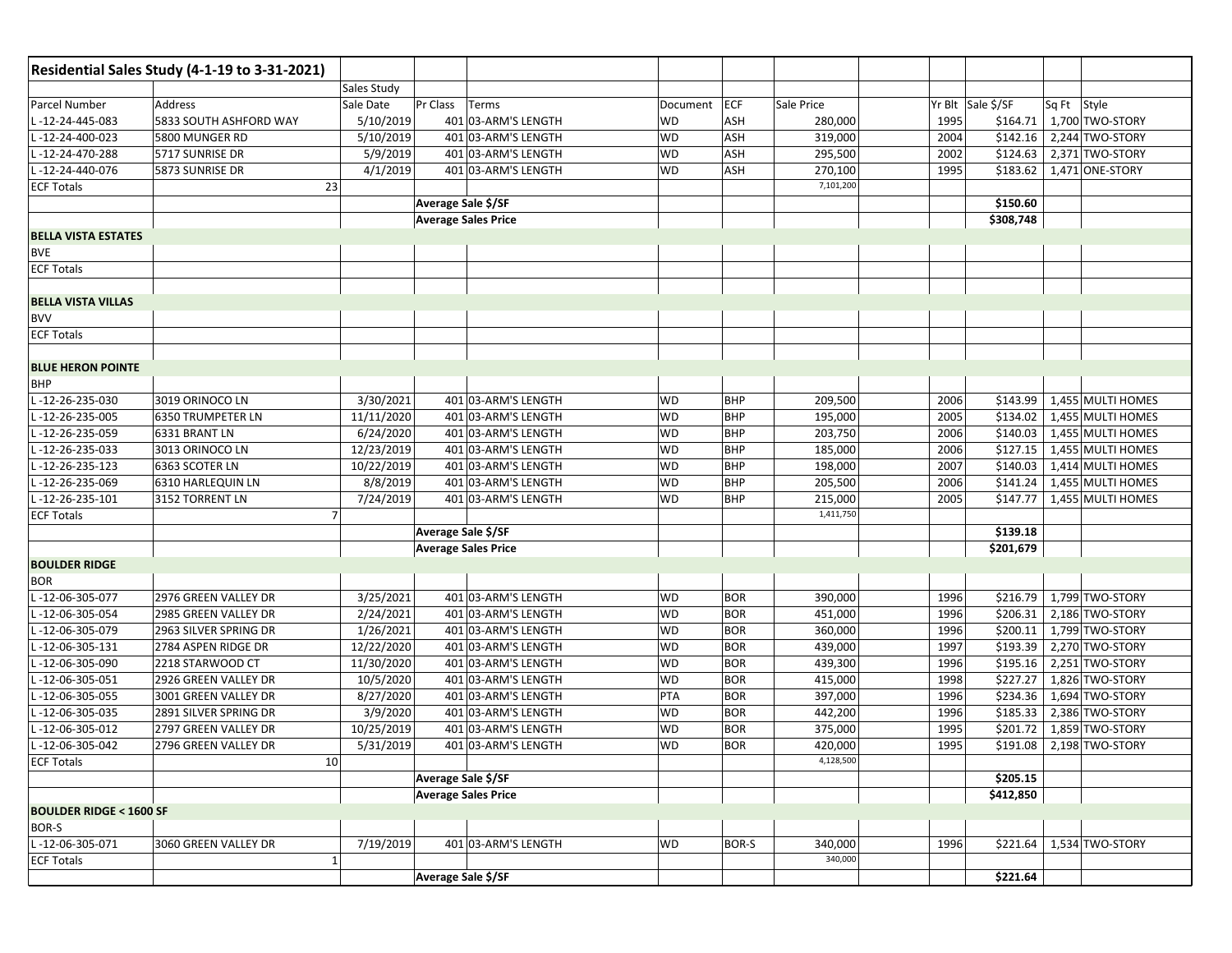|                            | Residential Sales Study (4-1-19 to 3-31-2021) |                    |                            |                     |              |            |            |      |                   |             |                              |
|----------------------------|-----------------------------------------------|--------------------|----------------------------|---------------------|--------------|------------|------------|------|-------------------|-------------|------------------------------|
|                            |                                               | <b>Sales Study</b> |                            |                     |              |            |            |      |                   |             |                              |
| Parcel Number              | Address                                       | Sale Date          | Pr Class Terms             |                     | Document ECF |            | Sale Price |      | Yr Blt Sale \$/SF | Sq Ft Style |                              |
|                            |                                               |                    | <b>Average Sales Price</b> |                     |              |            |            |      | \$340,000         |             |                              |
| <b>BRIAR HILL</b>          |                                               |                    |                            |                     |              |            |            |      |                   |             |                              |
| <b>BRB</b>                 |                                               |                    |                            |                     |              |            |            |      |                   |             |                              |
| L-12-07-407-133            | 1717 FOXDALE LN                               | 3/9/2021           |                            | 401 03-ARM'S LENGTH | <b>WD</b>    | <b>BRB</b> | 535,000    | 1998 | \$166.56          |             | 3,212 TWO-STORY              |
| L-12-07-408-159            | 3872 LAKE POINTE LN                           | 2/19/2021          |                            | 401 03-ARM'S LENGTH | <b>WD</b>    | <b>BRB</b> | 583,250    | 2001 | \$207.56          |             | 2,810 TWO-STORY              |
| L-12-07-407-123            | 3696 KNOLLWOOD CIR                            | 2/16/2021          |                            | 401 03-ARM'S LENGTH | <b>WD</b>    | <b>BRB</b> | 484,000    | 1995 | \$181.89          |             | 2,661 TWO-STORY              |
| L-12-07-408-175            | 3859 LAKE POINTE LN                           | 2/16/2021          |                            | 401 03-ARM'S LENGTH | <b>WD</b>    | <b>BRB</b> | 590,000    | 2002 | \$193.44          |             | 3,050 TWO-STORY              |
| L-12-07-410-002            | 3619 BURNHAM RD                               | 11/20/2020         |                            | 401 03-ARM'S LENGTH | <b>WD</b>    | <b>BRB</b> | 504,400    | 1995 | \$194.60          |             | 2,592 TWO-STORY              |
| L-12-07-407-093            | 3687 CRYSTAL LAKE LN                          | 10/23/2020         |                            | 401 03-ARM'S LENGTH | <b>WD</b>    | <b>BRB</b> | 585,000    | 1998 | \$208.26          |             | 2,809 TWO-STORY              |
| -12-07-408-147             | 1703 SPRINGMILL LN                            | 7/9/2020           |                            | 401 03-ARM'S LENGTH | <b>WD</b>    | <b>BRB</b> | 600,000    | 2000 | \$203.60          |             | 2,947 TWO-STORY              |
| L-12-07-403-065            | 1754 HIGH POINTE LN                           | 5/29/2020          |                            | 401 03-ARM'S LENGTH | <b>WD</b>    | <b>BRB</b> | 435,000    | 1991 | \$166.79          |             | 2,608 TWO-STORY              |
| -12-07-405-046             | 3624 BARRY KNOLL DR                           | 4/20/2020          |                            | 401 03-ARM'S LENGTH | <b>WD</b>    | <b>BRB</b> | 610,000    | 1997 | \$196.96          |             | 3,097 TWO-STORY              |
| -12-07-407-136             | 3752 BARRY KNOLL DR                           | 7/8/2019           |                            | 401 03-ARM'S LENGTH | <b>WD</b>    | <b>BRB</b> | 417,500    | 1998 | \$178.34          |             | 2,341 TWO-STORY              |
| -12-07-420-001             | 3976 DEER GLEN                                | 5/9/2019           |                            | 401 03-ARM'S LENGTH | <b>WD</b>    | <b>BRB</b> | 517,500    | 2000 | \$192.88          |             | 2,683 TWO-STORY              |
| L-12-07-403-052            | 3641 BARRY KNOLL DR                           | 5/8/2019           |                            | 401 03-ARM'S LENGTH | <b>WD</b>    | <b>BRB</b> | 489,000    | 1992 | \$180.71          |             | 2,706 TWO-STORY              |
| -12-07-408-142             | 1726 SPRINGMILL LN                            | 4/15/2019          |                            | 401 03-ARM'S LENGTH | <b>WD</b>    | <b>BRB</b> | 569,000    | 1999 | \$193.80          |             | 2,936 TWO-STORY              |
| -12-07-403-018             | 3544 WHISPERING OAKS DR                       | 4/12/2019          |                            | 401 03-ARM'S LENGTH | <b>WD</b>    | <b>BRB</b> | 338,000    | 1990 | \$208.64          |             | 1,620 TWO-STORY              |
| $-12-07-408-170$           | 3842 LAKE POINTE LN                           | 4/11/2019          |                            | 401 03-ARM'S LENGTH | WD           | <b>BRB</b> | 480,000    | 1999 | \$169.61          |             | 2,830 TWO-STORY              |
| <b>ECF Totals</b>          | 15                                            |                    |                            |                     |              |            | 7,737,650  |      |                   |             |                              |
|                            |                                               |                    | Average Sale \$/SF         |                     |              |            |            |      | \$189.58          |             |                              |
|                            |                                               |                    | <b>Average Sales Price</b> |                     |              |            |            |      | \$515,843         |             |                              |
| <b>BRIDGEFIELD ESTATES</b> |                                               |                    |                            |                     |              |            |            |      |                   |             |                              |
| <b>BRE</b>                 |                                               |                    |                            |                     |              |            |            |      |                   |             |                              |
| L-12-23-210-010            | 3024 ROSEFIELD DR                             | 9/21/2020          |                            | 401 03-ARM'S LENGTH | <b>WD</b>    | <b>BRE</b> | 310,000    | 2001 | \$197.70          |             | 1,568 TWO-STORY              |
| -12-23-210-036             | 3167 CRIMSON CT                               | 8/24/2020          |                            | 401 03-ARM'S LENGTH | <b>WD</b>    | <b>BRE</b> | 340,000    | 2003 | \$195.63          |             | 1,738 ONE-STORY              |
| -12-23-210-022             | 3093 ROSEFIELD DR                             | 6/22/2020          |                            | 401 03-ARM'S LENGTH | <b>WD</b>    | <b>BRE</b> | 350,000    | 2000 | \$157.44          |             | $\overline{2,223}$ TWO-STORY |
| -12-23-210-009             | 3023 BRIDGEFIELD DR                           | 4/25/2019          |                            | 401 03-ARM'S LENGTH | <b>WD</b>    | <b>BRE</b> | 320,000    | 1999 | \$159.05          |             | 2,012 TWO-STORY              |
| <b>ECF Totals</b>          |                                               |                    |                            |                     |              |            | 1,320,000  |      |                   |             |                              |
|                            |                                               |                    | Average Sale \$/SF         |                     |              |            |            |      | \$177.46          |             |                              |
|                            |                                               |                    | <b>Average Sales Price</b> |                     |              |            |            |      | \$330,000         |             |                              |
| <b>BROOKVIEW HIGHLANDS</b> |                                               |                    |                            |                     |              |            |            |      |                   |             |                              |
| <b>BVH</b>                 |                                               |                    |                            |                     |              |            |            |      |                   |             |                              |
| L-12-30-220-106            | 2461 HIGHRIDGE CIR                            | 11/3/2020          |                            | 401 03-ARM'S LENGTH | <b>WD</b>    | <b>BVH</b> | 825,000    | 2003 |                   |             | \$161.48 5,109 TWO-STORY     |
| L-12-30-215-043            | 2253 WINDMILL WAY                             | 9/18/2020          |                            | 401 03-ARM'S LENGTH | <b>WD</b>    | <b>BVH</b> | 558,000    | 1995 | \$175.09          |             | 3,187 TWO-STORY              |
| L-12-30-210-036            | 6161 WINDMILL CT                              | 9/4/2020           |                            | 401 03-ARM'S LENGTH | <b>WD</b>    | <b>BVH</b> | 599,000    | 1994 | \$162.33          |             | 3,690 TWO-STORY              |
| L-12-30-215-114            | 6405 BROOKVIEW DR                             | 5/21/2020          |                            | 401 03-ARM'S LENGTH | <b>WD</b>    | <b>BVH</b> | 631,000    | 2003 | \$185.21          |             | 3,407 TWO-STORY              |
| -12-30-220-105             | 2460 HIGHRIDGE CIR                            | 12/11/2019         |                            | 401 03-ARM'S LENGTH | <b>WD</b>    | <b>BVH</b> | 850,000    | 2001 | \$185.35          |             | 4,586 TWO-STORY              |
| <b>ECF Totals</b>          | 5                                             |                    |                            |                     |              |            | 3,463,000  |      |                   |             |                              |
|                            |                                               |                    | Average Sale \$/SF         |                     |              |            |            |      | \$173.89          |             |                              |
|                            |                                               |                    | <b>Average Sales Price</b> |                     |              |            |            |      | \$692,600         |             |                              |
| <b>CENTENNIAL FARMS</b>    |                                               |                    |                            |                     |              |            |            |      |                   |             |                              |
| <b>CEF</b>                 |                                               |                    |                            |                     |              |            |            |      |                   |             |                              |
| L-12-29-145-172            | 1077 BICENTENNIAL PKWY                        | 1/19/2021          |                            | 401 03-ARM'S LENGTH | <b>WD</b>    | <b>CEF</b> | 535,000    | 2005 |                   |             | \$217.13 2,464 TWO-STORY     |
| L-12-29-140-108            | 6491 COMMUNITY DR                             | 11/18/2020         |                            | 401 03-ARM'S LENGTH | PTA          | <b>CEF</b> | 510,000    | 2007 | \$169.44          |             | 3,010 TWO-STORY              |
| L-12-29-130-153            | 1122 BICENTENNIAL PKWY                        | 9/25/2020          |                            | 401 03-ARM'S LENGTH | <b>WD</b>    | <b>CEF</b> | 725,000    | 2013 | \$227.49          |             | 3,187 TWO-STORY              |
| L-12-29-145-177            | 1047 BICENTENNIAL PKWY                        | 9/24/2020          |                            | 401 03-ARM'S LENGTH | WD           | <b>CEF</b> | 549,000    | 2005 |                   |             | \$200.15 2,743 TWO-STORY     |
| L-12-29-135-084            | 6224 WILSON RD                                | 7/22/2020          |                            | 401 03-ARM'S LENGTH | WD           | <b>CEF</b> | 465,000    | 2001 |                   |             | \$184.09 2,526 TWO-STORY     |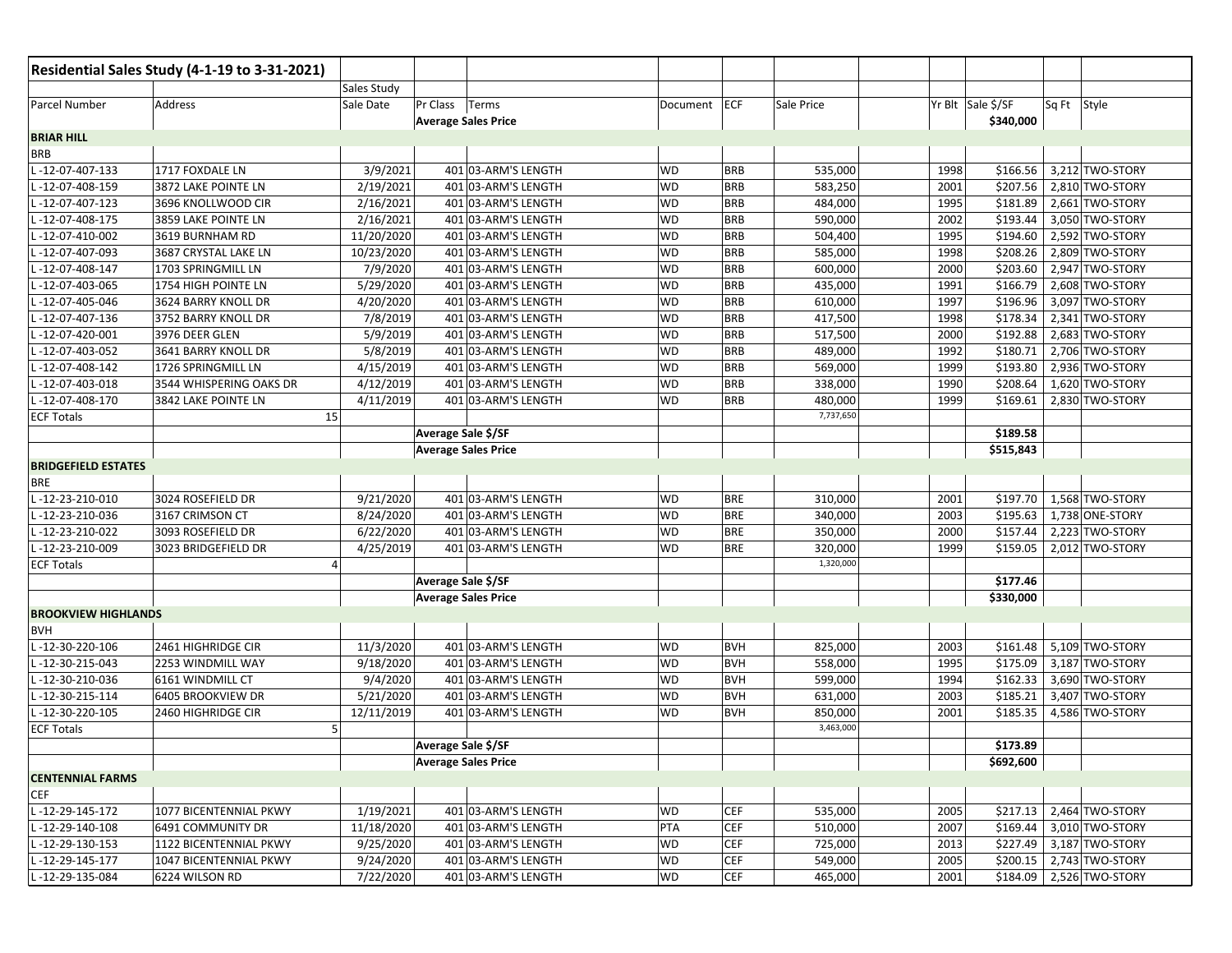|                              | Residential Sales Study (4-1-19 to 3-31-2021) |                    |          |                            |           |            |            |      |                   |                          |
|------------------------------|-----------------------------------------------|--------------------|----------|----------------------------|-----------|------------|------------|------|-------------------|--------------------------|
|                              |                                               | <b>Sales Study</b> |          |                            |           |            |            |      |                   |                          |
| Parcel Number                | Address                                       | Sale Date          | Pr Class | Terms                      | Document  | ECF        | Sale Price |      | Yr Blt Sale \$/SF | Sq Ft Style              |
| -12-29-130-145               | 1056 BICENTENNIAL PKWY                        | 7/7/2020           |          | 401 03-ARM'S LENGTH        | <b>WD</b> | <b>CEF</b> | 710,000    | 2015 | \$211.44          | 3,358 TWO-STORY          |
| $-12 - 29 - 130 - 079$       | 6263 WILSON RD                                | 8/19/2019          |          | 401 03-ARM'S LENGTH        | <b>WD</b> | <b>CEF</b> | 440,000    | 2001 | \$178.43          | 2,466 TWO-STORY          |
| -12-29-135-098               | 6374 WILSON RD                                | 6/27/2019          |          | 401 03-ARM'S LENGTH        | <b>WD</b> | <b>CEF</b> | 460,000    | 2003 | \$188.68          | 2,438 TWO-STORY          |
| <b>ECF Totals</b>            | 8                                             |                    |          |                            |           |            | 4,394,000  |      |                   |                          |
|                              |                                               |                    |          | Average Sale \$/SF         |           |            |            |      | \$197.11          |                          |
|                              |                                               |                    |          | <b>Average Sales Price</b> |           |            |            |      | \$549,250         |                          |
| <b>CENTENNIAL PARK</b>       |                                               |                    |          |                            |           |            |            |      |                   |                          |
| <b>CEP</b>                   |                                               |                    |          |                            |           |            |            |      |                   |                          |
| L-12-29-105-004              | 1444 BICENTENNIAL PKWY                        | 2/25/2021          |          | 401 03-ARM'S LENGTH        | <b>WD</b> | <b>CEP</b> | 675,000    | 1999 | \$156.54          | 4,312 TWO-STORY          |
| -12-29-120-046               | 1334 ANNENDALE CT                             | 8/31/2020          |          | 401 03-ARM'S LENGTH        | <b>WD</b> | <b>CEP</b> | 705,000    | 2002 | \$214.87          | 3,281 TWO-STORY          |
| -12-29-145-183               | 6369 EDGEWOOD DR                              | 6/8/2020           |          | 401 03-ARM'S LENGTH        | <b>WD</b> | <b>CEP</b> | 744,900    | 2005 | \$227.80          | 3,270 TWO-STORY          |
| -12-29-120-053               | 1396 BICENTENNIAL PKWY                        | 3/11/2020          |          | 401 03-ARM'S LENGTH        | <b>WD</b> | <b>CEP</b> | 729,900    | 1999 | \$215.50          | 3,387 TWO-STORY          |
| -12-29-110-019               | 1397 ANNENDALE CT                             | 2/7/2020           |          | 401 03-ARM'S LENGTH        | <b>WD</b> | <b>CEP</b> | 587,000    | 2003 | \$175.75          | 3,340 TWO-STORY          |
| -12-29-145-189               | 1316 BICENTENNIAL PKWY                        | 10/23/2019         |          | 401 03-ARM'S LENGTH        | <b>WD</b> | <b>CEP</b> | 600,000    | 2010 | \$159.36          | 3,765 TWO-STORY          |
| -12-29-120-049               | 1364 BICENTENNIAL PKWY                        | 10/4/2019          |          | 401 03-ARM'S LENGTH        | <b>WD</b> | <b>CEP</b> | 510,000    | 2002 | \$191.23          | 2,667 TWO-STORY          |
| -12-29-145-186               | 6327 EDGEWOOD DR                              | 7/22/2019          |          | 401 03-ARM'S LENGTH        | <b>WD</b> | <b>CEP</b> | 611,500    | 2007 | \$196.75          | 3,108 TWO-STORY          |
| -12-29-145-138               | 1273 BICENTENNIAL PKWY                        | 7/15/2019          |          | 401 03-ARM'S LENGTH        | WD        | <b>CEP</b> | 525,000    | 2003 | \$193.09          | 2,719 TWO-STORY          |
| $-12-29-115-022$             | 1477 ANNENDALE CT                             | 5/23/2019          |          | 401 03-ARM'S LENGTH        | <b>WD</b> | <b>CEP</b> | 707,000    | 2002 | \$218.68          | 3,233 TWO-STORY          |
| -12-29-145-129               | 1280 BICENTENNIAL PKWY                        | 4/10/2019          |          | 401 03-ARM'S LENGTH        | <b>WD</b> | <b>CEP</b> | 635,000    | 2004 | \$229.91          | 2,762 TWO-STORY          |
| <b>ECF Totals</b>            | 11                                            |                    |          |                            |           |            | 7,030,300  |      |                   |                          |
|                              |                                               |                    |          | Average Sale \$/SF         |           |            |            |      | \$198.13          |                          |
|                              |                                               |                    |          | <b>Average Sales Price</b> |           |            |            |      | \$639,118         |                          |
| <b>COUNTRY CREEK ESTATES</b> |                                               |                    |          |                            |           |            |            |      |                   |                          |
| <b>COC</b>                   |                                               |                    |          |                            |           |            |            |      |                   |                          |
| -12-33-210-018               | 835 COUNTRY CREEK DR                          | 4/5/2019           |          | 401 03-ARM'S LENGTH        | <b>WD</b> | COC        | 329,000    | 1999 | \$158.33          | 2,078 TWO-STORY          |
| <b>ECF Totals</b>            | 1                                             |                    |          |                            |           |            | 329,000    |      |                   |                          |
|                              |                                               |                    |          | Average Sale \$/SF         |           |            |            |      | \$158.33          |                          |
|                              |                                               |                    |          | <b>Average Sales Price</b> |           |            |            |      | \$329,000         |                          |
| <b>CRYSTAL CREEK</b>         |                                               |                    |          |                            |           |            |            |      |                   |                          |
| <b>CRC</b>                   |                                               |                    |          |                            |           |            |            |      |                   |                          |
| L-12-13-205-001              | 4001 WOODCREEK DR                             | 6/18/2020          |          | 401 03-ARM'S LENGTH        | <b>WD</b> | <b>CRC</b> | 325,500    | 1998 | \$147.82          | 2,202 TWO-STORY          |
| L-12-13-205-083              | 4213 WOODCREEK DR                             | 6/30/2020          |          | 401 03-ARM'S LENGTH        | <b>WD</b> | <b>CRC</b> | 320,000    | 1997 | \$189.13          | 1,692 ONE-STORY          |
| -12-13-205-091               | 4210 CRYSTAL CREEK DR                         | 8/1/2019           |          | 401 03-ARM'S LENGTH        | <b>WD</b> | <b>CRC</b> | 290,000    | 1998 | \$138.16          | 2,099 TWO-STORY          |
| $-12-13-210-030$             | 4010 WOODCREEK DR                             | 9/10/2019          |          | 401 03-ARM'S LENGTH        | WD        | <b>CRC</b> | 325,000    | 1995 | \$141.61          | 2,295 TWO-STORY          |
| -12-13-210-032               | 4000 WOODCREEK DR                             | 10/7/2019          |          | 401 03-ARM'S LENGTH        | <b>WD</b> | CRC        | 285,000    | 1998 | \$130.85          | 2,178 TWO-STORY          |
| -12-13-210-107               | 4241 WOODCREST CT                             | 7/23/2019          |          | 401 03-ARM'S LENGTH        | <b>WD</b> | <b>CRC</b> | 325,000    | 1998 | \$147.59          | 2,202 TWO-STORY          |
| -12-13-210-122               | 4313 RIDGEWOOD DR                             | 5/24/2019          |          | 401 03-ARM'S LENGTH        | <b>WD</b> | CRC        | 291,000    | 1999 | \$174.15          | 1,671 ONE-STORY          |
| -12-13-215-144               | 4380 WOODSTREAM DR                            | 10/27/2020         |          | 401 03-ARM'S LENGTH        | <b>WD</b> | <b>CRC</b> | 338,000    | 1999 | \$143.71          | 2,352 TWO-STORY          |
| L-12-13-215-155              | 4260 WOODSTREAM DR                            | 11/2/2020          |          | 401 03-ARM'S LENGTH        | <b>WD</b> | CRC        | 345,000    | 1999 | \$137.78          | 2,504 TWO-STORY          |
| L-12-13-220-051              | 4079 CRYSTAL CREEK DR                         | 8/19/2019          |          | 401 03-ARM'S LENGTH        | <b>WD</b> | <b>CRC</b> | 300,000    | 1997 |                   | \$138.63 2,164 TWO-STORY |
| L-12-13-220-056              | <b>4155 CRYSTAL CREEK DR</b>                  | 5/31/2019          |          | 401 03-ARM'S LENGTH        | <b>WD</b> | <b>CRC</b> | 335,000    | 1998 |                   | \$153.39 2,184 TWO-STORY |
| <b>ECF Totals</b>            | 11                                            |                    |          |                            |           |            | 3,479,500  |      |                   |                          |
|                              |                                               |                    |          | Average Sale \$/SF         |           |            |            |      | \$149.35          |                          |
|                              |                                               |                    |          | <b>Average Sales Price</b> |           |            |            |      | \$316,318         |                          |
| <b>FOX GLEN</b><br>FOG       |                                               |                    |          |                            |           |            |            |      |                   |                          |
| L-12-08-320-021              | 3914 BRIDLE PASS                              | 10/19/2020         |          | 401 03-ARM'S LENGTH        | <b>WD</b> | FOG        | 320,000    | 2001 |                   | \$215.63 1,484 ONE-STORY |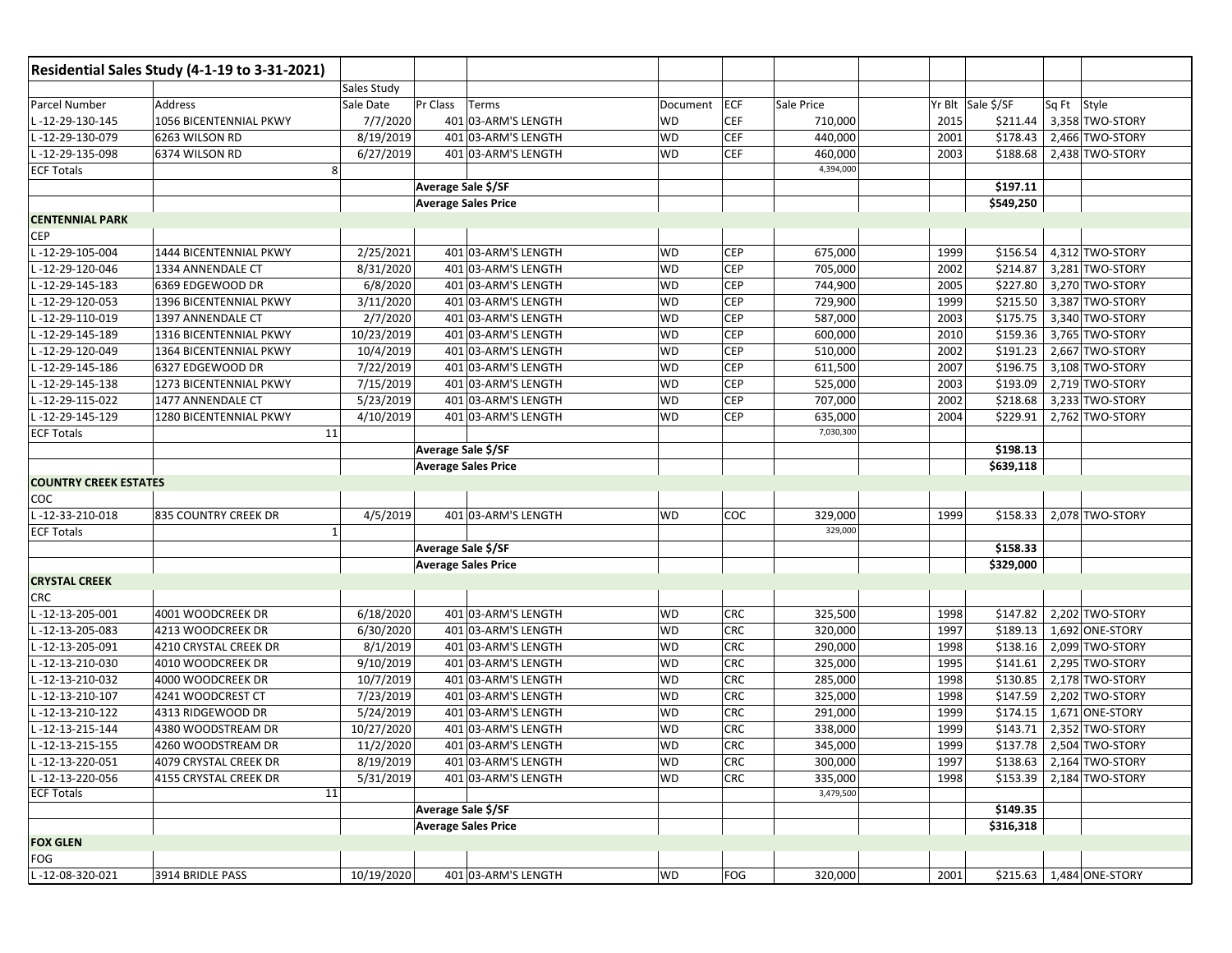|                        | Residential Sales Study (4-1-19 to 3-31-2021) |                    |                            |                     |           |            |            |      |                   |             |                 |
|------------------------|-----------------------------------------------|--------------------|----------------------------|---------------------|-----------|------------|------------|------|-------------------|-------------|-----------------|
|                        |                                               | <b>Sales Study</b> |                            |                     |           |            |            |      |                   |             |                 |
| Parcel Number          | Address                                       | Sale Date          | Pr Class                   | Terms               | Document  | <b>ECF</b> | Sale Price |      | Yr Blt Sale \$/SF | Sq Ft Style |                 |
| -12-08-320-046         | 3878 FOX GLEN DR                              | 9/18/2020          |                            | 401 03-ARM'S LENGTH | WD        | <b>FOG</b> | 330,000    | 2000 | \$221.03          |             | 1,493 ONE-STORY |
| -12-08-320-026         | 3944 BRIDLE PASS                              | 7/14/2020          |                            | 401 03-ARM'S LENGTH | <b>WD</b> | <b>FOG</b> | 365,000    | 2000 | \$245.96          |             | 1,484 ONE-STORY |
| -12-08-320-033         | 3998 BRIDLE PASS                              | 2/19/2020          |                            | 401 03-ARM'S LENGTH | <b>WD</b> | FOG        | 306,750    | 2000 | \$205.46          |             | 1,493 ONE-STORY |
| -12-08-320-039         | 3937 FOX GLEN DR                              | 9/6/2019           |                            | 401 03-ARM'S LENGTH | <b>WD</b> | FOG        | 386,000    | 2000 | \$258.54          |             | 1,493 ONE-STORY |
| <b>ECF Totals</b>      |                                               | 5                  |                            |                     |           |            | 1,707,750  |      |                   |             |                 |
|                        |                                               |                    | Average Sale \$/SF         |                     |           |            |            |      | \$229.32          |             |                 |
|                        |                                               |                    | <b>Average Sales Price</b> |                     |           |            |            |      | \$341,550         |             |                 |
| <b>HARWOOD FARMS</b>   |                                               |                    |                            |                     |           |            |            |      |                   |             |                 |
| HAF                    |                                               |                    |                            |                     |           |            |            |      |                   |             |                 |
| -12-27-305-063         | 509 MARBLEWOOD LN                             | 3/30/2021          |                            | 401 03-ARM'S LENGTH | <b>WD</b> | HAF        | 334,900    | 2005 | \$237.86          |             | 1,408 ONE-STORY |
| -12-27-305-095         | 650 MARBLEWOOD LN                             | 2/16/2021          |                            | 401 03-ARM'S LENGTH | <b>WD</b> | HAF        | 399,000    | 2015 | \$179.25          |             | 2,226 ONE-STORY |
| -12-27-305-029         | 744 HATFIELD CIR                              | 9/16/2020          |                            | 401 03-ARM'S LENGTH | <b>WD</b> | <b>HAF</b> | 419,000    | 2013 | \$164.70          |             | 2,544 TWO-STORY |
| -12-27-305-030         | 752 HATFIELD CIR                              | 6/26/2020          |                            | 401 03-ARM'S LENGTH | <b>WD</b> | <b>HAF</b> | 350,500    | 2013 | \$245.79          |             | 1,426 ONE-STORY |
| -12-27-305-055         | 557 MARBLEWOOD LN                             | 5/27/2020          |                            | 401 03-ARM'S LENGTH | <b>WD</b> | HAF        | 355,000    | 2016 | \$200.23          |             | 1,773 ONE-STORY |
| -12-27-305-013         | 572 HEARTWOOD LN                              | 3/31/2020          |                            | 401 03-ARM'S LENGTH | <b>WD</b> | <b>HAF</b> | 309,000    | 2009 | \$235.88          |             | 1,310 ONE-STORY |
| -12-27-305-026         | 720 HATFIELD CIR                              | 3/3/2020           |                            | 401 03-ARM'S LENGTH | PTA       | HAF        | 343,000    | 2013 | \$190.34          |             | 1,802 ONE-STORY |
| -12-27-305-054         | 563 MARBLEWOOD LN                             | 2/26/2020          |                            | 401 03-ARM'S LENGTH | <b>WD</b> | <b>HAF</b> | 382,500    | 2016 | \$155.30          |             | 2,463 TWO-STORY |
| -12-27-305-081         | 6465 APPLEWOOD WAY                            | 1/15/2020          |                            | 401 03-ARM'S LENGTH | <b>WD</b> | <b>HAF</b> | 310,000    | 2005 | \$192.31          |             | 1,612 ONE-STORY |
| -12-27-305-061         | 521 MARBLEWOOD LN                             | 8/23/2019          |                            | 401 03-ARM'S LENGTH | <b>WD</b> | HAF        | 337,500    | 2016 | \$239.70          |             | 1,408 ONE-STORY |
| -12-27-305-098         | 6536 HEARTWOOD LN                             | 8/23/2019          |                            | 401 03-ARM'S LENGTH | <b>WD</b> | <b>HAF</b> | 390,000    | 2013 | \$144.77          |             | 2,694 TWO-STORY |
| -12-27-305-066         | 459 MARBLEWOOD LN                             | 8/7/2019           |                            | 401 03-ARM'S LENGTH | OTH       | <b>HAF</b> | 285,000    | 2014 | \$202.41          |             | 1,408 ONE-STORY |
| -12-27-305-020         | 648 HEARTWOOD LN                              | 7/31/2019          |                            | 401 03-ARM'S LENGTH | <b>WD</b> | <b>HAF</b> | 370,000    | 2011 | \$176.53          |             | 2,096 TWO-STORY |
| -12-27-305-075         | 448 MARBLEWOOD LN                             | 6/7/2019           |                            | 401 03-ARM'S LENGTH | <b>WD</b> | <b>HAF</b> | 380,000    | 2005 | \$140.90          |             | 2,697 TWO-STORY |
| -12-27-305-093         | 626 MARBLEWOOD LN                             | 6/4/2019           |                            | 401 03-ARM'S LENGTH | <b>WD</b> | <b>HAF</b> | 410,000    | 2014 | \$192.13          |             | 2,134 ONE-STORY |
| -12-27-305-104         | 6517 CAMPBELL RD                              | 5/8/2019           |                            | 401 03-ARM'S LENGTH | <b>WD</b> | <b>HAF</b> | 350,000    | 2005 | \$158.37          |             | 2,210 TWO-STORY |
| -12-27-305-091         | 610 MARBLEWOOD LN                             | 4/26/2019          |                            | 401 03-ARM'S LENGTH | WD        | HAF        | 399,900    | 2014 | \$154.88          |             | 2,582 TWO-STORY |
| -12-27-305-103         | 613 HEARTWOOD LN                              | 4/22/2019          |                            | 401 03-ARM'S LENGTH | WD        | <b>HAF</b> | 350,000    | 2014 | \$201.38          |             | 1,738 ONE-STORY |
| <b>ECF Totals</b>      |                                               | 18                 |                            |                     |           |            | 6,475,300  |      |                   |             |                 |
|                        |                                               |                    | Average Sale \$/SF         |                     |           |            |            |      | \$189.60          |             |                 |
|                        |                                               |                    | <b>Average Sales Price</b> |                     |           |            |            |      | \$359,739         |             |                 |
| <b>HAWTHORNE RIDGE</b> |                                               |                    |                            |                     |           |            |            |      |                   |             |                 |
| <b>HAR</b>             |                                               |                    |                            |                     |           |            |            |      |                   |             |                 |
| -12-07-210-157         | 3110 HONEYSUCKLE DR                           | 2/8/2021           |                            | 401 03-ARM'S LENGTH | <b>WD</b> | <b>HAR</b> | 505,000    | 1998 | \$187.45          |             | 2,694 TWO-STORY |
| -12-07-210-034         | 3418 TIGER LILY DR                            | 7/7/2020           |                            | 401 03-ARM'S LENGTH | <b>WD</b> | <b>HAR</b> | 374,900    | 1995 | \$170.33          |             | 2,201 TWO-STORY |
| -12-07-210-043         | 3254 TIGER LILY DR                            | 4/7/2020           |                            | 401 03-ARM'S LENGTH | <b>WD</b> | <b>HAR</b> | 420,000    | 1995 | \$169.08          |             | 2,484 TWO-STORY |
| -12-07-210-008         | 2271 MOSS ROSE CT                             | 3/27/2020          |                            | 401 03-ARM'S LENGTH | <b>WD</b> | <b>HAR</b> | 450,000    | 1995 | \$182.04          |             | 2,472 TWO-STORY |
| -12-07-210-086         | 3165 HONEYSUCKLE DR                           | 1/16/2020          |                            | 401 03-ARM'S LENGTH | <b>WD</b> | <b>HAR</b> | 475,000    | 1999 | \$192.15          |             | 2,472 TWO-STORY |
| -12-07-210-103         | 3481 HONEYSUCKLE CT                           | 7/12/2019          |                            | 401 03-ARM'S LENGTH | <b>WD</b> | <b>HAR</b> | 469,900    | 1998 | \$172.12          |             | 2,730 TWO-STORY |
| L-12-07-210-024        | 2360 DAHLIA CT                                | 5/16/2019          |                            | 401 03-ARM'S LENGTH | <b>WD</b> | <b>HAR</b> | 412,000    | 1995 | \$168.44          |             | 2,446 TWO-STORY |
| <b>ECF Totals</b>      |                                               | $\overline{7}$     |                            |                     |           |            | 3,106,800  |      |                   |             |                 |
|                        |                                               |                    | Average Sale \$/SF         |                     |           |            |            |      | \$177.37          |             |                 |
|                        |                                               |                    | <b>Average Sales Price</b> |                     |           |            |            |      | \$443,829         |             |                 |
|                        | HEATHERS / FAIRWAYS / FWY-WDS /DORAL/TWIN     |                    |                            |                     |           |            |            |      |                   |             |                 |
| <b>HEG</b>             |                                               |                    |                            |                     |           |            |            |      |                   |             |                 |
| L-12-19-115-015        | 5126 DORAL CT                                 | 12/14/2020         |                            | 401 03-ARM'S LENGTH | <b>WD</b> | <b>HEG</b> | 445,000    | 1998 | \$236.58          |             | 1,881 ONE-STORY |
| -12-18-305-019         | 4582 SAWGRASS DR E                            | 11/20/2020         |                            | 401 03-ARM'S LENGTH | <b>WD</b> | <b>HEG</b> | 548,900    | 1996 | \$243.09          |             | 2,258 ONE-STORY |
| -12-18-310-010         | 4637 SAWGRASS DR E                            | 9/15/2020          |                            | 401 03-ARM'S LENGTH | WD        | <b>HEG</b> | 460,000    | 1998 | \$199.31          |             | 2,308 TWO-STORY |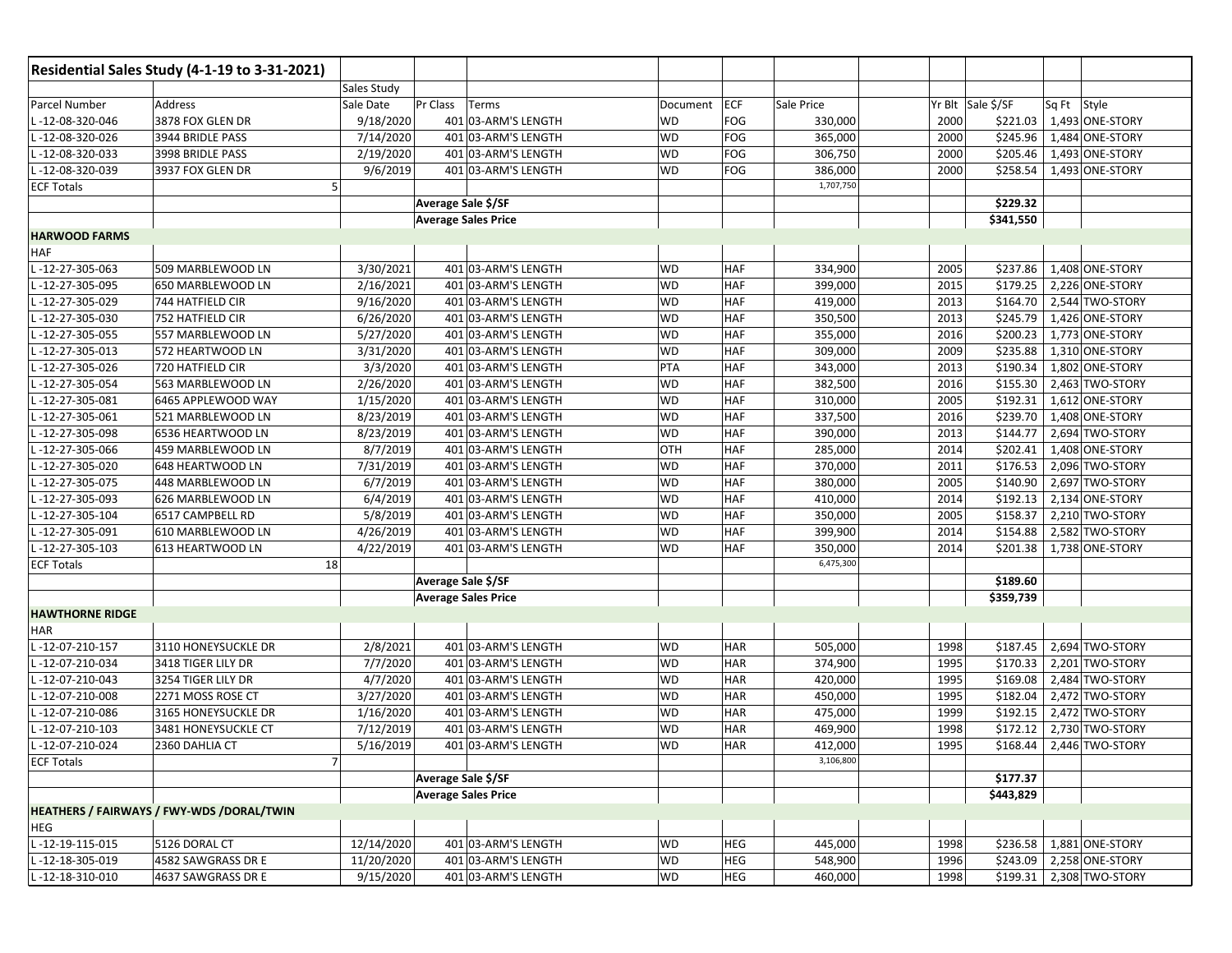|                               | Residential Sales Study (4-1-19 to 3-31-2021) |             |                            |                     |           |            |            |      |                   |                              |
|-------------------------------|-----------------------------------------------|-------------|----------------------------|---------------------|-----------|------------|------------|------|-------------------|------------------------------|
|                               |                                               | Sales Study |                            |                     |           |            |            |      |                   |                              |
| Parcel Number                 | Address                                       | Sale Date   | Pr Class                   | Terms               | Document  | <b>ECF</b> | Sale Price |      | Yr Blt Sale \$/SF | Sq Ft Style                  |
| -12-18-325-056                | 4890 DORAL DR                                 | 9/8/2020    |                            | 401 03-ARM'S LENGTH | WD        | <b>HEG</b> | 539,000    | 1994 | \$256.18          | 2,104 ONE-STORY              |
| $-12 - 18 - 305 - 010$        | 4682 SAWGRASS DR E                            | 7/31/2020   |                            | 401 03-ARM'S LENGTH | WD        | <b>HEG</b> | 445,000    | 1996 | \$257.67          | 1,727 ONE-STORY              |
| $-12 - 18 - 425 - 019$        | 1961 STONEBRIDGE DR N                         | 7/24/2020   |                            | 401 03-ARM'S LENGTH | OTH       | <b>HEG</b> | 450,000    | 1992 | \$213.88          | 2,104 ONE-STORY              |
| $-12-19-115-002$              | 5117 DORAL CT                                 | 7/15/2020   |                            | 401 03-ARM'S LENGTH | <b>WD</b> | <b>HEG</b> | 527,000    | 1999 | \$249.76          | 2,110 ONE-STORY              |
| $-12 - 18 - 425 - 022$        | 1973 STONEBRIDGE DR N                         | 11/15/2019  |                            | 401 03-ARM'S LENGTH | <b>WD</b> | <b>HEG</b> | 415,000    | 1994 | \$238.51          | 1,740 TWO-STORY              |
| $-12-19-115-008$              | 5209 DORAL CT                                 | 9/17/2019   |                            | 401 03-ARM'S LENGTH | <b>WD</b> | <b>HEG</b> | 489,000    | 1999 | \$232.41          | 2,104 ONE-STORY              |
| $-12 - 18 - 325 - 058$        | 4900 DORAL DR                                 | 8/9/2019    |                            | 401 03-ARM'S LENGTH | <b>WD</b> | <b>HEG</b> | 439,000    | 1995 | \$259.92          | 1,689 ONE-STORY              |
| $-12 - 18 - 425 - 024$        | 1981 STONEBRIDGE DR N                         | 5/9/2019    |                            | 401 03-ARM'S LENGTH | WD        | <b>HEG</b> | 520,000    | 1994 | \$298.85          | 1,740 TWO-STORY              |
| <b>ECF Totals</b>             | 11                                            |             |                            |                     |           |            | 5,277,900  |      |                   |                              |
|                               |                                               |             | Average Sale \$/SF         |                     |           |            |            |      | \$244.20          |                              |
|                               |                                               |             | <b>Average Sales Price</b> |                     |           |            |            |      | \$479,809         |                              |
| <b>HEATHERWOOD/FOX POINTE</b> |                                               |             |                            |                     |           |            |            |      |                   |                              |
| HER                           |                                               |             |                            |                     |           |            |            |      |                   |                              |
| -12-08-270-035                | 1410 FOX POINTE CIR                           | 3/26/2021   |                            | 401 03-ARM'S LENGTH | WD        | <b>HER</b> | 236,000    | 1999 | \$167.49          | 1,409 MULTI HOMES            |
| -12-08-270-008                | 1362 FOX POINTE CIR                           | 3/15/2021   |                            | 401 03-ARM'S LENGTH | WD        | <b>HER</b> | 228,000    | 1999 | \$161.82          | 1,409 MULTI HOMES            |
| $-12-08-260-045$              | 1361 HEATHERWOOD LN                           | 3/8/2021    |                            | 401 03-ARM'S LENGTH | <b>WD</b> | <b>HER</b> | 227,500    | 1996 | \$165.33          | 1,376 MULTI HOMES            |
| $-12 - 08 - 270 - 047$        | 1448 FOX POINTE CIR                           | 1/29/2021   |                            | 401 03-ARM'S LENGTH | WD        | <b>HER</b> | 220,000    | 1999 | \$156.14          | 1,409 MULTI HOMES            |
| -12-08-270-030                | 1406 FOX POINTE CIR                           | 1/22/2021   |                            | 401 03-ARM'S LENGTH | WD        | <b>HER</b> | 225,000    | 1999 | \$159.69          | 1,409 MULTI HOMES            |
| $-12 - 08 - 260 - 181$        | 1474 MILLBROOK TRL                            | 1/4/2021    |                            | 401 03-ARM'S LENGTH | WD        | <b>HER</b> | 205,000    | 1998 | \$148.98          | 1,376 MULTI HOMES            |
| $-12-08-260-093$              | 1247 HEATHERWOOD LN                           | 11/25/2020  |                            | 401 03-ARM'S LENGTH | WD        | <b>HER</b> | 220,000    | 1997 | \$175.72          | 1,252 MULTI HOMES            |
| $-12-08-270-012$              | 1359 FOX POINTE CIR                           | 11/11/2020  |                            | 401 03-ARM'S LENGTH | WD        | <b>HER</b> | 232,000    | 1999 | \$164.66          | 1,409 MULTI HOMES            |
| -12-08-260-008                | 1445 HEATHERWOOD LN                           | 10/27/2020  |                            | 401 03-ARM'S LENGTH | WD        | <b>HER</b> | 210,000    | 1996 | \$152.62          | 1,376 MULTI HOMES            |
| $-12-08-270-004$              | 1364 FOX POINTE CIR                           | 10/15/2020  |                            | 401 03-ARM'S LENGTH | WD        | <b>HER</b> | 240,000    | 1999 | \$170.33          | 1,409 MULTI HOMES            |
| $-12 - 08 - 260 - 168$        | 1419 MILLBROOK TRL                            | 10/13/2020  |                            | 401 03-ARM'S LENGTH | WD        | <b>HER</b> | 175,000    | 1998 | \$158.95          | 1,101 MULTI HOMES            |
| -12-08-270-019                | 1383 FOX POINTE CIR                           | 9/30/2020   |                            | 401 03-ARM'S LENGTH | WD        | <b>HER</b> | 237,000    | 1999 | \$168.20          | 1,409 MULTI HOMES            |
| $-12 - 08 - 260 - 038$        | 1360 HEATHERWOOD LN                           | 9/29/2020   |                            | 401 03-ARM'S LENGTH | <b>WD</b> | <b>HER</b> | 185,000    | 1997 | \$168.03          | 1,101 MULTI HOMES            |
| $-12-08-260-063$              | 1340 HEATHERWOOD LN                           | 9/28/2020   |                            | 401 03-ARM'S LENGTH | WD        | <b>HER</b> | 185,000    | 1997 | \$152.64          | 1,212 MULTI HOMES            |
| -12-08-270-059                | 1470 FOX POINTE CIR                           | 8/28/2020   |                            | 401 03-ARM'S LENGTH | WD        | <b>HER</b> | 259,000    | 1999 | \$183.82          | 1,409 MULTI HOMES            |
| $-12 - 08 - 260 - 184$        | 1464 MILLBROOK TRL                            | 8/28/2020   |                            | 401 03-ARM'S LENGTH | WD        | <b>HER</b> | 220,000    | 1998 | \$159.88          | 1,376 MULTI HOMES            |
| $-12 - 08 - 260 - 060$        | 1321 HEATHERWOOD LN                           | 8/25/2020   |                            | 401 03-ARM'S LENGTH | WD        | <b>HER</b> | 210,000    | 1996 | \$152.62          | 1,376 MULTI HOMES            |
| $-12 - 08 - 270 - 016$        | 1387 FOX POINTE CIR                           | 8/12/2020   |                            | 401 03-ARM'S LENGTH | <b>WD</b> | <b>HER</b> | 263,000    | 1999 | \$186.66          | 1,409 MULTI HOMES            |
| L-12-08-260-083               | 1297 HEATHERWOOD LN                           | 8/10/2020   |                            | 401 03-ARM'S LENGTH | <b>WD</b> | <b>HER</b> | 217,000    | 1997 | \$157.70          | 1,376 MULTI HOMES            |
| $-12-08-270-026$              | 1374 FOX POINTE CIR                           | 7/21/2020   |                            | 401 03-ARM'S LENGTH | WD        | <b>HER</b> | 240,000    | 1999 | \$170.33          | 1,409 MULTI HOMES            |
| $-12-08-260-052$              | 1349 HEATHERWOOD LN                           | 6/2/2020    |                            | 401 03-ARM'S LENGTH | WD        | <b>HER</b> | 215,000    | 1996 | \$156.25          | 1,376 MULTI HOMES            |
| $-12 - 08 - 260 - 116$        | 1311 MILLBROOK TRL                            | 3/5/2020    |                            | 401 03-ARM'S LENGTH | WD        | <b>HER</b> | 154,500    | 1998 | \$140.33          | 1,101 MULTI HOMES            |
| $-12-08-270-002$              | 1356 FOX POINTE CIR                           | 2/19/2020   |                            | 401 03-ARM'S LENGTH | <b>WD</b> | <b>HER</b> | 239,900    | 1999 | \$170.26          | 1,409 MULTI HOMES            |
| $-12-08-260-014$              | 1417 HEATHERWOOD LN                           | 2/4/2020    |                            | 401 03-ARM'S LENGTH | WD        | <b>HER</b> | 178,000    | 1996 | \$142.17          | 1,252 MULTI HOMES            |
| -12-08-270-032                | 1414 FOX POINTE CIR                           | 1/28/2020   |                            | 401 03-ARM'S LENGTH | WD        | <b>HER</b> | 240,000    | 1999 | \$170.33          | 1,409 MULTI HOMES            |
| L-12-08-260-012               | 1407 HEATHERWOOD LN                           | 1/24/2020   |                            | 401 03-ARM'S LENGTH | <b>WD</b> | <b>HER</b> | 204,000    | 1996 | \$148.26          | 1,376 MULTI HOMES            |
| L-12-08-260-064               | 1322 HEATHERWOOD LN                           | 12/20/2019  |                            | 401 03-ARM'S LENGTH | WD        | <b>HER</b> | 175,000    | 1997 |                   | \$158.95   1,101 MULTI HOMES |
| L-12-08-270-043               | 1430 FOX POINTE CIR                           | 11/20/2019  |                            | 401 03-ARM'S LENGTH | WD        | <b>HER</b> | 223,250    | 1999 | \$158.45          | 1,409 MULTI HOMES            |
| L-12-08-260-049               | 1359 HEATHERWOOD LN                           | 11/11/2019  |                            | 401 03-ARM'S LENGTH | WD        | <b>HER</b> | 207,000    | 1996 | \$150.44          | 1,376 MULTI HOMES            |
| L-12-08-270-071               | 1489 FOX POINTE CIR                           | 10/1/2019   |                            | 401 03-ARM'S LENGTH | PTA       | <b>HER</b> | 226,000    | 1999 | \$160.40          | 1,409 MULTI HOMES            |
| L-12-08-260-182               | 1472 MILLBROOK TRL                            | 8/20/2019   |                            | 401 03-ARM'S LENGTH | WD        | <b>HER</b> | 195,000    | 1998 | \$155.75          | 1,252 MULTI HOMES            |
| L-12-08-260-157               | 1401 MILLBROOK TRL                            | 8/5/2019    |                            | 401 03-ARM'S LENGTH | WD        | <b>HER</b> | 184,999    | 1998 | \$168.03          | 1,101 MULTI HOMES            |
| $-12 - 08 - 260 - 151$        | 1387 MILLBROOK TRL                            | 7/9/2019    |                            | 401 03-ARM'S LENGTH | WD        | <b>HER</b> | 189,000    | 1998 | \$171.66          | 1,101 MULTI HOMES            |
| -12-08-270-076                | 1485 FOX POINTE CIR                           | 7/1/2019    |                            | 401 03-ARM'S LENGTH | WD        | <b>HER</b> | 240,000    | 1999 |                   | \$170.33   1,409 MULTI HOMES |
|                               |                                               |             |                            |                     |           |            |            |      |                   |                              |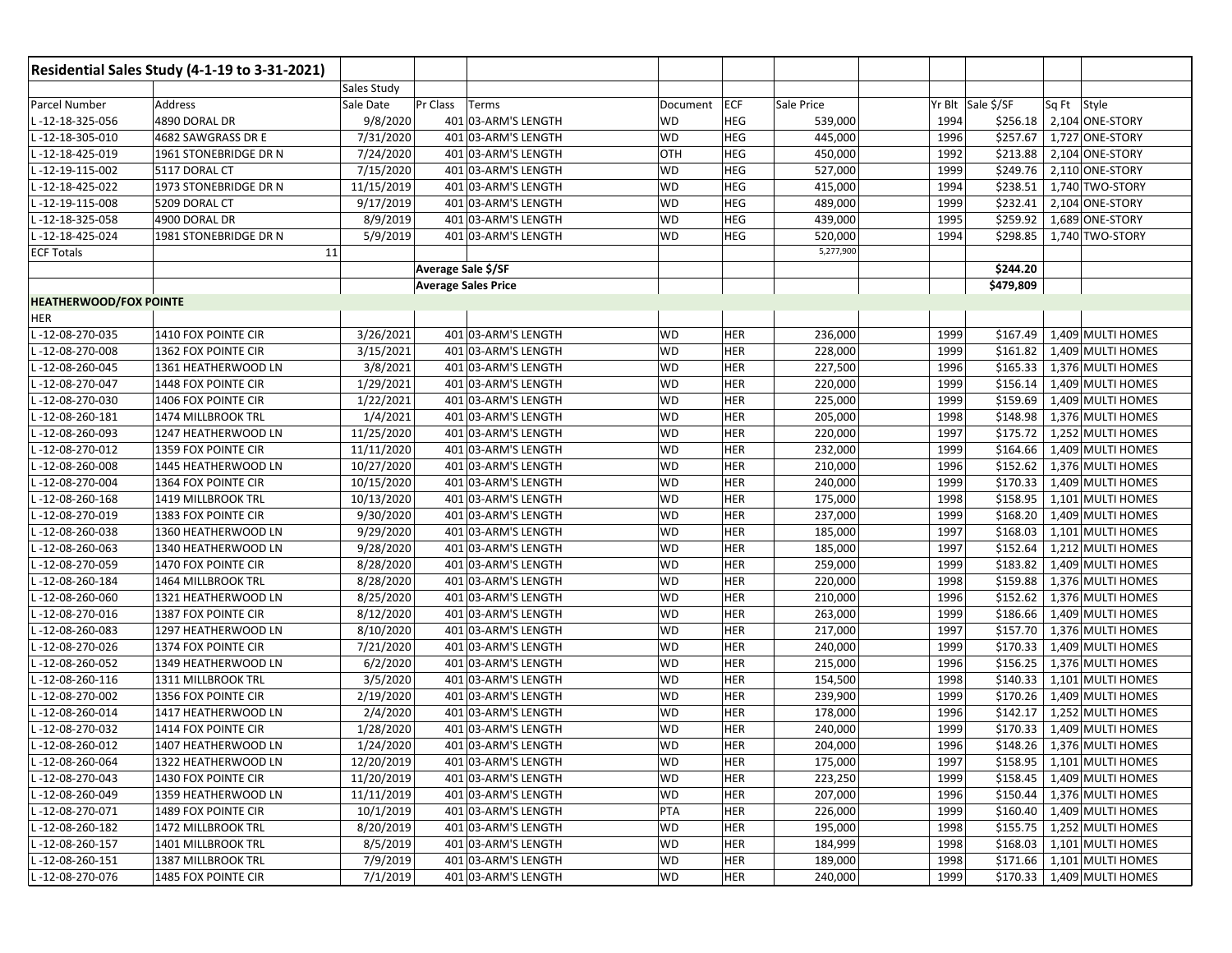|                        | Residential Sales Study (4-1-19 to 3-31-2021) |                |                            |           |            |                      |      |                   |                              |
|------------------------|-----------------------------------------------|----------------|----------------------------|-----------|------------|----------------------|------|-------------------|------------------------------|
|                        |                                               | Sales Study    |                            |           |            |                      |      |                   |                              |
| Parcel Number          | Address                                       | Sale Date      | Pr Class<br>Terms          | Document  | <b>ECF</b> | Sale Price           |      | Yr Blt Sale \$/SF | Sq Ft Style                  |
| L-12-08-260-025        | 1390 HEATHERWOOD LN                           | 6/21/2019      | 401 03-ARM'S LENGTH        | <b>WD</b> | HER        | 194,900              | 1997 |                   | \$159.49   1,222 MULTI HOMES |
| $-12 - 08 - 260 - 078$ | 1290 HEATHERWOOD LN                           | 6/19/2019      | 401 03-ARM'S LENGTH        | <b>WD</b> | HER        | 210,000              | 1997 | \$152.62          | 1,376 MULTI HOMES            |
| $-12 - 08 - 260 - 112$ | 1299 MILLBROOK TRL                            | 6/14/2019      | 401 03-ARM'S LENGTH        | <b>WD</b> | <b>HER</b> | 167,000              | 1998 | \$151.68          | 1,101 MULTI HOMES            |
| -12-08-260-105         | 1287 MILLBROOK TRL                            | 6/3/2019       | 401 03-ARM'S LENGTH        | <b>WD</b> | HER        | 195,000              | 1998 | \$160.89          | 1,212 MULTI HOMES            |
| L-12-08-260-053        | 1333 HEATHERWOOD LN                           | 6/3/2019       | 401 03-ARM'S LENGTH        | <b>WD</b> | <b>HER</b> | 215,000              | 1996 | \$156.25          | 1,376 MULTI HOMES            |
| -12-08-260-034         | 1386 HEATHERWOOD LN                           | 5/19/2019      | 401 03-ARM'S LENGTH        | <b>WD</b> | HER        | 183,500              | 1997 | \$166.67          | 1,101 MULTI HOMES            |
| -12-08-260-130         | 1343 MILLBROOK TRL                            | 5/17/2019      | 401 03-ARM'S LENGTH        | <b>WD</b> | <b>HER</b> | 195,000              | 1998 | \$163.87          | 1,190 MULTI HOMES            |
| -12-08-260-159         | 1405 MILLBROOK TRL                            | 5/8/2019       | 401 03-ARM'S LENGTH        | <b>WD</b> | HER        | 207,000              | 1998 | \$170.79          | 1,212 MULTI HOMES            |
| L-12-08-260-096        | 1269 MILLBROOK TRL                            | 4/29/2019      | 401 03-ARM'S LENGTH        | <b>WD</b> | <b>HER</b> | 208,000              | 1997 | \$166.13          | 1,252 MULTI HOMES            |
| -12-08-260-027         | 1398 HEATHERWOOD LN                           | 4/23/2019      | 401 03-ARM'S LENGTH        | <b>WD</b> | HER        | 190,000              | 1997 | \$156.77          | 1,212 MULTI HOMES            |
|                        |                                               |                |                            | <b>WD</b> | HER        |                      | 1999 |                   | 1,409 MULTI HOMES            |
| $-12-08-270-045$       | 1440 FOX POINTE CIR                           | 4/19/2019      | 401 03-ARM'S LENGTH        |           |            | 250,000              |      | \$177.43          |                              |
| -12-08-270-034         | 1404 FOX POINTE CIR                           | 4/10/2019      | 401 03-ARM'S LENGTH        | <b>WD</b> | HER        | 212,500              | 1999 | \$150.82          | 1,409 MULTI HOMES            |
| $-12-08-260-125$       | 1327 MILLBROOK TRL                            | 4/2/2019       | 401 03-ARM'S LENGTH        | <b>WD</b> | <b>HER</b> | 190,000<br>9,924,049 | 1998 | \$156.77          | 1,212 MULTI HOMES            |
| <b>ECF Totals</b>      |                                               | 47             |                            |           |            |                      |      |                   |                              |
|                        |                                               |                | Average Sale \$/SF         |           |            |                      |      | \$161.56          |                              |
|                        |                                               |                | <b>Average Sales Price</b> |           |            |                      |      | \$211,150         |                              |
|                        |                                               |                |                            |           |            |                      |      |                   |                              |
| <b>HERITAGE FALLS</b>  |                                               |                |                            |           |            |                      |      |                   |                              |
| <b>HEF</b>             |                                               |                |                            |           |            |                      |      |                   |                              |
| L-12-07-220-011        | 2219 OLD FALLS DR                             | 5/21/2019      | 401 03-ARM'S LENGTH        | <b>WD</b> | <b>HEF</b> | 485,250              | 2003 |                   | \$221.58 2,190 DUPLEX        |
| <b>ECF Totals</b>      |                                               | $\overline{1}$ |                            |           |            | 485,250              |      |                   |                              |
|                        |                                               |                | Average Sale \$/SF         |           |            |                      |      | \$221.58          |                              |
|                        |                                               |                | <b>Average Sales Price</b> |           |            |                      |      | \$485,250         |                              |
| <b>HICKORY GROVE</b>   |                                               |                |                            |           |            |                      |      |                   |                              |
| HIG                    |                                               |                |                            |           |            |                      |      |                   |                              |
| L-12-23-350-017        | 5835 GLEN CREEK CT                            | 12/30/2020     | 401 03-ARM'S LENGTH        | <b>WD</b> | <b>HIG</b> | 380,000              | 1995 | \$190.76          | 1,992 TWO-STORY              |
| $-12-23-350-034$       | 3230 POTOMAC CT                               | 12/15/2020     | 401 03-ARM'S LENGTH        | <b>WD</b> | HIG        | 382,000              | 1999 | \$147.78          | 2,585 TWO-STORY              |
| -12-23-350-015         | 5834 GLEN CREEK CT                            | 8/18/2020      | 401 03-ARM'S LENGTH        | <b>WD</b> | <b>HIG</b> | 336,000              | 1997 | \$198.82          | 1,690 TWO-STORY              |
| -12-23-350-005         | 5754 GLEN CREEK CT                            | 8/6/2020       | 401 03-ARM'S LENGTH        | <b>WD</b> | HIG        | 359,700              | 1995 | \$181.76          | 1,979 TWO-STORY              |
| L-12-23-350-041        | 3195 POTOMAC CT                               | 8/14/2019      | 401 03-ARM'S LENGTH        | <b>WD</b> | HIG        | 360,000              | 1992 | \$181.82          | 1,980 TWO-STORY              |
| <b>ECF Totals</b>      |                                               | 5              |                            |           |            | 1,817,700            |      |                   |                              |
|                        |                                               |                | Average Sale \$/SF         |           |            |                      |      | \$180.19          |                              |
|                        |                                               |                | <b>Average Sales Price</b> |           |            |                      |      | \$363,540         |                              |
| <b>HICKORY HOLLOW</b>  |                                               |                |                            |           |            |                      |      |                   |                              |
| HIH                    |                                               |                |                            |           |            |                      |      |                   |                              |
|                        |                                               |                |                            |           |            |                      |      |                   |                              |
| L-12-26-481-014        | 3869 DOGWOOD CT                               | 7/3/2020       | 401 03-ARM'S LENGTH        | <b>WD</b> | HIH        | 285,000              | 1990 | \$155.48          | 1,833 ONE-STORY              |
| L-12-26-480-007        | 6943 WILDWOOD DR                              | 6/19/2020      | 401 03-ARM'S LENGTH        | <b>WD</b> | HIH        | 330,000              | 1996 |                   | \$177.80   1,856 ONE-STORY   |
| <b>ECF Totals</b>      |                                               | $\overline{2}$ |                            |           |            | 615,000              |      |                   |                              |
|                        |                                               |                | Average Sale \$/SF         |           |            |                      |      | \$166.64          |                              |
|                        |                                               |                | <b>Average Sales Price</b> |           |            |                      |      | \$307,500         |                              |
| <b>HICKORY POINTE</b>  |                                               |                |                            |           |            |                      |      |                   |                              |
| <b>HIP</b>             |                                               |                |                            |           |            |                      |      |                   |                              |
| L-12-24-112-214        | 4846 GINGKO DR                                | 2/16/2021      | 401 03-ARM'S LENGTH        | WD        | HIP        | 360,000              | 2005 | \$144.23          | 2,496 TWO-STORY              |
| L-12-24-114-201        | 5261 BUCKLEY DR                               | 1/21/2021      | 401 03-ARM'S LENGTH        | <b>WD</b> | <b>HIP</b> | 398,900              | 2014 | \$174.34          | 2,288 ONE-STORY              |
| L-12-24-111-034        | 5143 BLUE SPRUCE DR                           | 12/29/2020     | 401 03-ARM'S LENGTH        | <b>WD</b> | HIP        | 307,900              | 1998 | \$152.73          | 2,016 TWO-STORY              |
| L-12-24-111-039        | 5171 BLUE SPRUCE DR                           | 11/19/2020     | 401 03-ARM'S LENGTH        | <b>WD</b> | HIP        | 299,000              | 1998 |                   | \$135.36 2,209 BI-LEVEL      |
|                        |                                               |                |                            |           |            |                      |      |                   |                              |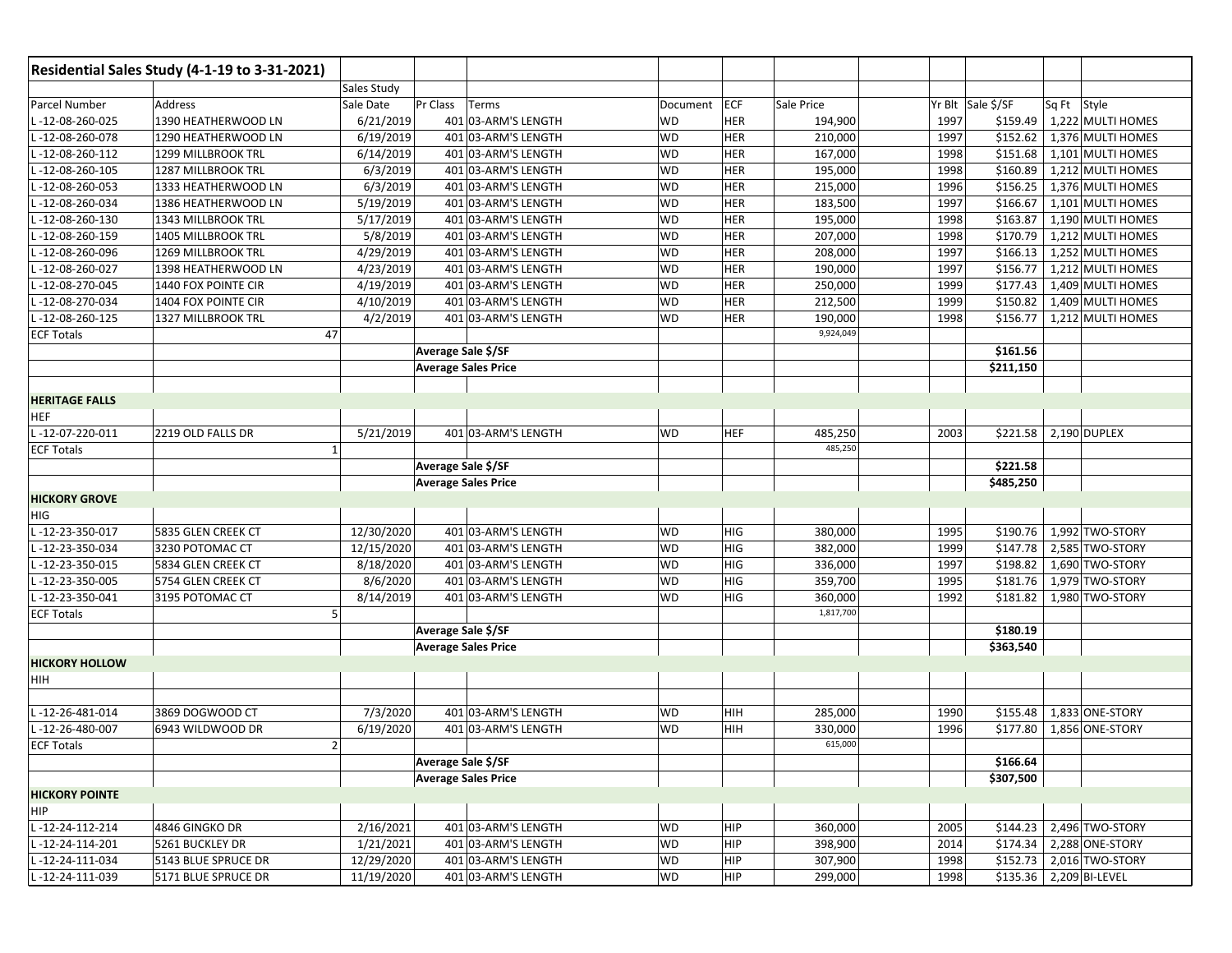|                               | Residential Sales Study (4-1-19 to 3-31-2021) |             |                            |                     |           |            |            |      |                   |             |                                |
|-------------------------------|-----------------------------------------------|-------------|----------------------------|---------------------|-----------|------------|------------|------|-------------------|-------------|--------------------------------|
|                               |                                               | Sales Study |                            |                     |           |            |            |      |                   |             |                                |
| Parcel Number                 | Address                                       | Sale Date   | Pr Class                   | Terms               | Document  | <b>ECF</b> | Sale Price |      | Yr Blt Sale \$/SF | Sq Ft Style |                                |
| -12-24-110-007                | <b>4559 HICKORY POINTE BLVD</b>               | 10/16/2020  |                            | 401 03-ARM'S LENGTH | WD        | <b>HIP</b> | 255,000    | 1998 | \$115.44          |             | 2,209 TWO-STORY                |
| $-12-24-110-016$              | <b>4661 HICKORY POINTE BLVD</b>               | 9/16/2020   |                            | 401 03-ARM'S LENGTH | <b>WD</b> | <b>HIP</b> | 299,000    | 1998 | \$133.72          |             | 2,236 TWO-STORY                |
| -12-24-111-100                | 5128 PECAN DR                                 | 8/21/2020   |                            | 401 03-ARM'S LENGTH | <b>WD</b> | HIP        | 350,000    | 1999 | \$152.37          |             | 2,297 TWO-STORY                |
| $-12-24-112-053$              | 5098 BLUE SPRUCE DR                           | 6/12/2020   |                            | 401 03-ARM'S LENGTH | <b>WD</b> | <b>HIP</b> | 316,000    | 1998 | \$171.00          |             | 1,848 TWO-STORY                |
| $-12-24-110-008$              | 4565 HICKORY POINTE BLVD                      | 4/13/2020   |                            | 401 03-ARM'S LENGTH | <b>WD</b> | <b>HIP</b> | 298,000    | 1998 | \$153.13          |             | 1,946 TWO-STORY                |
| $-12-24-110-069$              | <b>4827 HICKORY POINTE BLVD</b>               | 4/1/2020    |                            | 401 03-ARM'S LENGTH | <b>WD</b> | HIP        | 300,000    | 1999 | \$162.34          |             | 1,848 TWO-STORY                |
| -12-24-111-142                | 4677 NUTMEG DR                                | 3/18/2020   |                            | 401 03-ARM'S LENGTH | <b>WD</b> | <b>HIP</b> | 330,000    | 2002 | \$108.55          |             | 3,040 TWO-STORY                |
| $-12-24-114-204$              | 5297 BUCKLEY DR                               | 3/17/2020   |                            | 401 03-ARM'S LENGTH | <b>WD</b> | <b>HIP</b> | 383,000    | 2005 | \$125.99          |             | 3,040 TWO-STORY                |
| $-12-24-111-032$              | 5137 BLUE SPRUCE DR                           | 1/15/2020   |                            | 401 03-ARM'S LENGTH | <b>WD</b> | <b>HIP</b> | 297,000    | 1998 | \$153.41          |             | 1,936 TWO-STORY                |
| $-12-24-113-115$              | 5153 PECAN DR                                 | 11/15/2019  |                            | 401 03-ARM'S LENGTH | <b>WD</b> | <b>HIP</b> | 338,000    | 2000 | \$151.16          |             | 2,236 TWO-STORY                |
| -12-24-116-167                | 5170 HICKORY POINTE BLVD                      | 9/19/2019   |                            | 401 03-ARM'S LENGTH | <b>WD</b> | <b>HIP</b> | 295,000    | 2001 | \$131.93          |             | 2,236 TWO-STORY                |
| $-12-24-110-074$              | <b>4899 HICKORY POINTE BLVD</b>               | 8/30/2019   |                            | 401 03-ARM'S LENGTH | <b>WD</b> | <b>HIP</b> | 370,000    | 1999 | \$122.35          |             | 3,024 TWO-STORY                |
| $-12-24-113-124$              | 4890 HICKORY POINTE BLVD                      | 7/19/2019   |                            | 401 03-ARM'S LENGTH | <b>WD</b> | <b>HIP</b> | 323,200    | 2000 | \$144.54          |             | 2,236 TWO-STORY                |
| -12-24-114-086                | 5091 BUCKLEY DR                               | 7/2/2019    |                            | 401 03-ARM'S LENGTH | PTA       | HIP        | 376,000    | 2000 | \$147.57          |             | 2,548 TWO-STORY                |
| L-12-24-113-125               | 4876 HICKORY POINTE BLVD                      | 5/31/2019   |                            | 401 03-ARM'S LENGTH | <b>WD</b> | <b>HIP</b> | 328,000    | 1999 | \$177.49          |             | 1,848 TWO-STORY                |
| $-12-24-112-216$              | 4814 GINGKO DR                                | 5/21/2019   |                            | 401 03-ARM'S LENGTH | <b>WD</b> | <b>HIP</b> | 325,000    | 2014 | \$154.17          |             | 2,108 TWO-STORY                |
| <b>ECF Totals</b>             | 20                                            |             |                            |                     |           |            | 6,549,000  |      |                   |             |                                |
|                               |                                               |             | Average Sale \$/SF         |                     |           |            |            |      | \$145.59          |             |                                |
|                               |                                               |             | <b>Average Sales Price</b> |                     |           |            |            |      | \$327,450         |             |                                |
| <b>HIDDEN CREEK</b>           |                                               |             |                            |                     |           |            |            |      |                   |             |                                |
| <b>HIR</b>                    |                                               |             |                            |                     |           |            |            |      |                   |             |                                |
| $-12-27-115-035$              | 1345 HIDDEN CREEK S                           | 9/11/2020   |                            | 401 03-ARM'S LENGTH | WD        | <b>HIR</b> | 359,000    | 1994 | \$201.80          |             | 1,779 ONE-STORY                |
| $-12-27-112-013$              | 6423 BEDVIEW DR                               | 8/17/2020   |                            | 401 03-ARM'S LENGTH | <b>WD</b> | <b>HIR</b> | 305,000    | 1996 | \$150.99          |             | 2,020 TWO-STORY                |
| $-12-27-111-008$              | 6496 LINDA AVE                                | 5/7/2020    |                            | 401 03-ARM'S LENGTH | <b>WD</b> | <b>HIR</b> | 322,000    | 1993 | \$185.80          |             | 1,733 ONE-STORY                |
| $-12-27-116-058$              | 1342 HIDDEN CREEK S                           | 3/24/2020   |                            | 401 03-ARM'S LENGTH | <b>WD</b> | <b>HIR</b> | 322,000    | 1993 | \$161.08          |             | 1,999 TWO-STORY                |
| $-12-27-114-019$              | 6378 BEDVIEW DR                               | 2/18/2020   |                            | 401 03-ARM'S LENGTH | WD        | <b>HIR</b> | 325,000    | 1993 | \$206.61          |             | 1,573 ONE-STORY                |
| $-12-27-110-002$              | 1474 HIDDEN CREEK S                           | 11/20/2019  |                            | 401 03-ARM'S LENGTH | <b>WD</b> | <b>HIR</b> | 260,000    | 1992 | \$148.40          |             | 1,752 TWO-STORY                |
| $-12-27-115-042$              | 1410 HIDDEN CREEK N                           | 6/28/2019   |                            | 401 03-ARM'S LENGTH | <b>WD</b> | <b>HIR</b> | 320,000    | 1996 | \$158.26          |             | 2,022 TWO-STORY                |
| $-12-27-116-055$              | 1357 HIDDEN CREEK N                           | 4/29/2019   |                            | 401 03-ARM'S LENGTH | PTA       | <b>HIR</b> | 300,000    | 1995 | \$144.79          |             | 2,072 TWO-STORY                |
| $-12-27-115-037$              | 1346 HIDDEN CREEK N                           | 4/25/2019   |                            | 401 03-ARM'S LENGTH | <b>WD</b> | <b>HIR</b> | 348,500    | 1994 | \$163.38          |             | 2,133 TWO-STORY                |
| $-12-27-116-045$              | 1437 HIDDEN CREEK N                           | 4/23/2019   |                            | 401 03-ARM'S LENGTH | <b>WD</b> | <b>HIR</b> | 295,000    | 1993 | \$162.80          |             | 1,812 TWO-STORY                |
| <b>ECF Totals</b>             | 10                                            |             |                            |                     |           |            | 3,156,500  |      |                   |             |                                |
|                               |                                               |             | Average Sale \$/SF         |                     |           |            |            |      | \$168.39          |             |                                |
|                               |                                               |             | <b>Average Sales Price</b> |                     |           |            |            |      | \$315,650         |             |                                |
| <b>HUNTERS RIDGE</b>          |                                               |             |                            |                     |           |            |            |      |                   |             |                                |
| <b>HUT</b>                    |                                               |             |                            |                     |           |            |            |      |                   |             |                                |
| -12-33-101-017                | 486 HUNTERS RIDGE DR                          | 3/19/2021   |                            | 401 03-ARM'S LENGTH | <b>WD</b> | <b>HUT</b> | 515,000    | 1991 | \$177.46          |             | 2,902 TWO-STORY                |
| $-12-33-102-038$              | 245 WINCHESTER DR                             | 3/10/2021   |                            | 401 03-ARM'S LENGTH | WD        | <b>HUT</b> | 450,000    | 1991 | \$192.47          |             | 2,338 ONE-STORY                |
| L-12-33-102-046               | 312 HUNTERS RIDGE DR                          | 3/9/2021    |                            | 401 03-ARM'S LENGTH | <b>WD</b> | <b>HUT</b> | 430,000    | 1991 | \$172.69          |             | $2,490$ TWO-STORY              |
| L-12-28-461-010               | 337 TAMARACK DR                               | 8/19/2020   |                            | 401 03-ARM'S LENGTH | <b>WD</b> | <b>HUT</b> | 385,000    | 1976 |                   |             | \$133.87 2,876 ONE& HALF STORY |
| L-12-33-110-004               | 471 HUNTERS CREST DR                          | 6/11/2019   |                            | 401 03-ARM'S LENGTH | WD        | <b>HUT</b> | 585,000    | 2000 |                   |             | \$177.06 3,304 TWO-STORY       |
| L-12-33-103-033               | 339 HUNTERS RIDGE DR                          | 5/23/2019   |                            | 401 03-ARM'S LENGTH | WD        | <b>HUT</b> | 480,000    | 1990 |                   |             | \$165.86 2,894 TWO-STORY       |
| L-12-33-101-015               | 446 HUNTERS RIDGE DR                          | 4/10/2019   |                            | 401 03-ARM'S LENGTH | WD        | HUT        | 429,000    | 1990 |                   |             | \$169.30 2,534 TWO-STORY       |
| <b>ECF Totals</b>             | $\overline{7}$                                |             |                            |                     |           |            | 3,274,000  |      |                   |             |                                |
|                               |                                               |             | Average Sale \$/SF         |                     |           |            |            |      | \$169.82          |             |                                |
|                               |                                               |             | <b>Average Sales Price</b> |                     |           |            |            |      | \$467,714         |             |                                |
| <b>INGLEWOOD PARK ESTATES</b> |                                               |             |                            |                     |           |            |            |      |                   |             |                                |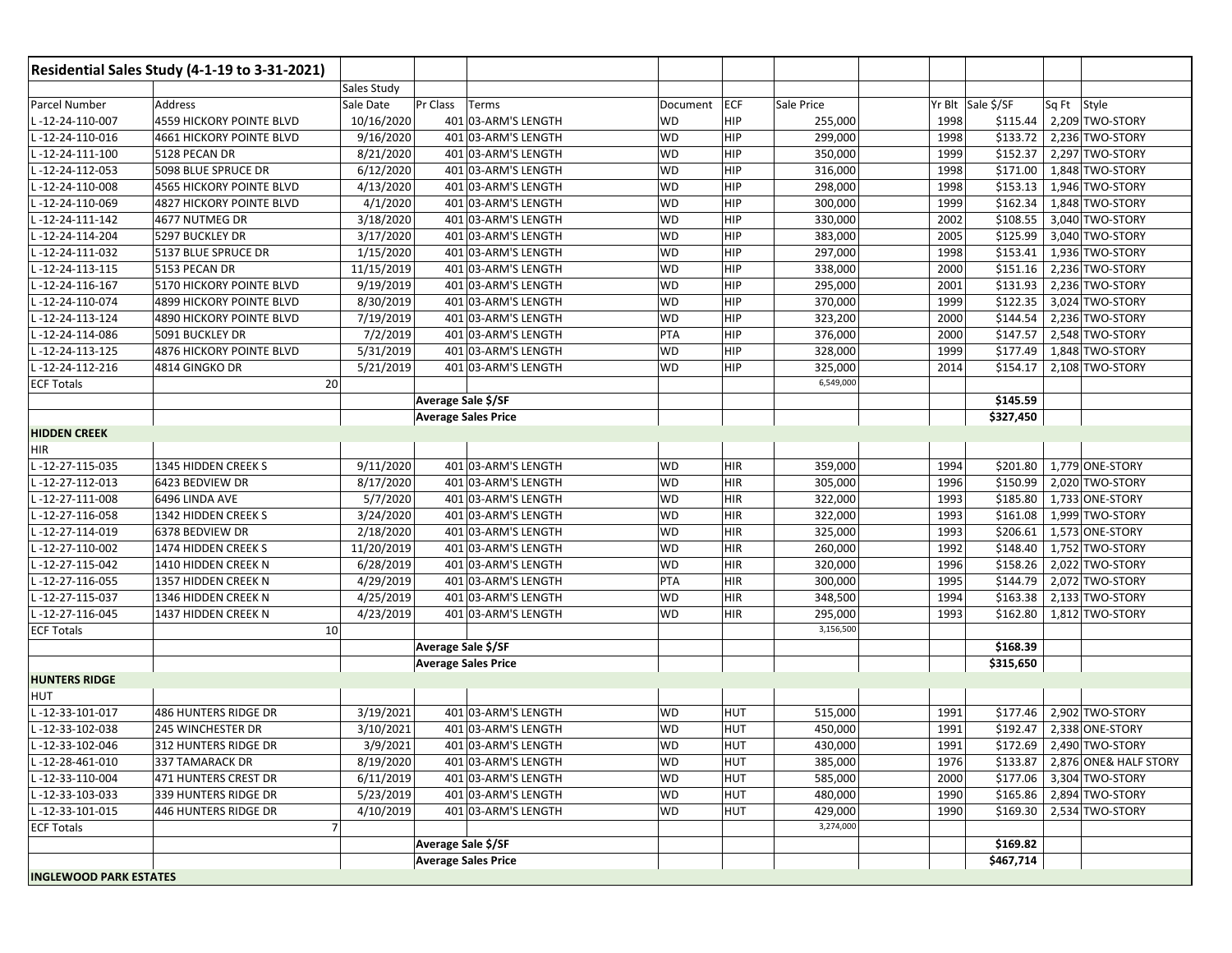|                              | Residential Sales Study (4-1-19 to 3-31-2021) |                       |                            |              |            |            |      |                   |                          |
|------------------------------|-----------------------------------------------|-----------------------|----------------------------|--------------|------------|------------|------|-------------------|--------------------------|
|                              |                                               | <b>Sales Study</b>    |                            |              |            |            |      |                   |                          |
| Parcel Number<br><b>IPE</b>  | Address                                       | Pr Class<br>Sale Date | Terms                      | Document ECF |            | Sale Price |      | Yr Blt Sale \$/SF | Sq Ft Style              |
| -12-20-401-043               | 734 GROVELAND CIRCLE                          | 3/26/2021             | 401 03-ARM'S LENGTH        | WD           | IPE        | 450,000    | 2019 | \$142.09          | 3,167 TWO-STORY          |
| $-12 - 20 - 401 - 106$       | 725 GROVELAND CIRCLE                          | 4/21/2020             | 401 03-ARM'S LENGTH        | <b>WD</b>    | IPE        | 474,900    | 2018 | \$173.19          | 2,742 TWO-STORY          |
| -12-21-315-005               | 628 HOLMDALE WAY                              | 7/19/2019             | 401 03-ARM'S LENGTH        | <b>WD</b>    | <b>IPE</b> | 424,800    | 2018 | \$133.84          | 3,174 TWO-STORY          |
| <b>ECF Totals</b>            | 3                                             |                       |                            |              |            | 1,349,700  |      |                   |                          |
|                              |                                               |                       | Average Sale \$/SF         |              |            |            |      | \$149.71          |                          |
|                              |                                               |                       | <b>Average Sales Price</b> |              |            |            |      | \$449,900         |                          |
| <b>INGLEWOOD VILLAS</b>      |                                               |                       |                            |              |            |            |      |                   |                          |
| IPV                          |                                               |                       |                            |              |            |            |      |                   |                          |
| L-12-21-316-003              | 540 IVYLAND STREET                            | 2/23/2021             | 401 03-ARM'S LENGTH        | WD           | <b>IPV</b> | 359,000    | 2018 | \$203.28          | 1,766 DUPLEX             |
| -12-21-316-037               | 571 IVYLAND STREET                            | 5/5/2020              | 401 03-ARM'S LENGTH        | <b>WD</b>    | <b>IPV</b> | 400,000    | 2018 | \$230.55          | 1,735 DUPLEX             |
| <b>ECF Totals</b>            | $\overline{2}$                                |                       |                            |              |            | 759,000    |      |                   |                          |
|                              |                                               |                       | Average Sale \$/SF         |              |            |            |      | \$216.92          |                          |
|                              |                                               |                       | <b>Average Sales Price</b> |              |            |            |      | \$379,500         |                          |
| <b>KIRTLAND HILLS</b>        |                                               |                       |                            |              |            |            |      |                   |                          |
| KIH                          |                                               |                       |                            |              |            |            |      |                   |                          |
| -12-07-410-022               | 3676 BURNHAM RD                               | 3/31/2021             | 401 03-ARM'S LENGTH        | <b>WD</b>    | KIH        | 491,000    | 2009 | \$287.47          | 1,708 ONE-STORY          |
| -12-07-406-001               | 3986 ARCADIA DR                               | 10/4/2019             | 401 03-ARM'S LENGTH        | WD           | KIH        | 400,000    | 2006 | \$223.71          | 1,788 ONE-STORY          |
| <b>ECF Totals</b>            | $\overline{2}$                                |                       |                            |              |            | 891,000    |      |                   |                          |
|                              |                                               |                       | Average Sale \$/SF         |              |            |            |      | \$255.59          |                          |
|                              |                                               |                       | <b>Average Sales Price</b> |              |            |            |      | \$445,500         |                          |
| <b>LAKE FOREST</b>           |                                               |                       |                            |              |            |            |      |                   |                          |
| LAF                          |                                               |                       |                            |              |            |            |      |                   |                          |
| -12-18-160-023               | 4305 SPRING LAKE BLVD                         | 2/24/2021             | 401 03-ARM'S LENGTH        | <b>WD</b>    | LAF        | 479,900    | 1993 | \$219.03          | 2,191 TWO-STORY          |
| -12-18-217-246               | 2045 ROUSE CREEK CT                           | 12/4/2020             | 401 03-ARM'S LENGTH        | <b>WD</b>    | LAF        | 779,000    | 2000 | \$194.07          | 4,014 TWO-STORY          |
| $-12 - 18 - 166 - 064$       | 4080 WESTBROOK DR                             | 10/14/2020            | 401 03-ARM'S LENGTH        | WD           | LAF        | 430,000    | 1993 | \$205.64          | 2,091 TWO-STORY          |
| -12-18-172-097               | 4164 LAKE FOREST DR E                         | 10/9/2020             | 401 03-ARM'S LENGTH        | <b>WD</b>    | LAF        | 505,000    | 1994 | \$200.72          | 2,516 TWO-STORY          |
| -12-18-174-101               | 1878 ORCHARDVIEW                              | 8/19/2020             | 401 03-ARM'S LENGTH        | <b>WD</b>    | LAF        | 535,000    | 1997 | \$198.81          | 2,691 TWO-STORY          |
| $-12 - 18 - 181 - 168$       | 4485 LAKE FOREST DR E                         | 7/9/2020              | 401 03-ARM'S LENGTH        | <b>WD</b>    | LAF        | 520,000    | 1996 | \$215.05          | 2,418 TWO-STORY          |
| -12-18-215-214               | 4378 WEST PARK CT                             | 4/23/2020             | 401 03-ARM'S LENGTH        | WD           | LAF        | 750,000    | 1998 | \$233.35          | 3,214 TWO-STORY          |
| -12-18-164-043               | 4123 WESTBROOK DR                             | 2/21/2020             | 401 03-ARM'S LENGTH        | <b>WD</b>    | LAF        | 385,000    | 1994 | \$153.51          | 2,508 TWO-STORY          |
| -12-18-175-109               | 1935 ORCHARDVIEW                              | 9/20/2019             | 401 03-ARM'S LENGTH        | <b>WD</b>    | LAF        | 590,000    | 1995 | \$215.01          | 2,744 TWO-STORY          |
| -12-18-215-200               | 4313 LAKE FOREST DR W                         | 7/15/2019             | 401 03-ARM'S LENGTH        | <b>WD</b>    | LAF        | 595,000    | 1998 | \$214.26          | 2,777 TWO-STORY          |
| -12-18-214-194               | 2188 WOODVIEW LN                              | 6/5/2019              | 401 03-ARM'S LENGTH        | WD           | LAF        | 565,000    | 1997 | \$196.73          | 2,872 TWO-STORY          |
| -12-18-216-226               | 4144 LAKE FOREST DR W                         | 5/28/2019             | 401 03-ARM'S LENGTH        | <b>WD</b>    | LAF        | 685,000    | 1998 | \$209.48          | 3,270 TWO-STORY          |
| -12-18-213-177               | 4490 LAKE FOREST DR W                         | 5/20/2019             | 401 03-ARM'S LENGTH        | <b>WD</b>    | LAF        | 609,725    | 1998 | \$179.01          | 3,406 TWO-STORY          |
| -12-18-180-143               | 4486 LAKE FOREST DR E                         | 5/20/2019             | 401 03-ARM'S LENGTH        | <b>WD</b>    | LAF        | 674,790    | 1995 | \$243.96          | 2,766 TWO-STORY          |
| -12-18-215-198               | 4285 LAKE FOREST DR W                         | 5/16/2019             | 401 03-ARM'S LENGTH        | <b>WD</b>    | LAF        | 552,500    | 1998 | \$195.37          | 2,828 TWO-STORY          |
| L-12-18-217-232              | 4139 LAKE FOREST DR W                         | 5/13/2019             | 401 03-ARM'S LENGTH        | PTA          | LAF        | 547,900    | 1999 | \$192.18          | 2,851 TWO-STORY          |
| L-12-18-216-228              | 4114 LAKE FOREST DR W                         | 4/8/2019              | 401 03-ARM'S LENGTH        | <b>WD</b>    | LAF        | 590,000    | 1998 |                   | \$157.25 3,752 TWO-STORY |
| L-12-18-175-118              | 4180 LAKE FOREST CT                           | 4/2/2019              | 401 03-ARM'S LENGTH        | <b>WD</b>    | LAF        | 472,900    | 1995 |                   | \$232.50 2,034 ONE-STORY |
| <b>ECF Totals</b>            | 18                                            |                       |                            |              |            | 10,266,715 |      |                   |                          |
|                              |                                               |                       | Average Sale \$/SF         |              |            |            |      | \$203.11          |                          |
|                              |                                               |                       | <b>Average Sales Price</b> |              |            |            |      | \$570,373         |                          |
| <b>LAKE FOREST HIGHLANDS</b> |                                               |                       |                            |              |            |            |      |                   |                          |
| LAH                          |                                               |                       |                            |              |            |            |      |                   |                          |
| L-12-07-305-051              | 3736 HIGHLANDER WAY W                         | 3/10/2021             | 401 03-ARM'S LENGTH        | <b>WD</b>    | LAH        | 489,000    | 1997 |                   | \$212.06 2,306 TWO-STORY |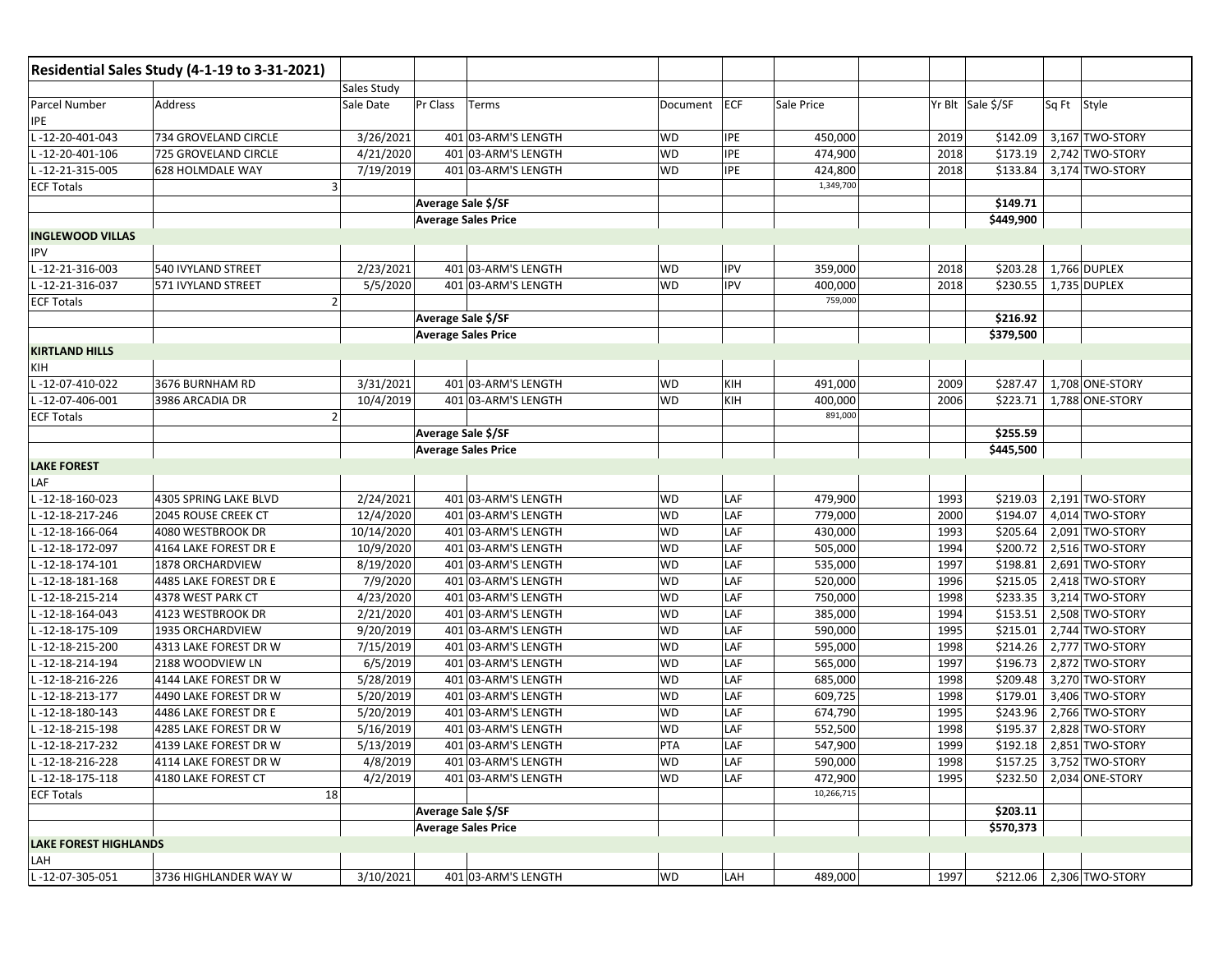|                          | Residential Sales Study (4-1-19 to 3-31-2021) |                            |                     |           |            |            |      |                   |             |                 |
|--------------------------|-----------------------------------------------|----------------------------|---------------------|-----------|------------|------------|------|-------------------|-------------|-----------------|
|                          |                                               | Sales Study                |                     |           |            |            |      |                   |             |                 |
| Parcel Number            | Address                                       | Sale Date<br>Pr Class      | Terms               | Document  | <b>ECF</b> | Sale Price |      | Yr Blt Sale \$/SF | Sq Ft Style |                 |
| L-12-07-309-077          | 2390 SUN VALLEY DR                            | 12/30/2020                 | 401 03-ARM'S LENGTH | WD        | LAH        | 490,000    | 1996 | \$191.48          |             | 2,559 TWO-STORY |
| -12-07-303-020           | 2183 VAIL CT                                  | 12/16/2020                 | 401 03-ARM'S LENGTH | WD        | LAH        | 475,000    | 1995 | \$239.17          |             | 1,986 TWO-STORY |
| L-12-07-313-128          | 3645 HIGHLANDER WAY E                         | 10/30/2020                 | 401 03-ARM'S LENGTH | PTA       | LAH        | 525,000    | 1999 | \$230.26          |             | 2,280 TWO-STORY |
| L-12-07-311-094          | 3867 STEAMBOAT CT                             | 9/4/2020                   | 401 03-ARM'S LENGTH | WD        | LAH        | 500,000    | 1996 | \$180.96          |             | 2,763 TWO-STORY |
| L-12-07-310-085          | 2244 SUN VALLEY DR                            | 2/13/2020                  | 401 03-ARM'S LENGTH | WD        | LAH        | 465,000    | 1997 | \$231.46          |             | 2,009 TWO-STORY |
| L-12-07-303-027          | 2162 VAIL CT                                  | 1/14/2020                  | 401 03-ARM'S LENGTH | WD        | LAH        | 400,000    | 1994 | \$212.31          |             | 1,884 TWO-STORY |
| <b>ECF Totals</b>        | $\overline{7}$                                |                            |                     |           |            | 3,344,000  |      |                   |             |                 |
|                          |                                               | Average Sale \$/SF         |                     |           |            |            |      | \$213.96          |             |                 |
|                          |                                               | <b>Average Sales Price</b> |                     |           |            |            |      | \$477,714         |             |                 |
| <b>LAKE FOREST PINES</b> |                                               |                            |                     |           |            |            |      |                   |             |                 |
| LAP                      |                                               |                            |                     |           |            |            |      |                   |             |                 |
| L-12-18-225-046          | 4307 CLEARVIEW LN                             | 1/19/2021                  | 401 03-ARM'S LENGTH | WD        | LAP        | 760,000    | 2012 | \$215.24          |             | 3,531 TWO-STORY |
| L-12-18-220-009          | 3991 CALGARY CT                               | 11/17/2020                 | 401 03-ARM'S LENGTH | WD        | LAP        | 840,000    | 2004 | \$206.19          |             | 4,074 TWO-STORY |
| -12-18-225-059           | 2479 WOODVIEW LN                              | 7/10/2020                  | 401 03-ARM'S LENGTH | <b>WD</b> | LAP        | 970,000    | 2013 | \$198.12          |             | 4,896 TWO-STORY |
| L-12-18-224-033          | 2323 WOODVIEW LN                              | 12/17/2019                 | 401 03-ARM'S LENGTH | <b>WD</b> | LAP        | 835,000    | 2006 | \$194.82          |             | 4,286 TWO-STORY |
| L-12-18-226-063          | 2458 WOODVIEW LN                              | 5/6/2019                   | 401 03-ARM'S LENGTH | <b>WD</b> | LAP        | 820,000    | 2006 | \$219.19          |             | 3,741 TWO-STORY |
| <b>ECF Totals</b>        | 5                                             |                            |                     |           |            | 4,225,000  |      |                   |             |                 |
|                          |                                               | Average Sale \$/SF         |                     |           |            |            |      | \$206.71          |             |                 |
|                          |                                               | <b>Average Sales Price</b> |                     |           |            |            |      | \$845,000         |             |                 |
| <b>LEGACY HEIGHTS</b>    |                                               |                            |                     |           |            |            |      |                   |             |                 |
| LEG                      |                                               |                            |                     |           |            |            |      |                   |             |                 |
| L-12-30-225-010          | 2170 WINDMILL WAY                             | 1/26/2021                  | 401 03-ARM'S LENGTH | WD        | LEG        | 560,000    | 2005 | \$189.19          |             | 2,960 TWO-STORY |
| L-12-30-225-005          | 2100 WINDMILL WAY                             | 9/15/2020                  | 401 03-ARM'S LENGTH | WD        | LEG        | 445,000    | 2015 | \$187.92          |             | 2,368 TWO-STORY |
| L-12-30-225-028          | 2227 CRESCENDO LN                             | 8/10/2020                  | 401 03-ARM'S LENGTH | <b>WD</b> | LEG        | 500,000    | 2012 | \$171.59          |             | 2,914 TWO-STORY |
| -12-30-225-006           | 2114 WINDMILL WAY                             | 8/30/2019                  | 401 03-ARM'S LENGTH | <b>WD</b> | LEG        | 449,000    | 2005 | \$247.25          |             | 1,816 ONE-STORY |
| L-12-30-225-043          | 2137 WINDMILL WAY                             | 6/26/2019                  | 401 03-ARM'S LENGTH | WD        | LEG        | 580,000    | 2014 | \$196.41          |             | 2,953 TWO-STORY |
| <b>ECF Totals</b>        |                                               |                            |                     |           |            | 2,534,000  |      |                   |             |                 |
|                          |                                               | Average Sale \$/SF         |                     |           |            |            |      | \$198.47          |             |                 |
|                          |                                               | <b>Average Sales Price</b> |                     |           |            |            |      | \$506,800         |             |                 |
| <b>LOHR LAKE VILLAGE</b> |                                               |                            |                     |           |            |            |      |                   |             |                 |
| LOV                      |                                               |                            |                     |           |            |            |      |                   |             |                 |
| L-12-19-425-061          | 5644 LOHR LAKE DR                             | 9/24/2020                  | 401 03-ARM'S LENGTH | WD        | LOV        | 450,000    | 1995 | \$152.44          |             | 2,952 TWO-STORY |
| L-12-19-435-076          | 1577 TREE SIDE CT                             | 6/5/2020                   | 401 03-ARM'S LENGTH | <b>WD</b> | LOV        | 535,000    | 1995 | \$201.73          |             | 2,652 TWO-STORY |
| -12-19-430-072           | 5417 LOHR LAKE DR                             | 11/26/2019                 | 401 03-ARM'S LENGTH | WD        | LOV        | 445,000    | 1994 | \$148.19          |             | 3,003 TWO-STORY |
| L-12-19-415-019          | 5713 LOHR LAKE DR                             | 7/18/2019                  | 401 03-ARM'S LENGTH | WD        | LOV        | 510,000    | 1993 | \$150.35          |             | 3,392 TWO-STORY |
| L-12-19-415-017          | 5814 LOHR LAKE DR                             | 7/8/2019                   | 401 03-ARM'S LENGTH | WD        | LOV        | 571,500    | 1993 | \$209.26          |             | 2,731 TWO-STORY |
| L-12-19-415-007          | 5812 LAKESHORE DR                             | 6/28/2019                  | 401 03-ARM'S LENGTH | WD        | LOV        | 500,000    | 1992 | \$192.60          |             | 2,596 TWO-STORY |
| -12-19-420-056           | 1702 PARK SIDE CT                             | 6/13/2019                  | 401 03-ARM'S LENGTH | WD        | LOV        | 452,500    | 1994 | \$150.33          |             | 3,010 TWO-STORY |
| L-12-19-415-011          | 5769 LAKESHORE DR                             | 6/13/2019                  | 401 03-ARM'S LENGTH | <b>WD</b> | LOV        | 455,000    | 1992 | \$201.06          |             | 2,263 ONE-STORY |
| <b>ECF Totals</b>        | 8                                             |                            |                     |           |            | 3,919,000  |      |                   |             |                 |
|                          |                                               | Average Sale \$/SF         |                     |           |            |            |      | \$175.75          |             |                 |
|                          |                                               | <b>Average Sales Price</b> |                     |           |            |            |      | \$489,875         |             |                 |
| LOHR WOODS               |                                               |                            |                     |           |            |            |      |                   |             |                 |
| LWD                      |                                               |                            |                     |           |            |            |      |                   |             |                 |
| L-12-20-211-027          | 1417 WHISPERING MAPLES DR N                   | 6/4/2020                   | 401 03-ARM'S LENGTH | WD        | LWD        | 772,000    | 2016 | \$229.56          |             | 3,363 TWO-STORY |
| <b>ECF Totals</b>        | $\mathbf{1}$                                  |                            |                     |           |            | 772,000    |      |                   |             |                 |
|                          |                                               | Average Sale \$/SF         |                     |           |            |            |      | \$229.56          |             |                 |
|                          |                                               |                            |                     |           |            |            |      |                   |             |                 |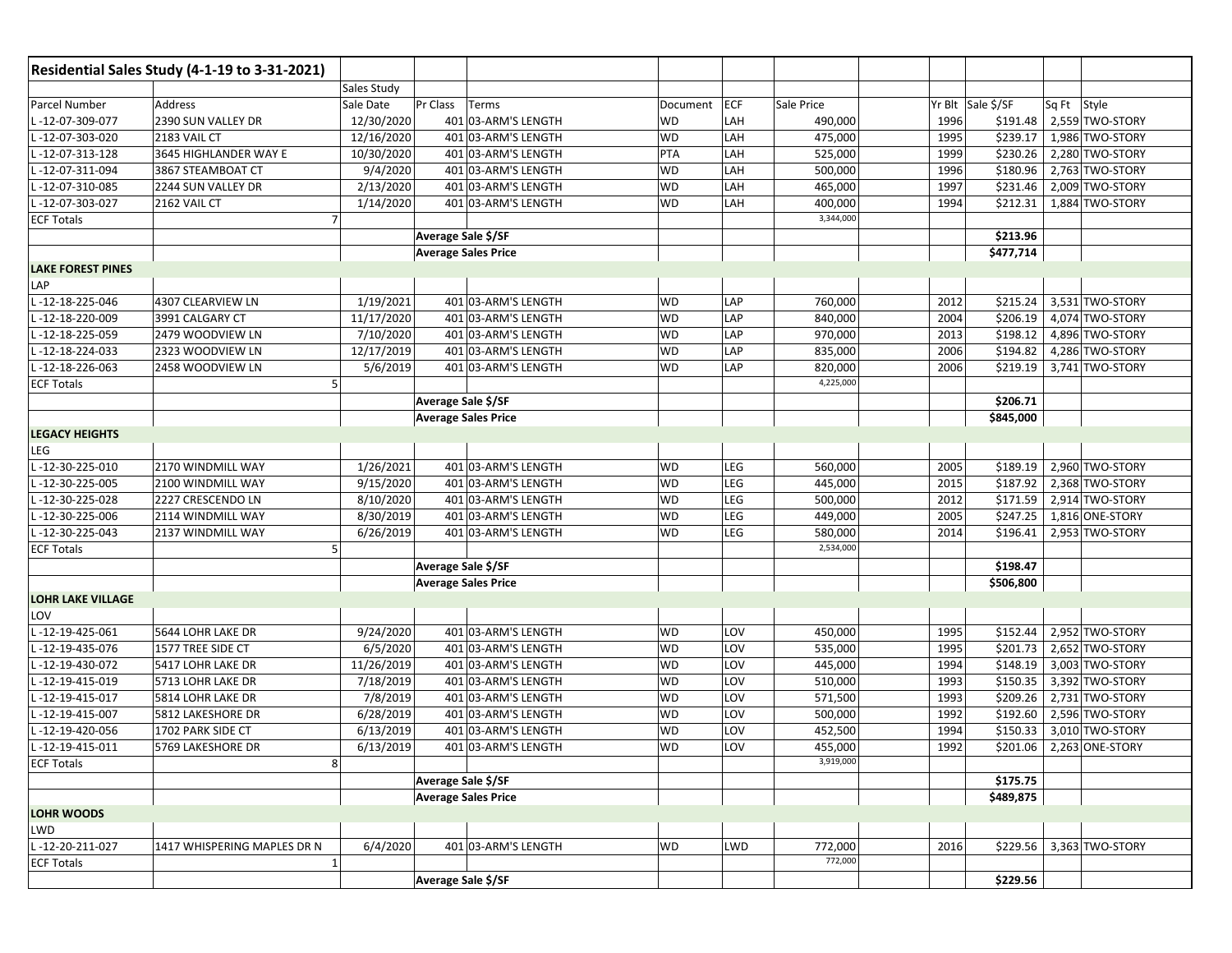|                              | Residential Sales Study (4-1-19 to 3-31-2021) |             |                            |              |            |            |                   |           |             |                          |
|------------------------------|-----------------------------------------------|-------------|----------------------------|--------------|------------|------------|-------------------|-----------|-------------|--------------------------|
|                              |                                               | Sales Study |                            |              |            |            |                   |           |             |                          |
| Parcel Number                | Address                                       | Sale Date   | Pr Class Terms             | Document ECF |            | Sale Price | Yr Blt Sale \$/SF |           | Sq Ft Style |                          |
|                              |                                               |             | <b>Average Sales Price</b> |              |            |            |                   | \$772,000 |             |                          |
| <b>MADISON PLACE</b>         |                                               |             |                            |              |            |            |                   |           |             |                          |
| MAD                          |                                               |             |                            |              |            |            |                   |           |             |                          |
| L-12-12-210-008              | 4278 ESPLANADE LN                             | 3/10/2021   | 401 03-ARM'S LENGTH        | WD           | MAD        | 230,000    | 2002              | \$182.54  |             | 1,260 MULTI HOMES        |
| -12-12-210-021               | 3087 PROMENADE CIR                            | 11/2/2020   | 401 03-ARM'S LENGTH        | <b>WD</b>    | <b>MAD</b> | 223,000    | 2002              | \$174.08  |             | 1,281 MULTI HOMES        |
| L-12-12-210-002              | 4279 ESPLANADE LN                             | 10/16/2020  | 401 03-ARM'S LENGTH        | WD           | MAD        | 160,000    | 2001              | \$128.82  |             | 1,242 MULTI HOMES        |
| L-12-12-210-050              | 3146 PROMENADE CIR                            | 7/30/2020   | 401 03-ARM'S LENGTH        | <b>WD</b>    | MAD        | 226,000    | 2002              | \$181.96  |             | 1,242 MULTI HOMES        |
| -12-12-210-019               | 3083 PROMENADE CIR                            | 7/10/2020   | 401 03-ARM'S LENGTH        | <b>WD</b>    | MAD        | 221,000    | 2002              | \$172.25  |             | 1,283 MULTI HOMES        |
| $-12-12-210-016$             | 3077 PROMENADE CIR                            | 5/26/2020   | 401 03-ARM'S LENGTH        | WD           | MAD        | 232,500    | 2002              | \$187.20  |             | 1,242 MULTI HOMES        |
| $-12-12-210-060$             | 3166 PROMENADE CIR                            | 2/18/2020   | 401 03-ARM'S LENGTH        | <b>WD</b>    | MAD        | 206,000    | 2002              | \$160.56  |             | 1,283 MULTI HOMES        |
| $-12 - 12 - 210 - 044$       | 3134 PROMENADE CIR                            | 11/15/2019  | 401 03-ARM'S LENGTH        | <b>WD</b>    | MAD        | 204,000    | 2001              | \$164.25  |             | 1,242 MULTI HOMES        |
| $-12-12-210-024$             | 3093 PROMENADE CIR                            | 10/26/2019  | 401 03-ARM'S LENGTH        | WD           | MAD        | 215,000    | 2002              | \$167.58  |             | 1,283 MULTI HOMES        |
| $-12-12-210-054$             | 3154 PROMENADE CIR                            | 9/16/2019   | 401 03-ARM'S LENGTH        | WD           | MAD        | 214,500    | 2002              | \$167.19  |             | 1,283 MULTI HOMES        |
| -12-12-210-059               | 3164 PROMENADE CIR                            | 9/6/2019    | 401 03-ARM'S LENGTH        | <b>WD</b>    | MAD        | 220,000    | 2002              | \$177.13  |             | 1,242 MULTI HOMES        |
| $-12-12-210-022$             | 3089 PROMENADE CIR                            | 7/2/2019    | 401 03-ARM'S LENGTH        | <b>WD</b>    | MAD        | 212,000    | 2002              | \$170.69  |             | 1,242 MULTI HOMES        |
| -12-12-210-053               | 3152 PROMENADE CIR                            | 4/12/2019   | 401 03-ARM'S LENGTH        | WD           | MAD        | 217,000    | 2002              | \$174.72  |             | 1,242 MULTI HOMES        |
| <b>ECF Totals</b>            | 13                                            |             |                            |              |            | 2,781,000  |                   |           |             |                          |
|                              |                                               |             | Average Sale \$/SF         |              |            |            |                   | \$169.92  |             |                          |
|                              |                                               |             | <b>Average Sales Price</b> |              |            |            |                   | \$213,923 |             |                          |
| <b>MALLARD COVE</b>          |                                               |             |                            |              |            |            |                   |           |             |                          |
| MAL                          |                                               |             |                            |              |            |            |                   |           |             |                          |
| L-12-30-102-018              | 6158 WHITE SWAN LN                            | 8/7/2020    | 401 03-ARM'S LENGTH        | WD           | MAL        | 425,000    | 1989              | \$172.06  |             | 2,470 TWO-STORY          |
| L-12-30-102-026              | 1698 POND SHORE DR                            | 6/22/2020   | 401 03-ARM'S LENGTH        | WD           | MAL        | 395,900    | 1989              | \$168.54  |             | 2,349 TWO-STORY          |
| L-12-30-102-041              | 1601 POND SHORE DR                            | 8/30/2019   | 401 03-ARM'S LENGTH        | <b>WD</b>    | MAL        | 405,000    | 1988              | \$169.46  |             | 2,390 TWO-STORY          |
| $-12-30-101-003$             | 1560 MALLARD COVE DR                          | 8/13/2019   | 401 03-ARM'S LENGTH        | <b>WD</b>    | MAL        | 385,000    | 1988              | \$125.16  |             | 3,076 TWO-STORY          |
| $-12-30-101-005$             | 1608 MALLARD COVE DR                          | 5/30/2019   | 401 03-ARM'S LENGTH        | WD           | MAL        | 335,000    | 1989              | \$154.73  |             | 2,165 ONE-STORY          |
| -12-30-101-009               | 1704 MALLARD COVE DR                          | 4/1/2019    | 401 03-ARM'S LENGTH        | WD           | MAL        | 379,900    | 1989              | \$166.11  |             | 2,287 TWO-STORY          |
| <b>ECF Totals</b>            | 6                                             |             |                            |              |            | 2,325,800  |                   |           |             |                          |
|                              |                                               |             | Average Sale \$/SF         |              |            |            |                   | \$159.34  |             |                          |
|                              |                                               |             | <b>Average Sales Price</b> |              |            |            |                   | \$387,633 |             |                          |
| <b>MAPLE CR / E HORIZONS</b> |                                               |             |                            |              |            |            |                   |           |             |                          |
| MAH                          |                                               |             |                            |              |            |            |                   |           |             |                          |
| L-12-19-411-055              | 5724 CREEKVIEW DR                             | 9/1/2020    | 401 03-ARM'S LENGTH        | <b>WD</b>    | MAH        | 495,000    | 1995              | \$193.81  |             | 2,554 TWO-STORY          |
| $-12-19-380-004$             | 2199 ACER CT                                  | 8/13/2020   | 401 03-ARM'S LENGTH        | <b>WD</b>    | MAH        | 365,000    | 1989              | \$161.08  |             | 2,266 TWO-STORY          |
| L-12-19-410-020              | 5887 CREEKVIEW CT                             | 8/6/2020    | 401 03-ARM'S LENGTH        | <b>WD</b>    | MAH        | 615,000    | 1993              | \$187.50  |             | 3,280 TWO-STORY          |
| L-12-19-410-034              | 1834 OAKVIEW DR                               | 5/28/2020   | 401 03-ARM'S LENGTH        | <b>WD</b>    | MAH        | 510,000    | 1993              | \$202.06  |             | 2,524 TWO-STORY          |
| L-12-19-383-040              | 2178 MAPLE CREEK CIR                          | 3/5/2020    | 401 03-ARM'S LENGTH        | <b>WD</b>    | MAH        | 360,000    | 1990              | \$158.45  |             | 2,272 TWO-STORY          |
| $-12-19-411-056$             | 5700 CREEKVIEW DR                             | 2/14/2020   | 401 03-ARM'S LENGTH        | WD           | MAH        | 485,000    | 1997              | \$160.38  |             | 3,024 TWO-STORY          |
| L-12-19-411-044              | <b>5718 PING DR</b>                           | 10/25/2019  | 401 03-ARM'S LENGTH        | <b>WD</b>    | MAH        | 470,000    | 1995              | \$228.16  |             | 2,060 ONE-STORY          |
| L-12-19-383-039              | 2156 MAPLE CREEK CIR                          | 5/31/2019   | 401 03-ARM'S LENGTH        | <b>WD</b>    | MAH        | 363,000    | 1990              |           |             | \$157.55 2,304 TWO-STORY |
| L-12-19-410-025              | 5928 CREEKVIEW CT                             | 5/3/2019    | 401 03-ARM'S LENGTH        | WD           | MAH        | 419,000    | 1992              |           |             | \$186.06 2,252 TWO-STORY |
| L-12-19-411-048              | 5679 CREEKVIEW DR                             | 4/29/2019   | 401 03-ARM'S LENGTH        | WD           | MAH        | 490,000    | 1995              | \$159.71  |             | 3,068 TWO-STORY          |
| <b>ECF Totals</b>            | 10                                            |             |                            |              |            | 4,572,000  |                   |           |             |                          |
|                              |                                               |             | Average Sale \$/SF         |              |            |            |                   | \$179.48  |             |                          |
|                              |                                               |             | <b>Average Sales Price</b> |              |            |            |                   | \$457,200 |             |                          |
| <b>MCCORMICK</b>             |                                               |             |                            |              |            |            |                   |           |             |                          |
| MCC                          |                                               |             |                            |              |            |            |                   |           |             |                          |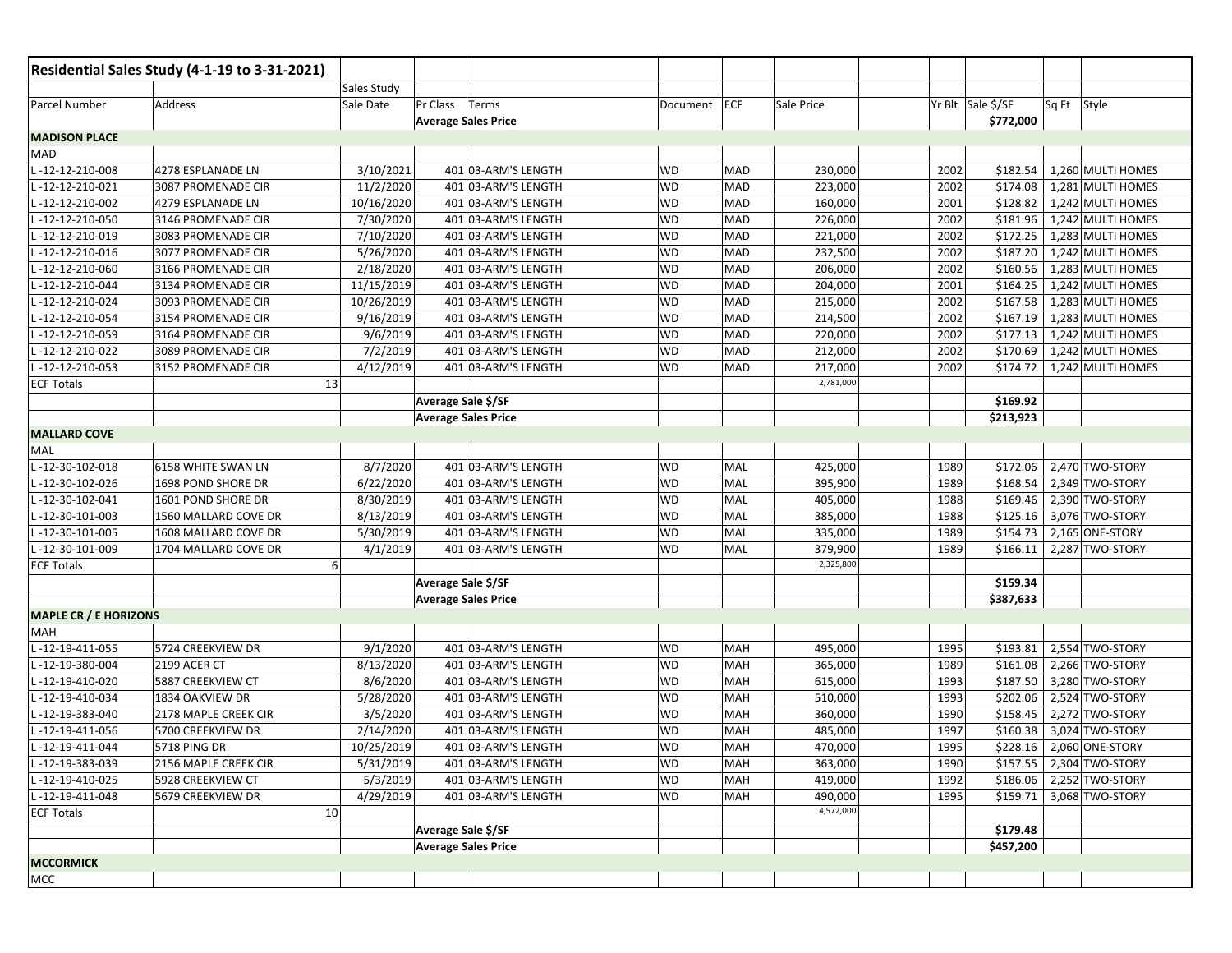| <b>Sales Study</b><br>Yr Blt Sale \$/SF<br><b>Address</b><br>Pr Class<br>ECF<br>Sale Price<br>Sq Ft Style<br>Sale Date<br>Terms<br>Document<br>2179 MCCORMICK DR<br>7/3/2020<br><b>WD</b><br>435,000<br>1989<br>2,666 TWO-STORY<br>-12-30-201-012<br>401 03-ARM'S LENGTH<br><b>MCC</b><br>\$163.17<br>435,000<br>$\mathbf{1}$<br>Average Sale \$/SF<br>\$163.17<br><b>Average Sales Price</b><br>\$435,000<br>11/6/2020<br>401 03-ARM'S LENGTH<br>1,164 MULTI HOMES<br>L-12-24-375-017<br>5822 STAGHORN DR<br>WD<br>MEC<br>235,000<br>1979<br>\$201.89<br>\$130.79<br>-12-24-380-013<br>4320 OAKENGATES DR<br>7/28/2020<br>401 03-ARM'S LENGTH<br><b>WD</b><br>MEC<br>305,000<br>1979<br>2,332 TWO-STORY<br>MEC<br>\$156.25<br>-12-24-375-010<br>6/17/2020<br>401 03-ARM'S LENGTH<br>220,000<br>1979<br>1,408 MULTI HOMES<br>5825 STAGHORN DR<br><b>WD</b><br>4/30/2020<br>MEC<br>\$124.67<br>1,524 MULTI HOMES<br>-12-24-375-034<br>5720 STAGHORN DR<br>401 03-ARM'S LENGTH<br>WD<br>190,000<br>1985<br>1/10/2020<br>\$163.71<br>1,802 TWO-STORY<br>-12-24-302-014<br>5695 WINSLOW CT<br>401 03-ARM'S LENGTH<br><b>WD</b><br>MEC<br>295,000<br>1983<br>-12-24-375-021<br>5784 STAGHORN DR<br>6/19/2019<br>401 03-ARM'S LENGTH<br>WD<br>MEC<br>222,000<br>1981<br>\$190.72<br>1,164 MULTI HOMES<br>-12-24-375-028<br>5/9/2019<br>MEC<br>204,000<br>1985<br>\$137.47<br>1,484 MULTI HOMES<br>5740 STAGHORN DR<br>401 03-ARM'S LENGTH<br><b>WD</b><br>1,671,000<br>$\overline{7}$<br><b>ECF Totals</b><br>\$157.93<br>Average Sale \$/SF<br><b>Average Sales Price</b><br>\$238,714<br><b>MILAN SCHOOL DISTRICT</b><br>1,290 ONE-STORY<br>-12-35-200-001<br>3450 MERRITT RD<br>3/22/2021<br>401 03-ARM'S LENGTH<br><b>WD</b><br>238,500<br>1956<br>\$184.88<br><b>MSD</b><br><b>MSD</b><br>\$112.96<br>-12-35-400-025<br>7790 CARPENTER RD<br>3/15/2021<br>401 03-ARM'S LENGTH<br><b>WD</b><br>122,000<br>1943<br>1,080 ONE-STORY<br>-12-25-300-018<br>6892 CRANE RD<br>2/24/2021<br>401 03-ARM'S LENGTH<br>WD<br><b>MSD</b><br>325,000<br>1968<br>\$173.61<br>1,872 ONE-STORY<br><b>MSD</b><br>-12-25-400-033<br>2/16/2021<br>401 03-ARM'S LENGTH<br><b>WD</b><br>190,000<br>1967<br>\$146.60<br>1,296 ONE-STORY<br>6990 MUNGER RD<br>1/4/2021<br>\$128.16<br>-12-35-400-060<br>7990 CARPENTER RD<br>401 03-ARM'S LENGTH<br><b>WD</b><br><b>MSD</b><br>279,900<br>1993<br>2,184 TWO-STORY<br>10/21/2020<br>\$201.74<br>2,131 ONE-STORY<br>-12-25-400-018<br>6745 CRANE RD<br>401 03-ARM'S LENGTH<br><b>WD</b><br><b>MSD</b><br>429,900<br>1966<br>\$195.77<br>-12-36-400-015<br>4515 E BEMIS RD<br>9/28/2020<br>401 03-ARM'S LENGTH<br>WD<br><b>MSD</b><br>185,000<br>1947<br>945 ONE-STORY<br>2,160 ONE-STORY<br>9/21/2020<br>401 03-ARM'S LENGTH<br><b>MSD</b><br>300,000<br>1990<br>\$138.89<br>-12-36-400-033<br>7747 CRANE RD<br><b>WD</b><br>7/31/2020<br><b>MSD</b><br>\$189.95<br>1,711 ONE-STORY<br>-12-25-300-023<br>4237 MERRITT RD<br>401 03-ARM'S LENGTH<br>WD<br>325,000<br>1973<br>6/23/2020<br><b>MSD</b><br>\$212.71<br>1,998 TWO-STORY<br>-12-25-300-048<br>6680 CRANE RD<br>401 03-ARM'S LENGTH<br><b>WD</b><br>425,000<br>1979<br><b>MSD</b><br>2,526 TWO-STORY<br>-12-25-400-026<br>4729 MERRITT RD<br>4/20/2020<br>401 03-ARM'S LENGTH<br><b>WD</b><br>410,000<br>1981<br>\$162.31<br>\$157.17<br>2/11/2020<br><b>MSD</b><br>358,500<br>1970<br>2,281 TWO-STORY<br>-12-25-400-014<br>6685 CRANE RD<br>401 03-ARM'S LENGTH<br><b>WD</b><br>3876 PAT ST<br>10/31/2019<br>401 03-ARM'S LENGTH<br>WD<br><b>MSD</b><br>255,000<br>1966<br>\$171.60<br>1,486 ONE-STORY<br>-12-35-400-038<br>9/11/2019<br>\$149.21<br>401 03-ARM'S LENGTH<br><b>WD</b><br><b>MSD</b><br>359,000<br>1972<br>2,406 ONE-STORY<br>-12-25-300-030<br>6660 CRANE RD<br>-12-35-400-004<br>3577 BEMIS RD<br>8/16/2019<br>401 03-ARM'S LENGTH<br><b>WD</b><br><b>MSD</b><br>100,000<br>1920<br>\$125.16<br>799 ONE-STORY<br><b>MSD</b><br>357,000<br>\$187.01<br>1,909 ONE-STORY<br>$-12-25-300-027$<br>6718 CRANE RD<br>8/2/2019<br>401 03-ARM'S LENGTH<br>WD<br>1971<br>-12-36-300-027<br>6/5/2019<br>401 03-ARM'S LENGTH<br><b>MSD</b><br>250,000<br>1990<br>\$139.51<br>1,792 ONE-STORY<br>7659 CARPENTER RD<br>WD<br>4,909,800<br>17<br><b>ECF Totals</b><br>Average Sale \$/SF<br>\$163.37<br>\$288,812<br><b>Average Sales Price</b><br><b>OAK HILL</b><br><b>OAH</b><br>$L - 12 - 25 - 356 - 005$<br>1/8/2021<br><b>WD</b><br>$1,614$ BI-LEVEL<br>4070 RUBY ST<br>401 03-ARM'S LENGTH<br>OAH<br>255,000<br>1967<br>\$157.99<br>6/5/2020<br><b>WD</b><br>OAH<br>1986<br>2,556 TWO-STORY<br>4111 RUBY ST<br>401 08-ESTATE<br>370,000<br>\$144.76<br>5/11/2020<br>OAH<br>\$224.10<br>L-12-25-357-022<br>4167 MERRITT RD<br>401 03-ARM'S LENGTH<br><b>WD</b><br>225,000<br>1952<br>1,004 ONE-STORY<br>3/16/2020<br>401 03-ARM'S LENGTH<br>OAH<br>324,000<br>\$160.32<br>2,021 ONE-STORY<br>L-12-25-355-012<br>4073 RUBY ST<br>WD<br>1967<br>L-12-25-356-001<br>8/12/2019<br>279,400<br>\$142.70<br>1,958 BI-LEVEL<br>4134 RUBY ST<br>401 03-ARM'S LENGTH<br><b>WD</b><br>OAH<br>1972<br>L-12-25-356-011<br>7/17/2019<br>1954<br>1,308 ONE-STORY<br>4165 DIAMOND ST<br>401 03-ARM'S LENGTH<br><b>WD</b><br>OAH<br>220,000<br>\$168.20<br>1,673,400<br>6 |                       | Residential Sales Study (4-1-19 to 3-31-2021) |  |  |  |  |
|-------------------------------------------------------------------------------------------------------------------------------------------------------------------------------------------------------------------------------------------------------------------------------------------------------------------------------------------------------------------------------------------------------------------------------------------------------------------------------------------------------------------------------------------------------------------------------------------------------------------------------------------------------------------------------------------------------------------------------------------------------------------------------------------------------------------------------------------------------------------------------------------------------------------------------------------------------------------------------------------------------------------------------------------------------------------------------------------------------------------------------------------------------------------------------------------------------------------------------------------------------------------------------------------------------------------------------------------------------------------------------------------------------------------------------------------------------------------------------------------------------------------------------------------------------------------------------------------------------------------------------------------------------------------------------------------------------------------------------------------------------------------------------------------------------------------------------------------------------------------------------------------------------------------------------------------------------------------------------------------------------------------------------------------------------------------------------------------------------------------------------------------------------------------------------------------------------------------------------------------------------------------------------------------------------------------------------------------------------------------------------------------------------------------------------------------------------------------------------------------------------------------------------------------------------------------------------------------------------------------------------------------------------------------------------------------------------------------------------------------------------------------------------------------------------------------------------------------------------------------------------------------------------------------------------------------------------------------------------------------------------------------------------------------------------------------------------------------------------------------------------------------------------------------------------------------------------------------------------------------------------------------------------------------------------------------------------------------------------------------------------------------------------------------------------------------------------------------------------------------------------------------------------------------------------------------------------------------------------------------------------------------------------------------------------------------------------------------------------------------------------------------------------------------------------------------------------------------------------------------------------------------------------------------------------------------------------------------------------------------------------------------------------------------------------------------------------------------------------------------------------------------------------------------------------------------------------------------------------------------------------------------------------------------------------------------------------------------------------------------------------------------------------------------------------------------------------------------------------------------------------------------------------------------------------------------------------------------------------------------------------------------------------------------------------------------------------------------------------------------------------------------------------------------------------------------------------------------------------------------------------------------------------------------------------------------------------------------------------------------------------------------------------------------------------------------------------------------------------------------------------------------------------------------------------------------------------------------------------------------------|-----------------------|-----------------------------------------------|--|--|--|--|
|                                                                                                                                                                                                                                                                                                                                                                                                                                                                                                                                                                                                                                                                                                                                                                                                                                                                                                                                                                                                                                                                                                                                                                                                                                                                                                                                                                                                                                                                                                                                                                                                                                                                                                                                                                                                                                                                                                                                                                                                                                                                                                                                                                                                                                                                                                                                                                                                                                                                                                                                                                                                                                                                                                                                                                                                                                                                                                                                                                                                                                                                                                                                                                                                                                                                                                                                                                                                                                                                                                                                                                                                                                                                                                                                                                                                                                                                                                                                                                                                                                                                                                                                                                                                                                                                                                                                                                                                                                                                                                                                                                                                                                                                                                                                                                                                                                                                                                                                                                                                                                                                                                                                                                                                                                                 |                       |                                               |  |  |  |  |
|                                                                                                                                                                                                                                                                                                                                                                                                                                                                                                                                                                                                                                                                                                                                                                                                                                                                                                                                                                                                                                                                                                                                                                                                                                                                                                                                                                                                                                                                                                                                                                                                                                                                                                                                                                                                                                                                                                                                                                                                                                                                                                                                                                                                                                                                                                                                                                                                                                                                                                                                                                                                                                                                                                                                                                                                                                                                                                                                                                                                                                                                                                                                                                                                                                                                                                                                                                                                                                                                                                                                                                                                                                                                                                                                                                                                                                                                                                                                                                                                                                                                                                                                                                                                                                                                                                                                                                                                                                                                                                                                                                                                                                                                                                                                                                                                                                                                                                                                                                                                                                                                                                                                                                                                                                                 | Parcel Number         |                                               |  |  |  |  |
|                                                                                                                                                                                                                                                                                                                                                                                                                                                                                                                                                                                                                                                                                                                                                                                                                                                                                                                                                                                                                                                                                                                                                                                                                                                                                                                                                                                                                                                                                                                                                                                                                                                                                                                                                                                                                                                                                                                                                                                                                                                                                                                                                                                                                                                                                                                                                                                                                                                                                                                                                                                                                                                                                                                                                                                                                                                                                                                                                                                                                                                                                                                                                                                                                                                                                                                                                                                                                                                                                                                                                                                                                                                                                                                                                                                                                                                                                                                                                                                                                                                                                                                                                                                                                                                                                                                                                                                                                                                                                                                                                                                                                                                                                                                                                                                                                                                                                                                                                                                                                                                                                                                                                                                                                                                 |                       |                                               |  |  |  |  |
|                                                                                                                                                                                                                                                                                                                                                                                                                                                                                                                                                                                                                                                                                                                                                                                                                                                                                                                                                                                                                                                                                                                                                                                                                                                                                                                                                                                                                                                                                                                                                                                                                                                                                                                                                                                                                                                                                                                                                                                                                                                                                                                                                                                                                                                                                                                                                                                                                                                                                                                                                                                                                                                                                                                                                                                                                                                                                                                                                                                                                                                                                                                                                                                                                                                                                                                                                                                                                                                                                                                                                                                                                                                                                                                                                                                                                                                                                                                                                                                                                                                                                                                                                                                                                                                                                                                                                                                                                                                                                                                                                                                                                                                                                                                                                                                                                                                                                                                                                                                                                                                                                                                                                                                                                                                 | <b>ECF Totals</b>     |                                               |  |  |  |  |
|                                                                                                                                                                                                                                                                                                                                                                                                                                                                                                                                                                                                                                                                                                                                                                                                                                                                                                                                                                                                                                                                                                                                                                                                                                                                                                                                                                                                                                                                                                                                                                                                                                                                                                                                                                                                                                                                                                                                                                                                                                                                                                                                                                                                                                                                                                                                                                                                                                                                                                                                                                                                                                                                                                                                                                                                                                                                                                                                                                                                                                                                                                                                                                                                                                                                                                                                                                                                                                                                                                                                                                                                                                                                                                                                                                                                                                                                                                                                                                                                                                                                                                                                                                                                                                                                                                                                                                                                                                                                                                                                                                                                                                                                                                                                                                                                                                                                                                                                                                                                                                                                                                                                                                                                                                                 |                       |                                               |  |  |  |  |
|                                                                                                                                                                                                                                                                                                                                                                                                                                                                                                                                                                                                                                                                                                                                                                                                                                                                                                                                                                                                                                                                                                                                                                                                                                                                                                                                                                                                                                                                                                                                                                                                                                                                                                                                                                                                                                                                                                                                                                                                                                                                                                                                                                                                                                                                                                                                                                                                                                                                                                                                                                                                                                                                                                                                                                                                                                                                                                                                                                                                                                                                                                                                                                                                                                                                                                                                                                                                                                                                                                                                                                                                                                                                                                                                                                                                                                                                                                                                                                                                                                                                                                                                                                                                                                                                                                                                                                                                                                                                                                                                                                                                                                                                                                                                                                                                                                                                                                                                                                                                                                                                                                                                                                                                                                                 |                       |                                               |  |  |  |  |
|                                                                                                                                                                                                                                                                                                                                                                                                                                                                                                                                                                                                                                                                                                                                                                                                                                                                                                                                                                                                                                                                                                                                                                                                                                                                                                                                                                                                                                                                                                                                                                                                                                                                                                                                                                                                                                                                                                                                                                                                                                                                                                                                                                                                                                                                                                                                                                                                                                                                                                                                                                                                                                                                                                                                                                                                                                                                                                                                                                                                                                                                                                                                                                                                                                                                                                                                                                                                                                                                                                                                                                                                                                                                                                                                                                                                                                                                                                                                                                                                                                                                                                                                                                                                                                                                                                                                                                                                                                                                                                                                                                                                                                                                                                                                                                                                                                                                                                                                                                                                                                                                                                                                                                                                                                                 | <b>MEADOWVIEW SUB</b> |                                               |  |  |  |  |
|                                                                                                                                                                                                                                                                                                                                                                                                                                                                                                                                                                                                                                                                                                                                                                                                                                                                                                                                                                                                                                                                                                                                                                                                                                                                                                                                                                                                                                                                                                                                                                                                                                                                                                                                                                                                                                                                                                                                                                                                                                                                                                                                                                                                                                                                                                                                                                                                                                                                                                                                                                                                                                                                                                                                                                                                                                                                                                                                                                                                                                                                                                                                                                                                                                                                                                                                                                                                                                                                                                                                                                                                                                                                                                                                                                                                                                                                                                                                                                                                                                                                                                                                                                                                                                                                                                                                                                                                                                                                                                                                                                                                                                                                                                                                                                                                                                                                                                                                                                                                                                                                                                                                                                                                                                                 | MEC                   |                                               |  |  |  |  |
|                                                                                                                                                                                                                                                                                                                                                                                                                                                                                                                                                                                                                                                                                                                                                                                                                                                                                                                                                                                                                                                                                                                                                                                                                                                                                                                                                                                                                                                                                                                                                                                                                                                                                                                                                                                                                                                                                                                                                                                                                                                                                                                                                                                                                                                                                                                                                                                                                                                                                                                                                                                                                                                                                                                                                                                                                                                                                                                                                                                                                                                                                                                                                                                                                                                                                                                                                                                                                                                                                                                                                                                                                                                                                                                                                                                                                                                                                                                                                                                                                                                                                                                                                                                                                                                                                                                                                                                                                                                                                                                                                                                                                                                                                                                                                                                                                                                                                                                                                                                                                                                                                                                                                                                                                                                 |                       |                                               |  |  |  |  |
|                                                                                                                                                                                                                                                                                                                                                                                                                                                                                                                                                                                                                                                                                                                                                                                                                                                                                                                                                                                                                                                                                                                                                                                                                                                                                                                                                                                                                                                                                                                                                                                                                                                                                                                                                                                                                                                                                                                                                                                                                                                                                                                                                                                                                                                                                                                                                                                                                                                                                                                                                                                                                                                                                                                                                                                                                                                                                                                                                                                                                                                                                                                                                                                                                                                                                                                                                                                                                                                                                                                                                                                                                                                                                                                                                                                                                                                                                                                                                                                                                                                                                                                                                                                                                                                                                                                                                                                                                                                                                                                                                                                                                                                                                                                                                                                                                                                                                                                                                                                                                                                                                                                                                                                                                                                 |                       |                                               |  |  |  |  |
|                                                                                                                                                                                                                                                                                                                                                                                                                                                                                                                                                                                                                                                                                                                                                                                                                                                                                                                                                                                                                                                                                                                                                                                                                                                                                                                                                                                                                                                                                                                                                                                                                                                                                                                                                                                                                                                                                                                                                                                                                                                                                                                                                                                                                                                                                                                                                                                                                                                                                                                                                                                                                                                                                                                                                                                                                                                                                                                                                                                                                                                                                                                                                                                                                                                                                                                                                                                                                                                                                                                                                                                                                                                                                                                                                                                                                                                                                                                                                                                                                                                                                                                                                                                                                                                                                                                                                                                                                                                                                                                                                                                                                                                                                                                                                                                                                                                                                                                                                                                                                                                                                                                                                                                                                                                 |                       |                                               |  |  |  |  |
|                                                                                                                                                                                                                                                                                                                                                                                                                                                                                                                                                                                                                                                                                                                                                                                                                                                                                                                                                                                                                                                                                                                                                                                                                                                                                                                                                                                                                                                                                                                                                                                                                                                                                                                                                                                                                                                                                                                                                                                                                                                                                                                                                                                                                                                                                                                                                                                                                                                                                                                                                                                                                                                                                                                                                                                                                                                                                                                                                                                                                                                                                                                                                                                                                                                                                                                                                                                                                                                                                                                                                                                                                                                                                                                                                                                                                                                                                                                                                                                                                                                                                                                                                                                                                                                                                                                                                                                                                                                                                                                                                                                                                                                                                                                                                                                                                                                                                                                                                                                                                                                                                                                                                                                                                                                 |                       |                                               |  |  |  |  |
|                                                                                                                                                                                                                                                                                                                                                                                                                                                                                                                                                                                                                                                                                                                                                                                                                                                                                                                                                                                                                                                                                                                                                                                                                                                                                                                                                                                                                                                                                                                                                                                                                                                                                                                                                                                                                                                                                                                                                                                                                                                                                                                                                                                                                                                                                                                                                                                                                                                                                                                                                                                                                                                                                                                                                                                                                                                                                                                                                                                                                                                                                                                                                                                                                                                                                                                                                                                                                                                                                                                                                                                                                                                                                                                                                                                                                                                                                                                                                                                                                                                                                                                                                                                                                                                                                                                                                                                                                                                                                                                                                                                                                                                                                                                                                                                                                                                                                                                                                                                                                                                                                                                                                                                                                                                 |                       |                                               |  |  |  |  |
|                                                                                                                                                                                                                                                                                                                                                                                                                                                                                                                                                                                                                                                                                                                                                                                                                                                                                                                                                                                                                                                                                                                                                                                                                                                                                                                                                                                                                                                                                                                                                                                                                                                                                                                                                                                                                                                                                                                                                                                                                                                                                                                                                                                                                                                                                                                                                                                                                                                                                                                                                                                                                                                                                                                                                                                                                                                                                                                                                                                                                                                                                                                                                                                                                                                                                                                                                                                                                                                                                                                                                                                                                                                                                                                                                                                                                                                                                                                                                                                                                                                                                                                                                                                                                                                                                                                                                                                                                                                                                                                                                                                                                                                                                                                                                                                                                                                                                                                                                                                                                                                                                                                                                                                                                                                 |                       |                                               |  |  |  |  |
|                                                                                                                                                                                                                                                                                                                                                                                                                                                                                                                                                                                                                                                                                                                                                                                                                                                                                                                                                                                                                                                                                                                                                                                                                                                                                                                                                                                                                                                                                                                                                                                                                                                                                                                                                                                                                                                                                                                                                                                                                                                                                                                                                                                                                                                                                                                                                                                                                                                                                                                                                                                                                                                                                                                                                                                                                                                                                                                                                                                                                                                                                                                                                                                                                                                                                                                                                                                                                                                                                                                                                                                                                                                                                                                                                                                                                                                                                                                                                                                                                                                                                                                                                                                                                                                                                                                                                                                                                                                                                                                                                                                                                                                                                                                                                                                                                                                                                                                                                                                                                                                                                                                                                                                                                                                 |                       |                                               |  |  |  |  |
|                                                                                                                                                                                                                                                                                                                                                                                                                                                                                                                                                                                                                                                                                                                                                                                                                                                                                                                                                                                                                                                                                                                                                                                                                                                                                                                                                                                                                                                                                                                                                                                                                                                                                                                                                                                                                                                                                                                                                                                                                                                                                                                                                                                                                                                                                                                                                                                                                                                                                                                                                                                                                                                                                                                                                                                                                                                                                                                                                                                                                                                                                                                                                                                                                                                                                                                                                                                                                                                                                                                                                                                                                                                                                                                                                                                                                                                                                                                                                                                                                                                                                                                                                                                                                                                                                                                                                                                                                                                                                                                                                                                                                                                                                                                                                                                                                                                                                                                                                                                                                                                                                                                                                                                                                                                 |                       |                                               |  |  |  |  |
|                                                                                                                                                                                                                                                                                                                                                                                                                                                                                                                                                                                                                                                                                                                                                                                                                                                                                                                                                                                                                                                                                                                                                                                                                                                                                                                                                                                                                                                                                                                                                                                                                                                                                                                                                                                                                                                                                                                                                                                                                                                                                                                                                                                                                                                                                                                                                                                                                                                                                                                                                                                                                                                                                                                                                                                                                                                                                                                                                                                                                                                                                                                                                                                                                                                                                                                                                                                                                                                                                                                                                                                                                                                                                                                                                                                                                                                                                                                                                                                                                                                                                                                                                                                                                                                                                                                                                                                                                                                                                                                                                                                                                                                                                                                                                                                                                                                                                                                                                                                                                                                                                                                                                                                                                                                 |                       |                                               |  |  |  |  |
|                                                                                                                                                                                                                                                                                                                                                                                                                                                                                                                                                                                                                                                                                                                                                                                                                                                                                                                                                                                                                                                                                                                                                                                                                                                                                                                                                                                                                                                                                                                                                                                                                                                                                                                                                                                                                                                                                                                                                                                                                                                                                                                                                                                                                                                                                                                                                                                                                                                                                                                                                                                                                                                                                                                                                                                                                                                                                                                                                                                                                                                                                                                                                                                                                                                                                                                                                                                                                                                                                                                                                                                                                                                                                                                                                                                                                                                                                                                                                                                                                                                                                                                                                                                                                                                                                                                                                                                                                                                                                                                                                                                                                                                                                                                                                                                                                                                                                                                                                                                                                                                                                                                                                                                                                                                 |                       |                                               |  |  |  |  |
|                                                                                                                                                                                                                                                                                                                                                                                                                                                                                                                                                                                                                                                                                                                                                                                                                                                                                                                                                                                                                                                                                                                                                                                                                                                                                                                                                                                                                                                                                                                                                                                                                                                                                                                                                                                                                                                                                                                                                                                                                                                                                                                                                                                                                                                                                                                                                                                                                                                                                                                                                                                                                                                                                                                                                                                                                                                                                                                                                                                                                                                                                                                                                                                                                                                                                                                                                                                                                                                                                                                                                                                                                                                                                                                                                                                                                                                                                                                                                                                                                                                                                                                                                                                                                                                                                                                                                                                                                                                                                                                                                                                                                                                                                                                                                                                                                                                                                                                                                                                                                                                                                                                                                                                                                                                 |                       |                                               |  |  |  |  |
|                                                                                                                                                                                                                                                                                                                                                                                                                                                                                                                                                                                                                                                                                                                                                                                                                                                                                                                                                                                                                                                                                                                                                                                                                                                                                                                                                                                                                                                                                                                                                                                                                                                                                                                                                                                                                                                                                                                                                                                                                                                                                                                                                                                                                                                                                                                                                                                                                                                                                                                                                                                                                                                                                                                                                                                                                                                                                                                                                                                                                                                                                                                                                                                                                                                                                                                                                                                                                                                                                                                                                                                                                                                                                                                                                                                                                                                                                                                                                                                                                                                                                                                                                                                                                                                                                                                                                                                                                                                                                                                                                                                                                                                                                                                                                                                                                                                                                                                                                                                                                                                                                                                                                                                                                                                 | <b>MSD</b>            |                                               |  |  |  |  |
|                                                                                                                                                                                                                                                                                                                                                                                                                                                                                                                                                                                                                                                                                                                                                                                                                                                                                                                                                                                                                                                                                                                                                                                                                                                                                                                                                                                                                                                                                                                                                                                                                                                                                                                                                                                                                                                                                                                                                                                                                                                                                                                                                                                                                                                                                                                                                                                                                                                                                                                                                                                                                                                                                                                                                                                                                                                                                                                                                                                                                                                                                                                                                                                                                                                                                                                                                                                                                                                                                                                                                                                                                                                                                                                                                                                                                                                                                                                                                                                                                                                                                                                                                                                                                                                                                                                                                                                                                                                                                                                                                                                                                                                                                                                                                                                                                                                                                                                                                                                                                                                                                                                                                                                                                                                 |                       |                                               |  |  |  |  |
|                                                                                                                                                                                                                                                                                                                                                                                                                                                                                                                                                                                                                                                                                                                                                                                                                                                                                                                                                                                                                                                                                                                                                                                                                                                                                                                                                                                                                                                                                                                                                                                                                                                                                                                                                                                                                                                                                                                                                                                                                                                                                                                                                                                                                                                                                                                                                                                                                                                                                                                                                                                                                                                                                                                                                                                                                                                                                                                                                                                                                                                                                                                                                                                                                                                                                                                                                                                                                                                                                                                                                                                                                                                                                                                                                                                                                                                                                                                                                                                                                                                                                                                                                                                                                                                                                                                                                                                                                                                                                                                                                                                                                                                                                                                                                                                                                                                                                                                                                                                                                                                                                                                                                                                                                                                 |                       |                                               |  |  |  |  |
|                                                                                                                                                                                                                                                                                                                                                                                                                                                                                                                                                                                                                                                                                                                                                                                                                                                                                                                                                                                                                                                                                                                                                                                                                                                                                                                                                                                                                                                                                                                                                                                                                                                                                                                                                                                                                                                                                                                                                                                                                                                                                                                                                                                                                                                                                                                                                                                                                                                                                                                                                                                                                                                                                                                                                                                                                                                                                                                                                                                                                                                                                                                                                                                                                                                                                                                                                                                                                                                                                                                                                                                                                                                                                                                                                                                                                                                                                                                                                                                                                                                                                                                                                                                                                                                                                                                                                                                                                                                                                                                                                                                                                                                                                                                                                                                                                                                                                                                                                                                                                                                                                                                                                                                                                                                 |                       |                                               |  |  |  |  |
|                                                                                                                                                                                                                                                                                                                                                                                                                                                                                                                                                                                                                                                                                                                                                                                                                                                                                                                                                                                                                                                                                                                                                                                                                                                                                                                                                                                                                                                                                                                                                                                                                                                                                                                                                                                                                                                                                                                                                                                                                                                                                                                                                                                                                                                                                                                                                                                                                                                                                                                                                                                                                                                                                                                                                                                                                                                                                                                                                                                                                                                                                                                                                                                                                                                                                                                                                                                                                                                                                                                                                                                                                                                                                                                                                                                                                                                                                                                                                                                                                                                                                                                                                                                                                                                                                                                                                                                                                                                                                                                                                                                                                                                                                                                                                                                                                                                                                                                                                                                                                                                                                                                                                                                                                                                 |                       |                                               |  |  |  |  |
|                                                                                                                                                                                                                                                                                                                                                                                                                                                                                                                                                                                                                                                                                                                                                                                                                                                                                                                                                                                                                                                                                                                                                                                                                                                                                                                                                                                                                                                                                                                                                                                                                                                                                                                                                                                                                                                                                                                                                                                                                                                                                                                                                                                                                                                                                                                                                                                                                                                                                                                                                                                                                                                                                                                                                                                                                                                                                                                                                                                                                                                                                                                                                                                                                                                                                                                                                                                                                                                                                                                                                                                                                                                                                                                                                                                                                                                                                                                                                                                                                                                                                                                                                                                                                                                                                                                                                                                                                                                                                                                                                                                                                                                                                                                                                                                                                                                                                                                                                                                                                                                                                                                                                                                                                                                 |                       |                                               |  |  |  |  |
|                                                                                                                                                                                                                                                                                                                                                                                                                                                                                                                                                                                                                                                                                                                                                                                                                                                                                                                                                                                                                                                                                                                                                                                                                                                                                                                                                                                                                                                                                                                                                                                                                                                                                                                                                                                                                                                                                                                                                                                                                                                                                                                                                                                                                                                                                                                                                                                                                                                                                                                                                                                                                                                                                                                                                                                                                                                                                                                                                                                                                                                                                                                                                                                                                                                                                                                                                                                                                                                                                                                                                                                                                                                                                                                                                                                                                                                                                                                                                                                                                                                                                                                                                                                                                                                                                                                                                                                                                                                                                                                                                                                                                                                                                                                                                                                                                                                                                                                                                                                                                                                                                                                                                                                                                                                 |                       |                                               |  |  |  |  |
|                                                                                                                                                                                                                                                                                                                                                                                                                                                                                                                                                                                                                                                                                                                                                                                                                                                                                                                                                                                                                                                                                                                                                                                                                                                                                                                                                                                                                                                                                                                                                                                                                                                                                                                                                                                                                                                                                                                                                                                                                                                                                                                                                                                                                                                                                                                                                                                                                                                                                                                                                                                                                                                                                                                                                                                                                                                                                                                                                                                                                                                                                                                                                                                                                                                                                                                                                                                                                                                                                                                                                                                                                                                                                                                                                                                                                                                                                                                                                                                                                                                                                                                                                                                                                                                                                                                                                                                                                                                                                                                                                                                                                                                                                                                                                                                                                                                                                                                                                                                                                                                                                                                                                                                                                                                 |                       |                                               |  |  |  |  |
|                                                                                                                                                                                                                                                                                                                                                                                                                                                                                                                                                                                                                                                                                                                                                                                                                                                                                                                                                                                                                                                                                                                                                                                                                                                                                                                                                                                                                                                                                                                                                                                                                                                                                                                                                                                                                                                                                                                                                                                                                                                                                                                                                                                                                                                                                                                                                                                                                                                                                                                                                                                                                                                                                                                                                                                                                                                                                                                                                                                                                                                                                                                                                                                                                                                                                                                                                                                                                                                                                                                                                                                                                                                                                                                                                                                                                                                                                                                                                                                                                                                                                                                                                                                                                                                                                                                                                                                                                                                                                                                                                                                                                                                                                                                                                                                                                                                                                                                                                                                                                                                                                                                                                                                                                                                 |                       |                                               |  |  |  |  |
|                                                                                                                                                                                                                                                                                                                                                                                                                                                                                                                                                                                                                                                                                                                                                                                                                                                                                                                                                                                                                                                                                                                                                                                                                                                                                                                                                                                                                                                                                                                                                                                                                                                                                                                                                                                                                                                                                                                                                                                                                                                                                                                                                                                                                                                                                                                                                                                                                                                                                                                                                                                                                                                                                                                                                                                                                                                                                                                                                                                                                                                                                                                                                                                                                                                                                                                                                                                                                                                                                                                                                                                                                                                                                                                                                                                                                                                                                                                                                                                                                                                                                                                                                                                                                                                                                                                                                                                                                                                                                                                                                                                                                                                                                                                                                                                                                                                                                                                                                                                                                                                                                                                                                                                                                                                 |                       |                                               |  |  |  |  |
|                                                                                                                                                                                                                                                                                                                                                                                                                                                                                                                                                                                                                                                                                                                                                                                                                                                                                                                                                                                                                                                                                                                                                                                                                                                                                                                                                                                                                                                                                                                                                                                                                                                                                                                                                                                                                                                                                                                                                                                                                                                                                                                                                                                                                                                                                                                                                                                                                                                                                                                                                                                                                                                                                                                                                                                                                                                                                                                                                                                                                                                                                                                                                                                                                                                                                                                                                                                                                                                                                                                                                                                                                                                                                                                                                                                                                                                                                                                                                                                                                                                                                                                                                                                                                                                                                                                                                                                                                                                                                                                                                                                                                                                                                                                                                                                                                                                                                                                                                                                                                                                                                                                                                                                                                                                 |                       |                                               |  |  |  |  |
|                                                                                                                                                                                                                                                                                                                                                                                                                                                                                                                                                                                                                                                                                                                                                                                                                                                                                                                                                                                                                                                                                                                                                                                                                                                                                                                                                                                                                                                                                                                                                                                                                                                                                                                                                                                                                                                                                                                                                                                                                                                                                                                                                                                                                                                                                                                                                                                                                                                                                                                                                                                                                                                                                                                                                                                                                                                                                                                                                                                                                                                                                                                                                                                                                                                                                                                                                                                                                                                                                                                                                                                                                                                                                                                                                                                                                                                                                                                                                                                                                                                                                                                                                                                                                                                                                                                                                                                                                                                                                                                                                                                                                                                                                                                                                                                                                                                                                                                                                                                                                                                                                                                                                                                                                                                 |                       |                                               |  |  |  |  |
|                                                                                                                                                                                                                                                                                                                                                                                                                                                                                                                                                                                                                                                                                                                                                                                                                                                                                                                                                                                                                                                                                                                                                                                                                                                                                                                                                                                                                                                                                                                                                                                                                                                                                                                                                                                                                                                                                                                                                                                                                                                                                                                                                                                                                                                                                                                                                                                                                                                                                                                                                                                                                                                                                                                                                                                                                                                                                                                                                                                                                                                                                                                                                                                                                                                                                                                                                                                                                                                                                                                                                                                                                                                                                                                                                                                                                                                                                                                                                                                                                                                                                                                                                                                                                                                                                                                                                                                                                                                                                                                                                                                                                                                                                                                                                                                                                                                                                                                                                                                                                                                                                                                                                                                                                                                 |                       |                                               |  |  |  |  |
|                                                                                                                                                                                                                                                                                                                                                                                                                                                                                                                                                                                                                                                                                                                                                                                                                                                                                                                                                                                                                                                                                                                                                                                                                                                                                                                                                                                                                                                                                                                                                                                                                                                                                                                                                                                                                                                                                                                                                                                                                                                                                                                                                                                                                                                                                                                                                                                                                                                                                                                                                                                                                                                                                                                                                                                                                                                                                                                                                                                                                                                                                                                                                                                                                                                                                                                                                                                                                                                                                                                                                                                                                                                                                                                                                                                                                                                                                                                                                                                                                                                                                                                                                                                                                                                                                                                                                                                                                                                                                                                                                                                                                                                                                                                                                                                                                                                                                                                                                                                                                                                                                                                                                                                                                                                 |                       |                                               |  |  |  |  |
|                                                                                                                                                                                                                                                                                                                                                                                                                                                                                                                                                                                                                                                                                                                                                                                                                                                                                                                                                                                                                                                                                                                                                                                                                                                                                                                                                                                                                                                                                                                                                                                                                                                                                                                                                                                                                                                                                                                                                                                                                                                                                                                                                                                                                                                                                                                                                                                                                                                                                                                                                                                                                                                                                                                                                                                                                                                                                                                                                                                                                                                                                                                                                                                                                                                                                                                                                                                                                                                                                                                                                                                                                                                                                                                                                                                                                                                                                                                                                                                                                                                                                                                                                                                                                                                                                                                                                                                                                                                                                                                                                                                                                                                                                                                                                                                                                                                                                                                                                                                                                                                                                                                                                                                                                                                 |                       |                                               |  |  |  |  |
|                                                                                                                                                                                                                                                                                                                                                                                                                                                                                                                                                                                                                                                                                                                                                                                                                                                                                                                                                                                                                                                                                                                                                                                                                                                                                                                                                                                                                                                                                                                                                                                                                                                                                                                                                                                                                                                                                                                                                                                                                                                                                                                                                                                                                                                                                                                                                                                                                                                                                                                                                                                                                                                                                                                                                                                                                                                                                                                                                                                                                                                                                                                                                                                                                                                                                                                                                                                                                                                                                                                                                                                                                                                                                                                                                                                                                                                                                                                                                                                                                                                                                                                                                                                                                                                                                                                                                                                                                                                                                                                                                                                                                                                                                                                                                                                                                                                                                                                                                                                                                                                                                                                                                                                                                                                 |                       |                                               |  |  |  |  |
|                                                                                                                                                                                                                                                                                                                                                                                                                                                                                                                                                                                                                                                                                                                                                                                                                                                                                                                                                                                                                                                                                                                                                                                                                                                                                                                                                                                                                                                                                                                                                                                                                                                                                                                                                                                                                                                                                                                                                                                                                                                                                                                                                                                                                                                                                                                                                                                                                                                                                                                                                                                                                                                                                                                                                                                                                                                                                                                                                                                                                                                                                                                                                                                                                                                                                                                                                                                                                                                                                                                                                                                                                                                                                                                                                                                                                                                                                                                                                                                                                                                                                                                                                                                                                                                                                                                                                                                                                                                                                                                                                                                                                                                                                                                                                                                                                                                                                                                                                                                                                                                                                                                                                                                                                                                 |                       |                                               |  |  |  |  |
|                                                                                                                                                                                                                                                                                                                                                                                                                                                                                                                                                                                                                                                                                                                                                                                                                                                                                                                                                                                                                                                                                                                                                                                                                                                                                                                                                                                                                                                                                                                                                                                                                                                                                                                                                                                                                                                                                                                                                                                                                                                                                                                                                                                                                                                                                                                                                                                                                                                                                                                                                                                                                                                                                                                                                                                                                                                                                                                                                                                                                                                                                                                                                                                                                                                                                                                                                                                                                                                                                                                                                                                                                                                                                                                                                                                                                                                                                                                                                                                                                                                                                                                                                                                                                                                                                                                                                                                                                                                                                                                                                                                                                                                                                                                                                                                                                                                                                                                                                                                                                                                                                                                                                                                                                                                 |                       |                                               |  |  |  |  |
|                                                                                                                                                                                                                                                                                                                                                                                                                                                                                                                                                                                                                                                                                                                                                                                                                                                                                                                                                                                                                                                                                                                                                                                                                                                                                                                                                                                                                                                                                                                                                                                                                                                                                                                                                                                                                                                                                                                                                                                                                                                                                                                                                                                                                                                                                                                                                                                                                                                                                                                                                                                                                                                                                                                                                                                                                                                                                                                                                                                                                                                                                                                                                                                                                                                                                                                                                                                                                                                                                                                                                                                                                                                                                                                                                                                                                                                                                                                                                                                                                                                                                                                                                                                                                                                                                                                                                                                                                                                                                                                                                                                                                                                                                                                                                                                                                                                                                                                                                                                                                                                                                                                                                                                                                                                 |                       |                                               |  |  |  |  |
|                                                                                                                                                                                                                                                                                                                                                                                                                                                                                                                                                                                                                                                                                                                                                                                                                                                                                                                                                                                                                                                                                                                                                                                                                                                                                                                                                                                                                                                                                                                                                                                                                                                                                                                                                                                                                                                                                                                                                                                                                                                                                                                                                                                                                                                                                                                                                                                                                                                                                                                                                                                                                                                                                                                                                                                                                                                                                                                                                                                                                                                                                                                                                                                                                                                                                                                                                                                                                                                                                                                                                                                                                                                                                                                                                                                                                                                                                                                                                                                                                                                                                                                                                                                                                                                                                                                                                                                                                                                                                                                                                                                                                                                                                                                                                                                                                                                                                                                                                                                                                                                                                                                                                                                                                                                 |                       |                                               |  |  |  |  |
|                                                                                                                                                                                                                                                                                                                                                                                                                                                                                                                                                                                                                                                                                                                                                                                                                                                                                                                                                                                                                                                                                                                                                                                                                                                                                                                                                                                                                                                                                                                                                                                                                                                                                                                                                                                                                                                                                                                                                                                                                                                                                                                                                                                                                                                                                                                                                                                                                                                                                                                                                                                                                                                                                                                                                                                                                                                                                                                                                                                                                                                                                                                                                                                                                                                                                                                                                                                                                                                                                                                                                                                                                                                                                                                                                                                                                                                                                                                                                                                                                                                                                                                                                                                                                                                                                                                                                                                                                                                                                                                                                                                                                                                                                                                                                                                                                                                                                                                                                                                                                                                                                                                                                                                                                                                 |                       |                                               |  |  |  |  |
|                                                                                                                                                                                                                                                                                                                                                                                                                                                                                                                                                                                                                                                                                                                                                                                                                                                                                                                                                                                                                                                                                                                                                                                                                                                                                                                                                                                                                                                                                                                                                                                                                                                                                                                                                                                                                                                                                                                                                                                                                                                                                                                                                                                                                                                                                                                                                                                                                                                                                                                                                                                                                                                                                                                                                                                                                                                                                                                                                                                                                                                                                                                                                                                                                                                                                                                                                                                                                                                                                                                                                                                                                                                                                                                                                                                                                                                                                                                                                                                                                                                                                                                                                                                                                                                                                                                                                                                                                                                                                                                                                                                                                                                                                                                                                                                                                                                                                                                                                                                                                                                                                                                                                                                                                                                 |                       |                                               |  |  |  |  |
|                                                                                                                                                                                                                                                                                                                                                                                                                                                                                                                                                                                                                                                                                                                                                                                                                                                                                                                                                                                                                                                                                                                                                                                                                                                                                                                                                                                                                                                                                                                                                                                                                                                                                                                                                                                                                                                                                                                                                                                                                                                                                                                                                                                                                                                                                                                                                                                                                                                                                                                                                                                                                                                                                                                                                                                                                                                                                                                                                                                                                                                                                                                                                                                                                                                                                                                                                                                                                                                                                                                                                                                                                                                                                                                                                                                                                                                                                                                                                                                                                                                                                                                                                                                                                                                                                                                                                                                                                                                                                                                                                                                                                                                                                                                                                                                                                                                                                                                                                                                                                                                                                                                                                                                                                                                 |                       |                                               |  |  |  |  |
|                                                                                                                                                                                                                                                                                                                                                                                                                                                                                                                                                                                                                                                                                                                                                                                                                                                                                                                                                                                                                                                                                                                                                                                                                                                                                                                                                                                                                                                                                                                                                                                                                                                                                                                                                                                                                                                                                                                                                                                                                                                                                                                                                                                                                                                                                                                                                                                                                                                                                                                                                                                                                                                                                                                                                                                                                                                                                                                                                                                                                                                                                                                                                                                                                                                                                                                                                                                                                                                                                                                                                                                                                                                                                                                                                                                                                                                                                                                                                                                                                                                                                                                                                                                                                                                                                                                                                                                                                                                                                                                                                                                                                                                                                                                                                                                                                                                                                                                                                                                                                                                                                                                                                                                                                                                 |                       |                                               |  |  |  |  |
|                                                                                                                                                                                                                                                                                                                                                                                                                                                                                                                                                                                                                                                                                                                                                                                                                                                                                                                                                                                                                                                                                                                                                                                                                                                                                                                                                                                                                                                                                                                                                                                                                                                                                                                                                                                                                                                                                                                                                                                                                                                                                                                                                                                                                                                                                                                                                                                                                                                                                                                                                                                                                                                                                                                                                                                                                                                                                                                                                                                                                                                                                                                                                                                                                                                                                                                                                                                                                                                                                                                                                                                                                                                                                                                                                                                                                                                                                                                                                                                                                                                                                                                                                                                                                                                                                                                                                                                                                                                                                                                                                                                                                                                                                                                                                                                                                                                                                                                                                                                                                                                                                                                                                                                                                                                 | L-12-25-355-010       |                                               |  |  |  |  |
|                                                                                                                                                                                                                                                                                                                                                                                                                                                                                                                                                                                                                                                                                                                                                                                                                                                                                                                                                                                                                                                                                                                                                                                                                                                                                                                                                                                                                                                                                                                                                                                                                                                                                                                                                                                                                                                                                                                                                                                                                                                                                                                                                                                                                                                                                                                                                                                                                                                                                                                                                                                                                                                                                                                                                                                                                                                                                                                                                                                                                                                                                                                                                                                                                                                                                                                                                                                                                                                                                                                                                                                                                                                                                                                                                                                                                                                                                                                                                                                                                                                                                                                                                                                                                                                                                                                                                                                                                                                                                                                                                                                                                                                                                                                                                                                                                                                                                                                                                                                                                                                                                                                                                                                                                                                 |                       |                                               |  |  |  |  |
|                                                                                                                                                                                                                                                                                                                                                                                                                                                                                                                                                                                                                                                                                                                                                                                                                                                                                                                                                                                                                                                                                                                                                                                                                                                                                                                                                                                                                                                                                                                                                                                                                                                                                                                                                                                                                                                                                                                                                                                                                                                                                                                                                                                                                                                                                                                                                                                                                                                                                                                                                                                                                                                                                                                                                                                                                                                                                                                                                                                                                                                                                                                                                                                                                                                                                                                                                                                                                                                                                                                                                                                                                                                                                                                                                                                                                                                                                                                                                                                                                                                                                                                                                                                                                                                                                                                                                                                                                                                                                                                                                                                                                                                                                                                                                                                                                                                                                                                                                                                                                                                                                                                                                                                                                                                 |                       |                                               |  |  |  |  |
|                                                                                                                                                                                                                                                                                                                                                                                                                                                                                                                                                                                                                                                                                                                                                                                                                                                                                                                                                                                                                                                                                                                                                                                                                                                                                                                                                                                                                                                                                                                                                                                                                                                                                                                                                                                                                                                                                                                                                                                                                                                                                                                                                                                                                                                                                                                                                                                                                                                                                                                                                                                                                                                                                                                                                                                                                                                                                                                                                                                                                                                                                                                                                                                                                                                                                                                                                                                                                                                                                                                                                                                                                                                                                                                                                                                                                                                                                                                                                                                                                                                                                                                                                                                                                                                                                                                                                                                                                                                                                                                                                                                                                                                                                                                                                                                                                                                                                                                                                                                                                                                                                                                                                                                                                                                 |                       |                                               |  |  |  |  |
|                                                                                                                                                                                                                                                                                                                                                                                                                                                                                                                                                                                                                                                                                                                                                                                                                                                                                                                                                                                                                                                                                                                                                                                                                                                                                                                                                                                                                                                                                                                                                                                                                                                                                                                                                                                                                                                                                                                                                                                                                                                                                                                                                                                                                                                                                                                                                                                                                                                                                                                                                                                                                                                                                                                                                                                                                                                                                                                                                                                                                                                                                                                                                                                                                                                                                                                                                                                                                                                                                                                                                                                                                                                                                                                                                                                                                                                                                                                                                                                                                                                                                                                                                                                                                                                                                                                                                                                                                                                                                                                                                                                                                                                                                                                                                                                                                                                                                                                                                                                                                                                                                                                                                                                                                                                 |                       |                                               |  |  |  |  |
|                                                                                                                                                                                                                                                                                                                                                                                                                                                                                                                                                                                                                                                                                                                                                                                                                                                                                                                                                                                                                                                                                                                                                                                                                                                                                                                                                                                                                                                                                                                                                                                                                                                                                                                                                                                                                                                                                                                                                                                                                                                                                                                                                                                                                                                                                                                                                                                                                                                                                                                                                                                                                                                                                                                                                                                                                                                                                                                                                                                                                                                                                                                                                                                                                                                                                                                                                                                                                                                                                                                                                                                                                                                                                                                                                                                                                                                                                                                                                                                                                                                                                                                                                                                                                                                                                                                                                                                                                                                                                                                                                                                                                                                                                                                                                                                                                                                                                                                                                                                                                                                                                                                                                                                                                                                 | <b>ECF Totals</b>     |                                               |  |  |  |  |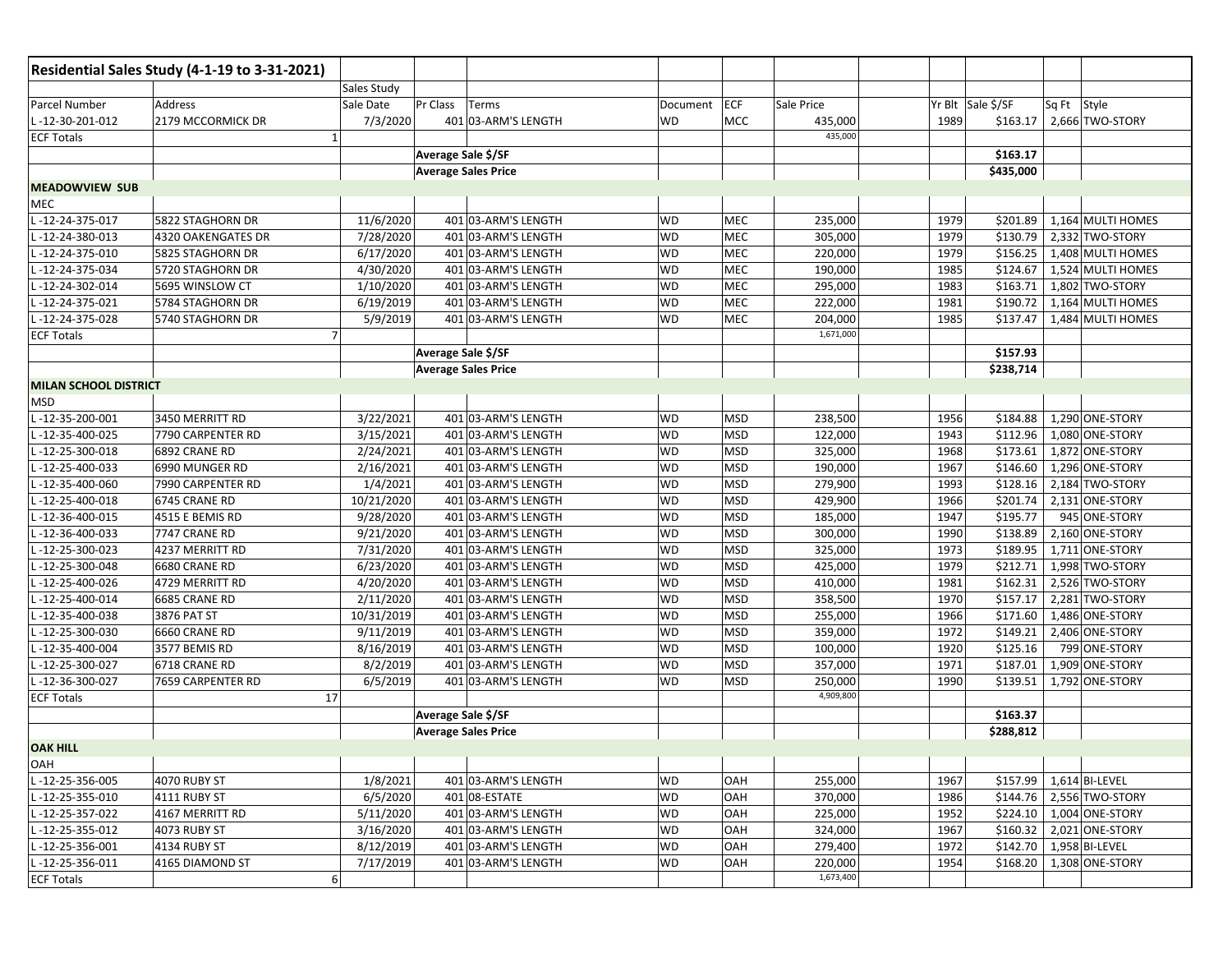|                                         | Residential Sales Study (4-1-19 to 3-31-2021) |                       |                            |           |            |            |      |                   |                          |
|-----------------------------------------|-----------------------------------------------|-----------------------|----------------------------|-----------|------------|------------|------|-------------------|--------------------------|
|                                         |                                               | Sales Study           |                            |           |            |            |      |                   |                          |
| Parcel Number                           | Address                                       | Sale Date<br>Pr Class | Terms                      | Document  | ECF        | Sale Price |      | Yr Blt Sale \$/SF | Sq Ft<br>Style           |
|                                         |                                               |                       | Average Sale \$/SF         |           |            |            |      | \$166.35          |                          |
|                                         |                                               |                       | <b>Average Sales Price</b> |           |            |            |      | \$278,900         |                          |
| OAK MEADOWS/MEADOW GROVE                |                                               |                       |                            |           |            |            |      |                   |                          |
| OAM                                     |                                               |                       |                            |           |            |            |      |                   |                          |
| -12-07-280-056                          | 3433 BENT TRAIL DR                            | 3/26/2021             | 401 03-ARM'S LENGTH        | <b>WD</b> | <b>OAM</b> | 281,000    | 1989 | \$206.01          | 1,364 MULTI HOMES        |
| -12-07-280-127                          | 2028 BANCROFT DR                              | 3/12/2021             | 401 03-ARM'S LENGTH        | <b>WD</b> | <b>OAM</b> | 273,000    | 1992 | \$169.35          | 1,612 MULTI HOMES        |
| -12-07-280-115                          | 2046 BANCROFT DR                              | 2/24/2021             | 401 03-ARM'S LENGTH        | <b>WD</b> | <b>OAM</b> | 333,300    | 1992 | \$212.56          | 1,568 MULTI HOMES        |
| $-12-07-350-045$                        | 3523 BENT TRAIL DR                            | 2/22/2021             | 401 03-ARM'S LENGTH        | <b>WD</b> | <b>OAM</b> | 356,000    | 1998 | \$238.77          | 1,491 MULTI HOMES        |
| -12-07-280-102                          | 3472 BENT TRAIL DR                            | 2/16/2021             | 401 03-ARM'S LENGTH        | WD        | <b>OAM</b> | 320,000    | 1995 | \$214.62          | 1,491 MULTI HOMES        |
| -12-07-280-080                          | 3353 BRECKLAND CT                             | 12/8/2020             | 401 03-ARM'S LENGTH        | <b>WD</b> | <b>OAM</b> | 265,000    | 1989 | \$194.28          | 1,364 MULTI HOMES        |
| -12-07-350-051                          | 3551 BENT TRAIL DR                            | 11/5/2020             | 401 03-ARM'S LENGTH        | <b>WD</b> | <b>OAM</b> | 302,000    | 1998 | \$268.92          | 1,123 MULTI HOMES        |
| -12-07-280-073                          | 3356 BRECKLAND CT                             | 10/23/2020            | 401 03-ARM'S LENGTH        | PTA       | <b>OAM</b> | 267,500    | 1989 | \$196.11          | 1,364 MULTI HOMES        |
| -12-07-415-035                          | 3635 MEADOW GROVE TRL                         | 10/21/2020            | 401 03-ARM'S LENGTH        | WD        | <b>OAM</b> | 307,500    | 1996 | \$206.24          | 1,491 MULTI HOMES        |
| -12-07-280-119                          | 2057 BANCROFT DR                              | 10/2/2020             | 401 03-ARM'S LENGTH        | <b>WD</b> | <b>OAM</b> | 325,000    | 1991 | \$156.70          | 2,074 MULTI HOMES        |
| -12-07-280-025                          | 3335 BENT TRAIL DR                            | 9/9/2020              | 401 03-ARM'S LENGTH        | <b>WD</b> | <b>OAM</b> | 324,900    | 1989 | \$201.55          | 1,612 MULTI HOMES        |
| -12-07-280-078                          | 3365 BRECKLAND CT                             | 8/31/2020             | 401 03-ARM'S LENGTH        | <b>WD</b> | <b>OAM</b> | 269,000    | 1989 | \$207.56          | 1,296 MULTI HOMES        |
| -12-07-280-045                          | 3408 BENT TRAIL DR                            | 8/21/2020             | 401 03-ARM'S LENGTH        | WD        | <b>OAM</b> | 269,000    | 1989 | \$207.56          | 1,296 MULTI HOMES        |
| -12-07-280-068                          | 3389 BRECKLAND CT                             | 8/4/2020              | 401 03-ARM'S LENGTH        | WD        | <b>OAM</b> | 252,500    | 1989 | \$185.12          | 1,364 MULTI HOMES        |
| -12-07-280-047                          | 3418 BENT TRAIL DR                            | 7/30/2020             | 401 03-ARM'S LENGTH        | <b>WD</b> | <b>OAM</b> | 260,000    | 1989 | 5161.29           | 1,612 MULTI HOMES        |
| -12-07-280-074                          | 3350 BRECKLAND CT                             | 7/17/2020             | 401 03-ARM'S LENGTH        | <b>WD</b> | <b>OAM</b> | 249,000    | 1989 | \$192.13          | 1,296 MULTI HOMES        |
| -12-07-280-116                          | 2042 BANCROFT DR                              | 7/8/2020              | 401 03-ARM'S LENGTH        | WD        | <b>OAM</b> | 305,000    | 1992 | \$194.52          | 1,568 MULTI HOMES        |
| -12-07-280-083                          | 3332 BRECKLAND CT                             | 6/24/2020             | 401 03-ARM'S LENGTH        | WD        | <b>OAM</b> | 307,000    | 1989 | \$190.45          | 1,612 MULTI HOMES        |
| -12-07-280-052                          | 3448 BENT TRAIL DR                            | 6/22/2020             | 401 03-ARM'S LENGTH        | WD        | <b>OAM</b> | 297,500    | 1989 | \$184.55          | 1,612 MULTI HOMES        |
| -12-07-280-076                          | 3338 BRECKLAND CT                             | 6/11/2020             | 401 03-ARM'S LENGTH        | <b>WD</b> | <b>OAM</b> | 283,500    | 1989 | \$175.87          | 1,612 MULTI HOMES        |
| -12-07-280-118                          | 2034 BANCROFT DR                              | 6/11/2020             | 401 03-ARM'S LENGTH        | <b>WD</b> | <b>OAM</b> | 325,000    | 1992 | \$201.61          | 1,612 MULTI HOMES        |
| -12-07-280-007                          | 2066 BENT TRAIL CT                            | 3/24/2020             | 401 03-ARM'S LENGTH        | <b>WD</b> | <b>OAM</b> | 245,000    | 1989 | \$174.01          | 1,408 MULTI HOMES        |
| -12-07-280-142                          | 1972 BANCROFT DR                              | 3/20/2020             | 401 03-ARM'S LENGTH        | <b>WD</b> | <b>OAM</b> | 301,750    | 1992 | \$153.56          | 1,965 MULTI HOMES        |
| -12-07-415-021                          | 3558 MEADOW GROVE TRL                         | 3/18/2020             | 401 03-ARM'S LENGTH        | <b>WD</b> | <b>OAM</b> | 308,000    | 1996 | \$206.57          | 1,491 MULTI HOMES        |
| -12-07-350-059                          | 3591 BENT TRAIL DR                            | 2/27/2020             | 401 03-ARM'S LENGTH        | <b>WD</b> | <b>OAM</b> | 315,000    | 1998 | \$211.27          | 1,491 MULTI HOMES        |
| -12-07-280-067                          | 3395 BRECKLAND CT                             | 1/31/2020             | 401 03-ARM'S LENGTH        | <b>WD</b> | <b>OAM</b> | 240,000    | 1989 | \$175.95          | 1,364 MULTI HOMES        |
| -12-07-415-003                          | 3523 MEADOW GROVE TRL                         | 1/27/2020             | 401 03-ARM'S LENGTH        | WD        | <b>OAM</b> | 310,000    | 1996 | \$258.55          | 1,199 MULTI HOMES        |
| -12-07-280-085                          | 3320 BRECKLAND CT                             | 10/11/2019            | 401 03-ARM'S LENGTH        | <b>WD</b> | <b>OAM</b> | 260,000    | 1989 | \$190.62          | 1,364 MULTI HOMES        |
| -12-07-280-099                          | 3454 BENT TRAIL DR                            | 10/10/2019            | 401 03-ARM'S LENGTH        | <b>WD</b> | <b>OAM</b> | 279,900    | 1995 | \$187.73          | 1,491 MULTI HOMES        |
| -12-07-280-134                          | 3508 BENT TRAIL DR                            | 7/18/2019             | 401 03-ARM'S LENGTH        | <b>WD</b> | <b>OAM</b> | 336,000    | 1995 | \$225.35          | 1,491 MULTI HOMES        |
| -12-07-280-055                          | 3427 BENT TRAIL DR                            | 7/17/2019             | 401 03-ARM'S LENGTH        | <b>WD</b> | <b>OAM</b> | 266,000    | 1989 | \$195.01          | 1,364 MULTI HOMES        |
| -12-07-280-021                          | 2083 BENT TRAIL CT                            | 6/28/2019             | 401 03-ARM'S LENGTH        | <b>WD</b> | <b>OAM</b> | 259,000    | 1989 | \$187.95          | 1,378 MULTI HOMES        |
| -12-07-280-019                          | 2063 BENT TRAIL CT                            | 6/13/2019             | 401 03-ARM'S LENGTH        | <b>WD</b> | <b>OAM</b> | 235,000    | 1989 | \$166.90          | 1,408 MULTI HOMES        |
| -12-07-415-028                          | 3618 MEADOW GROVE TRL                         | 4/26/2019             | 401 03-ARM'S LENGTH        | WD        | <b>OAM</b> | 320,000    | 1997 | \$197.29          | 1,622 MULTI HOMES        |
| -12-07-280-097                          | 3463 BENT TRAIL DR                            | 4/4/2019              | 401 03-ARM'S LENGTH        | <b>WD</b> | <b>OAM</b> | 289,400    | 1989 | \$212.17          | 1,364 MULTI HOMES        |
| <b>ECF Totals</b>                       | 35                                            |                       |                            |           |            | 10,137,750 |      |                   |                          |
|                                         |                                               |                       | Average Sale \$/SF         |           |            |            |      | \$197.39          |                          |
|                                         |                                               |                       | <b>Average Sales Price</b> |           |            |            |      | \$289,650         |                          |
| <b>OAK PARK &amp; WASHTENAW GARDENS</b> |                                               |                       |                            |           |            |            |      |                   |                          |
| OAP                                     |                                               |                       |                            |           |            |            |      |                   |                          |
| L-12-01-302-020                         | 2492 OAKDALE DR                               | 3/4/2021              | 401 03-ARM'S LENGTH        | <b>WD</b> | OAP        | 380,000    | 1936 | \$166.67          | 2,280 TWO-STORY          |
| L-12-01-352-014                         | 2911 GRANT DR                                 | 2/23/2021             | 401 03-ARM'S LENGTH        | <b>WD</b> | OAP        | 319,000    | 1957 | \$185.03          | 1,724 ONE-STORY          |
| L-12-01-376-004                         | 2759 SEMINOLE                                 | 1/20/2021             | 401 03-ARM'S LENGTH        | WD        | OAP        | 308,000    | 1965 |                   | \$162.36 1,897 TWO-STORY |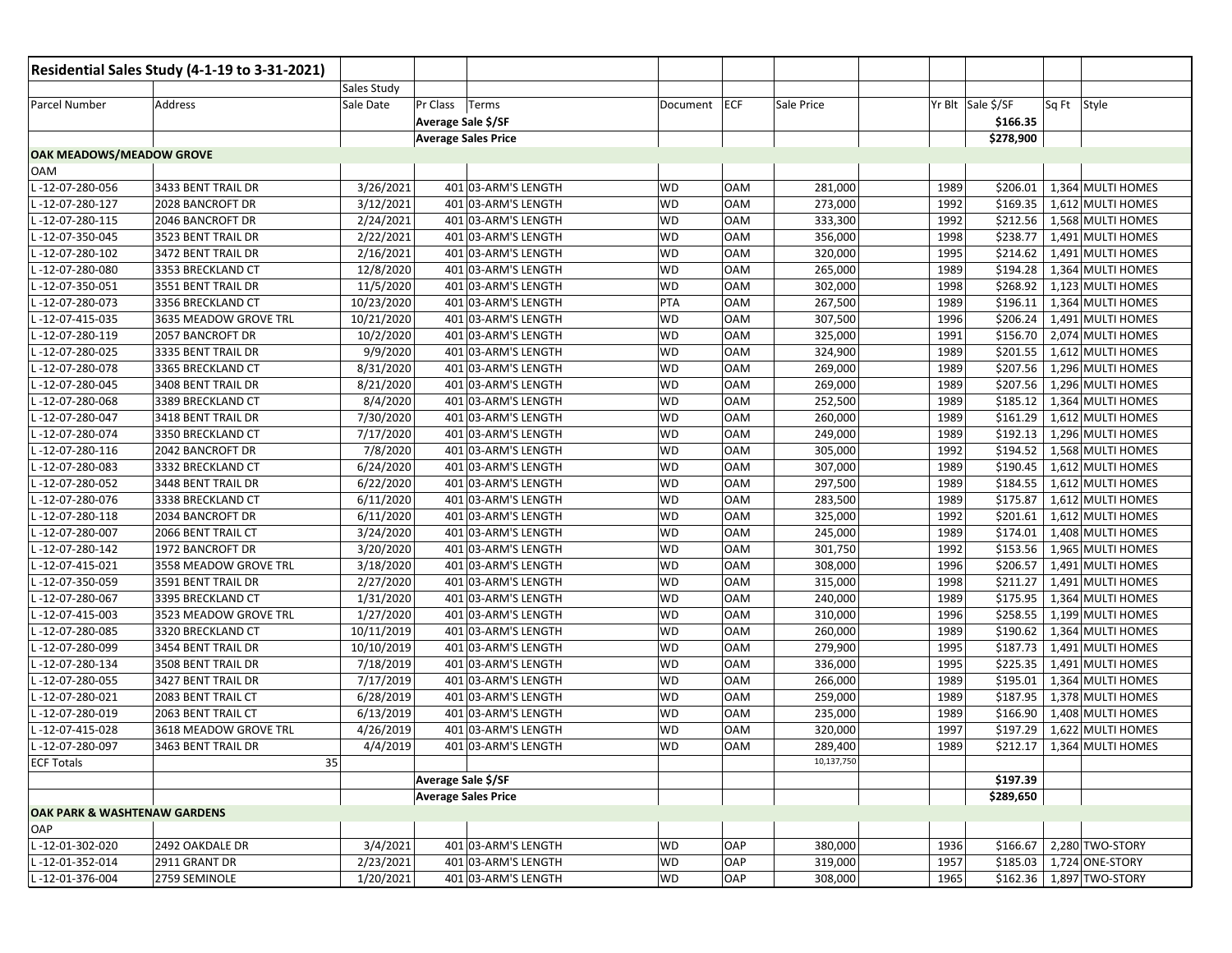|                              | Residential Sales Study (4-1-19 to 3-31-2021) |                            |                     |           |            |            |                   |           |             |                          |
|------------------------------|-----------------------------------------------|----------------------------|---------------------|-----------|------------|------------|-------------------|-----------|-------------|--------------------------|
|                              |                                               | Sales Study                |                     |           |            |            |                   |           |             |                          |
| Parcel Number                | Address                                       | Pr Class<br>Sale Date      | Terms               | Document  | ECF        | Sale Price | Yr Blt Sale \$/SF |           | Sq Ft Style |                          |
| L-12-01-377-002              | 2727 OAKDALE DR                               | 12/10/2020                 | 401 03-ARM'S LENGTH | WD        | OAP        | 275,000    | 1962              |           |             | \$176.17 1,561 ONE-STORY |
| L-12-01-378-004              | 2759 DALTON AVE                               | 11/30/2020                 | 401 03-ARM'S LENGTH | <b>WD</b> | OAP        | 270,000    | 1960              |           |             | \$186.85 1,445 ONE-STORY |
| -12-01-351-019               | 2860 CARLTON DR                               | 11/3/2020                  | 401 03-ARM'S LENGTH | WD        | OAP        | 300,000    | 2017              | \$214.29  |             | 1,400 ONE-STORY          |
| $-12 - 01 - 327 - 017$       | 2568 DAYTON DR                                | 10/21/2020                 | 401 03-ARM'S LENGTH | CD        | OAP        | 280,000    | 1957              | \$184.70  |             | 1,516 ONE-STORY          |
| $-12 - 01 - 379 - 010$       | 2919 CARLTON DR                               | 10/9/2020                  | 401 03-ARM'S LENGTH | <b>WD</b> | OAP        | 243,100    | 1957              | \$132.70  |             | $1,832$ TRI-LEVEL        |
| L-12-01-302-013              | 4345 CENTRAL BLVD                             | 10/6/2020                  | 401 03-ARM'S LENGTH | WD        | OAP        | 280,000    | 1968              | \$176.77  |             | 1,584 ONE-STORY          |
| L-12-01-378-009              | 2829 DALTON AVE                               | 7/15/2020                  | 401 03-ARM'S LENGTH | <b>WD</b> | OAP        | 279,900    | 1959              | \$234.03  |             | 1,196 ONE-STORY          |
| -12-01-379-009               | 2905 CARLTON DR                               | 6/30/2020                  | 401 03-ARM'S LENGTH | WD        | OAP        | 240,000    | 1959              | \$183.49  |             | 1,308 ONE-STORY          |
| $-12 - 01 - 378 - 033$       | 2758 OAKDALE DR                               | 6/8/2020                   | 401 03-ARM'S LENGTH | <b>WD</b> | OAP        | 278,000    | 1959              |           |             | \$158.86 1,750 TWO-STORY |
| L-12-01-353-005              | 2775 CRYSTAL DR                               | 3/30/2020                  | 401 03-ARM'S LENGTH | <b>WD</b> | OAP        | 227,000    | 1961              | \$182.77  |             | 1,242 ONE-STORY          |
| L-12-01-353-014              | 2909 CRYSTAL DR                               | 3/13/2020                  | 401 03-ARM'S LENGTH | <b>WD</b> | OAP        | 190,000    | 1967              | \$166.37  |             | 1,142 ONE-STORY          |
| $-12 - 01 - 377 - 015$       | 2915 OAKDALE DR                               | 2/3/2020                   | 401 03-ARM'S LENGTH | <b>WD</b> | OAP        | 268,000    | 1959              | \$171.79  |             | 1,560 TRI-LEVEL          |
| $-12 - 01 - 328 - 012$       | 2555 CRYSTAL DR                               | 11/21/2019                 | 401 03-ARM'S LENGTH | WD        | OAP        | 275,000    | 1967              | \$128.26  |             | 2,144 ONE-STORY          |
| L-12-01-378-015              | 2911 DALTON AVE                               | 11/1/2019                  | 401 03-ARM'S LENGTH | <b>WD</b> | OAP        | 255,000    | 1957              | \$217.21  |             | 1,174 ONE-STORY          |
| L-12-01-378-019              | 4339 PACKARD RD                               | 10/8/2019                  | 401 03-ARM'S LENGTH | <b>WD</b> | OAP        | 234,900    | 1959              | \$185.11  |             | 1,269 ONE-STORY          |
| L-12-01-326-028              | 2500 CARLTON DR                               | 7/30/2019                  | 401 03-ARM'S LENGTH | <b>WD</b> | OAP        | 238,000    | 1940              | \$214.03  |             | 1,112 TWO-STORY          |
| L-12-01-377-016              | 2927 OAKDALE DR                               | 7/11/2019                  | 401 03-ARM'S LENGTH | <b>WD</b> | OAP        | 270,000    | 1959              |           |             | \$166.05 1,626 ONE-STORY |
| L-12-01-378-020              | 2940 OAKDALE DR                               | 5/29/2019                  | 401 08-ESTATE       | OTH       | OAP        | 245,000    | 1962              |           |             | \$181.21 1,352 ONE-STORY |
| L-12-01-326-004              | 2411 DAYTON DR                                | 5/2/2019                   | 401 03-ARM'S LENGTH | <b>WD</b> | OAP        | 285,000    | 1926              | \$150.79  |             | 1,890 TWO-STORY          |
| -12-01-376-007               | 2797 SEMINOLE                                 | 4/30/2019                  | 401 03-ARM'S LENGTH | <b>WD</b> | OAP        | 285,000    | 1964              | \$173.15  |             | 1,646 TWO-STORY          |
| <b>ECF Totals</b>            | 23                                            |                            |                     |           |            | 6,225,900  |                   |           |             |                          |
|                              |                                               | Average Sale \$/SF         |                     |           |            |            |                   | \$178.20  |             |                          |
|                              |                                               | <b>Average Sales Price</b> |                     |           |            |            |                   | \$270,691 |             |                          |
| PITTSFIELD GLEN ESTATES      |                                               |                            |                     |           |            |            |                   |           |             |                          |
| <b>PIGE</b>                  |                                               |                            |                     |           |            |            |                   |           |             |                          |
| <b>ECF Totals</b>            |                                               |                            |                     |           |            |            |                   |           |             |                          |
|                              |                                               | Average Sale \$/SF         |                     |           |            |            |                   |           |             |                          |
|                              |                                               | <b>Average Sales Price</b> |                     |           |            |            |                   |           |             |                          |
| PITTSFIELD GLEN VILLAS       |                                               |                            |                     |           |            |            |                   |           |             |                          |
| <b>PIGV</b>                  |                                               |                            |                     |           |            |            |                   |           |             |                          |
| <b>ECF Totals</b>            |                                               |                            |                     |           |            |            |                   |           |             |                          |
|                              |                                               | Average Sale \$/SF         |                     |           |            |            |                   |           |             |                          |
|                              |                                               | <b>Average Sales Price</b> |                     |           |            |            |                   |           |             |                          |
|                              |                                               |                            |                     |           |            |            |                   |           |             |                          |
| <b>REGENTS PARK</b>          |                                               |                            |                     |           |            |            |                   |           |             |                          |
| <b>REG</b>                   |                                               |                            |                     |           |            |            |                   |           |             |                          |
| <b>ECF Totals</b>            |                                               |                            |                     |           |            |            |                   |           |             |                          |
|                              |                                               | Average Sale \$/SF         |                     |           |            |            |                   |           |             |                          |
|                              |                                               | <b>Average Sales Price</b> |                     |           |            |            |                   |           |             |                          |
| <b>ROLLING HILLS ESTATES</b> |                                               |                            |                     |           |            |            |                   |           |             |                          |
| <b>ROH</b>                   |                                               |                            |                     |           |            |            |                   |           |             |                          |
| L-12-29-410-036              | 6961 SUNCREST DR                              | 3/15/2021                  | 401 03-ARM'S LENGTH | WD        | <b>ROH</b> | 424,500    | 1996              |           |             | \$150.00 2,830 TWO-STORY |
| L-12-32-110-014              | 7117 WAPITI WAY                               | 12/29/2020                 | 401 03-ARM'S LENGTH | <b>WD</b> | <b>ROH</b> | 445,000    | 1997              |           |             | \$157.30 2,829 TWO-STORY |
| L-12-32-110-015              | 7141 WAPITI WAY                               | 11/30/2020                 | 401 03-ARM'S LENGTH | <b>WD</b> | <b>ROH</b> | 484,000    | 1996              | \$153.99  |             | 3,143 TWO-STORY          |
| L-12-32-110-017              | 7181 WAPITI WAY                               | 5/19/2020                  | 401 03-ARM'S LENGTH | <b>WD</b> | <b>ROH</b> | 440,000    | 1994              | \$158.10  |             | 2,783 TWO-STORY          |
| L-12-32-110-002              | 7200 WAPITI WAY                               | 4/3/2020                   | 401 03-ARM'S LENGTH | WD        | <b>ROH</b> | 440,000    | 2005              | \$134.43  |             | 3,273 TWO-STORY          |
| L-12-29-410-037              | 6979 SUNCREST DR                              | 3/5/2020                   | 401 03-ARM'S LENGTH | <b>WD</b> | <b>ROH</b> | 485,000    | 1994              |           |             | \$149.09 3,253 TWO-STORY |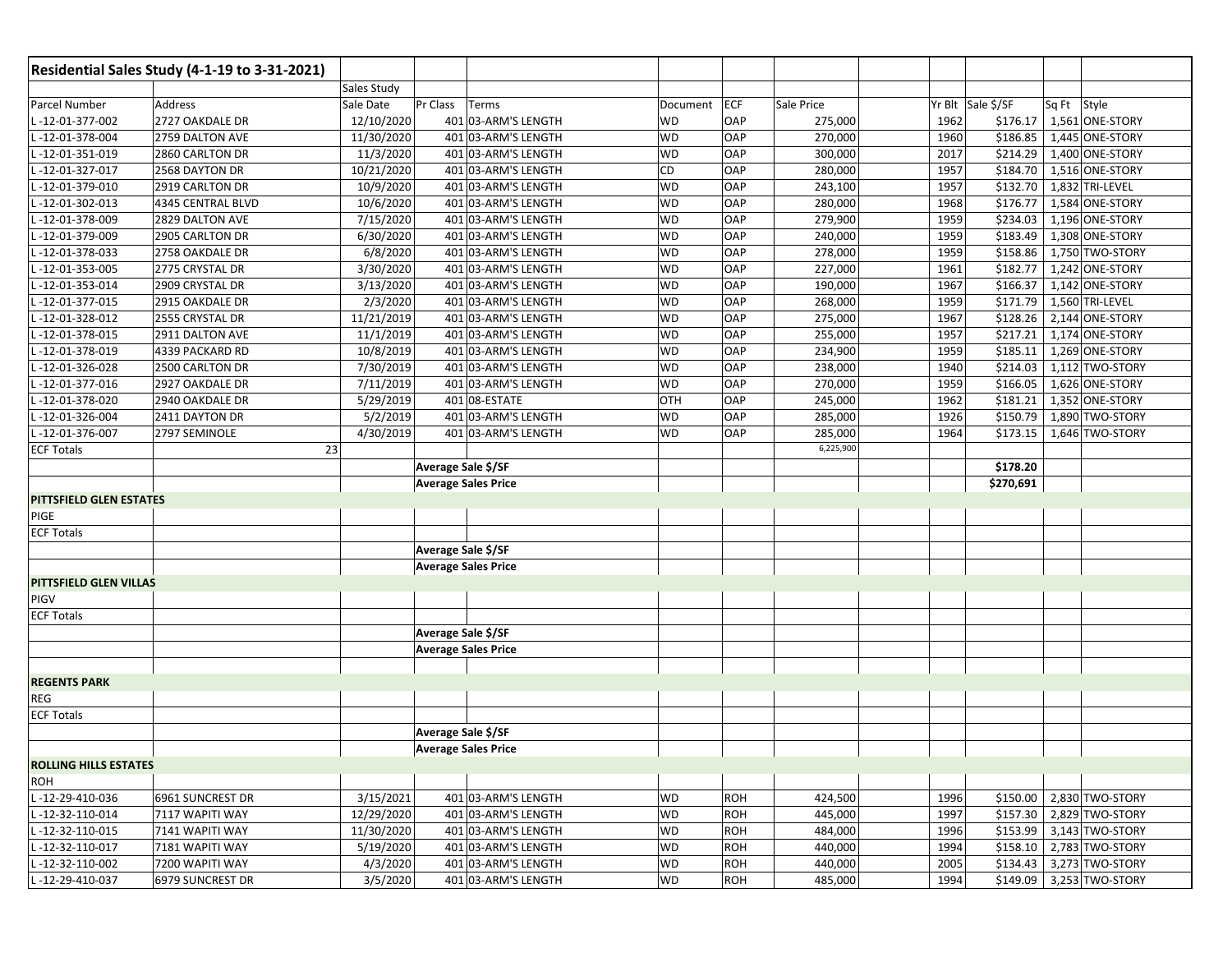|                             | Residential Sales Study (4-1-19 to 3-31-2021) |             |                            |                     |           |              |            |      |                   |                            |
|-----------------------------|-----------------------------------------------|-------------|----------------------------|---------------------|-----------|--------------|------------|------|-------------------|----------------------------|
|                             |                                               | Sales Study |                            |                     |           |              |            |      |                   |                            |
| Parcel Number               | Address                                       | Sale Date   | Pr Class                   | Terms               | Document  | ECF          | Sale Price |      | Yr Blt Sale \$/SF | Sq Ft Style                |
| L-12-32-110-026             | 7066 SUNCREST DR                              | 8/2/2019    |                            | 401 03-ARM'S LENGTH | WD        | <b>ROH</b>   | 555,000    | 1994 | \$203.97          | 2,721 TWO-STORY            |
| <b>ECF Totals</b>           | $\overline{7}$                                |             |                            |                     |           |              | 3,273,500  |      |                   |                            |
|                             |                                               |             | Average Sale \$/SF         |                     |           |              |            |      | \$158.13          |                            |
|                             |                                               |             | <b>Average Sales Price</b> |                     |           |              |            |      | \$467,643         |                            |
| <b>ROLLING MEADOWS</b>      |                                               |             |                            |                     |           |              |            |      |                   |                            |
| ROM                         |                                               |             |                            |                     |           |              |            |      |                   |                            |
| L-12-26-205-058             | 4197 INGLEWOOD DR                             | 11/6/2020   |                            | 401 03-ARM'S LENGTH | <b>WD</b> | <b>ROM</b>   | 315,000    | 1998 | \$187.61          | 1,679 TWO-STORY            |
| -12-26-210-048              | 4198 INGLEWOOD DR                             | 3/30/2020   |                            | 401 03-ARM'S LENGTH | WD        | <b>ROM</b>   | 305,000    | 1997 | \$174.09          | 1,752 TWO-STORY            |
| $-12-26-210-040$            | 4159 ROLLING MEADOW LN                        | 2/22/2020   |                            | 401 03-ARM'S LENGTH | <b>WD</b> | <b>ROM</b>   | 285,000    | 1995 | \$171.17          | 1,665 TWO-STORY            |
| -12-26-205-054              | 4145 INGLEWOOD DR                             | 1/14/2020   |                            | 401 03-ARM'S LENGTH | WD        | ROM          | 300,000    | 1995 | \$138.63          | 2,164 TWO-STORY            |
| -12-26-215-021              | 4073 LARK LN                                  | 1/3/2020    |                            | 401 03-ARM'S LENGTH | <b>WD</b> | <b>ROM</b>   | 288,000    | 1993 | \$130.55          | 2,206 TWO-STORY            |
| -12-26-220-032              | 4138 ROLLING MEADOW LN                        | 12/6/2019   |                            | 401 03-ARM'S LENGTH | WD        | <b>ROM</b>   | 292,000    | 1993 | \$161.33          | 1,810 TWO-STORY            |
| $-12 - 26 - 205 - 001$      | 4025 ROLLING MEADOW LN                        | 7/25/2019   |                            | 401 03-ARM'S LENGTH | WD        | <b>ROM</b>   | 287,000    | 1994 | \$137.85          | 2,082 TWO-STORY            |
| $-12-26-220-033$            | 4148 ROLLING MEADOW LN                        | 5/30/2019   |                            | 401 03-ARM'S LENGTH | WD        | <b>ROM</b>   | 295,000    | 1994 | \$157.84          | 1,869 TWO-STORY            |
| <b>ECF Totals</b>           | 8                                             |             |                            |                     |           |              | 2,367,000  |      |                   |                            |
|                             |                                               |             | Average Sale \$/SF         |                     |           |              |            |      | \$157.38          |                            |
|                             |                                               |             | <b>Average Sales Price</b> |                     |           |              |            |      | \$295,875         |                            |
| <b>ROSEWOOD VILLAGE - A</b> |                                               |             |                            |                     |           |              |            |      |                   |                            |
| ROV-A                       |                                               |             |                            |                     |           |              |            |      |                   |                            |
| -12-26-230-147              | 3202 PRIMROSE LN                              | 2/25/2021   |                            | 401 03-ARM'S LENGTH | WD        | <b>ROV-A</b> | 200,500    | 2003 | \$134.38          | 1,492 MULTI HOMES          |
| -12-26-230-117              | 3218 PRIMROSE LN                              | 1/18/2021   |                            | 401 03-ARM'S LENGTH | WD        | ROV-A        | 199,000    | 2003 | \$133.38          | 1,492 MULTI HOMES          |
| -12-26-230-069              | 3227 PRIMROSE LN                              | 12/7/2020   |                            | 401 03-ARM'S LENGTH | WD        | ROV-A        | 200,000    | 2004 | \$134.05          | 1,492 MULTI HOMES          |
| -12-26-230-070              | 3215 PRIMROSE LN                              | 10/9/2020   |                            | 401 03-ARM'S LENGTH | WD        | ROV-A        | 199,000    | 2004 | \$133.38          | 1,492 MULTI HOMES          |
| -12-26-230-003              | 3055 PRIMROSE LN                              | 8/21/2020   |                            | 401 03-ARM'S LENGTH | WD        | ROV-A        | 196,500    | 2002 | \$131.70          | 1,492 MULTI HOMES          |
| -12-26-230-063              | 3213 PRIMROSE LN                              | 8/4/2020    |                            | 401 03-ARM'S LENGTH | WD        | ROV-A        | 197,000    | 2004 | \$132.04          | 1,492 MULTI HOMES          |
| -12-26-230-099              | 6387 CONIFER DR                               | 5/1/2020    |                            | 401 03-ARM'S LENGTH | WD        | ROV-A        | 205,000    | 2004 | \$137.40          | 1,492 MULTI HOMES          |
| $-12-26-230-093$            | 3338 PRIMROSE LN                              | 6/21/2019   |                            | 401 03-ARM'S LENGTH | WD        | ROV-A        | 207,000    | 2004 | \$138.74          | 1,492 MULTI HOMES          |
| -12-26-230-148              | 3190 PRIMROSE LN                              | 5/24/2019   |                            | 401 03-ARM'S LENGTH | WD        | ROV-A        | 185,000    | 2003 | \$123.99          | 1,492 MULTI HOMES          |
| <b>ECF Totals</b>           | 9                                             |             |                            |                     |           |              | 1,789,000  |      |                   |                            |
|                             |                                               |             | Average Sale \$/SF         |                     |           |              |            |      | \$133.23          |                            |
|                             |                                               |             | <b>Average Sales Price</b> |                     |           |              |            |      | \$198,778         |                            |
| <b>ROSEWOOD VILLAGE - B</b> |                                               |             |                            |                     |           |              |            |      |                   |                            |
| ROV-B                       |                                               |             |                            |                     |           |              |            |      |                   |                            |
| -12-26-230-062              | 3211 PRIMROSE LN                              | 3/17/2021   |                            | 401 03-ARM'S LENGTH | WD        | ROV-B        | 217,000    | 2004 | \$134.95          | 1,608 MULTI HOMES          |
| $-12-26-230-155$            | 3206 PRIMROSE LN                              | 2/10/2021   |                            | 401 03-ARM'S LENGTH | WD        | ROV-B        | 215,000    | 2003 | \$133.71          | 1,608 MULTI HOMES          |
| -12-26-230-116              | 3220 PRIMROSE LN                              | 1/8/2021    |                            | 401 03-ARM'S LENGTH | WD        | ROV-B        | 197,000    | 2003 | \$122.51          | 1,608 MULTI HOMES          |
| L-12-26-230-080             | 3362 PRIMROSE LN                              | 11/30/2020  |                            | 401 03-ARM'S LENGTH | WD        | ROV-B        | 192,000    | 2004 | \$119.40          | 1,608 MULTI HOMES          |
| $-12-26-230-005$            | 3065 PRIMROSE LN                              | 11/20/2020  |                            | 401 03-ARM'S LENGTH | WD        | ROV-B        | 190,000    | 2002 | \$118.16          | 1,608 MULTI HOMES          |
| L-12-26-230-110             | 3226 PRIMROSE LN                              | 11/2/2020   |                            | 401 03-ARM'S LENGTH | <b>WD</b> | ROV-B        | 200,000    | 2003 |                   | \$124.38 1,608 MULTI HOMES |
| L-12-26-230-146             | 3200 PRIMROSE LN                              | 9/25/2020   |                            | 401 03-ARM'S LENGTH | WD        | ROV-B        | 211,750    | 2003 | \$131.69          | 1,608 MULTI HOMES          |
| L-12-26-230-098             | 6389 CONIFER DR                               | 7/23/2020   |                            | 401 03-ARM'S LENGTH | WD        | ROV-B        | 204,000    | 2004 | \$126.87          | 1,608 MULTI HOMES          |
| L-12-26-230-113             | 3214 PRIMROSE LN                              | 7/23/2020   |                            | 401 03-ARM'S LENGTH | WD        | ROV-B        | 209,000    | 2003 | \$129.98          | 1,608 MULTI HOMES          |
| L-12-26-230-032             | 3123 PRIMROSE LN                              | 4/1/2020    |                            | 401 03-ARM'S LENGTH | WD        | ROV-B        | 213,500    | 2002 | \$132.77          | 1,608 MULTI HOMES          |
| L-12-26-230-137             | 3164 PRIMROSE LN                              | 3/30/2020   |                            | 401 03-ARM'S LENGTH | WD        | ROV-B        | 209,000    | 2003 | \$129.98          | 1,608 MULTI HOMES          |
| L-12-26-230-026             | 3105 PRIMROSE LN                              | 3/9/2020    |                            | 401 03-ARM'S LENGTH | WD        | ROV-B        | 200,000    | 2002 | \$124.38          | 1,608 MULTI HOMES          |
| L-12-26-230-092             | 3336 PRIMROSE LN                              | 2/25/2020   |                            | 401 03-ARM'S LENGTH | WD        | ROV-B        | 202,500    | 2004 | \$125.93          | 1,608 MULTI HOMES          |
| L-12-26-230-050             | 3185 PRIMROSE LN                              | 10/29/2019  |                            | 401 03-ARM'S LENGTH | WD        | ROV-B        | 195,000    | 2004 | \$121.27          | 1,608 MULTI HOMES          |
|                             |                                               |             |                            |                     |           |              |            |      |                   |                            |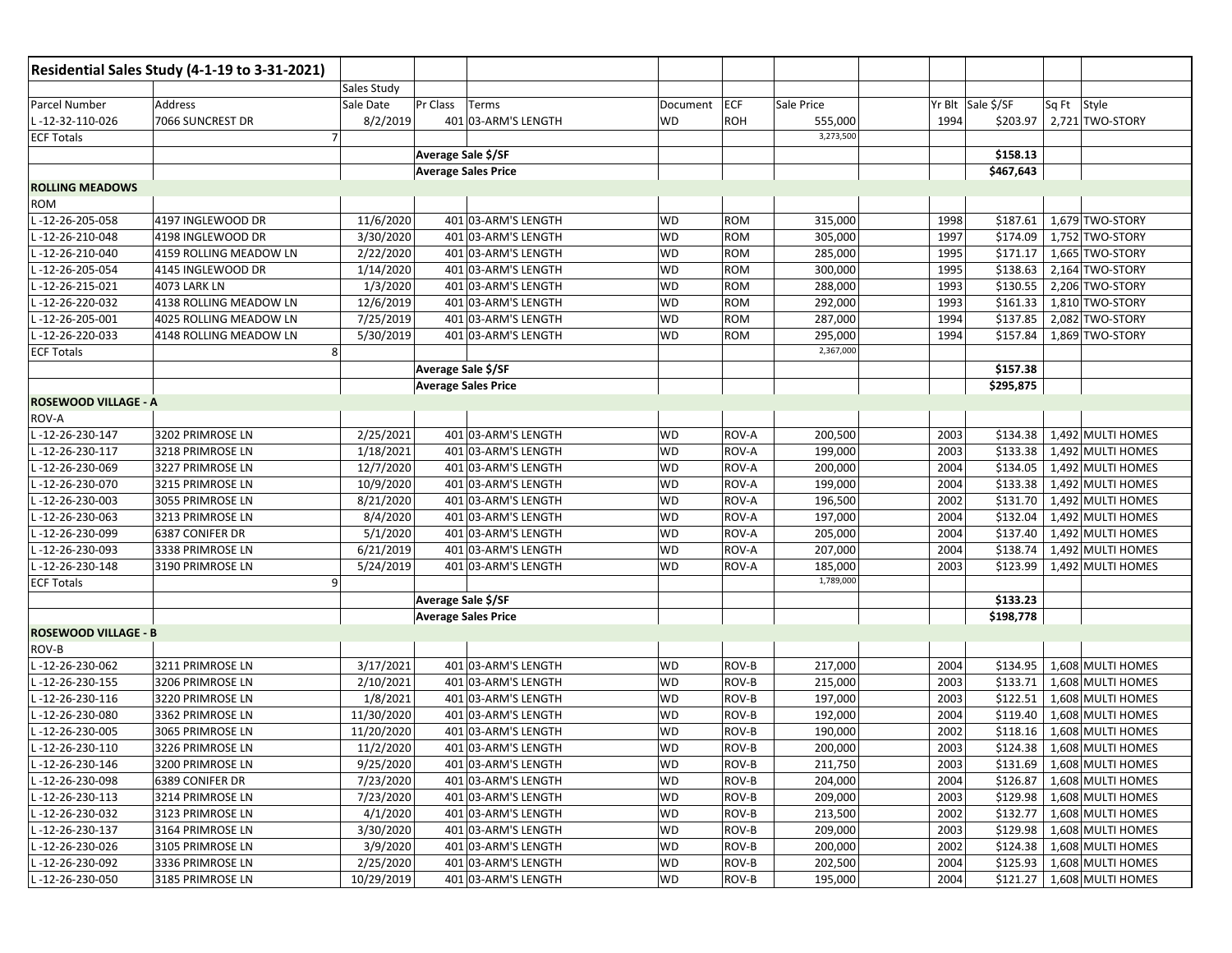|                                      | Residential Sales Study (4-1-19 to 3-31-2021) |                    |                                  |           |              |            |      |                   |             |                          |
|--------------------------------------|-----------------------------------------------|--------------------|----------------------------------|-----------|--------------|------------|------|-------------------|-------------|--------------------------|
|                                      |                                               | <b>Sales Study</b> |                                  |           |              |            |      |                   |             |                          |
| Parcel Number                        | Address                                       | Sale Date          | Pr Class<br>Terms                | Document  | <b>ECF</b>   | Sale Price |      | Yr Blt Sale \$/SF | Sq Ft Style |                          |
| L-12-26-230-173                      | 3138 PRIMROSE LN                              | 7/22/2019          | 401 03-ARM'S LENGTH              | WD        | ROV-B        | 212,500    | 2003 | \$132.15          |             | 1,608 MULTI HOMES        |
| L-12-26-230-125                      | 3240 PRIMROSE LN                              | 7/15/2019          | 401 03-ARM'S LENGTH              | <b>WD</b> | ROV-B        | 215,000    | 2003 | \$133.71          |             | 1,608 MULTI HOMES        |
| L-12-26-230-176                      | 3144 PRIMROSE LN                              | 5/29/2019          | 401 03-ARM'S LENGTH              | WD        | ROV-B        | 208,000    | 2003 | \$129.35          |             | 1,608 MULTI HOMES        |
| L-12-26-230-101                      | 6377 CONIFER DR                               | 5/3/2019           | 401 03-ARM'S LENGTH              | WD        | ROV-B        | 208,500    | 2004 | \$129.66          |             | 1,608 MULTI HOMES        |
| <b>ECF Totals</b>                    | 18                                            |                    |                                  |           |              | 3,699,750  |      |                   |             |                          |
|                                      |                                               |                    | Average Sale \$/SF               |           |              |            |      | \$127.83          |             |                          |
|                                      |                                               |                    | <b>Average Sales Price</b>       |           |              |            |      | \$205,542         |             |                          |
| <b>ROSEWOOD VILLAGE - C</b>          |                                               |                    |                                  |           |              |            |      |                   |             |                          |
| ROV-C                                |                                               |                    |                                  |           |              |            |      |                   |             |                          |
| L-12-26-230-072                      | 3219 PRIMROSE LN                              | 3/5/2021           | 401 03-ARM'S LENGTH              | WD        | ROV-C        | 185,000    | 2004 | \$155.07          |             | 1,193 MULTI HOMES        |
| L-12-26-230-061                      | 3209 PRIMROSE LN                              | 2/23/2021          | 401 03-ARM'S LENGTH              | WD        | ROV-C        | 187,500    | 2004 | \$143.24          |             | 1,309 MULTI HOMES        |
| L-12-26-230-091                      | 3334 PRIMROSE LN                              | 10/23/2020         | 401 03-ARM'S LENGTH              | <b>WD</b> | ROV-C        | 180,000    | 2004 | \$150.88          |             | 1,193 MULTI HOMES        |
| L-12-26-230-037                      | 3129 PRIMROSE LN                              | 9/24/2020          | 401 03-ARM'S LENGTH              | WD        | ROV-C        | 185,000    | 2002 | \$155.07          |             | 1,193 MULTI HOMES        |
| L-12-26-230-030                      | 3115 PRIMROSE LN                              | 8/6/2020           | 401 03-ARM'S LENGTH              | WD        | ROV-C        | 199,000    | 2002 | \$166.81          |             | 1,193 MULTI HOMES        |
| L-12-26-230-078                      | 3370 PRIMROSE LN                              | 7/31/2020          | 401 03-ARM'S LENGTH              | WD        | ROV-C        | 182,500    | 2004 | \$152.98          |             | 1,193 MULTI HOMES        |
| L-12-26-230-121                      | 3250 PRIMROSE LN                              | 7/31/2020          | 401 03-ARM'S LENGTH              | WD        | ROV-C        | 183,000    | 2003 | \$153.39          |             | 1,193 MULTI HOMES        |
| L-12-26-230-043                      | 3151 PRIMROSE LN                              | 6/11/2020          | 401 03-ARM'S LENGTH              | WD        | ROV-C        | 187,000    | 2002 | \$156.75          |             | 1,193 MULTI HOMES        |
| L-12-26-230-097                      | 6391 CONIFER DR                               | 5/19/2020          | 401 03-ARM'S LENGTH              | <b>WD</b> | ROV-C        | 185,000    | 2004 | \$155.07          |             | 1,193 MULTI HOMES        |
| L-12-26-230-162                      | 3112 PRIMROSE LN                              | 3/27/2020          | 401 03-ARM'S LENGTH              | WD        | ROV-C        | 183,000    | 2003 | \$153.39          |             | 1,193 MULTI HOMES        |
| L-12-26-230-013                      | 3077 PRIMROSE LN                              | 10/15/2019         | 401 03-ARM'S LENGTH              | WD        | ROV-C        | 172,000    | 2002 | \$144.17          |             | 1,193 MULTI HOMES        |
| L-12-26-230-103                      | 6369 CONIFER DR                               | 7/18/2019          | 401 03-ARM'S LENGTH              | WD        | ROV-C        | 205,000    | 2004 | \$171.84          |             | 1,193 MULTI HOMES        |
| -12-26-230-175                       | 3146 PRIMROSE LN                              | 7/8/2019           | 401 03-ARM'S LENGTH              | WD        | ROV-C        | 180,000    | 2003 | \$150.88          |             | 1,193 MULTI HOMES        |
| L-12-26-230-139                      | 3172 PRIMROSE LN                              | 6/5/2019           | 401 03-ARM'S LENGTH              | WD        | ROV-C        | 190,000    | 2003 | \$159.26          |             | 1,193 MULTI HOMES        |
| L-12-26-230-096                      | 3322 PRIMROSE LN                              | 5/7/2019           | 401 03-ARM'S LENGTH              | WD        | ROV-C        | 184,500    | 2004 | \$154.65          |             | 1,193 MULTI HOMES        |
| L-12-26-230-138                      | 3162 PRIMROSE LN                              | 4/26/2019          | 401 03-ARM'S LENGTH              | WD        | ROV-C        | 184,000    | 2003 | \$154.23          |             | 1,193 MULTI HOMES        |
| <b>ECF Totals</b>                    | 16                                            |                    |                                  |           |              | 2,972,500  |      |                   |             |                          |
|                                      |                                               |                    | Average Sale \$/SF               |           |              |            |      | \$154.86          |             |                          |
|                                      |                                               |                    | <b>Average Sales Price</b>       |           |              |            |      | \$185,781         |             |                          |
| <b>SALINE M&amp;B SE-GH COMBINED</b> |                                               |                    |                                  |           |              |            |      |                   |             |                          |
| <b>SSEGH</b>                         |                                               |                    |                                  |           |              |            |      |                   |             |                          |
| L-12-34-400-028                      | 7800 PLATT RD                                 | 1/11/2021          | 401 03-ARM'S LENGTH              | WD        | <b>SSEGH</b> | 341,000    | 1975 | \$238.80          |             | 1,428 ONE-STORY          |
| L-12-34-200-060                      | 120 GINGER LN                                 | 8/19/2020          | 401 03-ARM'S LENGTH              | <b>WD</b> | <b>SSEGH</b> | 565,000    | 2005 | \$217.64          |             | 2,596 TWO-STORY          |
| L-12-34-400-021                      | 275 E BEMIS RD                                | 1/15/2020          | 401 03-ARM'S LENGTH              | <b>WD</b> | <b>SSEGH</b> | 346,000    | 1999 | \$108.23          |             | 3,197 ONE& HALF STORY    |
| L-12-34-200-053                      | 7400 PEPPERWOOD CIR                           | 12/18/2019         | 401 03-ARM'S LENGTH              | <b>WD</b> | <b>SSEGH</b> | 530,000    | 2005 | \$169.11          |             | 3,134 TWO-STORY          |
| L-12-27-325-003                      | 169 GREEN HILLS DR                            | 6/7/2019           | 401 03-ARM'S LENGTH              | WD        | <b>SSEGH</b> | 435,000    | 1998 | \$182.85          |             | 2,379 TWO-STORY          |
| L-12-34-200-061                      | 7373 PEPPERWOOD CIR                           | 5/24/2019          | 401 03-ARM'S LENGTH              | WD        | <b>SSEGH</b> | 625,000    | 2005 | \$249.90          |             | 2,501 ONE-STORY          |
| <b>ECF Totals</b>                    |                                               | 6 <sup>1</sup>     |                                  |           |              | 2,842,000  |      |                   |             |                          |
|                                      |                                               |                    | Average Sale \$/SF               |           |              |            |      | \$194.42          |             |                          |
|                                      |                                               |                    | <b>Average Sales Price</b>       |           |              |            |      | \$473,667         |             |                          |
| <b>SALINE M&amp;B SEC 33</b>         |                                               |                    |                                  |           |              |            |      |                   |             |                          |
| SAL33                                |                                               |                    |                                  |           |              |            |      |                   |             |                          |
| $L - 12 - 33 - 400 - 011$            | 290 W BEMIS RD                                | 3/30/2021          | 401 03-ARM'S LENGTH              | <b>WD</b> | SAL33        | 430,000    | 1907 |                   |             | \$120.38 3,572 TWO-STORY |
| L-12-33-100-014                      | 7361 FOSDICK RD                               | 12/1/2020          | 401 03-ARM'S LENGTH              | PTA       | SAL33        | 410,000    | 1996 |                   |             | \$186.36 2,200 ONE-STORY |
| L-12-33-300-006                      | 7792 FOSDICK RD                               | 9/30/2020          | 401 03-ARM'S LENGTH              | WD        | SAL33        | 475,000    | 1974 | \$138.73          |             | 3,424 ONE-STORY          |
| L-12-33-490-005                      | 7890 WARNER RD                                | 12/6/2019          | 401 03-ARM'S LENGTH              | WD        | SAL33        | 266,000    | 1988 | \$169.43          |             | 1,570 ONE-STORY          |
| L-12-33-465-004                      | 7889 POPPY LN                                 | 6/27/2019          | 401 03-ARM'S LENGTH              | <b>WD</b> | SAL33        | 250,000    | 1977 |                   |             | \$137.06 1,824 TWO-STORY |
| L-12-33-100-049                      | 7460 WARNER RD                                | 6/17/2019          | 401 19-MULTI PARCEL ARM'S LENGTH | <b>WD</b> | SAL33        | 500,000    | 1915 |                   |             | \$273.52 1,828 TWO-STORY |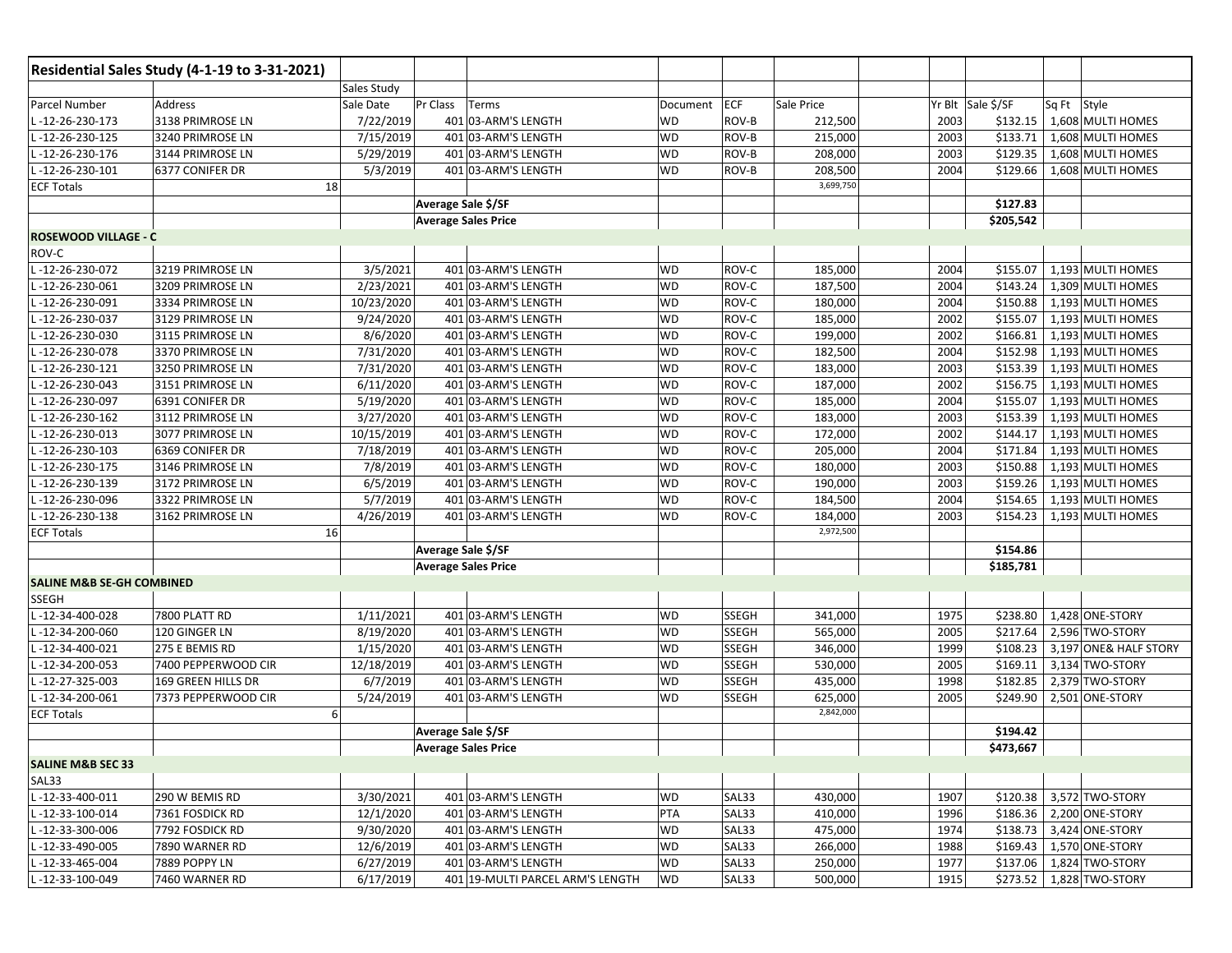|                                      | Residential Sales Study (4-1-19 to 3-31-2021) |                       |                                  |           |            |            |                   |             |                                |
|--------------------------------------|-----------------------------------------------|-----------------------|----------------------------------|-----------|------------|------------|-------------------|-------------|--------------------------------|
|                                      |                                               | Sales Study           |                                  |           |            |            |                   |             |                                |
| Parcel Number                        | Address                                       | Pr Class<br>Sale Date | Terms                            | Document  | ECF        | Sale Price | Yr Blt Sale \$/SF | Sq Ft Style |                                |
| L-12-33-400-040                      | 7570 WARNER RD                                | 4/29/2019             | 401 03-ARM'S LENGTH              | <b>WD</b> | SAL33      | 329,000    | 1985<br>\$161.27  |             | 2,040 TWO-STORY                |
| <b>ECF Totals</b>                    | $\overline{7}$                                |                       |                                  |           |            | 2,660,000  |                   |             |                                |
|                                      |                                               | Average Sale \$/SF    |                                  |           |            |            | \$169.54          |             |                                |
|                                      |                                               |                       | <b>Average Sales Price</b>       |           |            |            | \$380,000         |             |                                |
| <b>SALINE M&amp;B NW-MC COMBINED</b> |                                               |                       |                                  |           |            |            |                   |             |                                |
| SNWMC                                |                                               |                       |                                  |           |            |            |                   |             |                                |
| L-12-29-200-003                      | 1319 W TEXTILE RD                             | 10/20/2020            | 401 03-ARM'S LENGTH              | WD        | SNWMC      | 260,000    | 1945<br>\$228.67  |             | 1,137 ONE-STORY                |
| $-12-32-100-013$                     | 7453 MOON RD                                  | 10/9/2020             | 401 03-ARM'S LENGTH              | PTA       | SNWMC      | 670,000    | \$190.61<br>2004  |             | 3,515 TWO-STORY                |
| $-12-19-300-022$                     | 5808 N MAPLE RD                               | 10/2/2020             | 401 03-ARM'S LENGTH              | WD        | SNWMC      | 520,000    | 1992<br>\$233.39  |             | 2,228 ONE-STORY                |
| -12-31-200-001                       | 6971 N MAPLE RD                               | 8/19/2020             | 401 03-ARM'S LENGTH              | LC        | SNWMC      | 260,000    | 1958<br>\$165.82  |             | 1,568 ONE-STORY                |
| -12-29-200-014                       | 1351 TEXTILE RD                               | 8/4/2020              | 401 03-ARM'S LENGTH              | WD        | SNWMC      | 675,000    | 2000<br>\$189.34  |             | 3,565 TWO-STORY                |
| -12-21-100-005                       | 5150 MARTON RD                                | 6/5/2020              | 401 03-ARM'S LENGTH              | <b>WD</b> | SNWMC      | 390,000    | 1970<br>\$269.71  |             | 1,446 TWO-STORY                |
| -12-32-400-005                       | 1242 BEMIS RD                                 | 10/16/2019            | 401 03-ARM'S LENGTH              | WD        | SNWMC      | 299,000    | 1933<br>\$161.80  |             | 1,848 TWO-STORY                |
| L-12-27-400-009                      | 6900 PLATT RD                                 | 7/19/2019             | 401 03-ARM'S LENGTH              | <b>WD</b> | SNWMC      | 250,000    | 2020<br>\$46.70   |             | 5,353 TWO-STORY                |
| L-12-30-200-038                      | 6250 N MAPLE RD                               | 6/17/2019             | 401 03-ARM'S LENGTH              | WD        | SNWMC      | 1,480,000  | \$265.47<br>2007  |             | 5,575 ONE-STORY                |
| L-12-27-200-011                      | 6220 CAMPBELL RD                              | 5/24/2019             | 401 03-ARM'S LENGTH              | PTA       | SNWMC      | 293,000    | 1972<br>\$230.35  |             | 1,272 ONE-STORY                |
| <b>ECF Totals</b>                    | 10                                            |                       |                                  |           |            | 5,097,000  |                   |             |                                |
|                                      |                                               | Average Sale \$/SF    |                                  |           |            |            | \$198.19          |             |                                |
|                                      |                                               |                       | <b>Average Sales Price</b>       |           |            |            | \$509,700         |             |                                |
| <b>SAND CREEK</b>                    |                                               |                       |                                  |           |            |            |                   |             |                                |
| SAN                                  |                                               |                       |                                  |           |            |            |                   |             |                                |
| L-12-36-110-014                      | 2092 OSPREY DR                                | 10/30/2019            | 401 03-ARM'S LENGTH              | <b>WD</b> | SAN        | 480,000    | \$163.32<br>2005  |             | 2,939 ONE-STORY                |
| L-12-36-110-007                      | 2045 OSPREY DR                                | 8/23/2019             | 401 03-ARM'S LENGTH              | <b>WD</b> | SAN        | 420,000    | 2017<br>\$203.88  |             | 2,060 TWO-STORY                |
| <b>ECF Totals</b>                    | $\overline{2}$                                |                       |                                  |           |            | 900,000    |                   |             |                                |
|                                      |                                               | Average Sale \$/SF    |                                  |           |            |            | \$183.60          |             |                                |
|                                      |                                               |                       | <b>Average Sales Price</b>       |           |            |            | \$450,000         |             |                                |
| <b>SHA ESTATES</b>                   |                                               |                       |                                  |           |            |            |                   |             |                                |
| <b>SHA</b>                           |                                               |                       |                                  |           |            |            |                   |             |                                |
| L-12-30-110-009                      | 2036 MERLOT CT                                | 6/10/2020             | 401 03-ARM'S LENGTH              | WD        | <b>SHA</b> | 559,900    | 2001<br>\$177.18  |             | 3,160 TWO-STORY                |
| -12-30-110-030                       | 6160 VINEYARD AVE                             | 3/31/2020             | 401 03-ARM'S LENGTH              | <b>WD</b> | <b>SHA</b> | 445,000    | \$191.07<br>2000  |             | 2,329 TWO-STORY                |
| $-12-30-110-001$                     | 6031 VINEYARD AVE                             | 6/21/2019             | 401 03-ARM'S LENGTH              | <b>WD</b> | <b>SHA</b> | 544,000    | \$232.38<br>2001  |             | 2,341 TWO-STORY                |
| -12-30-110-015                       | 2010 PORT AVE                                 | 6/7/2019              | 401 03-ARM'S LENGTH              | <b>WD</b> | <b>SHA</b> | 405,000    | 2001<br>\$191.67  |             | 2,113 TWO-STORY                |
| L-12-30-110-020                      | 6399 VINEYARD AVE                             | 5/30/2019             | 401 03-ARM'S LENGTH              | <b>WD</b> | <b>SHA</b> | 545,000    | 2000<br>\$180.46  |             | 3,020 TWO-STORY                |
| <b>ECF Totals</b>                    | 5                                             |                       |                                  |           |            | 2,498,900  |                   |             |                                |
|                                      |                                               | Average Sale \$/SF    |                                  |           |            |            | \$194.55          |             |                                |
|                                      |                                               |                       | <b>Average Sales Price</b>       |           |            |            | \$499,780         |             |                                |
| <b>SILO RIDGE</b>                    |                                               |                       |                                  |           |            |            |                   |             |                                |
| SIL                                  |                                               |                       |                                  |           |            |            |                   |             |                                |
| L-12-20-310-003                      | 5654 E SILO RIDGE DR                          | 2/19/2021             | 401 03-ARM'S LENGTH              | <b>WD</b> | <b>SIL</b> | 263,000    | 1980              |             | \$149.26   1,762 ONE-STORY     |
| L-12-20-400-008                      | 5727 E SILO RIDGE DR                          | 7/8/2020              | 401 03-ARM'S LENGTH              | <b>WD</b> | <b>SIL</b> | 665,000    | 1990              |             | \$275.48 2,414 TWO-STORY       |
| L-12-20-310-012                      | 5862 SILO RIDGE DR                            | 4/30/2020             | 401 03-ARM'S LENGTH              | <b>WD</b> | SIL        | 331,000    | 1985              |             | \$181.07   1,828 TWO-STORY     |
| L-12-20-310-010                      | 5836 E SILO RIDGE DR                          | 3/6/2020              | 401 03-ARM'S LENGTH              | WD        | SIL        | 375,000    | 1981              |             | \$195.31 1,920 TWO-STORY       |
| L-12-20-321-058                      | 1311 N SILO RIDGE DR                          | 2/28/2020             | 401 03-ARM'S LENGTH              | WD        | SIL        | 362,000    | 1986              |             | \$175.05 2,068 TWO-STORY       |
| L-12-20-320-110                      | 5598 HEARTHSTONE CT                           | 2/7/2020              | 401 03-ARM'S LENGTH              | WD        | SIL        | 383,000    | 1986              |             | \$178.31 2,148 TWO-STORY       |
| L-12-20-324-070                      | 1486 N SILO RIDGE DR                          | 12/2/2019             | 401 03-ARM'S LENGTH              | WD        | SIL        | 285,000    | \$214.61<br>1986  |             | 1,328 ONE-STORY                |
| L-12-20-301-001                      | 5553 E SILO RIDGE DR                          | 11/22/2019            | 401 19-MULTI PARCEL ARM'S LENGTH | WD        | SIL        | 378,000    | 1979<br>\$190.62  |             | 1,983 TWO-STORY                |
| L-12-20-310-004                      | 5680 E SILO RIDGE DR                          | 10/30/2019            | 401 03-ARM'S LENGTH              | WD        | SIL        | 298,000    | 1984              |             | \$229.94 1,296 ONE& HALF STORY |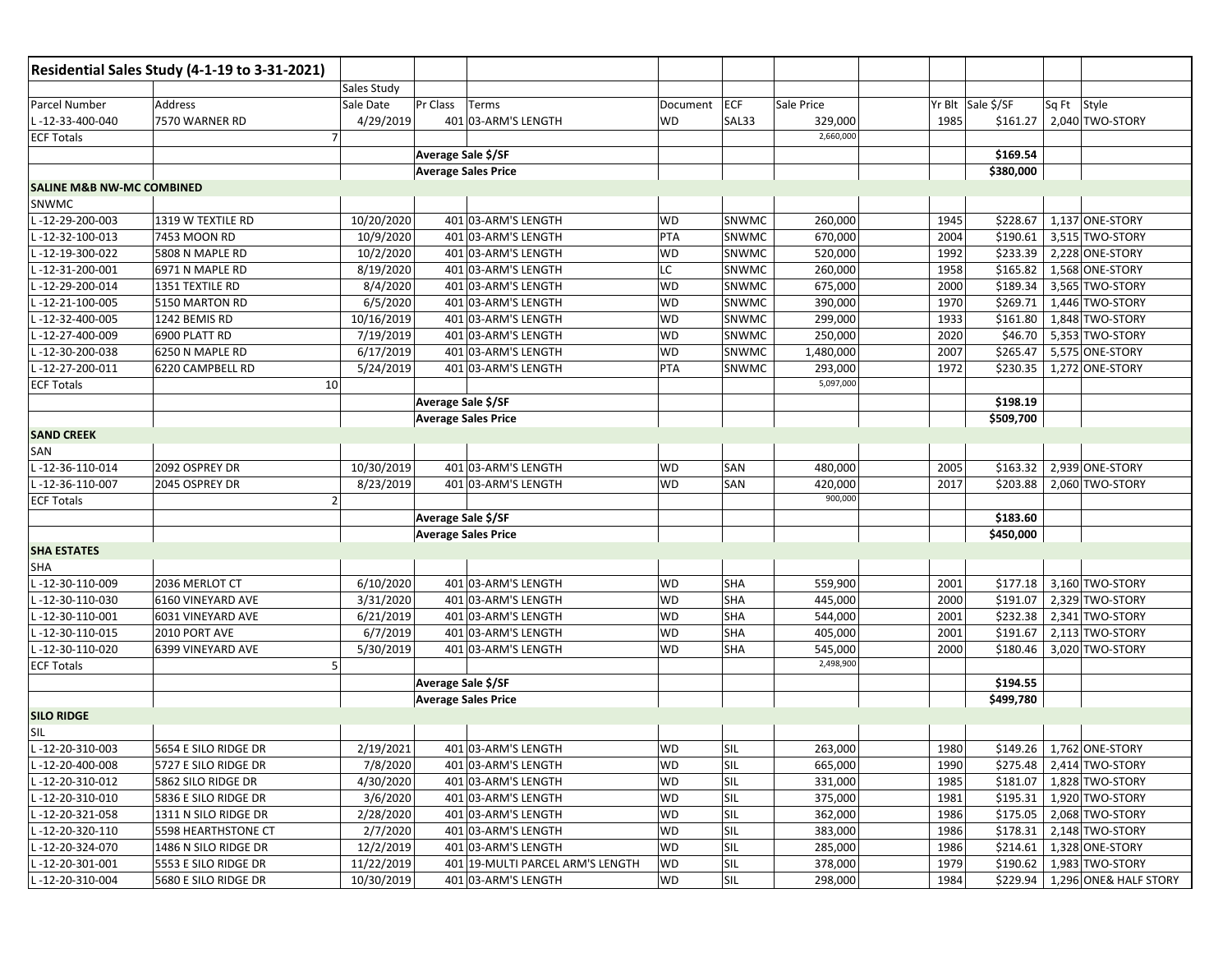|                            | Residential Sales Study (4-1-19 to 3-31-2021) |                    |                            |                     |           |            |            |      |                   |             |                          |
|----------------------------|-----------------------------------------------|--------------------|----------------------------|---------------------|-----------|------------|------------|------|-------------------|-------------|--------------------------|
|                            |                                               | <b>Sales Study</b> |                            |                     |           |            |            |      |                   |             |                          |
| Parcel Number              | Address                                       | Sale Date          | Pr Class                   | Terms               | Document  | <b>ECF</b> | Sale Price |      | Yr Blt Sale \$/SF | Sq Ft Style |                          |
| L-12-20-310-018            | 5845 SHAGBARK DR                              | 7/24/2019          |                            | 401 03-ARM'S LENGTH | PTA       | SIL        | 375,000    | 1979 | \$189.11          |             | 1,983 TWO-STORY          |
| -12-20-301-016             | 5887 E SILO RIDGE DR                          | 6/28/2019          |                            | 401 03-ARM'S LENGTH | <b>WD</b> | SIL        | 347,000    | 1979 | \$203.64          |             | 1,704 TWO-STORY          |
| L-12-20-321-055            | 1275 N SILO RIDGE DR                          | 5/24/2019          |                            | 401 03-ARM'S LENGTH | <b>WD</b> | SIL        | 381,000    | 1985 | \$206.50          |             | 1,845 TWO-STORY          |
| -12-20-301-020             | 5989 SILO RIDGE DR                            | 5/4/2019           |                            | 401 03-ARM'S LENGTH | <b>WD</b> | SIL        | 415,000    | 1979 | \$190.28          |             | 2,181 ONE-STORY          |
| <b>ECF Totals</b>          |                                               | 13                 |                            |                     |           |            | 4,858,000  |      |                   |             |                          |
|                            |                                               |                    | Average Sale \$/SF         |                     |           |            |            |      | \$198.40          |             |                          |
|                            |                                               |                    | <b>Average Sales Price</b> |                     |           |            |            |      | \$373,692         |             |                          |
| <b>SILVERLEAF</b>          |                                               |                    |                            |                     |           |            |            |      |                   |             |                          |
| <b>SIR</b>                 |                                               |                    |                            |                     |           |            |            |      |                   |             |                          |
| -12-13-144-129             | 4040 BANBERRY CT                              | 1/22/2021          |                            | 401 03-ARM'S LENGTH | <b>WD</b> | <b>SIR</b> | 479,900    | 2011 | \$162.79          |             | 2,948 TWO-STORY          |
| -12-13-105-026             | 4157 PERSIMMON DR                             | 12/18/2020         |                            | 401 03-ARM'S LENGTH | <b>WD</b> | <b>SIR</b> | 280,000    | 1996 | \$185.68          |             | 1,508 ONE-STORY          |
| -12-13-143-079             | 4311 HACKBERRY CT                             | 11/16/2020         |                            | 401 03-ARM'S LENGTH | <b>WD</b> | <b>SIR</b> | 425,000    | 2015 | \$135.48          |             | 3,137 TWO-STORY          |
| -12-13-135-035             | 4267 SILVERLEAF DR                            | 7/31/2020          |                            | 401 03-ARM'S LENGTH | <b>WD</b> | <b>SIR</b> | 320,000    | 2000 | \$137.28          |             | 2,331 TWO-STORY          |
| -12-13-105-012             | 4158 PERSIMMON DR                             | 7/30/2020          |                            | 401 03-ARM'S LENGTH | <b>WD</b> | <b>SIR</b> | 335,000    | 1995 | \$171.27          |             | 1,956 TWO-STORY          |
| -12-13-143-114             | 4272 CHERRY BLOSSOM DR                        | 7/20/2020          |                            | 401 03-ARM'S LENGTH | <b>WD</b> | <b>SIR</b> | 424,900    | 2013 | \$147.18          |             | 2,887 TWO-STORY          |
| -12-13-145-181             | 4247 CHANDI CT                                | 7/1/2020           |                            | 401 03-ARM'S LENGTH | <b>WD</b> | <b>SIR</b> | 399,900    | 2013 | \$138.95          |             | 2,878 TWO-STORY          |
| -12-13-145-171             | 4196 CHANDI CT                                | 5/26/2020          |                            | 401 03-ARM'S LENGTH | <b>WD</b> | <b>SIR</b> | 450,000    | 2011 | \$159.35          |             | 2,824 TWO-STORY          |
| -12-13-145-176             | 4207 CHANDI CT                                | 3/4/2020           |                            | 401 03-ARM'S LENGTH | <b>WD</b> | <b>SIR</b> | 345,000    | 2011 | \$172.16          |             | 2,004 TWO-STORY          |
| -12-13-144-136             | 4579 CHERRY BLOSSOM DR                        | 2/10/2020          |                            | 401 03-ARM'S LENGTH | <b>WD</b> | SIR        | 380,000    | 2015 | \$134.85          |             | 2,818 TWO-STORY          |
| -12-13-145-159             | 4480 CHERRY BLOSSOM DR                        | 1/29/2020          |                            | 401 03-ARM'S LENGTH | <b>WD</b> | <b>SIR</b> | 460,000    | 2012 | \$144.25          |             | 3,189 TWO-STORY          |
| -12-13-120-013             | 4110 SILVERLEAF DR                            | 12/13/2019         |                            | 401 03-ARM'S LENGTH | <b>WD</b> | SIR        | 345,000    | 1995 | \$131.68          |             | 2,620 TWO-STORY          |
| -12-13-120-010             | 4148 SILVERLEAF DR                            | 10/20/2019         |                            | 401 03-ARM'S LENGTH | <b>WD</b> | <b>SIR</b> | 330,000    | 1995 | \$131.89          |             | 2,502 TWO-STORY          |
| -12-13-145-180             | 4239 CHANDI CT                                | 10/15/2019         |                            | 401 03-ARM'S LENGTH | <b>WD</b> | SIR        | 335,000    | 2012 | \$183.26          |             | 1,828 TWO-STORY          |
| -12-13-144-131             | 4045 BANBERRY CT                              | 10/10/2019         |                            | 401 03-ARM'S LENGTH | <b>WD</b> | <b>SIR</b> | 456,000    | 2012 | \$160.51          |             | 2,841 TWO-STORY          |
| -12-13-105-030             | 4131 PERSIMMON DR                             | 6/19/2019          |                            | 401 03-ARM'S LENGTH | <b>WD</b> | <b>SIR</b> | 335,000    | 1994 | \$127.72          |             | 2,623 TWO-STORY          |
| -12-13-144-117             | 4485 CHERRY BLOSSOM DR                        | 6/13/2019          |                            | 401 03-ARM'S LENGTH | WD        | <b>SIR</b> | 351,000    | 2011 | \$176.03          |             | 1,994 TWO-STORY          |
| -12-13-144-122             | 4519 CHERRY BLOSSOM DR                        | 5/3/2019           |                            | 401 03-ARM'S LENGTH | WD        | <b>SIR</b> | 335,000    | 2011 | \$141.59          |             | 2,366 TWO-STORY          |
| <b>ECF Totals</b>          |                                               | 18                 |                            |                     |           |            | 6,786,700  |      |                   |             |                          |
|                            |                                               |                    | Average Sale \$/SF         |                     |           |            |            |      | \$152.33          |             |                          |
|                            |                                               |                    | <b>Average Sales Price</b> |                     |           |            |            |      | \$377,039         |             |                          |
| <b>STONEBRIDGE ESTATES</b> |                                               |                    |                            |                     |           |            |            |      |                   |             |                          |
| <b>STE</b>                 |                                               |                    |                            |                     |           |            |            |      |                   |             |                          |
| -12-19-210-243             | 5118 OAK HILL CT                              | 3/31/2021          |                            | 401 03-ARM'S LENGTH | <b>WD</b> | <b>STE</b> | 768,000    | 1998 | \$191.19          |             | 4,017 TWO-STORY          |
| -12-18-415-027             | 1698 INVERNESS CT                             | 3/9/2021           |                            | 401 03-ARM'S LENGTH | <b>WD</b> | <b>STE</b> | 445,000    | 1993 | \$170.43          |             | 2,611 TWO-STORY          |
| -12-18-430-153             | 1874 STONEBRIDGE DR N                         | 1/28/2021          |                            | 401 03-ARM'S LENGTH | <b>WD</b> | <b>STE</b> | 645,000    | 1997 | \$278.86          |             | 2,313 ONE-STORY          |
| -12-19-120-161             | 5126 FOREST VIEW CT                           | 1/19/2021          |                            | 401 03-ARM'S LENGTH | <b>WD</b> | <b>STE</b> | 680,000    | 2006 | \$206.06          |             | 3,300 TWO-STORY          |
| -12-18-410-084             | 5004 LOHR RD                                  | 1/15/2021          |                            | 401 03-ARM'S LENGTH | <b>WD</b> | <b>STE</b> | 605,000    | 1996 | \$183.33          |             | 3,300 TWO-STORY          |
| -12-19-115-118             | 2000 PEBBLE VIEW DR                           | 12/16/2020         |                            | 401 03-ARM'S LENGTH | <b>WD</b> | <b>STE</b> | 960,000    | 1994 | \$230.27          |             | 4,169 TWO-STORY          |
| L-12-18-415-019            | 1747 CYPRESS POINTE CT                        | 8/27/2020          |                            | 401 03-ARM'S LENGTH | <b>WD</b> | <b>STE</b> | 600,000    | 1992 | \$185.87          |             | 3,228 TWO-STORY          |
| L-12-18-106-199            | 4285 BOULDER POND DR                          | 7/30/2020          |                            | 401 03-ARM'S LENGTH | <b>WD</b> | <b>STE</b> | 555,000    | 2000 |                   |             | \$175.30 3,166 TWO-STORY |
| L-12-18-106-194            | 4323 BOULDER POND DR                          | 7/13/2020          |                            | 401 03-ARM'S LENGTH | <b>WD</b> | <b>STE</b> | 970,000    | 1997 | \$204.51          |             | 4,743 TWO-STORY          |
| L-12-19-210-316            | 2047 PRAIRIE DUNES CT S                       | 7/9/2020           |                            | 401 03-ARM'S LENGTH | <b>WD</b> | <b>STE</b> | 810,000    | 1998 |                   |             | \$237.75 3,407 TWO-STORY |
| L-12-18-415-075            | 1713 STONEBRIDGE DR S                         | 6/30/2020          |                            | 401 03-ARM'S LENGTH | WD        | <b>STE</b> | 610,000    | 1993 |                   |             | \$186.54 3,270 TWO-STORY |
| L-12-19-201-286            | 4956 ST ANDREWS CT                            | 4/21/2020          |                            | 401 03-ARM'S LENGTH | PTA       | <b>STE</b> | 850,000    | 2002 | \$204.57          |             | 4,155 TWO-STORY          |
| L-12-19-210-221            | 2077 PRAIRIE DUNES CT S                       | 4/20/2020          |                            | 401 03-ARM'S LENGTH | WD        | <b>STE</b> | 575,000    | 1997 |                   |             | \$201.19 2,858 TWO-STORY |
| L-12-19-110-123            | 5003 OAK TREE CT                              | 4/15/2020          |                            | 401 03-ARM'S LENGTH | <b>WD</b> | <b>STE</b> | 715,000    | 1993 |                   |             | \$215.23 3,322 TWO-STORY |
| L-12-19-210-233            | 5195 PINNACLE CT                              | 1/22/2020          |                            | 401 03-ARM'S LENGTH | WD        | <b>STE</b> | 721,000    | 1998 |                   |             | \$277.20 2,601 ONE-STORY |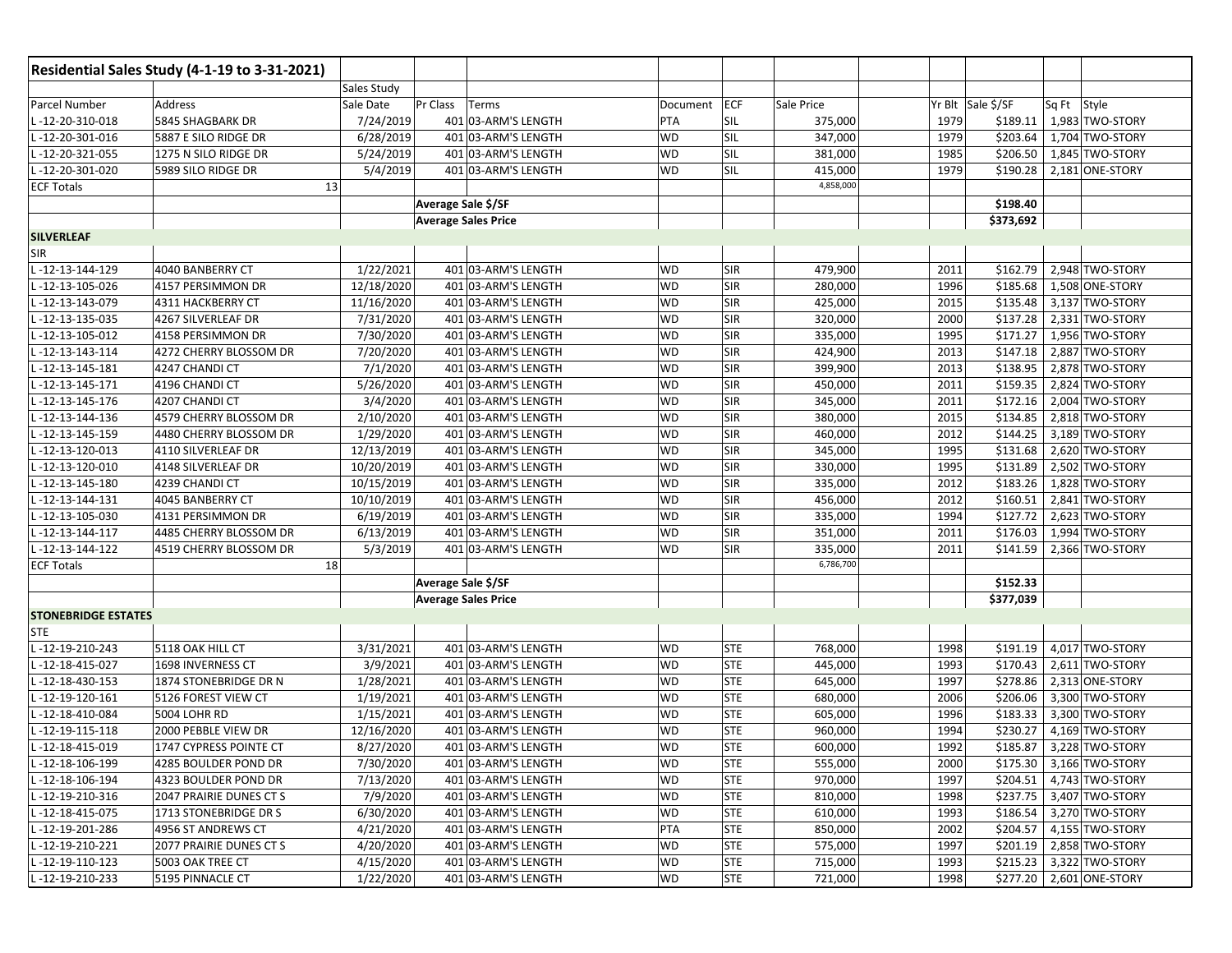|                               | Residential Sales Study (4-1-19 to 3-31-2021) |              |                            |                            |           |            |            |                   |                       |             |                 |
|-------------------------------|-----------------------------------------------|--------------|----------------------------|----------------------------|-----------|------------|------------|-------------------|-----------------------|-------------|-----------------|
|                               |                                               | Sales Study  |                            |                            |           |            |            |                   |                       |             |                 |
| Parcel Number                 | Address                                       | Sale Date    | Pr Class                   | Terms                      | Document  | <b>ECF</b> | Sale Price | Yr Blt Sale \$/SF |                       | Sq Ft Style |                 |
| -12-19-130-214                | 1853 PRAIRIE DUNES CT S                       | 1/7/2020     |                            | 401 03-ARM'S LENGTH        | <b>WD</b> | <b>STE</b> | 442,500    | 1998              | \$172.31              |             | 2,568 TWO-STORY |
| -12-18-435-137                | 1765 STONEBRIDGE DR S                         | 1/4/2020     |                            | 401 03-ARM'S LENGTH        | WD        | <b>STE</b> | 567,000    | 1994              | \$198.25              |             | 2,860 TWO-STORY |
| -12-18-415-024                | 1657 CYPRESS POINTE CT                        | 12/9/2019    |                            | 401 03-ARM'S LENGTH        | <b>WD</b> | <b>STE</b> | 586,900    | 1992              | \$205.71              |             | 2,853 TWO-STORY |
| L-12-18-301-329               | 2060 BAY HILL CT                              | 11/14/2019   |                            | 401 03-ARM'S LENGTH        | <b>WD</b> | <b>STE</b> | 710,000    | 2001              | \$219.14              |             | 3,240 TWO-STORY |
| -12-18-415-083                | 1687 STONEBRIDGE DR S                         | 10/7/2019    |                            | 401 03-ARM'S LENGTH        | WD        | <b>STE</b> | 795,000    | 1994              | \$177.85              |             | 4,470 TWO-STORY |
| -12-19-210-231                | 2301 STONEBRIDGE DR S                         | 8/20/2019    |                            | 401 03-ARM'S LENGTH        | WD        | <b>STE</b> | 635,000    | 1998              | \$214.02              |             | 2,967 ONE-STORY |
| -12-19-120-164                | 5106 FOREST VIEW CT                           | 8/15/2019    |                            | 401 03-ARM'S LENGTH        | <b>WD</b> | <b>STE</b> | 678,500    | 1998              | \$221.51              |             | 3,063 TWO-STORY |
| -12-18-106-178                | 1767 OAKMONT CT                               | 7/22/2019    |                            | 401 03-ARM'S LENGTH        | <b>WD</b> | <b>STE</b> | 615,000    | 1997              | \$205.21              |             | 2,997 TWO-STORY |
| -12-18-410-100                | 4716 LOHR RD                                  | 6/13/2019    |                            | 401 03-ARM'S LENGTH        | WD        | <b>STE</b> | 735,000    | 1996              | \$249.66              |             | 2,944 ONE-STORY |
| -12-19-210-257                | 5289 PRAIRIE DUNES CT N                       | 6/11/2019    |                            | 401 03-ARM'S LENGTH        | WD        | <b>STE</b> | 750,000    | 1999              | \$207.30              |             | 3,618 TWO-STORY |
| -12-18-301-328                | 2064 BAY HILL CT                              | 5/30/2019    |                            | 401 03-ARM'S LENGTH        | <b>WD</b> | <b>STE</b> | 570,000    | 2001              | \$234.76              |             | 2,428 TWO-STORY |
| -12-18-415-063                | 1741 MONTEREY CT                              | 5/15/2019    |                            | 401 03-ARM'S LENGTH        | <b>WD</b> | <b>STE</b> | 665,000    | 1998              | \$254.01              |             | 2,618 TWO-STORY |
| <b>ECF Totals</b>             |                                               | 27           |                            |                            |           |            | 18,258,900 |                   |                       |             |                 |
|                               |                                               |              | Average Sale \$/SF         |                            |           |            |            |                   | \$211.41              |             |                 |
|                               |                                               |              | <b>Average Sales Price</b> |                            |           |            |            |                   | \$676,256             |             |                 |
| <b>STONEBRIDGE HIGHPOINTE</b> |                                               |              |                            |                            |           |            |            |                   |                       |             |                 |
| <b>STH</b>                    |                                               |              |                            |                            |           |            |            |                   |                       |             |                 |
| -12-19-230-028                | 2394 QUAKER RIDGE DRIVE                       | 10/19/2020   |                            | 401 03-ARM'S LENGTH        | <b>WD</b> | <b>STH</b> | 451,000    | 2006              | \$167.85              |             | 2,687 TWO-STORY |
| -12-19-230-081                | 5476 PINNACLE CT                              | 8/31/2020    |                            | 401 03-ARM'S LENGTH        | WD        | <b>STH</b> | 675,000    | 2012              | \$221.82              |             | 3,043 TWO-STORY |
| -12-19-230-087                | 2307 QUAKER RIDGE DRIVE                       | 7/15/2020    |                            | 401 03-ARM'S LENGTH        | <b>WD</b> | STH        | 685,000    | 2015              | \$270.86              |             | 2,529 ONE-STORY |
| -12-19-230-008                | 2495 WINGED FOOT CT                           | 7/2/2020     |                            | 401 03-ARM'S LENGTH        | PTA       | <b>STH</b> | 455,000    | 2001              | \$213.31              |             | 2,133 ONE-STORY |
| -12-19-230-072                | 5455 PINNACLE CT                              | 4/20/2020    |                            | 401 03-ARM'S LENGTH        | WD        | STH        | 660,000    | 2013              | \$289.22              |             | 2,282 ONE-STORY |
| -12-19-230-069                | 5435 PINNACLE CT                              | 3/16/2020    |                            | 401 03-ARM'S LENGTH        | WD        | STH        | 650,000    | 2002              | \$223.29              |             | 2,911 TWO-STORY |
| -12-19-230-085                | 5454 PINNACLE CT                              | 10/23/2019   |                            | 401 03-ARM'S LENGTH        | <b>WD</b> | STH        | 538,000    | 2004              | \$204.95              |             | 2,625 TWO-STORY |
| -12-19-230-057                | 2370 QUAKER RIDGE DRIVE                       | 10/18/2019   |                            | 401 03-ARM'S LENGTH        | WD        | STH        | 536,000    | 2014              | \$244.53              |             | 2,192 ONE-STORY |
| -12-19-230-037                | 5333 PINNACLE CT                              | 8/23/2019    |                            | 401 03-ARM'S LENGTH        | <b>WD</b> | <b>STH</b> | 595,000    | 1999              | \$221.44              |             | 2,687 TWO-STORY |
| <b>ECF Totals</b>             |                                               | 9            |                            |                            |           |            | 5,245,000  |                   |                       |             |                 |
|                               |                                               |              | Average Sale \$/SF         |                            |           |            |            |                   | \$228.59              |             |                 |
|                               |                                               |              |                            | <b>Average Sales Price</b> |           |            |            |                   | \$582,778             |             |                 |
| <b>STONEBRIDGE LINKS</b>      |                                               |              |                            |                            |           |            |            |                   |                       |             |                 |
| <b>STL</b>                    |                                               |              |                            |                            |           |            |            |                   |                       |             |                 |
| -12-18-303-027                | 4496 LINKS CT                                 | 8/25/2020    |                            | 401 03-ARM'S LENGTH        | WD        | <b>STL</b> | 535,000    | 2001              | \$190.87              |             | 2,803 TWO-STORY |
| L-12-18-301-318               | 4525 AUGUSTA CT                               | 3/6/2020     |                            | 401 03-ARM'S LENGTH        | <b>WD</b> | <b>STL</b> | 456,500    | 1997              | \$189.42              |             | 2,410 TWO-STORY |
| L-12-18-303-032               | 4479 LINKS CT                                 | 6/26/2019    |                            | 401 03-ARM'S LENGTH        | WD        | <b>STL</b> | 550,000    | 1998              | \$198.70              |             | 2,768 TWO-STORY |
| -12-18-303-041                | 4468 AUGUSTA CT                               | 5/16/2019    |                            | 401 03-ARM'S LENGTH        | WD        | <b>STL</b> | 500,000    | 1998              | \$180.51              |             | 2,770 TWO-STORY |
| -12-18-303-007                | 2410 MOORS CT                                 | 4/5/2019     |                            | 401 03-ARM'S LENGTH        | WD        | STL        | 464,900    | 1996              | \$186.26              |             | 2,496 TWO-STORY |
| <b>ECF Totals</b>             |                                               | 5            |                            |                            |           |            | 2,506,400  |                   |                       |             |                 |
|                               |                                               |              | Average Sale \$/SF         |                            |           |            |            |                   | \$189.15              |             |                 |
|                               |                                               |              | <b>Average Sales Price</b> |                            |           |            |            |                   | \$501,280             |             |                 |
| <b>STONEBRIDGE LONE OAK</b>   |                                               |              |                            |                            |           |            |            |                   |                       |             |                 |
| <b>STO</b>                    |                                               |              |                            |                            |           |            |            |                   |                       |             |                 |
| L-12-18-450-025               | 4904 LONE OAK CT                              | 9/22/2020    |                            | 401 03-ARM'S LENGTH        | <b>WD</b> | <b>STO</b> | 415,000    | 1994              | \$326.77 1.270 DUPLEX |             |                 |
| <b>ECF Totals</b>             |                                               | $\mathbf{1}$ |                            |                            |           |            | 415,000    |                   |                       |             |                 |
|                               |                                               |              | Average Sale \$/SF         |                            |           |            |            |                   | \$326.77              |             |                 |
|                               |                                               |              |                            | <b>Average Sales Price</b> |           |            |            |                   | \$415,000             |             |                 |
| <b>STONEBRIDGE PONDS</b>      |                                               |              |                            |                            |           |            |            |                   |                       |             |                 |
| <b>STP</b>                    |                                               |              |                            |                            |           |            |            |                   |                       |             |                 |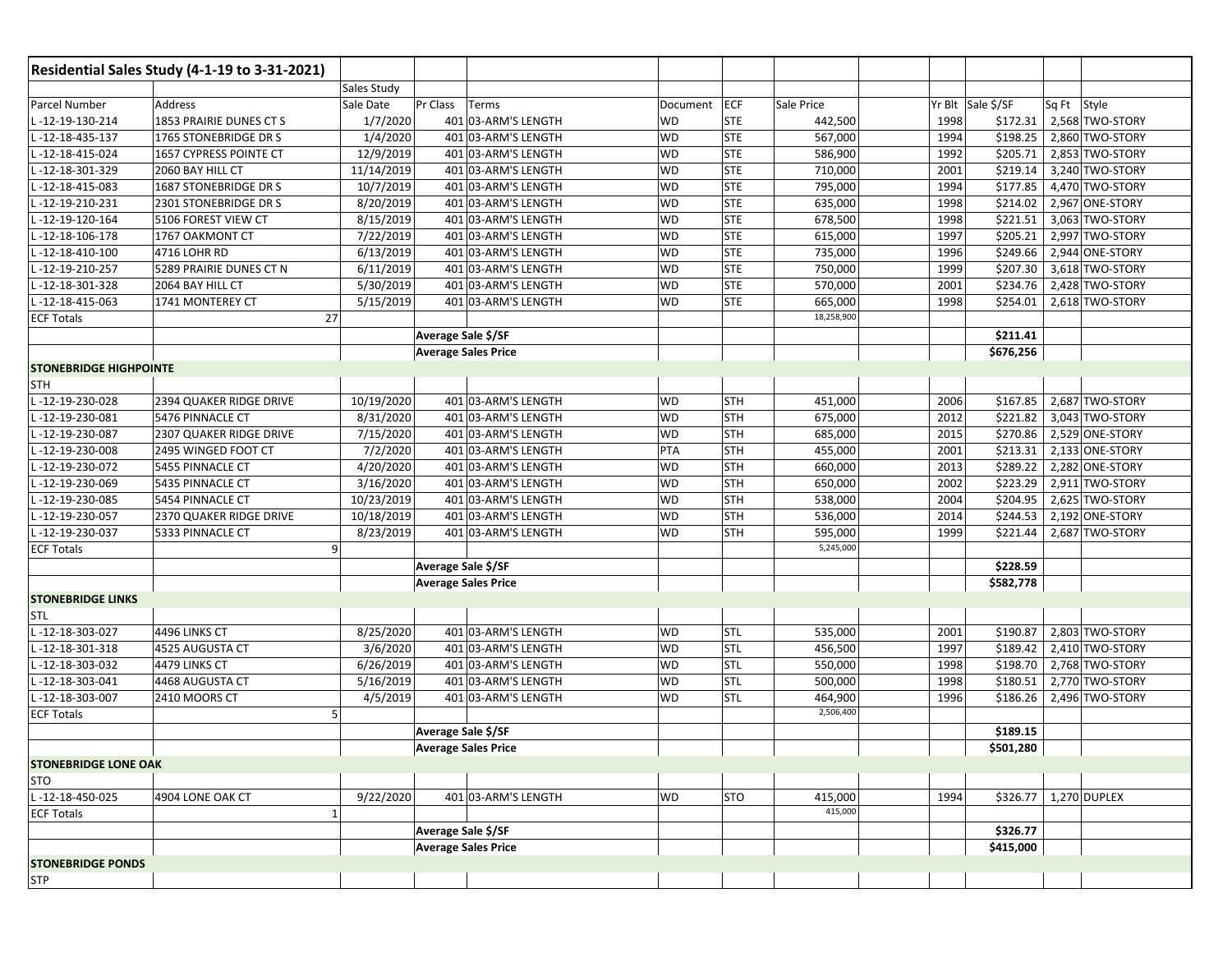|                             | Residential Sales Study (4-1-19 to 3-31-2021) |                    |                            |                            |           |            |            |      |                   |             |                          |
|-----------------------------|-----------------------------------------------|--------------------|----------------------------|----------------------------|-----------|------------|------------|------|-------------------|-------------|--------------------------|
|                             |                                               | <b>Sales Study</b> |                            |                            |           |            |            |      |                   |             |                          |
| Parcel Number               | Address                                       | Sale Date          | Pr Class                   | Terms                      | Document  | ECF        | Sale Price |      | Yr Blt Sale \$/SF | Sq Ft Style |                          |
| -12-18-107-007              | 4076 BOULDER POND DR                          | 3/24/2020          |                            | 401 03-ARM'S LENGTH        | WD        | <b>STP</b> | 330,000    | 1996 | \$279.19          |             | 1,182 ONE-STORY          |
| -12-18-107-013              | 4044 BOULDER POND DR                          | 3/13/2020          |                            | 401 03-ARM'S LENGTH        | <b>WD</b> | <b>STP</b> | 342,900    | 1996 | \$290.10          |             | 1,182 ONE-STORY          |
| -12-18-107-042              | 4197 BOULDER POND DR                          | 2/25/2020          |                            | 401 03-ARM'S LENGTH        | <b>WD</b> | <b>STP</b> | 405,000    | 1997 | \$204.65          |             | 1,979 TWO-STORY          |
| -12-18-107-034              | 4115 BOULDER POND DR                          | 2/11/2020          |                            | 401 03-ARM'S LENGTH        | <b>WD</b> | <b>STP</b> | 290,000    | 1996 | \$245.35          |             | 1,182 ONE-STORY          |
| -12-18-107-045              | 4247 BOULDER POND DR                          | 6/11/2019          |                            | 401 03-ARM'S LENGTH        | WD        | <b>STP</b> | 360,000    | 1998 | \$304.57          |             | 1,182 ONE-STORY          |
| <b>ECF Totals</b>           |                                               | 5                  |                            |                            |           |            | 1,727,900  |      |                   |             |                          |
|                             |                                               |                    | Average Sale \$/SF         |                            |           |            |            |      | \$264.77          |             |                          |
|                             |                                               |                    | <b>Average Sales Price</b> |                            |           |            |            |      | \$345,580         |             |                          |
|                             | THISTLE DOWN FARMS EAST-WEST COMBINED         |                    |                            |                            |           |            |            |      |                   |             |                          |
| TD-EW                       |                                               |                    |                            |                            |           |            |            |      |                   |             |                          |
| -12-33-305-056              | 924 SILVER CHARM DR                           | 9/15/2020          |                            | 401 03-ARM'S LENGTH        | WD        | TD-EW      | 1,200,000  | 2009 | \$232.87          |             | 5,153 TWO-STORY          |
| -12-32-405-087              | 7780 WHIRLAWAY DR                             | 9/12/2020          |                            | 401 03-ARM'S LENGTH        | <b>WD</b> | TD-EW      | 722,500    | 2014 | \$267.20          |             | 2,704 ONE-STORY          |
| -12-33-305-074              | 963 NORTHERN DANCER                           | 8/4/2020           |                            | 401 03-ARM'S LENGTH        | WD        | TD-EW      | 825,000    | 2005 | \$215.29          |             | 3,832 TWO-STORY          |
| -12-33-305-067              | 786 REAL QUIET CT                             | 8/4/2020           |                            | 401 03-ARM'S LENGTH        | WD        | TD-EW      | 615,000    | 2010 | \$173.88          |             | 3,537 TWO-STORY          |
| -12-33-305-050              | 7944 SECRETARIAT DR                           | 7/13/2020          |                            | 401 03-ARM'S LENGTH        | <b>WD</b> | TD-EW      | 645,000    | 2012 | \$183.76          |             | 3,510 TWO-STORY          |
| -12-33-305-030              | 7752 SECRETARIAT DR                           | 6/8/2020           |                            | 401 03-ARM'S LENGTH        | <b>WD</b> | TD-EW      | 610,000    | 2009 | \$171.83          |             | 3,550 TWO-STORY          |
| -12-33-305-060              | 810 SILVER CHARM DR                           | 4/20/2020          |                            | 401 03-ARM'S LENGTH        | <b>WD</b> | TD-EW      | 619,000    | 2010 | \$207.58          |             | 2,982 TWO-STORY          |
| -12-33-305-004              | 7464 SECRETARIAT DR                           | 2/28/2020          |                            | 401 03-ARM'S LENGTH        | WD        | TD-EW      | 740,000    | 2013 | \$201.25          |             | 3,677 TWO-STORY          |
| -12-32-405-103              | 1070 AFFIRMED CT                              | 11/22/2019         |                            | 401 03-ARM'S LENGTH        | <b>WD</b> | TD-EW      | 680,000    | 2014 | \$193.73          |             | 3,510 TWO-STORY          |
| -12-32-405-083              | 7662 TRIPLE CROWN CT                          | 10/24/2019         |                            | 401 03-ARM'S LENGTH        | <b>WD</b> | TD-EW      | 558,000    | 2017 | \$183.31          |             | 3,044 TWO-STORY          |
| -12-32-405-088              | 7804 WHIRLAWAY DR                             | 10/2/2019          |                            | 401 03-ARM'S LENGTH        | WD        | TD-EW      | 645,000    | 2014 | \$194.22          |             | 3,321 TWO-STORY          |
| -12-33-305-052              | 7980 SECRETARIAT DR                           | 8/28/2019          |                            | 401 03-ARM'S LENGTH        | WD        | TD-EW      | 597,500    | 2012 | \$169.12          |             | 3,533 TWO-STORY          |
| -12-33-305-018              | 7560 SECRETARIAT DR                           | 5/1/2019           |                            | 401 03-ARM'S LENGTH        | <b>WD</b> | TD-EW      | 650,000    | 2006 | \$174.64          |             | 3,722 TWO-STORY          |
| -12-33-305-021              | 7608 SECRETARIAT DR                           | 4/26/2019          |                            | 401 03-ARM'S LENGTH        | <b>WD</b> | TD-EW      | 645,000    | 2005 | \$157.51          |             | 4,095 TWO-STORY          |
| <b>ECF Totals</b>           |                                               | 14                 |                            |                            |           |            | 9,752,000  |      |                   |             |                          |
|                             |                                               |                    | Average Sale \$/SF         |                            |           |            |            |      | \$194.73          |             |                          |
|                             |                                               |                    | <b>Average Sales Price</b> |                            |           |            |            |      | \$696,571         |             |                          |
| <b>UNIVERSITY PALISADES</b> |                                               |                    |                            |                            |           |            |            |      |                   |             |                          |
| <b>UNF</b>                  |                                               |                    |                            |                            |           |            |            |      |                   |             |                          |
| -12-12-320-060              | 3705 FIELDCREST LN                            | 10/30/2020         |                            | 401 03-ARM'S LENGTH        | WD        | <b>UNF</b> | 341,000    | 1993 | \$144.25          |             | 2,364 TWO-STORY          |
| -12-12-320-094              | 3772 PALISADES BLVD                           | 8/28/2020          |                            | 401 03-ARM'S LENGTH        | <b>WD</b> | <b>UNF</b> | 325,700    | 2000 | \$141.86          |             | 2,296 TWO-STORY          |
| -12-12-433-007              | 4522 SUNNYDALE AVE                            | 6/25/2020          |                            | 401 03-ARM'S LENGTH        | <b>WD</b> | <b>UNF</b> | 267,000    | 1996 | \$138.77          |             | 1,924 TWO-STORY          |
| -12-12-430-109              | 3725 PALISADES BLVD                           | 6/3/2020           |                            | 401 03-ARM'S LENGTH        | <b>WD</b> | <b>UNF</b> | 309,500    | 2000 | \$142.76          |             | 2,168 TWO-STORY          |
| -12-12-433-011              | 3855 PALISADES BLVD                           | 12/27/2019         |                            | 401 03-ARM'S LENGTH        | <b>WD</b> | <b>UNF</b> | 305,000    | 1995 | \$153.65          |             | 1,985 TWO-STORY          |
| -12-12-430-111              | 3745 PALISADES BLVD                           | 9/6/2019           |                            | 401 03-ARM'S LENGTH        | WD        | <b>UNF</b> | 338,400    | 2001 | \$171.34          |             | 1,975 ONE-STORY          |
| $-12 - 12 - 315 - 143$      | 3602 FIELDCREST LN                            | 8/2/2019           |                            | 401 03-ARM'S LENGTH        | <b>WD</b> | <b>UNF</b> | 331,000    | 2001 | \$149.91          |             | 2,208 TWO-STORY          |
| $-12 - 12 - 430 - 124$      | 3549 FIELDCREST LN                            | 8/1/2019           |                            | 401 03-ARM'S LENGTH        | <b>WD</b> | <b>UNF</b> | 283,104    | 2000 | \$130.58          |             | 2,168 TWO-STORY          |
| -12-12-430-122              | 3543 FIELDCREST LN                            | 7/25/2019          |                            | 401 03-ARM'S LENGTH        | <b>WD</b> | <b>UNF</b> | 319,000    | 2000 | \$144.02          |             | 2,215 TWO-STORY          |
| L-12-12-431-153             | 3562 FIELDCREST LN                            | 7/20/2019          |                            | 401 03-ARM'S LENGTH        | <b>WD</b> | <b>UNF</b> | 300,000    | 2001 |                   |             | \$138.38 2,168 TWO-STORY |
| L-12-12-431-149             | 3578 FIELDCREST LN                            | 6/11/2019          |                            | 401 03-ARM'S LENGTH        | <b>WD</b> | <b>UNF</b> | 325,000    | 2001 |                   |             | \$147.33 2,206 TWO-STORY |
| <b>ECF Totals</b>           |                                               | 11                 |                            |                            |           |            | 3,444,704  |      |                   |             |                          |
|                             |                                               |                    | Average Sale \$/SF         |                            |           |            |            |      | \$145.71          |             |                          |
|                             |                                               |                    |                            | <b>Average Sales Price</b> |           |            |            |      | \$313,155         |             |                          |
| <b>VALLEY RANCH</b>         |                                               |                    |                            |                            |           |            |            |      |                   |             |                          |
| <b>VAR</b>                  |                                               |                    |                            |                            |           |            |            |      |                   |             |                          |
| L-12-08-315-028             | 3758 BRIDLE PASS CT                           | 12/3/2020          |                            | 401 03-ARM'S LENGTH        | PTA       | <b>VAR</b> | 395,000    | 1998 | \$211.46          |             | 1,868 DUPLEX             |
| L-12-08-315-031             | 3755 BRIDLE PASS                              | 11/17/2020         |                            | 401 03-ARM'S LENGTH        | <b>WD</b> | VAR        | 468,000    | 1997 | \$250.54          |             | 1,868 DUPLEX             |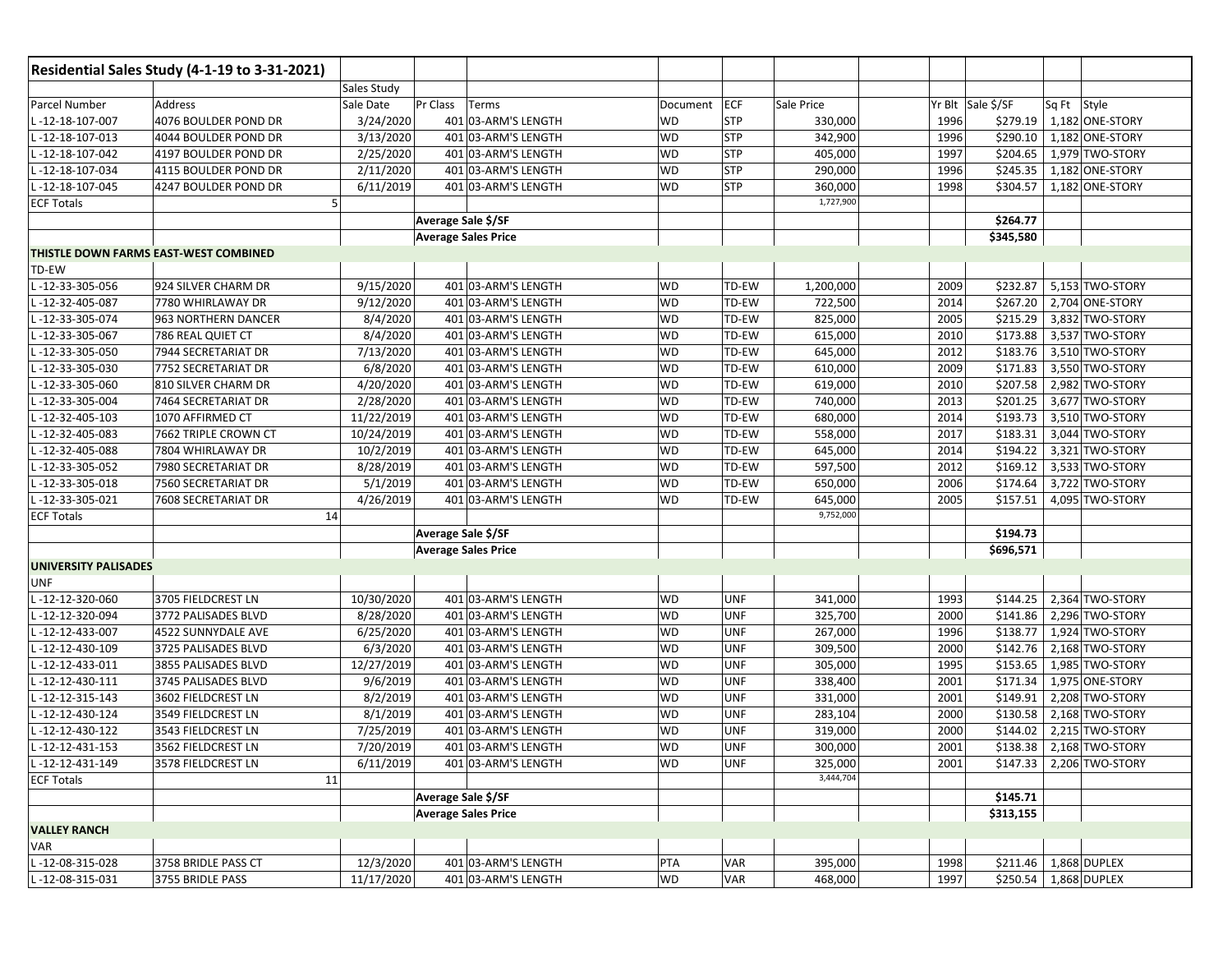|                                    | Residential Sales Study (4-1-19 to 3-31-2021) |                |                            |                     |           |            |            |      |                           |             |                            |
|------------------------------------|-----------------------------------------------|----------------|----------------------------|---------------------|-----------|------------|------------|------|---------------------------|-------------|----------------------------|
|                                    |                                               | Sales Study    |                            |                     |           |            |            |      |                           |             |                            |
| Parcel Number                      | Address                                       | Sale Date      | Pr Class                   | Terms               | Document  | <b>ECF</b> | Sale Price |      | Yr Blt Sale \$/SF         | Sq Ft Style |                            |
| L-12-08-315-037                    | 3801 BRIDLE PASS                              | 7/14/2020      |                            | 401 03-ARM'S LENGTH | <b>WD</b> | VAR        | 439,000    | 1997 | \$235.01                  |             | 1,868 DUPLEX               |
| L-12-08-315-015                    | 3780 SANTA FE TRL                             | 4/22/2020      |                            | 401 03-ARM'S LENGTH | <b>WD</b> | <b>VAR</b> | 396,000    | 1996 | \$237.27                  |             | 1,669 DUPLEX               |
| <b>ECF Totals</b>                  |                                               | $\overline{4}$ |                            |                     |           |            | 1,698,000  |      |                           |             |                            |
|                                    |                                               |                | Average Sale \$/SF         |                     |           |            |            |      | \$233.57                  |             |                            |
|                                    |                                               |                | <b>Average Sales Price</b> |                     |           |            |            |      | \$424,500                 |             |                            |
| <b>WARNER CREEK</b>                |                                               |                |                            |                     |           |            |            |      |                           |             |                            |
| <b>WAR</b>                         |                                               |                |                            |                     |           |            |            |      |                           |             |                            |
| L-12-27-412-078                    | 1202 CODY CIR                                 | 3/25/2021      |                            | 401 03-ARM'S LENGTH | WD        | <b>WAR</b> | 350,000    | 1988 | \$156.81                  |             | 2,232 TWO-STORY            |
| -12-27-413-115                     | 6540 ROBISON LN                               | 3/12/2021      |                            | 401 03-ARM'S LENGTH | <b>WD</b> | WAR        | 400,000    | 1989 | \$172.19                  |             | 2,323 TWO-STORY            |
| 12-27-414-190                      | 1299 WEDGEWOOD CIR                            | 12/22/2020     |                            | 401 03-ARM'S LENGTH | <b>WD</b> | <b>WAR</b> | 330,000    | 1990 | \$173.87                  |             | 1,898 TWO-STORY            |
| L-12-27-413-110                    | 6710 ROBISON LN                               | 12/9/2020      |                            | 401 03-ARM'S LENGTH | <b>WD</b> | WAR        | 319,900    | 1989 | \$148.65                  |             | 2,152 TWO-STORY            |
| L-12-27-185-032                    | 1162 CUTLER CIR                               | 11/30/2020     |                            | 401 03-ARM'S LENGTH | <b>WD</b> | WAR        | 305,000    | 1985 | \$167.77                  |             | 1,818 TWO-STORY            |
| L-12-27-185-134                    | 6301 ROBISON LN                               | 8/26/2020      |                            | 401 03-ARM'S LENGTH | <b>WD</b> | WAR        | 260,000    | 1989 | \$187.32                  |             | 1,388 ONE-STORY            |
| -12-27-416-231                     | 1426 WEDGEWOOD DR                             | 8/21/2020      |                            | 401 03-ARM'S LENGTH | <b>WD</b> | <b>WAR</b> | 329,900    | 1993 | \$170.14                  |             | 1,939 TWO-STORY            |
| L-12-27-414-174                    | 1302 WARNER CREEK DR                          | 8/17/2020      |                            | 401 03-ARM'S LENGTH | <b>WD</b> | WAR        | 305,000    | 1991 | \$200.39                  |             | 1,522 ONE-STORY            |
| -12-27-414-160                     | 1420 EASTWOOD CIR                             | 7/27/2020      |                            | 401 03-ARM'S LENGTH | <b>WD</b> | <b>WAR</b> | 345,000    | 1990 | \$200.35                  |             | 1,722 TWO-STORY            |
| -12-27-180-015                     | 6299 SAUK TRL                                 | 6/24/2020      |                            | 401 03-ARM'S LENGTH | <b>WD</b> | <b>WAR</b> | 355,000    | 1985 | \$168.73                  |             | 2,104 TWO-STORY            |
| -12-27-411-066                     | 1145 HENLON CIR                               | 6/19/2020      |                            | 401 03-ARM'S LENGTH | <b>WD</b> | <b>WAR</b> | 288,500    | 1988 | \$144.83                  |             | 1,992 TWO-STORY            |
| L-12-27-412-097                    | 6727 ROBISON LN                               | 5/8/2020       |                            | 401 03-ARM'S LENGTH | <b>WD</b> | WAR        | 299,900    | 1989 | \$143.63                  |             | 2,088 TWO-STORY            |
| -12-27-412-087                     | 1205 CODY CIR                                 | 4/28/2020      |                            | 401 03-ARM'S LENGTH | <b>WD</b> | <b>WAR</b> | 330,000    | 1987 | \$148.92                  |             | 2,216 TWO-STORY            |
| -12-27-414-177                     | 1278 WARNER CREEK DR                          | 4/13/2020      |                            | 401 03-ARM'S LENGTH | <b>WD</b> | <b>WAR</b> | 320,000    | 1990 | \$184.33                  |             | 1,736 TWO-STORY            |
| -12-27-180-008                     | 1300 HARWOOD CIR                              | 3/27/2020      |                            | 401 03-ARM'S LENGTH | <b>WD</b> | <b>WAR</b> | 286,500    | 1985 | \$168.53                  |             | 1,700 TWO-STORY            |
| -12-27-412-080                     | 1214 CODY CIR                                 | 3/23/2020      |                            | 401 03-ARM'S LENGTH | <b>WD</b> | <b>WAR</b> | 329,000    | 1988 | \$153.17                  |             | 2,148 TWO-STORY            |
| -12-27-412-098                     | 6735 ROBISON LN                               | 3/17/2020      |                            | 401 03-ARM'S LENGTH | <b>WD</b> | <b>WAR</b> | 334,850    | 1990 | \$171.54                  |             | 1,952 TWO-STORY            |
| -12-27-185-138                     | 6383 ROBISON LN                               | 10/18/2019     |                            | 401 03-ARM'S LENGTH | <b>WD</b> | <b>WAR</b> | 285,000    | 1989 | \$135.78                  |             | 2,099 TWO-STORY            |
| -12-27-411-152                     | 846 HATFIELD CIR                              | 9/16/2019      |                            | 401 03-ARM'S LENGTH | <b>WD</b> | <b>WAR</b> | 326,000    | 1989 | \$158.56                  |             | 2,056 TWO-STORY            |
| -12-27-414-178                     | 1350 WEDGEWOOD CIR                            | 8/15/2019      |                            | 401 03-ARM'S LENGTH | <b>WD</b> | WAR        | 285,000    | 1990 | \$168.54                  |             | 1,691 TWO-STORY            |
| L-12-27-180-013                    | 1212 HARWOOD CIR                              | 7/31/2019      |                            | 401 03-ARM'S LENGTH | <b>WD</b> | <b>WAR</b> | 300,000    | 1984 | \$154.80                  |             | 1,938 TWO-STORY            |
| -12-27-418-221                     | 1387 WEDGEWOOD DR                             | 7/12/2019      |                            | 401 03-ARM'S LENGTH | <b>WD</b> | <b>WAR</b> | 350,000    | 1991 | \$172.92                  |             | 2,024 TWO-STORY            |
| -12-27-185-026                     | 1065 CUTLER CIR                               | 6/27/2019      |                            | 401 03-ARM'S LENGTH | WD        | <b>WAR</b> | 280,000    | 1980 | \$137.25                  |             | 2,040 TWO-STORY            |
| -12-27-416-238                     | 1362 WEDGEWOOD DR                             | 6/5/2019       |                            | 401 03-ARM'S LENGTH | <b>WD</b> | <b>WAR</b> | 315,000    | 1991 | \$162.87                  |             | 1,934 TWO-STORY            |
| - 12-27-416-229                    | 1442 WEDGEWOOD DR                             | 5/17/2019      |                            | 401 03-ARM'S LENGTH | WD        | <b>WAR</b> | 365,000    | 1993 | \$156.65                  |             | 2,330 TWO-STORY            |
| -12-27-412-086                     | 1211 CODY CIR                                 | 4/5/2019       |                            | 401 03-ARM'S LENGTH | WD        | WAR        | 272,000    | 1988 | \$165.45                  |             | 1,644 TWO-STORY            |
| <b>ECF Totals</b>                  |                                               | 26             |                            |                     |           |            | 8,266,550  |      |                           |             |                            |
|                                    |                                               |                | Average Sale \$/SF         |                     |           |            |            |      | \$164.38                  |             |                            |
|                                    |                                               |                | <b>Average Sales Price</b> |                     |           |            |            |      | \$317,944                 |             |                            |
| <b>WASHTENAW CLUBVIEW/FARMVIEW</b> |                                               |                |                            |                     |           |            |            |      |                           |             |                            |
| WAS                                |                                               |                |                            |                     |           |            |            |      |                           |             |                            |
| L-12-12-427-022                    | 3604 CLOVERLAWN AVE                           | 12/15/2020     |                            | 401 03-ARM'S LENGTH | WD        | WAS        | 315,000    | 1977 |                           |             | \$178.98   1,760 TWO-STORY |
| L-12-12-427-005                    | 3655 HELEN AVE                                | 11/13/2020     |                            | 401 03-ARM'S LENGTH | <b>WD</b> | <b>WAS</b> | 235,000    | 1977 |                           |             | \$154.30 1,523 TWO-STORY   |
| L-12-12-484-021                    | 3896 GOLFSIDE RD                              | 10/16/2020     |                            | 401 03-ARM'S LENGTH | <b>WD</b> | WAS        | 229,000    | 1971 |                           |             | \$181.75   1,260 ONE-STORY |
| L-12-12-180-017                    | 3356 GOLFSIDE RD                              | 8/20/2020      |                            | 401 03-ARM'S LENGTH | WD        | WAS        | 250,000    | 1970 |                           |             | \$161.19   1,551 ONE-STORY |
| L-12-12-107-003                    | 3236 HILLSIDE DR                              | 8/5/2020       |                            | 401 03-ARM'S LENGTH | WD        | WAS        | 359,000    | 1983 |                           |             | \$135.06 2,658 TWO-STORY   |
| L-12-12-426-008                    | 3530 CLOVERLAWN AVE                           | 7/31/2020      |                            | 401 03-ARM'S LENGTH | WD        | WAS        | 322,500    | 1977 | \$180.87                  |             | 1,783 TWO-STORY            |
| L-12-12-481-009                    | 3929 CLOVERLAWN AVE                           | 6/27/2020      |                            | 401 03-ARM'S LENGTH | WD        | WAS        | 279,000    | 1976 | \$188.51                  |             | 1,480 ONE-STORY            |
| L-12-12-109-005                    | 3187 MAPLE DR                                 | 6/23/2020      |                            | 401 03-ARM'S LENGTH | WD        | WAS        | 310,000    | 1973 | \$169.77                  |             | 1,826 TRI-LEVEL            |
| L-12-12-106-005                    | 3041 MAPLE DR                                 | 6/10/2020      |                            | 401 03-ARM'S LENGTH | WD        | <b>WAS</b> | 265,000    | 1977 | \$145.44   1,822 BI-LEVEL |             |                            |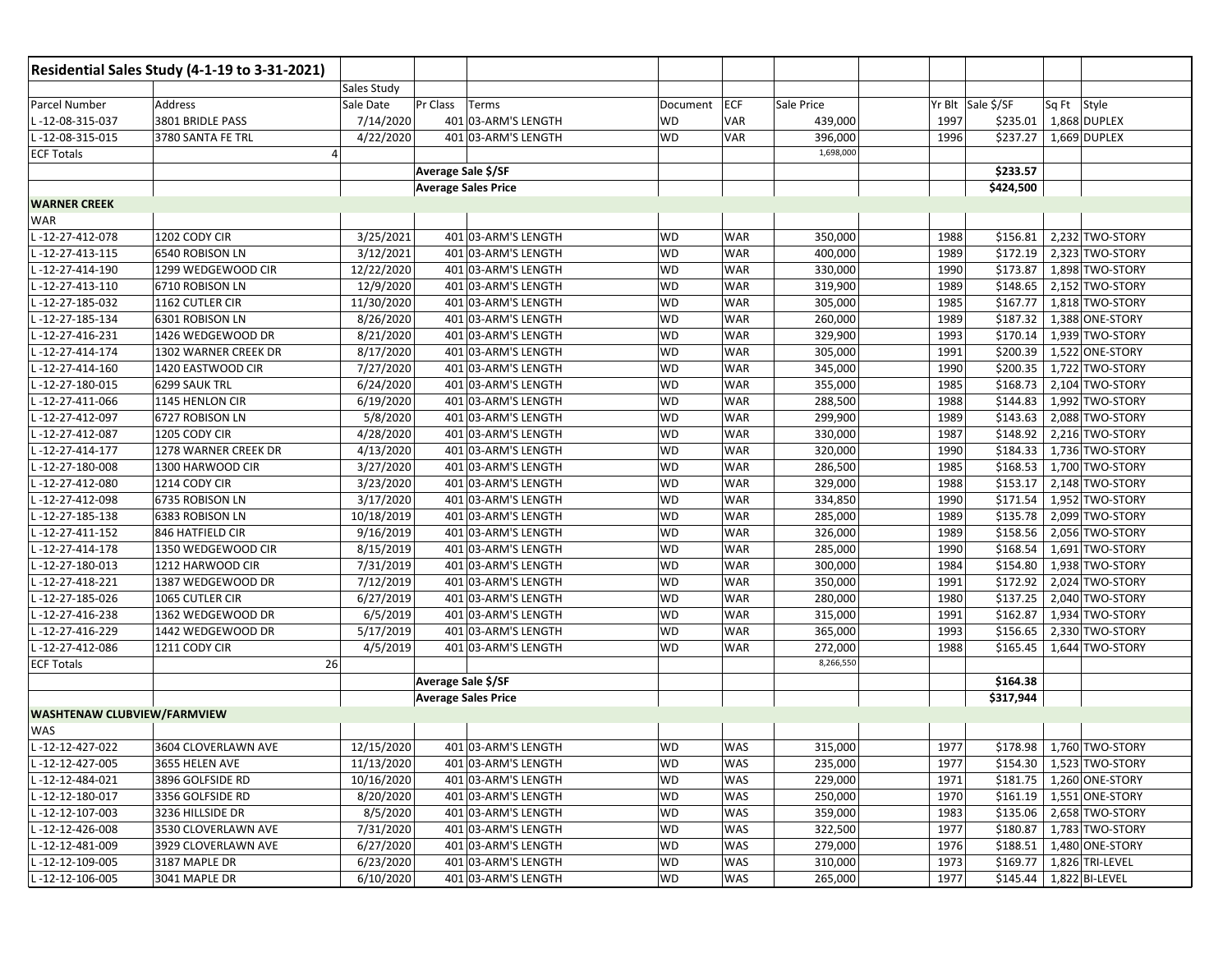|                                         | Residential Sales Study (4-1-19 to 3-31-2021) |                    |                            |           |            |            |      |                         |             |                          |
|-----------------------------------------|-----------------------------------------------|--------------------|----------------------------|-----------|------------|------------|------|-------------------------|-------------|--------------------------|
|                                         |                                               | <b>Sales Study</b> |                            |           |            |            |      |                         |             |                          |
| Parcel Number                           | Address                                       | Sale Date          | Pr Class<br>Terms          | Document  | <b>ECF</b> | Sale Price |      | Yr Blt Sale \$/SF       | Sq Ft Style |                          |
| L-12-12-406-008                         | 3731 HILLSIDE DR                              | 6/8/2020           | 401 03-ARM'S LENGTH        | WD        | <b>WAS</b> | 275,000    | 1972 | \$223.21                |             | 1,232 ONE-STORY          |
| L-12-12-180-009                         | 3331 OAK DR                                   | 5/10/2020          | 401 03-ARM'S LENGTH        | <b>WD</b> | <b>WAS</b> | 273,000    | 1973 | \$144.22                |             | 1,893 TWO-STORY          |
| -12-12-105-009                          | 3180 GOLFSIDE RD                              | 3/29/2020          | 401 03-ARM'S LENGTH        | <b>WD</b> | <b>WAS</b> | 310,000    | 1970 | \$153.39                |             | 2,021 TWO-STORY          |
| -12-12-484-025                          | 3848 GOLFSIDE RD                              | 2/21/2020          | 401 03-ARM'S LENGTH        | WD        | <b>WAS</b> | 275,000    | 1971 | \$225.04                |             | 1,222 ONE-STORY          |
| -12-12-180-008                          | 3315 OAK DR                                   | 12/20/2019         | 401 03-ARM'S LENGTH        | WD        | WAS        | 326,000    | 1976 | \$147.85                |             | 2,205 TWO-STORY          |
| -12-12-106-001                          | 4888 COLE BLVD                                | 12/13/2019         | 401 03-ARM'S LENGTH        | WD        | <b>WAS</b> | 250,000    | 1976 | \$142.69                |             | 1,752 TWO-STORY          |
| -12-12-182-005                          | 3321 HILLSIDE DR                              | 12/9/2019          | 401 03-ARM'S LENGTH        | <b>WD</b> | <b>WAS</b> | 221,000    | 1974 | \$146.75                |             | 1,506 TWO-STORY          |
| -12-12-426-003                          | 3531 HELEN AVE                                | 11/15/2019         | 401 03-ARM'S LENGTH        | WD        | <b>WAS</b> | 270,100    | 1977 | \$153.99                |             | 1,754 TWO-STORY          |
| -12-12-483-020                          | 3864 OAK DR                                   | 10/28/2019         | 401 03-ARM'S LENGTH        | <b>WD</b> | <b>WAS</b> | 308,700    | 1975 | \$195.50                |             | 1,579 ONE-STORY          |
| -12-12-105-006                          | 3147 OAK DR                                   | 10/4/2019          | 401 03-ARM'S LENGTH        | <b>WD</b> | <b>WAS</b> | 259,900    | 1961 | \$151.55                |             | 1,715 BI-LEVEL           |
| -12-12-408-025                          | 3701 OAK DR                                   | 9/4/2019           | 401 03-ARM'S LENGTH        | <b>WD</b> | <b>WAS</b> | 300,000    | 1987 | \$161.99                |             | 1,852 TWO-STORY          |
| $-12-12-461-008$                        | 3919 HELEN AVE                                | 8/6/2019           | 401 03-ARM'S LENGTH        | WD        | <b>WAS</b> | 259,900    | 1977 | \$156.19                |             | 1,664 TWO-STORY          |
| -12-12-401-015                          | 3412 GOLFSIDE RD                              | 7/15/2019          | 401 03-ARM'S LENGTH        | <b>WD</b> | <b>WAS</b> | 310,000    | 1963 | \$143.78                |             | 2,156 ONE-STORY          |
| -12-12-109-007                          | 4858 GRANDVIEW DR                             | 6/28/2019          | 401 03-ARM'S LENGTH        | WD        | <b>WAS</b> | 275,000    | 1960 | \$198.41                |             | 1,386 ONE-STORY          |
| L-12-12-428-014                         | 3725 BEECH DR                                 | 6/27/2019          | 401 03-ARM'S LENGTH        | <b>WD</b> | <b>WAS</b> | 305,000    | 1986 | \$218.48                |             | 1,396 ONE-STORY          |
| -12-12-405-001                          | 3605 CLOVERLAWN AVE                           | 5/24/2019          | 401 03-ARM'S LENGTH        | WD        | <b>WAS</b> | 265,000    | 1977 | \$150.57                |             | 1,760 TWO-STORY          |
| - 12-12-428-009                         | 3645 BEECH DR                                 | 5/20/2019          | 401 03-ARM'S LENGTH        | WD        | <b>WAS</b> | 276,000    | 1987 | \$168.40                |             | 1,639 TWO-STORY          |
| -12-12-429-012                          | 3712 BEECH DR                                 | 4/12/2019          | 401 03-ARM'S LENGTH        | WD        | <b>WAS</b> | 269,900    | 1985 | \$146.76                |             | 1,839 TWO-STORY          |
| L-12-12-483-022                         | 3844 OAK DR                                   | 4/10/2019          | 401 03-ARM'S LENGTH        | <b>WD</b> | <b>WAS</b> | 257,000    | 1974 | \$154.73                |             | 1,661 BI-LEVEL           |
| -12-12-483-024                          | 3810 OAK DR                                   | 4/1/2019           | 401 03-ARM'S LENGTH        | WD        | WAS        | 375,550    | 1973 | \$152.91                |             | 2,456 TWO-STORY          |
| <b>ECF Totals</b>                       |                                               | 29                 |                            |           |            | 8,226,550  |      |                         |             |                          |
|                                         |                                               |                    | Average Sale \$/SF         |           |            |            |      | \$166.63                |             |                          |
|                                         |                                               |                    | <b>Average Sales Price</b> |           |            |            |      | \$283,674               |             |                          |
| <b>WASHTENAW HEIGHTS &amp; TOWNLINE</b> |                                               |                    |                            |           |            |            |      |                         |             |                          |
| <b>WAT</b>                              |                                               |                    |                            |           |            |            |      |                         |             |                          |
| L-12-01-490-002                         | 4980 AINSLEY AVE                              | 3/18/2021          | 401 03-ARM'S LENGTH        | <b>WD</b> | <b>WAT</b> | 221,000    | 1950 | \$230.21                |             | 960 ONE-STORY            |
| -12-01-463-026                          | 2844 TORREY AVE                               | 2/12/2021          | 401 03-ARM'S LENGTH        | <b>WD</b> | <b>WAT</b> | 279,900    | 1973 | \$165.23                |             | 1,694 TWO-STORY          |
| -12-01-432-009                          | 2521 HAWKS AVE                                | 2/8/2021           | 401 03-ARM'S LENGTH        | <b>WD</b> | <b>WAT</b> | 230,000    | 1930 | \$189.77                |             | 1,212 ONE& HALF STORY    |
| -12-01-463-038                          | 2664 TORREY AVE                               | 1/22/2021          | 401 03-ARM'S LENGTH        | WD        | <b>WAT</b> | 182,000    | 1973 | \$116.67                |             | 1,560 TWO-STORY          |
| -12-01-461-019                          | 2877 DEAKE AVE                                | 10/30/2020         | 401 03-ARM'S LENGTH        | WD        | <b>WAT</b> | 310,000    | 1972 | \$180.65                |             | 1,716 TWO-STORY          |
| -12-01-463-033                          | 2740 TORREY AVE                               | 10/19/2020         | 401 03-ARM'S LENGTH        | WD        | <b>WAT</b> | 257,000    | 1973 | \$209.97                |             | 1,224 ONE-STORY          |
| L-12-01-462-009                         | 2747 TORREY AVE                               | 4/13/2020          | 401 03-ARM'S LENGTH        | <b>WD</b> | <b>WAT</b> | 295,000    | 1989 | \$167.42                |             | 1,762 TWO-STORY          |
| -12-01-463-041                          | 2618 TORREY AVE                               | 3/30/2020          | 401 03-ARM'S LENGTH        | WD        | <b>WAT</b> | 280,000    | 1972 | \$157.22                |             | 1,781 TWO-STORY          |
| L-12-01-461-030                         | 2818 FOSTER AVE                               | 3/26/2020          | 401 03-ARM'S LENGTH        | WD        | <b>WAT</b> | 263,000    | 1974 | \$218.26                |             | 1,205 ONE-STORY          |
| -12-01-460-005                          | 2575 FOSTER AVE                               | 3/16/2020          | 401 03-ARM'S LENGTH        | <b>WD</b> | <b>WAT</b> | 260,000    | 1975 | \$193.31                |             | 1,345 TWO-STORY          |
| L-12-01-462-021                         | 2870 DEAKE AVE                                | 10/11/2019         | 401 03-ARM'S LENGTH        | OTH       | <b>WAT</b> | 235,000    | 1973 | \$192.31                |             | 1,222 ONE-STORY          |
| -12-01-432-018                          | 2562 TORREY AVE                               | 9/30/2019          | 401 03-ARM'S LENGTH        | WD        | <b>WAT</b> | 178,500    | 1946 | \$115.01                |             | 1,552 ONE& HALF STORY    |
| L-12-01-461-024                         | 2946 FOSTER AVE                               | 9/24/2019          | 401 03-ARM'S LENGTH        | WD        | <b>WAT</b> | 260,000    | 1977 | \$151.52                |             | 1,716 TRI-LEVEL          |
| L-12-01-431-020                         | 2500 DEAKE AVE                                | 8/16/2019          | 401 03-ARM'S LENGTH        | <b>WD</b> | <b>WAT</b> | 260,000    | 1995 | \$158.83                |             | 1,637 ONE-STORY          |
| L-12-01-462-023                         | 2842 DEAKE AVE                                | 7/1/2019           | 401 03-ARM'S LENGTH        | <b>WD</b> | <b>WAT</b> | 300,000    | 1972 |                         |             | \$248.96 1,205 ONE-STORY |
| L-12-01-301-008                         | 2570 HAWKS AVE                                | 5/20/2019          | 401 03-ARM'S LENGTH        | WD        | <b>WAT</b> | 236,000    | 1960 | \$130.39   1,810 DUPLEX |             |                          |
| L-12-01-460-011                         | 2643 FOSTER AVE                               | 5/16/2019          | 401 03-ARM'S LENGTH        | <b>WD</b> | <b>WAT</b> | 249,000    | 1975 |                         |             | \$157.00 1,586 TWO-STORY |
| L-12-01-376-020                         | 2884 HAWKS AVE                                | 5/10/2019          | 401 03-ARM'S LENGTH        | WD        | <b>WAT</b> | 322,000    | 1972 |                         |             | \$159.88 2,014 TWO-STORY |
| L-12-01-376-033                         | 2688 HAWKS AVE                                | 4/18/2019          | 401 03-ARM'S LENGTH        | WD        | <b>WAT</b> | 265,000    | 1967 |                         |             | \$154.43 1,716 TWO-STORY |
| <b>ECF Totals</b>                       |                                               | 19                 |                            |           |            | 4,883,400  |      |                         |             |                          |
|                                         |                                               |                    | <b>Average Sale \$/SF</b>  |           |            |            |      | \$173.53                |             |                          |
|                                         |                                               |                    | <b>Average Sales Price</b> |           |            |            |      | \$257,021               |             |                          |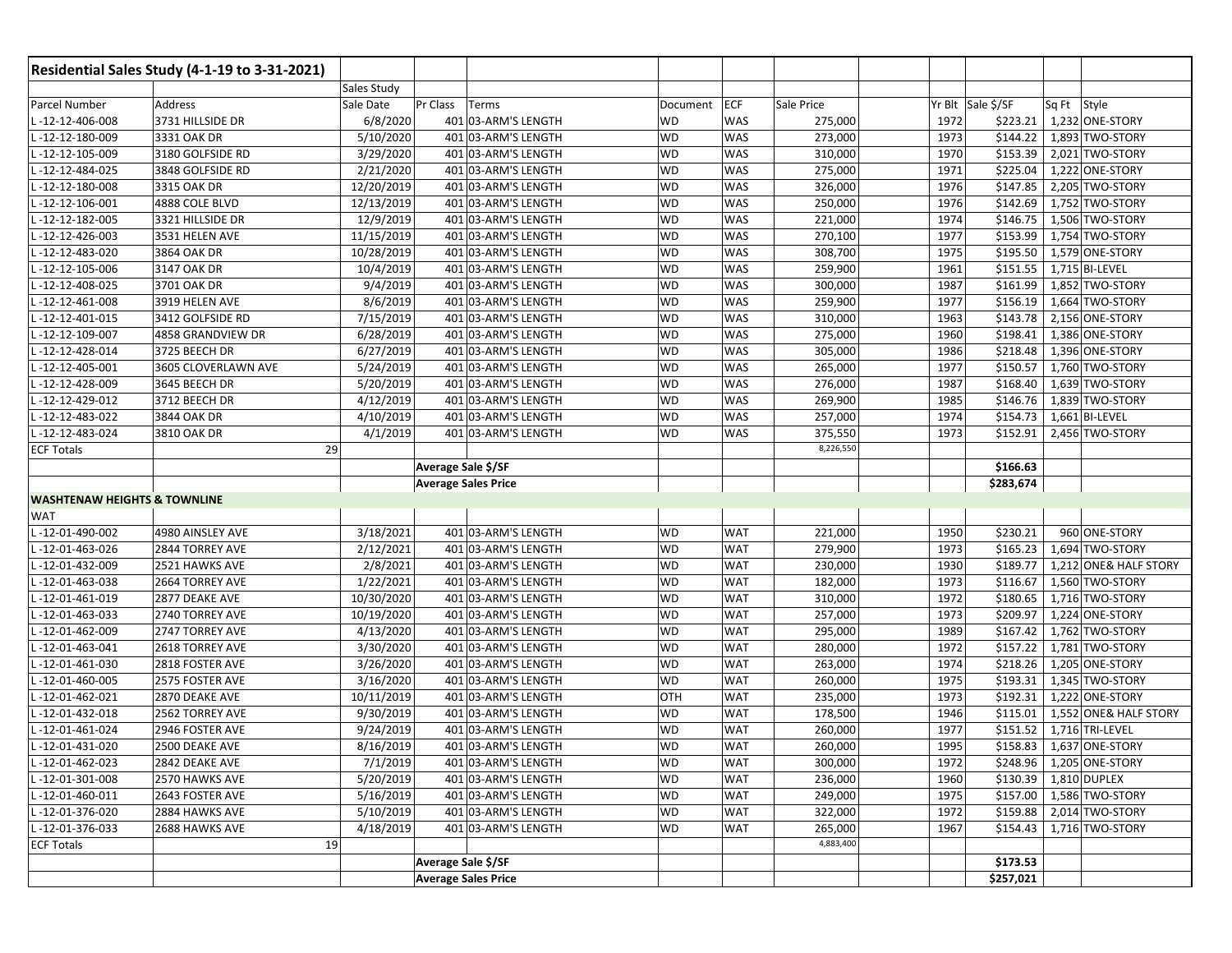| Residential Sales Study (4-1-19 to 3-31-2021) |                         |             |                    |                            |              |            |            |      |                   |             |                              |
|-----------------------------------------------|-------------------------|-------------|--------------------|----------------------------|--------------|------------|------------|------|-------------------|-------------|------------------------------|
|                                               |                         | Sales Study |                    |                            |              |            |            |      |                   |             |                              |
| Parcel Number                                 | Address                 | Sale Date   | Pr Class           | Terms                      | Document ECF |            | Sale Price |      | Yr Blt Sale \$/SF | Sq Ft Style |                              |
| <b>WATERWAYS</b>                              |                         |             |                    |                            |              |            |            |      |                   |             |                              |
| WAW                                           |                         |             |                    |                            |              |            |            |      |                   |             |                              |
| -12-20-205-038                                | 1421 WATERWAYS DR       | 1/15/2021   |                    | 401 03-ARM'S LENGTH        | WD           | <b>WAW</b> | 505,000    | 1996 | \$185.39          |             | 2,724 TWO-STORY              |
| -12-20-205-013                                | 5433 WATERFIELD CT      | 12/18/2020  |                    | 401 03-ARM'S LENGTH        | <b>WD</b>    | <b>WAW</b> | 475,000    | 1995 | \$152.78          |             | 3,109 TWO-STORY              |
| -12-20-205-064                                | 1280 WATERWAYS DR       | 12/11/2020  |                    | 401 03-ARM'S LENGTH        | WD           | <b>WAW</b> | 550,000    | 1997 | \$213.92          |             | 2,571 TWO-STORY              |
| -12-20-205-096                                | 1200 WATERWAYS DR       | 11/30/2020  |                    | 401 03-ARM'S LENGTH        | <b>WD</b>    | <b>WAW</b> | 545,200    | 1998 | \$192.31          |             | 2,835 TWO-STORY              |
| -12-20-205-054                                | 4718 WILDFLOWER CT      | 10/17/2020  |                    | 401 03-ARM'S LENGTH        | <b>WD</b>    | <b>WAW</b> | 545,000    | 1997 | \$176.78          |             | 3,083 TWO-STORY              |
| -12-20-205-053                                | 4700 WILDFLOWER CT      | 9/30/2020   |                    | 401 03-ARM'S LENGTH        | WD           | <b>WAW</b> | 565,000    | 1996 | \$211.45          |             | 2,672 TWO-STORY              |
| -12-20-205-025                                | 1382 WATERWAYS DR       | 8/28/2020   |                    | 401 03-ARM'S LENGTH        | WD           | <b>WAW</b> | 580,000    | 1995 | \$206.48          |             | 2,809 TWO-STORY              |
| -12-20-205-084                                | 1258 WATERWAYS DR       | 7/31/2020   |                    | 401 03-ARM'S LENGTH        | <b>WD</b>    | <b>WAW</b> | 595,000    | 1998 | \$185.13          |             | 3,214 TWO-STORY              |
| - 12-20-205-060                               | 1298 WATERWAYS DR       | 6/30/2020   |                    | 401 03-ARM'S LENGTH        | <b>WD</b>    | <b>WAW</b> | 455,000    | 1997 | \$219.38          |             | 2,074 ONE-STORY              |
| -12-20-205-077                                | 1365 EAST GREENFIELD CT | 6/12/2020   |                    | 401 03-ARM'S LENGTH        | <b>WD</b>    | <b>WAW</b> | 542,000    | 1996 | \$191.32          |             | 2,833 TWO-STORY              |
| -12-20-205-029                                | 1320 WATERWAYS DR       | 4/15/2020   |                    | 401 03-ARM'S LENGTH        | WD           | <b>WAW</b> | 475,000    | 1995 | \$186.79          |             | 2,543 TWO-STORY              |
| -12-20-205-083                                | 1260 WATERWAYS DR       | 3/11/2020   |                    | 401 03-ARM'S LENGTH        | <b>WD</b>    | <b>WAW</b> | 600,000    | 1998 | \$169.11          |             | 3,548 TWO-STORY              |
| - 12-20-205-035                               | 1355 WATERWAYS DR       | 2/20/2020   |                    | 401 03-ARM'S LENGTH        | <b>WD</b>    | <b>WAW</b> | 465,000    | 1994 | \$194.32          |             | 2,393 TWO-STORY              |
| L-12-20-205-100                               | 1213 WATERWAYS DR       | 6/10/2019   |                    | 401 03-ARM'S LENGTH        | WD           | <b>WAW</b> | 660,000    | 1997 | \$196.60          |             | 3,357 TWO-STORY              |
| <b>ECF Totals</b>                             | 14                      |             |                    |                            |              |            | 7,557,200  |      |                   |             |                              |
|                                               |                         |             | Average Sale \$/SF |                            |              |            |            |      | \$191.55          |             |                              |
|                                               |                         |             |                    | <b>Average Sales Price</b> |              |            |            |      | \$539,800         |             |                              |
| <b>WEATHERSTONE</b>                           |                         |             |                    |                            |              |            |            |      |                   |             |                              |
| WEA                                           |                         |             |                    |                            |              |            |            |      |                   |             |                              |
| -12-07-105-203                                | 1545 OAKFIELD DR        | 3/30/2021   |                    | 401 03-ARM'S LENGTH        | WD           | WEA        | 165,000    | 1994 | \$136.14          |             | 1,212 MULTI HOMES            |
| -12-07-105-046                                | 1698 COBURN CT          | 3/11/2021   |                    | 401 03-ARM'S LENGTH        | WD           | <b>WEA</b> | 260,000    | 1997 | \$185.71          |             | 1,400 MULTI HOMES            |
| -12-07-105-098                                | 1666 WEATHERSTONE DR    | 2/18/2021   |                    | 401 03-ARM'S LENGTH        | <b>WD</b>    | <b>WEA</b> | 205,000    | 1993 | \$165.86          |             | 1,236 MULTI HOMES            |
| L-12-07-105-219                               | 1518 OAKFIELD DR        | 2/15/2021   |                    | 401 28-RELOCATION          | WD           | <b>WEA</b> | 191,500    | 1994 | \$158.00          |             | 1,212 MULTI HOMES            |
| -12-07-105-133                                | 1559 OAKFIELD DR        | 2/1/2021    |                    | 401 03-ARM'S LENGTH        | WD           | <b>WEA</b> | 192,000    | 1994 | \$158.42          |             | 1,212 MULTI HOMES            |
| -12-07-105-050                                | 1684 COBURN DR          | 1/29/2021   |                    | 401 03-ARM'S LENGTH        | <b>WD</b>    | WEA        | 250,000    | 1991 | \$175.81          |             | 1,422 MULTI HOMES            |
| - 12-07-105-051                               | 1682 COBURN DR          | 12/2/2020   |                    | 401 03-ARM'S LENGTH        | <b>WD</b>    | <b>WEA</b> | 258,000    | 1991 | \$184.29          |             | 1,400 MULTI HOMES            |
| -12-07-105-262                                | 1523 LONG MEADOW TRL    | 12/1/2020   |                    | 401 03-ARM'S LENGTH        | <b>WD</b>    | <b>WEA</b> | 166,500    | 1996 | \$151.23          |             | 1,101 MULTI HOMES            |
| - 12-07-105-233                               | 1575 WEATHERSTONE DR    | 11/20/2020  |                    | 401 03-ARM'S LENGTH        | <b>WD</b>    | <b>WEA</b> | 190,000    | 1995 | \$156.77          |             | 1,212 MULTI HOMES            |
| -12-07-105-021                                | 1705 COBURN CT          | 11/9/2020   |                    | 401 03-ARM'S LENGTH        | OTH          | <b>WEA</b> | 250,000    | 1993 | \$175.81          |             | 1,422 MULTI HOMES            |
| - 12-07-105-224                               | 1537 WEATHERSTONE DR    | 10/30/2020  |                    | 401 03-ARM'S LENGTH        | <b>WD</b>    | <b>WEA</b> | 150,000    | 1995 | \$136.24          |             | 1,101 MULTI HOMES            |
| - 12-07-105-121                               | 1589 OAKFIELD DR        | 10/26/2020  |                    | 401 03-ARM'S LENGTH        | <b>WD</b>    | <b>WEA</b> | 160,000    | 1993 | \$132.01          |             | 1,212 MULTI HOMES            |
| -12-07-105-137                                | 1544 OAKFIELD DR        | 10/23/2020  |                    | 401 03-ARM'S LENGTH        | <b>WD</b>    | <b>WEA</b> | 177,000    | 1994 | \$146.04          |             | 1,212 MULTI HOMES            |
| -12-07-105-059                                | 1623 LONG MEADOW TRL    | 10/14/2020  |                    | 401 03-ARM'S LENGTH        | <b>WD</b>    | <b>WEA</b> | 255,500    | 1991 | \$182.50          |             | 1,400 MULTI HOMES            |
| -12-07-105-208                                | 1551 OAKFIELD DR        | 9/25/2020   |                    | 401 03-ARM'S LENGTH        | WD           | <b>WEA</b> | 205,000    | 1994 | \$172.27          |             | 1,190 MULTI HOMES            |
| -12-07-105-019                                | 1689 COBURN DR          | 8/28/2020   |                    | 401 03-ARM'S LENGTH        | WD           | WEA        | 256,000    | 1993 | \$190.76          |             | 1,342 MULTI HOMES            |
| -12-07-105-198                                | 1783 WEATHERSTONE DR    | 8/12/2020   |                    | 401 03-ARM'S LENGTH        | WD           | <b>WEA</b> | 210,000    | 1994 | \$165.88          |             | 1,266 MULTI HOMES            |
| . -12-07-105-247                              | 1507 LONG MEADOW TRL    | 8/7/2020    |                    | 401 03-ARM'S LENGTH        | <b>WD</b>    | <b>WEA</b> | 199,000    | 1996 | \$162.85          |             | 1,222 MULTI HOMES            |
| -12-07-105-078                                | 1637 WEATHERSTONE DR    | 8/4/2020    |                    | 401 03-ARM'S LENGTH        | WD           | WEA        | 190,000    | 1993 |                   |             | \$168.74   1,126 MULTI HOMES |
| -12-07-105-058                                | 1621 LONG MEADOW TRL    | 8/2/2020    |                    | 401 03-ARM'S LENGTH        | <b>WD</b>    | WEA        | 265,000    | 1991 | \$186.36          |             | 1,422 MULTI HOMES            |
| - 12-07-105-244                               | 1597 WEATHERSTONE DR    | 7/24/2020   |                    | 401 03-ARM'S LENGTH        | WD           | WEA        | 238,000    | 1995 | \$170.00          |             | 1,400 MULTI HOMES            |
| - 12-07-105-090                               | 1663 WEATHERSTONE DR    | 7/22/2020   |                    | 401 03-ARM'S LENGTH        | WD           | WEA        | 190,000    | 1993 | \$168.74          |             | 1,126 MULTI HOMES            |
| - 12-07-105-029                               | 1737 COBURN CT          | 6/30/2020   |                    | 401 03-ARM'S LENGTH        | WD           | WEA        | 255,000    | 1995 | \$242.40          |             | 1,052 MULTI HOMES            |
| - 12-07-105-285                               | 1583 LONG MEADOW TRL    | 6/30/2020   |                    | 401 03-ARM'S LENGTH        | WD           | WEA        | 204,900    | 1996 | \$169.06          |             | 1,212 MULTI HOMES            |
| L-12-07-105-211                               | 1520 OAKFIELD DR        | 6/25/2020   |                    | 401 03-ARM'S LENGTH        | WD           | <b>WEA</b> | 182,000    | 1994 | \$148.94          |             | 1,222 MULTI HOMES            |
| L-12-07-105-063                               | 1666 COBURN DR          | 6/15/2020   |                    | 401 03-ARM'S LENGTH        | WD           | WEA        | 253,000    | 1991 |                   |             | \$177.92 1,422 MULTI HOMES   |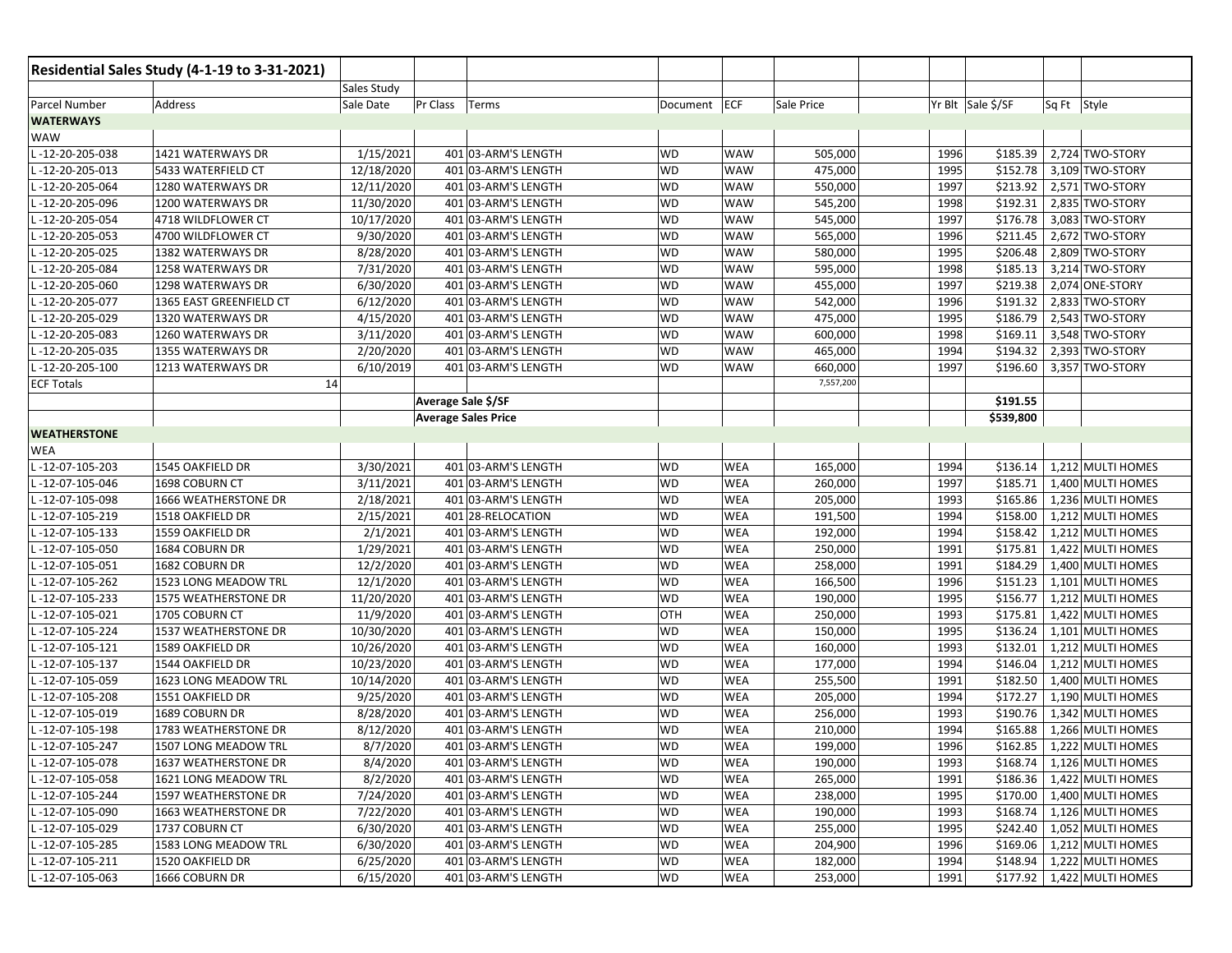| Residential Sales Study (4-1-19 to 3-31-2021) |                      |                       |                            |           |            |            |      |                   |                              |
|-----------------------------------------------|----------------------|-----------------------|----------------------------|-----------|------------|------------|------|-------------------|------------------------------|
|                                               |                      | Sales Study           |                            |           |            |            |      |                   |                              |
| Parcel Number                                 | Address              | Sale Date<br>Pr Class | Terms                      | Document  | <b>ECF</b> | Sale Price |      | Yr Blt Sale \$/SF | Sq Ft Style                  |
| -12-07-105-180                                | 1770 WEATHERSTONE DR | 5/29/2020             | 401 03-ARM'S LENGTH        | WD        | WEA        | 205,000    | 1994 | \$148.98          | 1,376 MULTI HOMES            |
| -12-07-105-166                                | 1725 WEATHERSTONE DR | 5/11/2020             | 401 03-ARM'S LENGTH        | WD        | <b>WEA</b> | 191,000    | 1994 | \$167.54          | 1,140 MULTI HOMES            |
| -12-07-105-195                                | 1785 WEATHERSTONE DR | 4/17/2020             | 401 03-ARM'S LENGTH        | <b>WD</b> | <b>WEA</b> | 218,000    | 1994 | \$172.20          | 1,266 MULTI HOMES            |
| -12-07-105-085                                | 1634 WEATHERSTONE DR | 4/3/2020              | 401 03-ARM'S LENGTH        | WD        | WEA        | 202,000    | 1993 | \$146.80          | 1,376 MULTI HOMES            |
| -12-07-105-044                                | 1702 COBURN CT       | 3/30/2020             | 401 03-ARM'S LENGTH        | WD        | <b>WEA</b> | 263,500    | 1997 | \$219.40          | 1,201 MULTI HOMES            |
| -12-07-105-167                                | 1731 WEATHERSTONE DR | 3/23/2020             | 401 03-ARM'S LENGTH        | <b>WD</b> | <b>WEA</b> | 195,000    | 1994 | \$171.05          | 1,140 MULTI HOMES            |
| -12-07-105-097                                | 1664 WEATHERSTONE DR | 3/10/2020             | 401 03-ARM'S LENGTH        | <b>WD</b> | <b>WEA</b> | 195,000    | 1993 | \$141.72          | 1,376 MULTI HOMES            |
| -12-07-105-283                                | 1579 LONG MEADOW TRL | 2/17/2020             | 401 03-ARM'S LENGTH        | <b>WD</b> | WEA        | 209,000    | 1996 | \$172.44          | 1,212 MULTI HOMES            |
| -12-07-105-300                                | 1540 LONG MEADOW TRL | 2/7/2020              | 401 03-ARM'S LENGTH        | <b>WD</b> | <b>WEA</b> | 195,000    | 1996 | \$177.11          | 1,101 MULTI HOMES            |
| $-12-07-105-122$                              | 1591 OAKFIELD DR     | 2/7/2020              | 401 03-ARM'S LENGTH        | <b>WD</b> | <b>WEA</b> | 205,000    | 1993 | \$172.27          | 1,190 MULTI HOMES            |
| -12-07-105-041                                | 1708 COBURN CT       | 1/17/2020             | 401 03-ARM'S LENGTH        | <b>WD</b> | WEA        | 210,000    | 1997 | \$199.62          | 1,052 MULTI HOMES            |
| $-12-07-105-149$                              | 1695 WEATHERSTONE DR | 1/6/2020              | 401 03-ARM'S LENGTH        | WD        | WEA        | 199,000    | 1994 | \$144.62          | 1,376 MULTI HOMES            |
| $-12-07-105-286$                              | 1581 LONG MEADOW TRL | 12/17/2019            | 401 03-ARM'S LENGTH        | <b>WD</b> | <b>WEA</b> | 189,900    | 1996 | \$172.48          | 1,101 MULTI HOMES            |
| -12-07-105-200                                | 1791 WEATHERSTONE DR | 11/27/2019            | 401 03-ARM'S LENGTH        | <b>WD</b> | <b>WEA</b> | 187,000    | 1994 | \$136.00          | 1,375 MULTI HOMES            |
| -12-07-105-034                                | 1747 COBURN CT       | 11/22/2019            | 401 03-ARM'S LENGTH        | WD        | <b>WEA</b> | 197,000    | 1995 | \$187.26          | 1,052 MULTI HOMES            |
| -12-07-105-081                                | 1630 WEATHERSTONE DR | 11/15/2019            | 401 03-ARM'S LENGTH        | <b>WD</b> | WEA        | 180,000    | 1993 | \$130.81          | 1,376 MULTI HOMES            |
| -12-07-105-181                                | 1764 WEATHERSTONE DR | 11/15/2019            | 401 03-ARM'S LENGTH        | <b>WD</b> | <b>WEA</b> | 198,500    | 1994 | \$144.26          | 1,376 MULTI HOMES            |
| -12-07-105-120                                | 1573 OAKFIELD DR     | 10/15/2019            | 401 03-ARM'S LENGTH        | WD        | <b>WEA</b> | 175,000    | 1993 | \$158.95          | 1,101 MULTI HOMES            |
| -12-07-105-259                                | 1525 LONG MEADOW TRL | 10/3/2019             | 401 03-ARM'S LENGTH        | WD        | <b>WEA</b> | 183,000    | 1996 | \$150.99          | 1,212 MULTI HOMES            |
| -12-07-105-112                                | 1620 OAKFIELD DR     | 10/2/2019             | 401 03-ARM'S LENGTH        | WD        | WEA        | 190,000    | 1993 | \$159.66          | 1,190 MULTI HOMES            |
| -12-07-105-275                                | 1563 LONG MEADOW TRL | 8/27/2019             | 401 03-ARM'S LENGTH        | <b>WD</b> | <b>WEA</b> | 185,000    | 1996 | \$154.55          | 1,197 MULTI HOMES            |
| -12-07-105-143                                | 1538 OAKFIELD DR     | 8/20/2019             | 401 03-ARM'S LENGTH        | <b>WD</b> | <b>WEA</b> | 185,000    | 1994 | \$154.55          | 1,197 MULTI HOMES            |
| -12-07-105-055                                | 1622 LONG MEADOW TRL | 8/15/2019             | 401 03-ARM'S LENGTH        | WD        | <b>WEA</b> | 241,000    | 1991 | \$169.48          | 1,422 MULTI HOMES            |
| -12-07-105-239                                | 1569 WEATHERSTONE DR | 8/9/2019              | 401 03-ARM'S LENGTH        | WD        | WEA        | 184,500    | 1995 | \$152.23          | 1,212 MULTI HOMES            |
| -12-07-105-057                                | 1619 LONG MEADOW TRL | 7/26/2019             | 401 03-ARM'S LENGTH        | <b>WD</b> | <b>WEA</b> | 200,000    | 1991 | \$190.11          | 1,052 MULTI HOMES            |
| -12-07-105-107                                | 1614 OAKFIELD DR     | 7/2/2019              | 401 03-ARM'S LENGTH        | <b>WD</b> | <b>WEA</b> | 179,900    | 1993 | \$148.43          | 1,212 MULTI HOMES            |
| -12-07-105-295                                | 1528 LONG MEADOW TRL | 6/18/2019             | 401 03-ARM'S LENGTH        | WD        | <b>WEA</b> | 208,000    | 1996 | \$171.62          | 1,212 MULTI HOMES            |
| -12-07-105-174                                | 1732 WEATHERSTONE DR | 5/29/2019             | 401 03-ARM'S LENGTH        | WD        | WEA        | 189,900    | 1994 | \$166.58          | 1,140 MULTI HOMES            |
| -12-07-105-281                                | 1587 LONG MEADOW TRL | 5/23/2019             | 401 03-ARM'S LENGTH        | WD        | WEA        | 192,900    | 1996 | \$175.20          | 1,101 MULTI HOMES            |
| -12-07-105-163                                | 1727 WEATHERSTONE DR | 5/15/2019             | 401 03-ARM'S LENGTH        | <b>WD</b> | <b>WEA</b> | 199,000    | 1994 | \$174.56          | 1,140 MULTI HOMES            |
| -12-07-105-042                                | 1706 COBURN CT       | 4/19/2019             | 401 03-ARM'S LENGTH        | <b>WD</b> | <b>WEA</b> | 249,000    | 1997 | \$175.11          | 1,422 MULTI HOMES            |
| -12-07-105-257                                | 1527 LONG MEADOW TRL | 4/11/2019             | 401 03-ARM'S LENGTH        | <b>WD</b> | <b>WEA</b> | 181,000    | 1996 | \$148.12          | 1,222 MULTI HOMES            |
| -12-07-105-225                                | 1525 WEATHERSTONE DR | 4/1/2019              | 401 03-ARM'S LENGTH        | WD        | WEA        | 185,000    | 1995 | \$168.03          | 1,101 MULTI HOMES            |
| <b>ECF Totals</b>                             | 59                   |                       |                            |           |            | 12,086,500 |      |                   |                              |
|                                               |                      | Average Sale \$/SF    |                            |           |            |            |      | \$165.96          |                              |
|                                               |                      |                       | <b>Average Sales Price</b> |           |            |            |      | \$204,856         |                              |
| <b>WELLESLEY GARDENS</b>                      |                      |                       |                            |           |            |            |      |                   |                              |
| WEG                                           |                      |                       |                            |           |            |            |      |                   |                              |
| L-12-23-360-121                               | 5675 HAMPSHIRE LN    | 3/5/2021              | 401 03-ARM'S LENGTH        | <b>WD</b> | WEG        | 215,000    | 2004 |                   | \$154.12   1,395 MULTI HOMES |
| L-12-23-360-208                               | 3336 ENDSLEIGH LN    | 2/4/2021              | 401 03-ARM'S LENGTH        | <b>WD</b> | WEG        | 240,000    | 2004 |                   | \$169.73   1,414 MULTI HOMES |
| L-12-23-360-130                               | 5639 HAMPSHIRE LN    | 11/12/2020            | 401 03-ARM'S LENGTH        | WD        | WEG        | 227,000    | 2004 | \$152.66          | 1,487 MULTI HOMES            |
| L-12-23-360-191                               | 3418 ENDSLEIGH LN    | 10/29/2020            | 401 03-ARM'S LENGTH        | WD        | WEG        | 213,500    | 2004 | \$159.21          | 1,341 MULTI HOMES            |
| L-12-23-360-001                               | 5786 HAMPSHIRE LN    | 10/27/2020            | 401 03-ARM'S LENGTH        | WD        | WEG        | 200,000    | 2003 | \$149.14          | 1,341 MULTI HOMES            |
| L-12-23-360-022                               | 5762 HAMPSHIRE LN    | 10/23/2020            | 401 03-ARM'S LENGTH        | WD        | WEG        | 220,000    | 2003 | \$147.95          | 1,487 MULTI HOMES            |
| L-12-23-360-103                               | 5738 WELLESLEY LN    | 10/16/2020            | 401 03-ARM'S LENGTH        | WD        | WEG        | 217,000    | 2004 | \$161.82          | 1,341 MULTI HOMES            |
| L-12-23-360-089                               | 5811 HAMPSHIRE LN    | 10/8/2020             | 401 03-ARM'S LENGTH        | PTA       | WEG        | 213,000    | 2002 |                   | \$156.73   1,359 MULTI HOMES |
| L-12-23-360-156                               | 5563 HAMPSHIRE LN    | 9/30/2020             | 401 03-ARM'S LENGTH        | WD        | WEG        | 215,500    | 2004 |                   | \$160.70 1,341 MULTI HOMES   |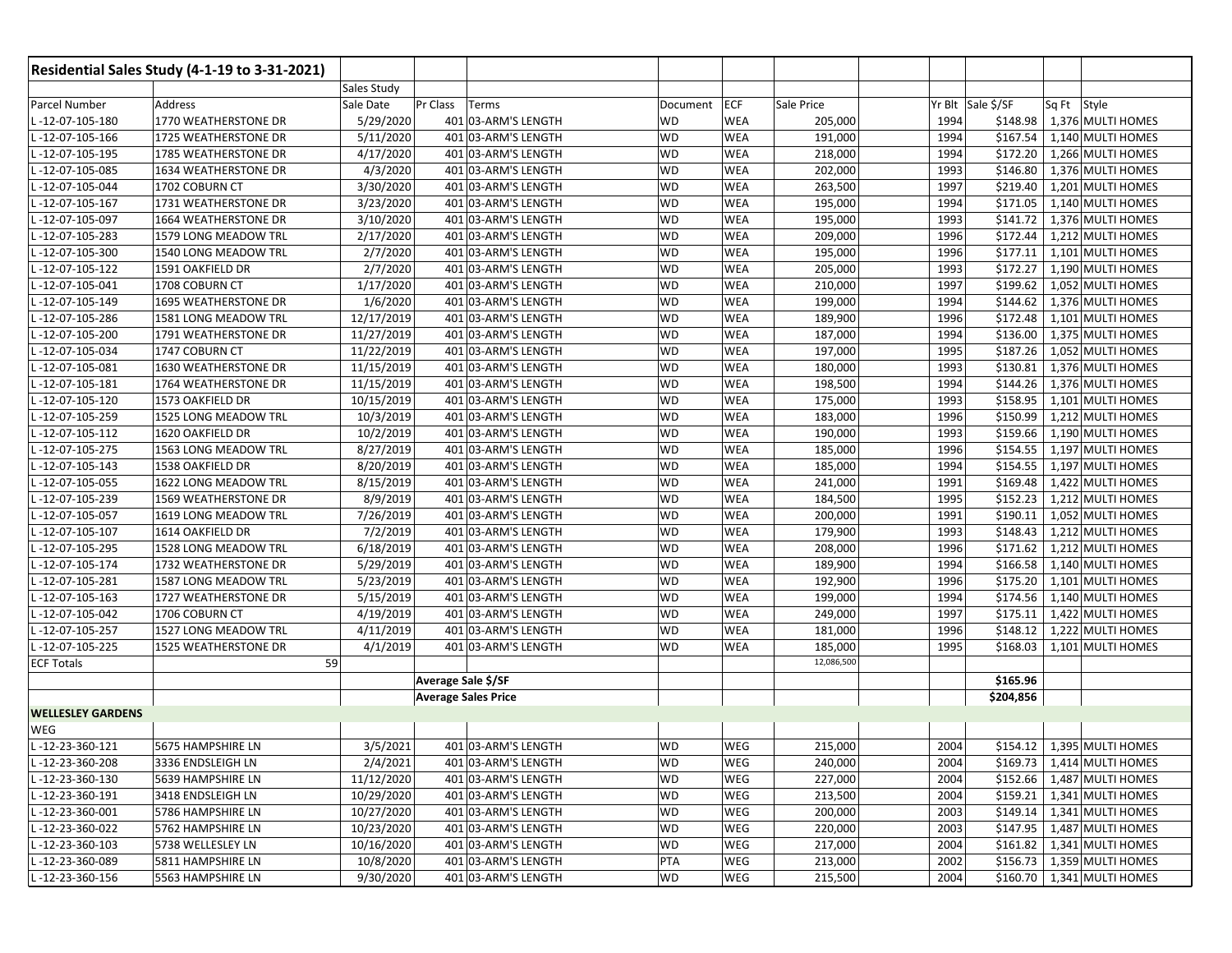|                         | Residential Sales Study (4-1-19 to 3-31-2021) |                       |                            |           |            |            |                   |                                |
|-------------------------|-----------------------------------------------|-----------------------|----------------------------|-----------|------------|------------|-------------------|--------------------------------|
|                         |                                               | Sales Study           |                            |           |            |            |                   |                                |
| Parcel Number           | Address                                       | Pr Class<br>Sale Date | Terms                      | Document  | ECF        | Sale Price | Yr Blt Sale \$/SF | Sq Ft Style                    |
| L-12-23-360-154         | 5559 HAMPSHIRE LN                             | 9/3/2020              | 401 03-ARM'S LENGTH        | WD        | WEG        | 230,000    | \$154.67<br>2004  | 1,487 MULTI HOMES              |
| L-12-23-360-134         | 5647 HAMPSHIRE LN                             | 9/2/2020              | 401 03-ARM'S LENGTH        | <b>WD</b> | WEG        | 221,000    | 2004<br>\$167.93  | 1,316 MULTI HOMES              |
| L-12-23-360-202         | 3376 ENDSLEIGH LN                             | 8/24/2020             | 401 03-ARM'S LENGTH        | <b>WD</b> | WEG        | 218,000    | 2004<br>\$165.65  | 1,316 MULTI HOMES              |
| -12-23-360-195          | 3362 ENDSLEIGH LN                             | 8/19/2020             | 401 03-ARM'S LENGTH        | <b>WD</b> | WEG        | 229,000    | 2004<br>\$154.00  | 1,487 MULTI HOMES              |
| -12-23-360-003          | 5782 HAMPSHIRE LN                             | 8/5/2020              | 401 03-ARM'S LENGTH        | <b>WD</b> | WEG        | 227,000    | 2003<br>\$152.66  | 1,487 MULTI HOMES              |
| -12-23-360-204          | 3328 ENDSLEIGH LN                             | 7/29/2020             | 401 03-ARM'S LENGTH        | <b>WD</b> | WEG        | 227,000    | 2004<br>\$162.72  | 1,395 MULTI HOMES              |
| L-12-23-360-005         | 5778 HAMPSHIRE LN                             | 7/29/2020             | 401 03-ARM'S LENGTH        | <b>WD</b> | WEG        | 215,000    | 2003<br>\$163.37  | 1,316 MULTI HOMES              |
| -12-23-360-038          | 5694 HAMPSHIRE LN                             | 7/10/2020             | 401 03-ARM'S LENGTH        | <b>WD</b> | WEG        | 219,000    | 2004<br>\$166.41  | 1,316 MULTI HOMES              |
| -12-23-360-018          | 5746 HAMPSHIRE LN                             | 7/8/2020              | 401 03-ARM'S LENGTH        | <b>WD</b> | WEG        | 214,900    | 2003<br>\$160.25  | $\overline{1,341}$ MULTI HOMES |
| -12-23-360-179          | 5588 HAMPSHIRE LN                             | 7/2/2020              | 401 03-ARM'S LENGTH        | <b>WD</b> | WEG        | 219,000    | 2004<br>\$163.31  | 1,341 MULTI HOMES              |
| L-12-23-360-040         | 5690 HAMPSHIRE LN                             | 6/26/2020             | 401 03-ARM'S LENGTH        | <b>WD</b> | WEG        | 220,000    | 2004<br>\$147.95  | 1,487 MULTI HOMES              |
| L-12-23-360-027         | 5722 HAMPSHIRE LN                             | 6/24/2020             | 401 03-ARM'S LENGTH        | <b>WD</b> | WEG        | 217,500    | 2003<br>\$146.27  | 1,487 MULTI HOMES              |
| L-12-23-360-178         | 5586 HAMPSHIRE LN                             | 5/7/2020              | 401 03-ARM'S LENGTH        | <b>WD</b> | WEG        | 213,000    | 2004<br>\$161.85  | 1,316 MULTI HOMES              |
| L-12-23-360-067         | 5705 HAMPSHIRE LN                             | 5/6/2020              | 401 03-ARM'S LENGTH        | <b>WD</b> | WEG        | 220,000    | 2004<br>\$164.06  | 1,341 MULTI HOMES              |
| L-12-23-360-075         | 5727 HAMPSHIRE LN                             | 3/27/2020             | 401 03-ARM'S LENGTH        | WD        | <b>WEG</b> | 219,500    | 2003<br>\$147.61  | 1,487 MULTI HOMES              |
| L-12-23-360-071         | 5713 HAMPSHIRE LN                             | 3/23/2020             | 401 03-ARM'S LENGTH        | <b>WD</b> | WEG        | 214,500    | 2004<br>\$162.99  | 1,316 MULTI HOMES              |
| L-12-23-360-036         | 5728 HAMPSHIRE LN                             | 3/16/2020             | 401 03-ARM'S LENGTH        | <b>WD</b> | WEG        | 217,000    | 2004<br>\$161.82  | 1,341 MULTI HOMES              |
| -12-23-360-122          | 5677 HAMPSHIRE LN                             | 3/10/2020             | 401 03-ARM'S LENGTH        | <b>WD</b> | WEG        | 235,000    | 2004<br>\$166.20  | 1,414 MULTI HOMES              |
| L-12-23-360-069         | 5709 HAMPSHIRE LN                             | 2/19/2020             | 401 03-ARM'S LENGTH        | <b>WD</b> | WEG        | 222,000    | \$149.29<br>2004  | 1,487 MULTI HOMES              |
| L-12-23-360-004         | 5780 HAMPSHIRE LN                             | 2/18/2020             | 401 03-ARM'S LENGTH        | <b>WD</b> | WEG        | 218,000    | 2003<br>\$146.60  | 1,487 MULTI HOMES              |
| L-12-23-360-160         | 5571 HAMPSHIRE LN                             | 1/24/2020             | 401 03-ARM'S LENGTH        | <b>WD</b> | WEG        | 210,000    | 2004<br>\$141.22  | 1,487 MULTI HOMES              |
| L-12-23-360-050         | 5664 HAMPSHIRE LN                             | 1/15/2020             | 401 03-ARM'S LENGTH        | <b>WD</b> | WEG        | 205,000    | 2004<br>\$155.78  | 1,316 MULTI HOMES              |
| L-12-23-360-194         | 3360 ENDSLEIGH LN                             | 10/28/2019            | 401 03-ARM'S LENGTH        | <b>WD</b> | WEG        | 210,000    | 2004<br>\$141.22  | 1,487 MULTI HOMES              |
| L-12-23-360-111         | 5692 WELLESLEY LN                             | 10/24/2019            | 401 03-ARM'S LENGTH        | <b>WD</b> | WEG        | 207,500    | 2004<br>\$139.54  | 1,487 MULTI HOMES              |
| L-12-23-360-150         | 5615 HAMPSHIRE LN                             | 9/19/2019             | 401 03-ARM'S LENGTH        | <b>WD</b> | WEG        | 209,500    | 2004<br>\$156.23  | 1,341 MULTI HOMES              |
| -12-23-360-170          | 5570 HAMPSHIRE LN                             | 9/13/2019             | 401 03-ARM'S LENGTH        | <b>WD</b> | WEG        | 225,100    | 2004              | \$151.38   1,487 MULTI HOMES   |
| L-12-23-360-037         | 5696 HAMPSHIRE LN                             | 8/24/2019             | 401 03-ARM'S LENGTH        | <b>WD</b> | WEG        | 219,000    | \$163.31<br>2004  | 1,341 MULTI HOMES              |
| L-12-23-360-094         | 5821 HAMPSHIRE LN                             | 8/15/2019             | 401 03-ARM'S LENGTH        | <b>WD</b> | WEG        | 227,500    | 2002<br>\$150.86  | 1,508 MULTI HOMES              |
| -12-23-360-171          | 5572 HAMPSHIRE LN                             | 8/12/2019             | 401 03-ARM'S LENGTH        | <b>WD</b> | WEG        | 215,000    | 2004<br>\$144.59  | 1,487 MULTI HOMES              |
| -12-23-360-097          | 5726 WELLESLEY LN                             | 7/10/2019             | 401 03-ARM'S LENGTH        | <b>WD</b> | WEG        | 220,000    | 2004<br>\$164.06  | 1,341 MULTI HOMES              |
| -12-23-360-031          | 5738 HAMPSHIRE LN                             | 6/28/2019             | 401 03-ARM'S LENGTH        | <b>WD</b> | WEG        | 216,500    | 2003<br>\$161.45  | 1,341 MULTI HOMES              |
| L-12-23-360-155         | 5561 HAMPSHIRE LN                             | 6/20/2019             | 401 03-ARM'S LENGTH        | <b>WD</b> | WEG        | 215,000    | 2004<br>\$163.37  | 1,316 MULTI HOMES              |
| -12-23-360-069          | 5709 HAMPSHIRE LN                             | 2/19/2020             | 401 22-OUTLIER             | <b>WD</b> | WEG        | 222,000    | 2004<br>\$149.29  | 1,487 MULTI HOMES              |
| -12-23-360-046          | 5702 HAMPSHIRE LN                             | 5/13/2019             | 401 03-ARM'S LENGTH        | <b>WD</b> | WEG        | 217,500    | 2004<br>\$146.27  | 1,487 MULTI HOMES              |
| -12-23-360-131          | 5641 HAMPSHIRE LN                             | 4/12/2019             | 401 03-ARM'S LENGTH        | <b>WD</b> | WEG        | 210,000    | 2004<br>\$159.57  | 1,316 MULTI HOMES              |
| L-12-23-360-074         | 5725 HAMPSHIRE LN                             | 4/2/2019              | 401 03-ARM'S LENGTH        | WD        | WEG        | 217,500    | \$165.27<br>2003  | 1,316 MULTI HOMES              |
| <b>ECF Totals</b>       | 44                                            |                       |                            |           |            | 9,824,500  |                   |                                |
|                         |                                               |                       | Average Sale \$/SF         |           |            |            | \$156.25          |                                |
|                         |                                               |                       | <b>Average Sales Price</b> |           |            |            | \$223,284         |                                |
| <b>WILLOW POND</b>      |                                               |                       |                            |           |            |            |                   |                                |
| <b>WIP</b>              |                                               |                       |                            |           |            |            |                   |                                |
| L-12-24-382-039         | 4026 WILLOW POND DR                           | 12/18/2020            | 401 03-ARM'S LENGTH        | WD        | <b>WIP</b> | 355,000    | 2004              | \$147.67 2,404 TWO-STORY       |
| L-12-24-382-034         | 4086 WILLOW POND DR                           | 7/2/2020              | 401 03-ARM'S LENGTH        | WD        | <b>WIP</b> | 349,000    | 2004<br>\$146.03  | 2,390 TWO-STORY                |
| <b>ECF Totals</b>       | $\overline{2}$                                |                       |                            |           |            | 704,000    |                   |                                |
|                         |                                               |                       | Average Sale \$/SF         |           |            |            | \$146.85          |                                |
|                         |                                               |                       | <b>Average Sales Price</b> |           |            |            | \$352,000         |                                |
| <b>WOODSIDE MEADOWS</b> |                                               |                       |                            |           |            |            |                   |                                |
|                         |                                               |                       |                            |           |            |            |                   |                                |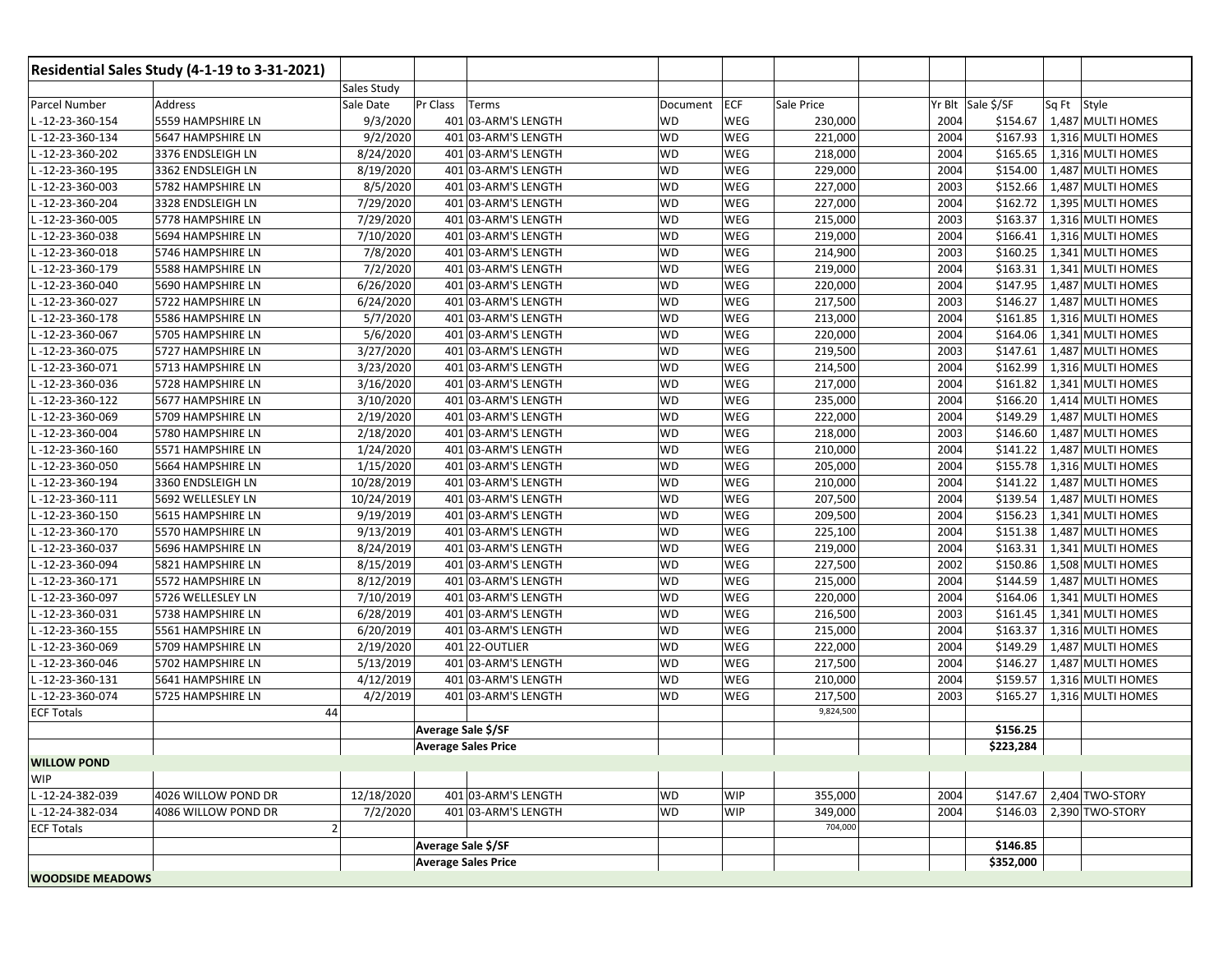| Residential Sales Study (4-1-19 to 3-31-2021) |                         |            |                              |           |              |            |      |                   |             |                   |
|-----------------------------------------------|-------------------------|------------|------------------------------|-----------|--------------|------------|------|-------------------|-------------|-------------------|
| <b>Sales Study</b>                            |                         |            |                              |           |              |            |      |                   |             |                   |
| Parcel Number<br><b>WOM</b>                   | Address                 | Sale Date  | Pr Class<br>Terms            | Document  | <b>ECF</b>   | Sale Price |      | Yr Blt Sale \$/SF | Sq Ft Style |                   |
| L-12-16-405-003                               | 1897 ADDINGTON LN       | 6/3/2019   | 401 03-ARM'S LENGTH          | <b>WD</b> | <b>WOM</b>   | 192,000    | 2003 | \$134.55          |             | 1,427 MULTI HOMES |
| $-12 - 16 - 405 - 005$                        | 1921 ADDINGTON LN       | 8/1/2019   | 401 03-ARM'S LENGTH          | WD        | <b>WOM</b>   | 240,000    | 2003 | \$140.19          |             | 1,712 MULTI HOMES |
| -12-16-405-006                                | 1857 ADDINGTON LN       | 8/14/2020  | 401 03-ARM'S LENGTH          | WD        | <b>WOM</b>   | 208,000    | 2003 | \$170.91          |             | 1,217 MULTI HOMES |
| -12-16-405-007                                | 1865 ADDINGTON LN       | 3/10/2020  | 401 03-ARM'S LENGTH          | WD        | <b>WOM</b>   | 215,000    | 2003 | \$165.51          |             | 1,299 MULTI HOMES |
| -12-16-405-014                                | 1793 ADDINGTON LN       | 6/3/2020   | 401 03-ARM'S LENGTH          | WD        | <b>WOM</b>   | 190,000    | 2003 | \$142.32          |             | 1,335 MULTI HOMES |
| -12-16-405-016                                | 1761 ADDINGTON LN       | 3/30/2020  | 401 03-ARM'S LENGTH          | <b>WD</b> | <b>WOM</b>   | 190,000    | 2003 | \$156.12          |             | 1,217 MULTI HOMES |
| -12-16-405-018                                | 1777 ADDINGTON LN       | 10/18/2019 | 401 03-ARM'S LENGTH          | <b>WD</b> | <b>WOM</b>   | 173,000    | 2003 | \$121.23          |             | 1,427 MULTI HOMES |
| -12-16-405-020                                | 1753 ADDINGTON LN       | 6/11/2020  | 401 03-ARM'S LENGTH          | <b>WD</b> | <b>WOM</b>   | 235,000    | 2003 | \$137.27          |             | 1,712 MULTI HOMES |
| -12-16-405-022                                | 1786 ADDINGTON LN       | 2/26/2020  | 401 03-ARM'S LENGTH          | <b>WD</b> | <b>WOM</b>   | 201,200    | 2003 | \$154.89          |             | 1,299 MULTI HOMES |
| -12-16-405-026                                | 1834 ADDINGTON LN       | 7/29/2020  | 401 03-ARM'S LENGTH          | <b>WD</b> | <b>WOM</b>   | 206,500    | 2003 | \$169.68          |             | 1,217 MULTI HOMES |
| $-12 - 16 - 405 - 027$                        | 1826 ADDINGTON LN       | 10/19/2020 | 401 03-ARM'S LENGTH          | <b>WD</b> | <b>WOM</b>   | 224,900    | 2003 | \$173.13          |             | 1,299 MULTI HOMES |
| $-12 - 16 - 405 - 074$                        | 1352 ADDINGTON LN       | 3/26/2020  | 401 03-ARM'S LENGTH          | <b>WD</b> | <b>WOM</b>   | 205,000    | 2004 | \$153.56          |             | 1,335 MULTI HOMES |
| -12-16-405-076                                | 1384 ADDINGTON LN       | 9/4/2019   | 401 03-ARM'S LENGTH          | <b>WD</b> | <b>WOM</b>   | 194,500    | 2004 | \$159.82          |             | 1,217 MULTI HOMES |
| L-12-16-405-084                               | 1313 ADDINGTON LN       | 1/29/2021  | 401 03-ARM'S LENGTH          | <b>WD</b> | <b>WOM</b>   | 204,500    | 2004 | \$153.18          |             | 1,335 MULTI HOMES |
| -12-16-405-093                                | 1225 ADDINGTON LN       | 5/10/2019  | 401 03-ARM'S LENGTH          | <b>WD</b> | <b>WOM</b>   | 199,000    | 2004 | \$139.45          |             | 1,427 MULTI HOMES |
| -12-16-405-103                                | 1129 ADDINGTON LN       | 8/17/2020  | 401 03-ARM'S LENGTH          | <b>WD</b> | <b>WOM</b>   | 202,500    | 2004 | \$141.91          |             | 1,427 MULTI HOMES |
| -12-16-405-120                                | 1152 ADDINGTON LN       | 9/9/2019   | 401 03-ARM'S LENGTH          | WD        | <b>WOM</b>   | 229,900    | 2004 | \$134.29          |             | 1,712 MULTI HOMES |
| L-12-16-405-126                               | 983 ADDINGTON LN        | 4/22/2019  | 401 03-ARM'S LENGTH          | <b>WD</b> | <b>WOM</b>   | 199,000    | 2004 | \$163.52          |             | 1,217 MULTI HOMES |
| -12-16-405-129                                | 1007 ADDINGTON LN       | 10/25/2019 | 401 03-ARM'S LENGTH          | WD        | <b>WOM</b>   | 193,000    | 2004 | \$144.57          |             | 1,335 MULTI HOMES |
| L-12-16-405-144                               | 823 ADDINGTON LN        | 5/29/2019  | 401 03-ARM'S LENGTH          | <b>WD</b> | <b>WOM</b>   | 197,000    | 2004 | \$147.57          |             | 1,335 MULTI HOMES |
| -12-16-405-160                                | <b>687 ADDINGTON LN</b> | 8/16/2019  | 401 03-ARM'S LENGTH          | WD        | <b>WOM</b>   | 242,500    | 2004 | \$141.65          |             | 1,712 MULTI HOMES |
| L-12-16-405-161                               | <b>655 ADDINGTON LN</b> | 6/26/2020  | 401 03-ARM'S LENGTH          | <b>WD</b> | <b>WOM</b>   | 197,850    | 2004 | \$162.57          |             | 1,217 MULTI HOMES |
| -12-16-405-162                                | <b>647 ADDINGTON LN</b> | 1/6/2021   | 401 03-ARM'S LENGTH          | WD        | <b>WOM</b>   | 202,000    | 2004 | \$155.50          |             | 1,299 MULTI HOMES |
| -12-16-405-165                                | <b>663 ADDINGTON LN</b> | 11/18/2019 | 401 03-ARM'S LENGTH          | <b>WD</b> | <b>WOM</b>   | 223,000    | 2004 | \$130.26          |             | 1,712 MULTI HOMES |
| $-12 - 16 - 405 - 175$                        | 567 ADDINGTON LN        | 7/16/2020  | 401 03-ARM'S LENGTH          | WD        | <b>WOM</b>   | 234,900    | 2004 | \$137.21          |             | 1,712 MULTI HOMES |
| $-12 - 16 - 405 - 178$                        | 519 ADDINGTON LN        | 4/19/2019  | 401 03-ARM'S LENGTH          | <b>WD</b> | <b>WOM</b>   | 202,000    | 2004 | \$141.56          |             | 1,427 MULTI HOMES |
| <b>ECF Totals</b>                             |                         | 26         |                              |           |              | 5,402,250  |      |                   |             |                   |
|                                               |                         |            | Average Sale \$/SF           |           |              |            |      | \$148.94          |             |                   |
|                                               |                         |            | <b>Average Sales Price</b>   |           |              |            |      | \$207,779         |             |                   |
|                                               |                         |            |                              |           |              |            |      |                   |             |                   |
| <b>Report Totals</b>                          |                         | 881        |                              |           |              |            |      |                   |             |                   |
|                                               |                         |            |                              |           |              |            |      |                   |             |                   |
|                                               |                         |            |                              |           |              |            |      |                   |             |                   |
| <b>VACANT LAND SALES</b>                      |                         |            |                              |           |              |            |      |                   |             |                   |
| Parcel Number                                 | Address                 | Sale Date  | Pr Class<br>Terms            | Document  | ECF          | Sale Price |      |                   | acre        |                   |
| L-12-01-377-036                               | 2940 SEMINOLE           | 11/4/2020  | 402 03-ARM'S LENGTH          | WD        | OAP          | 45,000     |      |                   | 0.24        |                   |
| L-12-03-394-008                               | <b>STONE SCHOOL RD</b>  | 01/29/21   | 402 03-ARM'S LENGTH          | WD        | AISLD        | 115,000    |      |                   | 0.50        |                   |
| L-12-18-220-043                               | 4132 TIMBER RIDGE DR    | 3/18/2020  | 401 03-ARM'S LENGTH          | WD        | LAP          | 246,000    |      |                   | 0.56        |                   |
| L-12-26-240-009                               | 4271 ROLLING MEADOW LN  | 8/28/2020  | 402 03-ARM'S LENGTH          | <b>WD</b> | ARF          | 75,000     |      |                   | 0.26        |                   |
| L-12-26-400-053                               | 6929 CASTAWAY LN        | 11/7/2019  | 401 03-ARM'S LENGTH          | <b>WD</b> | <b>MSD</b>   | 54,000     |      |                   | 3.41        |                   |
| L-12-26-480-004                               | 6841 WILDWOOD DR        | 7/21/2020  | 402 03-ARM'S LENGTH          | WD        | HIH          | 55,000     |      |                   | 0.77        |                   |
| L-12-27-325-015                               | 6962 S GREEN HILLS DR   | 09/18/20   | 402 03-ARM'S LENGTH          | <b>WD</b> | <b>SSEGH</b> | 65,000     |      |                   | 3.14        |                   |
| L-12-32-400-017                               | <b>MOON RD</b>          | 10/20/2020 | 402 03-ARM'S LENGTH          | <b>WD</b> | SNWMC        | 75,000     |      |                   | 1.28        |                   |
| L-12-33-100-048                               | STEEPLECHASE CT         | 6/17/2019  | 402 20-MULTI PARCEL SALE REF | <b>WD</b> | SAL33        | 500,000    |      |                   | 5.29        |                   |
| L-12-33-100-051                               | 7437 FOSDICK RD         | 6/10/2020  | 402 03-ARM'S LENGTH          | <b>WD</b> | SAL33        | 85,000     |      |                   | 2.09        |                   |
| L-12-33-305-057                               | 892 SILVER CHARM DR     | 10/01/20   | 402 03-ARM'S LENGTH          | <b>WD</b> | TD-EW        | 165,000    |      |                   | 0.89        |                   |